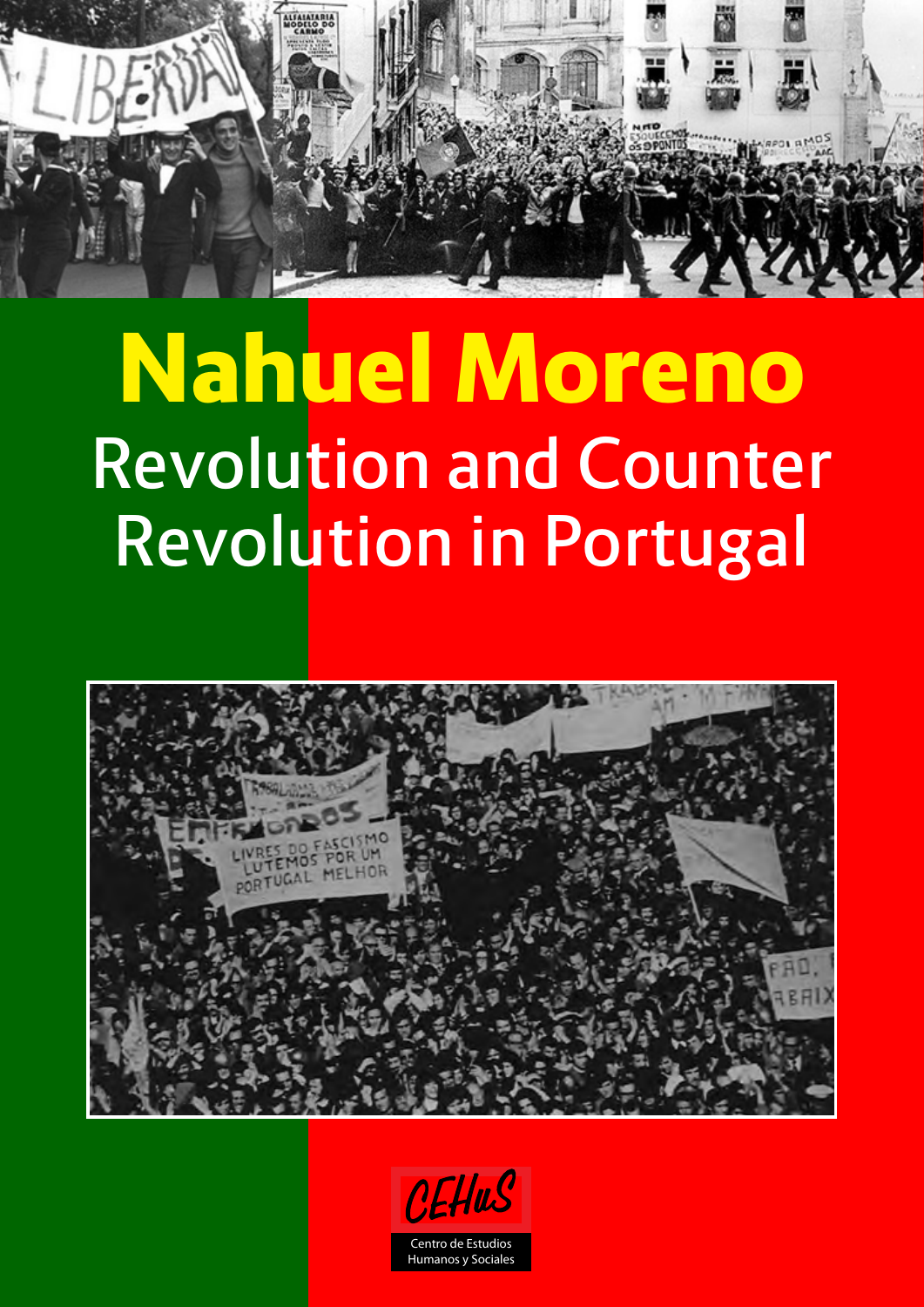# Nahuel Moreno **Revolution and Counter Revolution in Portugal**

Translated from the supplement to the July-August 1975 issue of *Revista de America*, Buenos Aires, Argentina, a magazine of the *Partido Socialista de los Trabajadores* of Argentina.

**English (Internet) Edition**: *CEHuS*, Buenos Aires, 2016

**English Translation:** Daniel Iglesias

**Cover & Interior Design**: Daniel Iglesias

**www.nahuelmoreno.org**

**www.uit-ci.org**

**www.izquierdasocialista.org.ar**

 Copyright by *CEHuS* Centro de Estudios Humanos y Sociales Buenos Aires, 2016

cehus2014@gmail.com

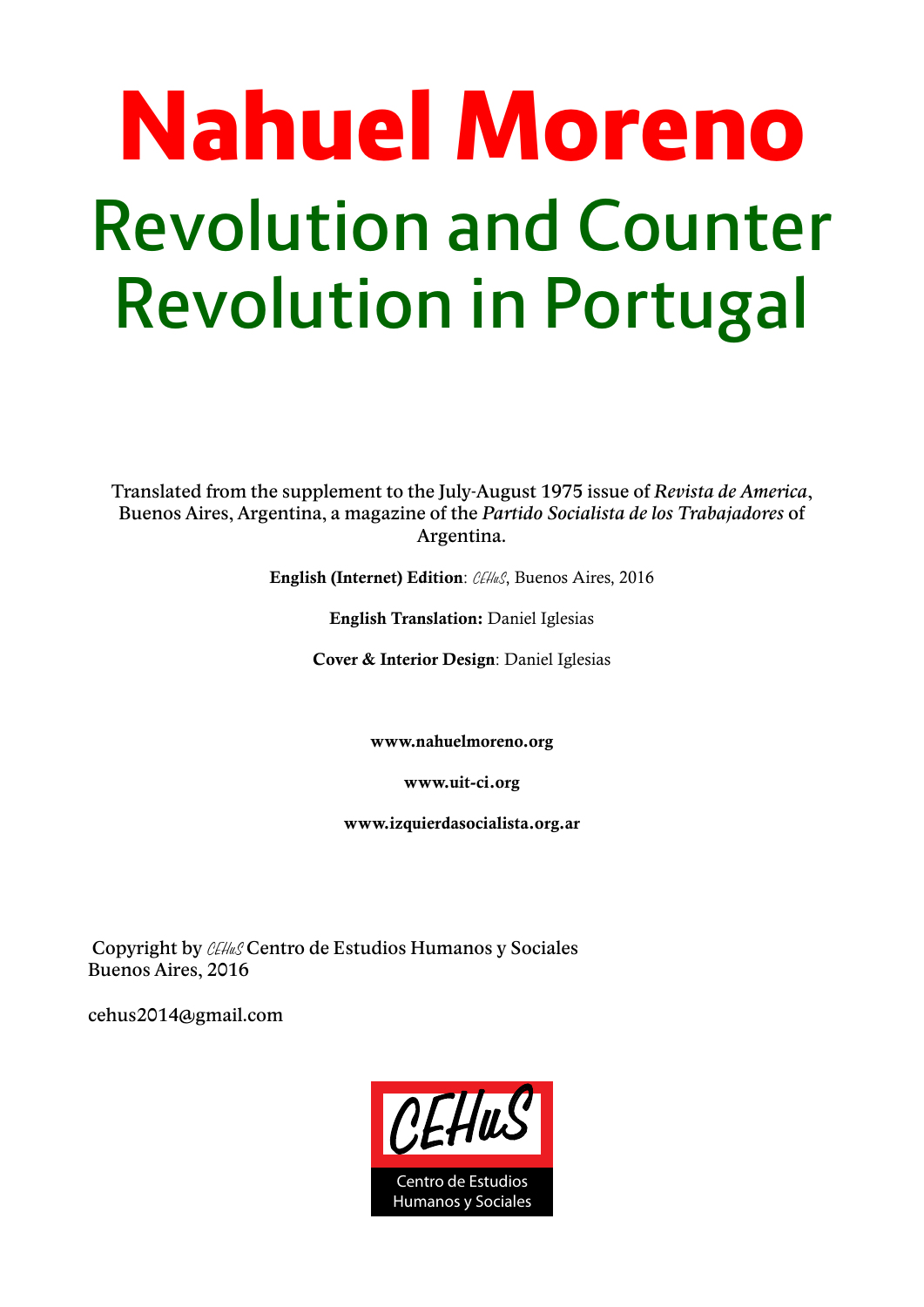# **Index**

| <b>Chapter I</b>                                                                                |  |
|-------------------------------------------------------------------------------------------------|--|
|                                                                                                 |  |
|                                                                                                 |  |
|                                                                                                 |  |
|                                                                                                 |  |
| <b>Chapter II</b>                                                                               |  |
| A Colonial Revolution Transformed Into a Metropolitan Socialist Revolution  8                   |  |
|                                                                                                 |  |
|                                                                                                 |  |
|                                                                                                 |  |
|                                                                                                 |  |
|                                                                                                 |  |
| <b>Chapter III</b>                                                                              |  |
| 2. The Spinola Government In Crisis: The MFA Shares Power and a Constituent Assembly Is Set     |  |
|                                                                                                 |  |
|                                                                                                 |  |
|                                                                                                 |  |
|                                                                                                 |  |
| <b>Chapter IV</b>                                                                               |  |
|                                                                                                 |  |
|                                                                                                 |  |
|                                                                                                 |  |
|                                                                                                 |  |
| 4. The Organically Counter-revolutionary Role of the MFA-CP-SP Bars Any Possibility of Portugal |  |
| <b>Chapter V</b>                                                                                |  |
|                                                                                                 |  |
|                                                                                                 |  |
|                                                                                                 |  |
|                                                                                                 |  |
| <b>Chapter VI</b>                                                                               |  |
|                                                                                                 |  |
|                                                                                                 |  |
|                                                                                                 |  |
| Ediciones CEHuS<br>Page I                                                                       |  |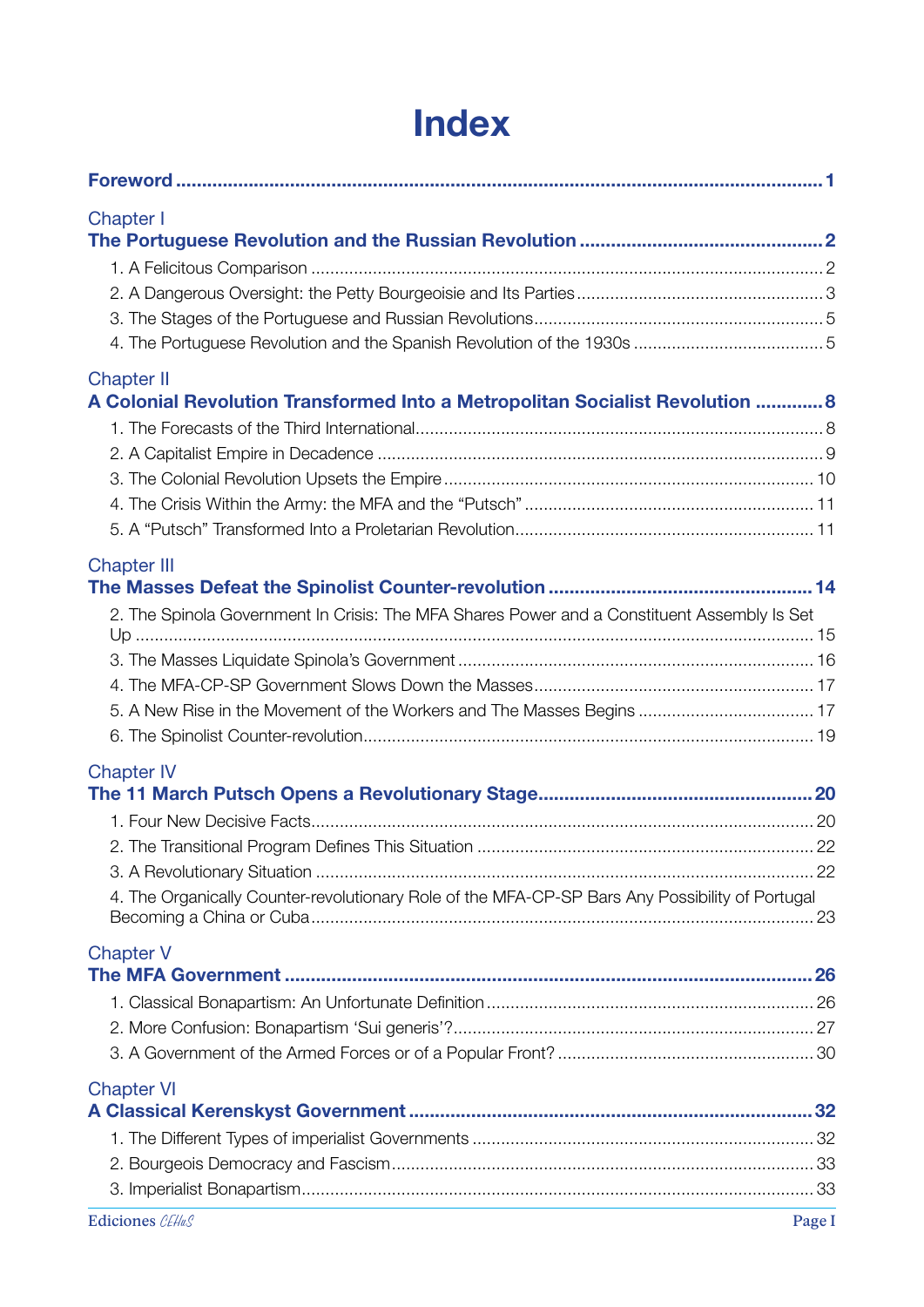| 6. A Government of the 'Left', a Class-Collaborationist, Popular-Frontist, or Kerenskyst Govern-    |  |
|-----------------------------------------------------------------------------------------------------|--|
|                                                                                                     |  |
|                                                                                                     |  |
| <b>Chapter VII</b>                                                                                  |  |
|                                                                                                     |  |
|                                                                                                     |  |
|                                                                                                     |  |
| 3. Two Dangerous Interpretations of the MFA and the Crisis of the Armed Forces  43                  |  |
| <b>Chapter VIII</b>                                                                                 |  |
| The Crisis of the Regime and the Bonapartist Plan of the MFA  46                                    |  |
|                                                                                                     |  |
|                                                                                                     |  |
| 3. The Revolutionary Upsurge Turns the MFA Toward a Counter-revolutionary Policy and Ideology<br>49 |  |
| 4. The MFA-CP: New Counter-revolutionary Front Provoked by the Upsurge 51                           |  |
|                                                                                                     |  |
|                                                                                                     |  |
|                                                                                                     |  |
|                                                                                                     |  |
| <b>Chapter IX</b><br>The MFA-CP Launches a Counter-Attack Against the Masses and the Colonial       |  |
|                                                                                                     |  |
| 1. The Weaknesses of the Revolutionary Upsurge Facilitate the MFA's Counter-revolutionary Ma-       |  |
| 2. The Attack on the Workers Movement and the Seeds of Dual Power. The Battle for Production<br>57  |  |
|                                                                                                     |  |
|                                                                                                     |  |
| <b>Chapter X</b>                                                                                    |  |
| 1. The SP's Reformism and the Demagogy of Popular Assemblies Should Not Stop Us From Rec-           |  |
| 2. Neither a Minimum Democratic Program Nor a Maximum Program of Exclusively Proletarian De-        |  |
| mocracy and Power. For a Transitional Program for the Workers Commissions and Soldiers Com-         |  |
|                                                                                                     |  |
| 4. For a Transitional Program That Will Lead to the Revolution of the Workers Commissions and       |  |
| 5. No United Front With the CP and the Other Reformist Parties! Yes, to Work Within Intersindical   |  |
|                                                                                                     |  |
| 6. The Agreement With the Socialist Party to Defend Democratic Freedoms 74                          |  |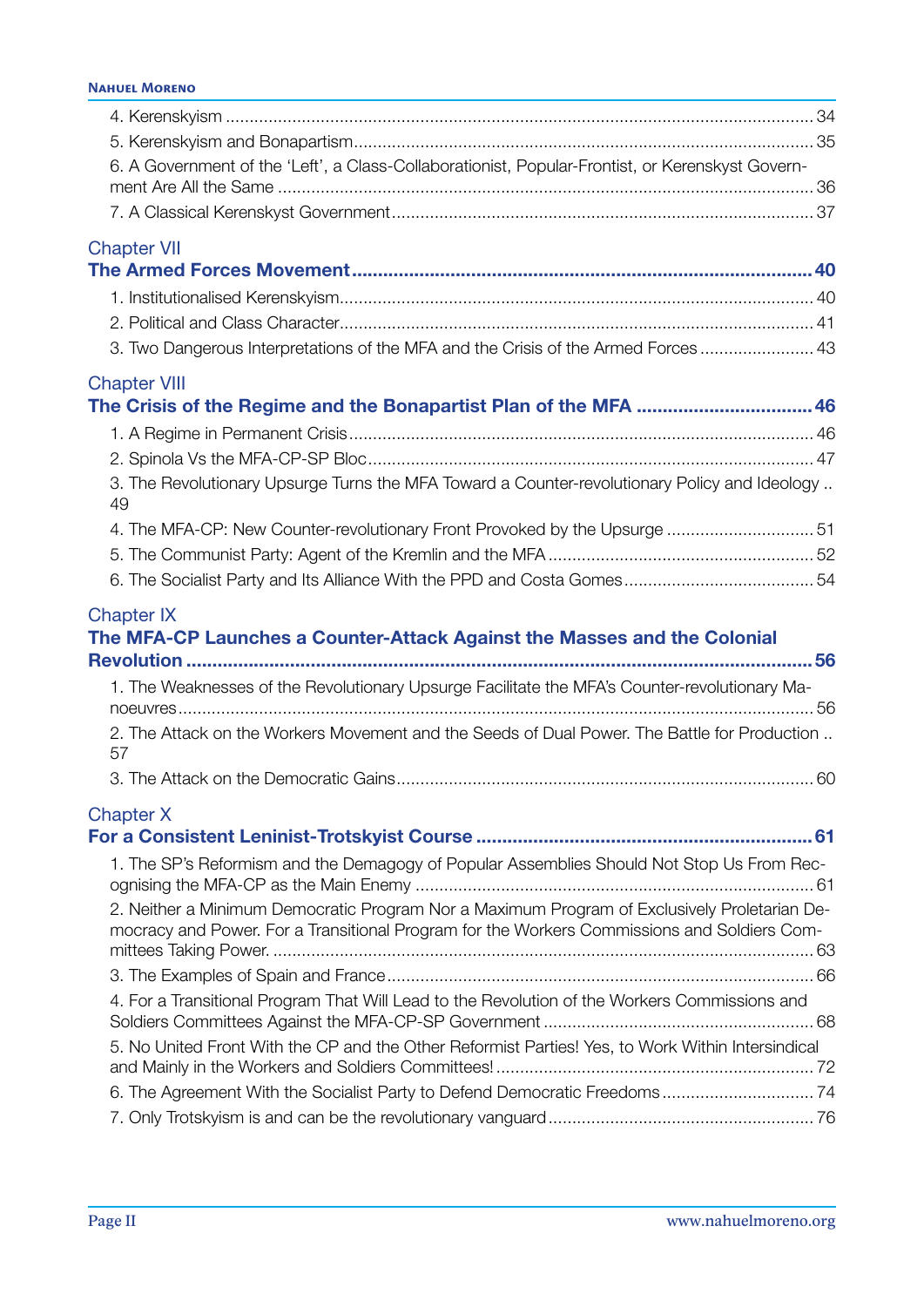## <span id="page-4-0"></span>**Foreword**

The whole of the left movement agrees that Portugal is, today, one of the main revolutionary centres of the world, and without a doubt, the axis of the European revolution. For many of us, it is without a question, the highest peak of the class struggle on an international scale.

This first agreement on the current importance of the Portuguese revolution vanishes as soon as we begin to consider some of the problems it poses. Is it a workers' revolution, or a popular-democratic revolution? What is the Armed Forces Movement [MFA — *Movimento das Forcas Armadas*]? What is the character of the government? Is it something new for Marxism or is it already well known? What is to be done given the pact the MFA has forced upon the working-class parties holding a majority, the Socialist and Communist parties, by which they recognised its right to govern the country for a number of years? Do we allow the sovereign attributes of the already elected Constituent Assembly to be cut down in this way? Do we defend the legal rights of the Maoist groups outlawed by the government? Do we agree that the daily *Republica* — a private enterprise, but at the same time an unofficial organ of the Socialist Party — should cease to be published as such because of a joint manoeuvre of the CP and MFA  $-$  or a sector of it? How do we define ourselves on the struggle between the SP and CP? And in Angola, the main former Portuguese colony, what do we do about the troops stationed there? Should they remain to intervene in the civil war that has been unleashed between the three liberation fronts? Or should they withdraw and let the FNLA [*Frente Nacional de Libertação de Angola* — Angolan National Liberation Front] — linked to Zaire — defeat the opportunist MPLA [*Movimento Popular de Libertacão* de Angola — People's Movement for the Liberation of Angola] — linked to the CP and willing to make a pact with the Portuguese government and Portuguese imperialism? Various answers have been given to these and other questions of as much or less importance.

The world Trotskyist movement is no exception. Within its ranks, an intensive discussion has been going on and different answers have been given to these questions. The articles we are publishing in this issue of *Revista de America* (articles by Gus Horowitz, Livio Maitan, Ernest Mandel, Andres Romero, and Fernando Sousa, and an editorial from *Rouge* about the daily *República*) are contributions to this lively but responsible polemic, which only Trotskyists are capable of conducting from the perspective of revolutionary Marxist principles. We do not agree with them in every respect; that is why we thought it might be useful to write this extensive article, which we do not regard as a definitive answer, but as another contribution to the debate. Distance and the lack of exhaustive documentation make us more open than ever to modify our point of view if other facts and other interpretations prove to be more accurate.

A final clarification. This article was written for the last issue of *Revista de America*, which was scheduled to go to press on 23 June. Because of this, I have not polemised with Mandel's interesting article, which I had not yet seen. The delay in printing the magazine permitted me to make some corrections in form and some of content, which did not, however, alter its general line.

**Nahuel Moreno**, Buenos Aires, 10 July 1975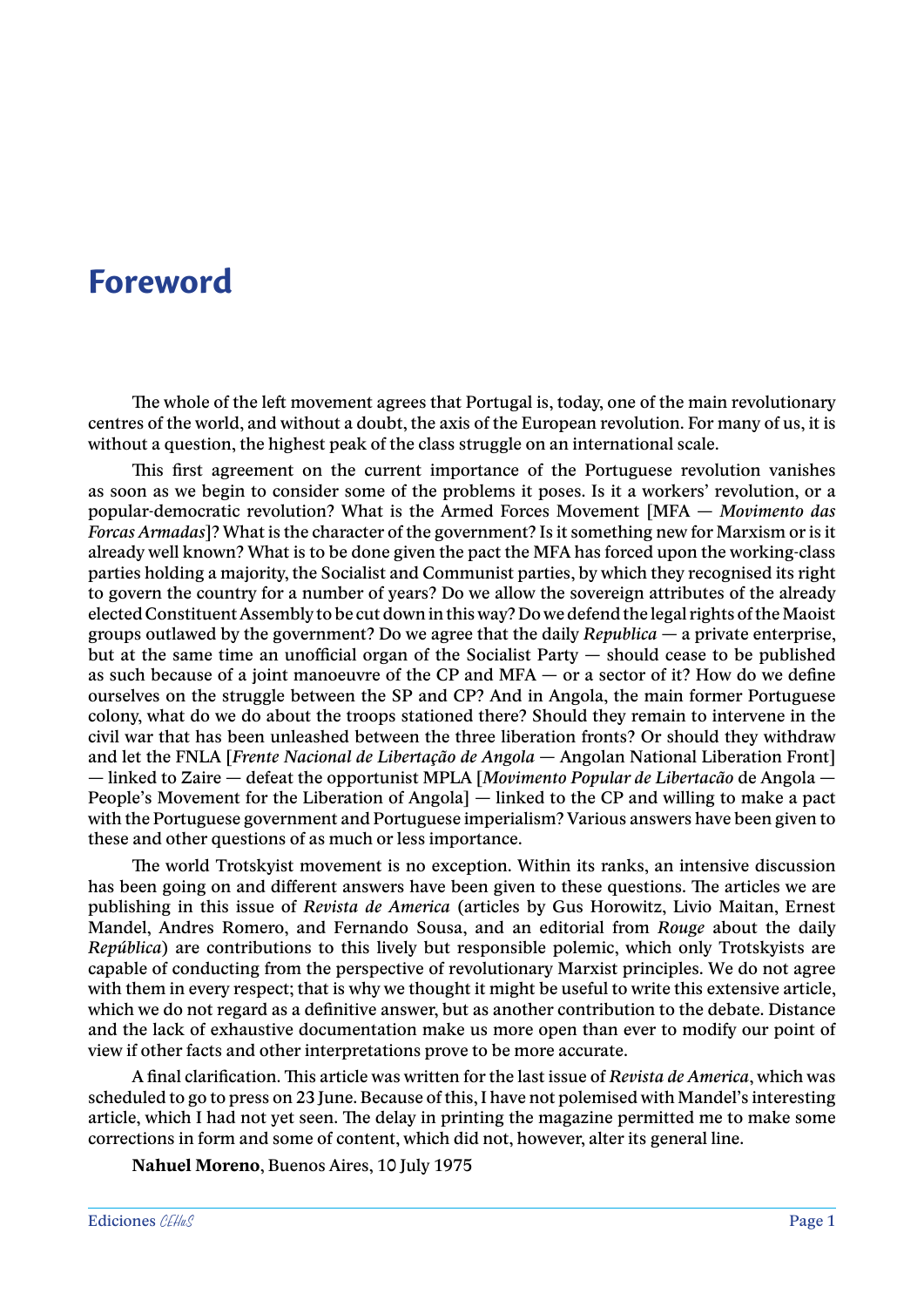## <span id="page-5-0"></span>**Chapter I**

# **The Portuguese Revolution and the Russian Revolution**

#### **1. A Felicitous Comparison**

Although modern logicians dedicate long paragraphs to explaining the function of analogy or comparison, Bacon, several centuries ago, limited himself simply to saying: "new things in themselves will be understood by analogy with the old". Revolutionaries follow, among other methods, the advice of the old philosopher. Thus *The Militant*, the senior newspaper of the Trotskyist press, shortly after the "putsch" that overthrew Caetano, noted in an important editorial in the 14 June 1974 issue that the situation in Portugal "is remindful of the situation in Russia in 1917". Gus Horowitz tells us a little more in his article, which we are publishing in this issue of *Revista de America*.

According to this editorial, there are five important similarities. The first is that "in Russia, there was a similar awakening of the masses, the first consequence of which was the downfall of the hated tsarist regime and an attempt by the bourgeoisie to set up an alternative regime to maintain capitalism".

The second is that "there was a similar betrayal of the masses by the majority party in the workers movement, the Mensheviks, who supported the bourgeois alternative to tsarism". They, like the Portuguese Stalinists of today, entered the national coalition government as ministers, and under the pretext that the current democratic stage of the revolution had to be consolidated, told the workers to postpone their demands.

The third similarity lies in the urgent need for the masses to end the war, imperialist in Russia, colonial in Portugal.

The fourth, in favour of the desire for unity and a workers government, against the bourgeois ministers and the coalition government.

The fifth, and last, is the tendency of the "Russian workers ... [who] organised broad councils (the Russian word was 'soviets')", since "already the Portuguese workers have taken some steps in this direction".

We believe that the comparison made by The Militant–Horowitz is accurate, albeit with two limitations: it does not probe the similarities, and it does not indicate the differences.

In the first place, we agree that both revolutions are the product of a "mass uprising" and that in both cases the bourgeoisie attempted a change of regime in order to maintain capitalism. But what would be surprising  $-$  permit us to indulge in this bit of humour  $-$  would be the opposite: a revolution that was not the outcome of a mass uprising and in which the bourgeoisie did not attempt to maintain power by changing the regime. These are characteristics common to any revolutionary process. But *The Militant* does not point out the important differences between the "mass uprising" in Portugal and the one in Russia. The engine of the February 1917 revolution in Russia was the workers movement and its geographical centre in the cities, where it spread out to the periphery; it was, in its class dynamic, a workers revolution that turned power over to the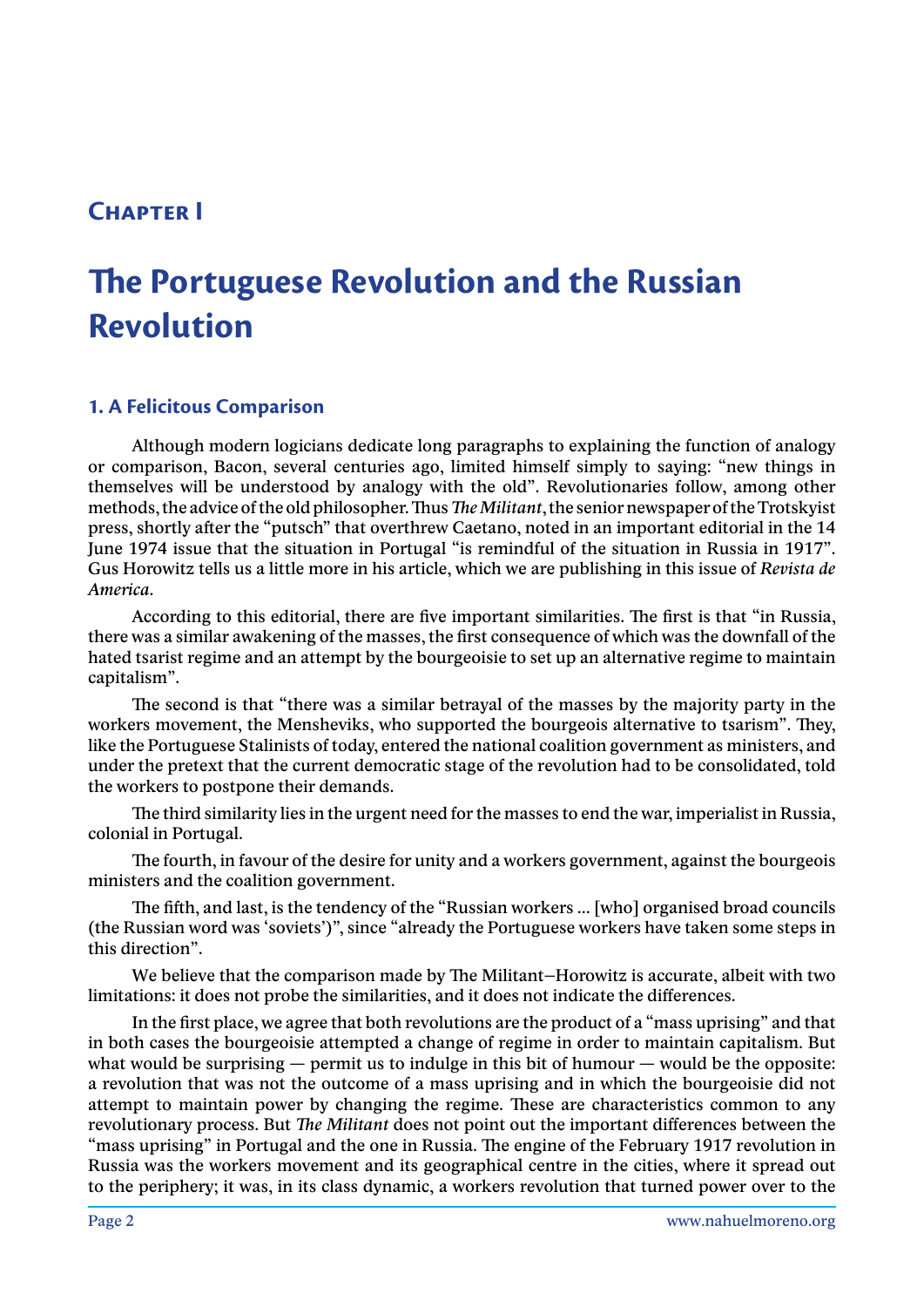<span id="page-6-0"></span>bourgeoisie. In contrast, the revolution in Portugal was the direct consequence of the colonial revolution, petty-bourgeois and peripheral, which reverberated in the metropolitan centres and affected the metropolitan urban masses, immediately becoming transformed into a workers revolution.

We have no objections to the second analogy  $-$  the comparison between the betrayal of the Russian Mensheviks and that of the majority Portuguese working-class parties. Except one detail, the consequences of which we will see further on: The editors of *The Militant* do not name and do not include in their analogy the other mass party of the Russian revolution — the Social Revolutionaries.

The third similarity is an outright success. The need to end the war was of utmost urgency to the masses, both in Russia, caught up in an inter-imperialist war, as in Portugal, involved in its colonial war. *The Militant* should have added that the result of both wars was an acute crisis in both armies, the ultimate pillars of the bourgeois state; a crisis that was the product of successive defeats. Furthermore, *The Militant* failed to mention that to be defeated by another imperialist army is not the same as being defeated by 10 years of colonial revolutionary war.

On the fourth comparison, concerning the sentiments of the Russian and Portuguese workers in favour of class unity and against the coalition government, we only want to add that in Portugal these sentiments are more easily expressed in one sense, and less easily in another sense, than in Russia. More, because in Portugal the Socialist and Communist parties, like the MFA, are relatively improvised and not greatly structured or implanted in the consciousness of the workers and masses, as were the Mensheviks and the Russian Social Revolutionaries, parties built during decades of political action. Less, because the Portuguese workers do not have a longstanding and widely known revolutionary, as was the Bolshevik party, to strengthen and organise those sentiments.

Finally, the fifth analogy with the soviets is far from being fulfilled. Although it is true that *The Militant* poses it as a necessity and stresses that only "some steps in this direction" have been taken, unfortunately, the hopes that all of us entertain have not been borne out. In place of soviets, other methods and more embryonic and spontaneous forms of workers power and of the mass movement have developed — the occupations and the commissions of workers, tenants, and soldiers, that is, committees in the factories and other places, but not soviets. Soviets bring together all the workers and exploited people in an area and become the coordinators of all the exploited masses, who practice direct democracy. The committees represent only the workers of one factory, the tenants of one building, or the soldiers of one regiment, not all of them together. The reasons for this are the sabotage of the Communist and Socialist parties as well as the lack of experience of the workers movement. But there is another difference between the Russian soviets and the Portuguese commissions: The soviets were from the beginning centralised in a national organisation recognised by all. Instead, the Portuguese commissions and occupations are neither centralised nor organised on a national level; they have been forming in a spontaneous, anarchistic, and atomised way, although they are apparently much more generalised than is believed.

To all these similarities we can add at least one more. Russia and Portugal were, in their respective periods, the weakest and most backward links in the world imperialist chain, although the character of the Portuguese backwardness is different from that of Russia.

#### **2. A Dangerous Oversight: the Petty Bourgeoisie and Its Parties**

As we have already indicated, there is forgetfulness and inaccuracy, which is perhaps not accidental: In the editorial under discussion no mention is made of the Socialist Revolutionary party, also known in the history of the Russian revolution as "Social Revolutionary" or "SRs." However, it is not accurate that the majority party in the working class, and the only one to practice class collaboration, has been the Menshevik party. The Social Revolutionary party was the big mass party that collaborated with the bourgeois governments and from whose ranks Kerensky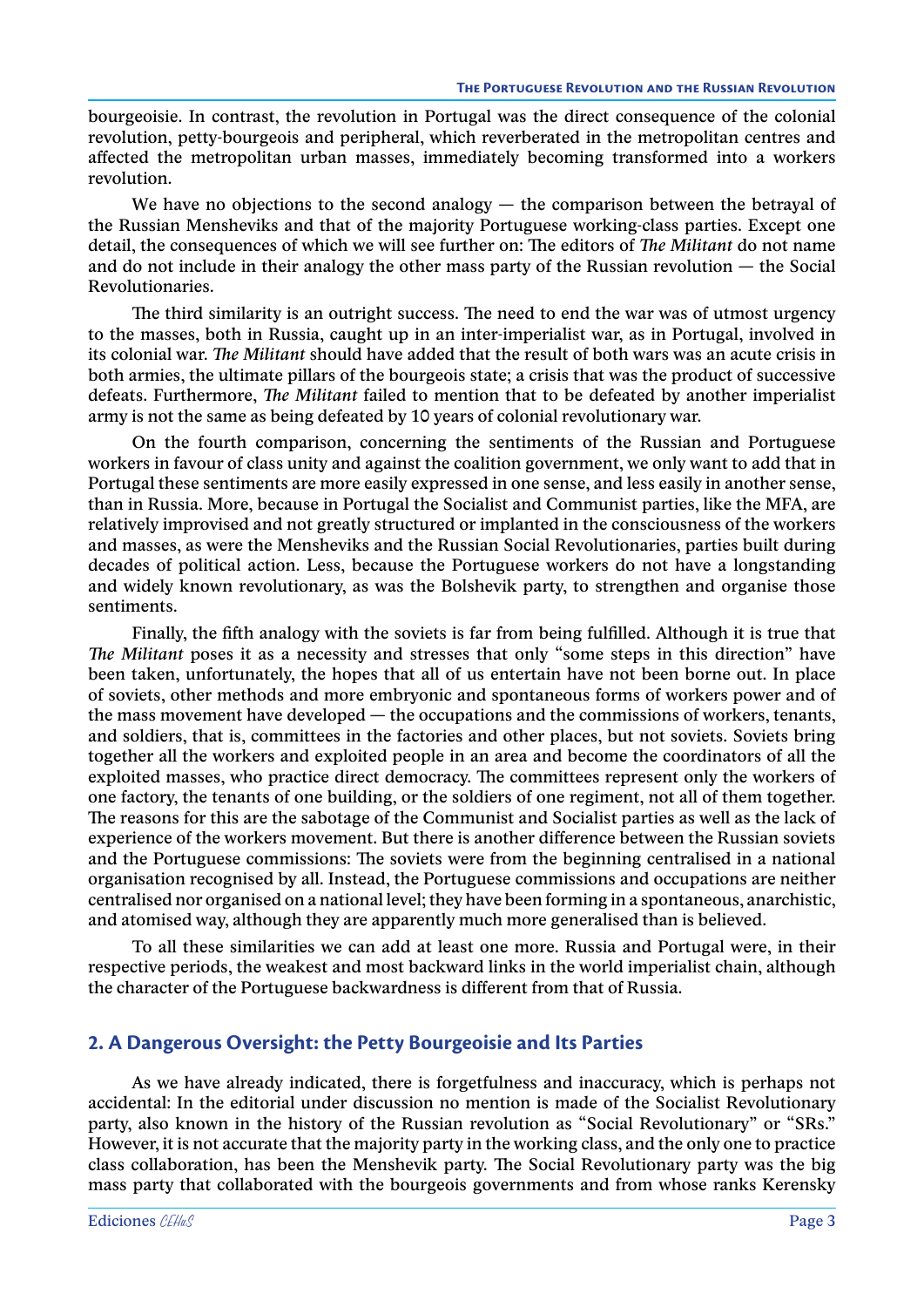#### **Nahuel Moreno**

came, the nexus between the bourgeoisie and the mass organisations. It was a party typical of all revolutions: It reflected "the masses" in general and the petty bourgeoisie in particular (including the most backward sectors of the workers coming from the countryside, who retained their rural mentality). It was the expression of the great masses set into motion by the revolution, led by the modern middle class, sectors of the intellectuals and professionals, technocrats and bureaucrats of all kinds, etc., who serve as a most useful political tool for the imperialist bourgeoisie when it is threatened by a revolutionary crisis.

The other petty-bourgeois party, although it represented the working class, was the Menshevik party, the only one cited by *The Militant*. Owing to its ideology, program, and leadership, this was a petty-bourgeois party, even though the workers followed it. It reflected within the working class the pressure of the middle class and the petty-bourgeoisification of some sectors of the proletariat. In relation to Portugal, *The Militant* compares Menshevism only to Stalinism and forgets about the Socialists.

We are concerned not so much by these oversights as by the possible reason for them. Apparently, our authors are of the opinion that in Portugal there are only two classes, the bourgeoisie, and the proletariat since they never mention the petty bourgeoisie as the protagonist of the revolutionary or counter-revolutionary process. And, therefore, they see political organisations as belonging to only two categories: those of the Portuguese imperialist bourgeoisie and those of the reformists representing the working class. But this is not the case. The industrial proletariat constitutes only one-third of the economically active population. There is a broad petty-bourgeois layer, urban as well as peasant, in the face of which the proletariat, even counting the industrial and agricultural proletariat, is a minority. The petty bourgeoisie, as a class and as the political representative of the proletariat through the reformist parties (of petty-bourgeois ideology and leadership), plays a doubly decisive role in the revolution; we cannot, therefore, ignore it. It is one thing to correctly point out that in this, as well as in all revolutions, there are only two ways out and two types of government: capitalist or working-class. But, it is quite a different thing — and quite erroneous — to take into account only these two classes in analysing the revolution, and thus to ignore the existence and fundamental role of the petty-bourgeoisie and its political organisations.

Both Trotsky and Lenin have repeatedly stressed this problem. Lenin said: "It is quite typical and significant that the Socialist-Revolutionaries and Mensheviks, while not denying this 'in principle' and while realising perfectly the capitalist character of Russia today [1917], dare not face the truth soberly. They are afraid to admit the truth that every capitalist country, including Russia, is basically divided into three main forces: the bourgeoisie, the petty bourgeoisie, and the proletariat. The first and third are spoken of and recognised by all. Yet the second — which really is the numerical majority! — nobody cares to appraise soberly, neither from the economic, political nor military point of view" (Lenin, *Collected Works, Vol. XXV*, Moscow, Progress Publishers, 1964, pp.201-02.).

And, stressing the role of the petty bourgeoisie, he pointed out: "It is an undisputed fact that our revolution has 'wasted' six months in wavering over the system of power; it is a fact resulting from the wavering policy of the Socialist-Revolutionaries and Mensheviks. In the long run, these parties' wavering policy was determined by the class position of the petty bourgeoisie, by their economic instability in the struggle between capital and labour" (Ibid., p.366.).

On repeated occasions, Trotsky said the same thing: "In order to answer the question of how a revolution of workers and peasants came to surrender the power to the bourgeoisie, it is necessary to introduce into the political chain an intermediate link; the petty bourgeois democrats and socialists of the Sukhanov type, journalists and politicians of the new middle caste, who had taught the masses that the bourgeoisie is an enemy, but themselves feared more than anything else to release the masses from the control of that enemy. The contradiction between the character of the revolution and the character of the power that issued from it, is explained by the contradictory character of this new petty bourgeois partition wall between the revolutionary masses and the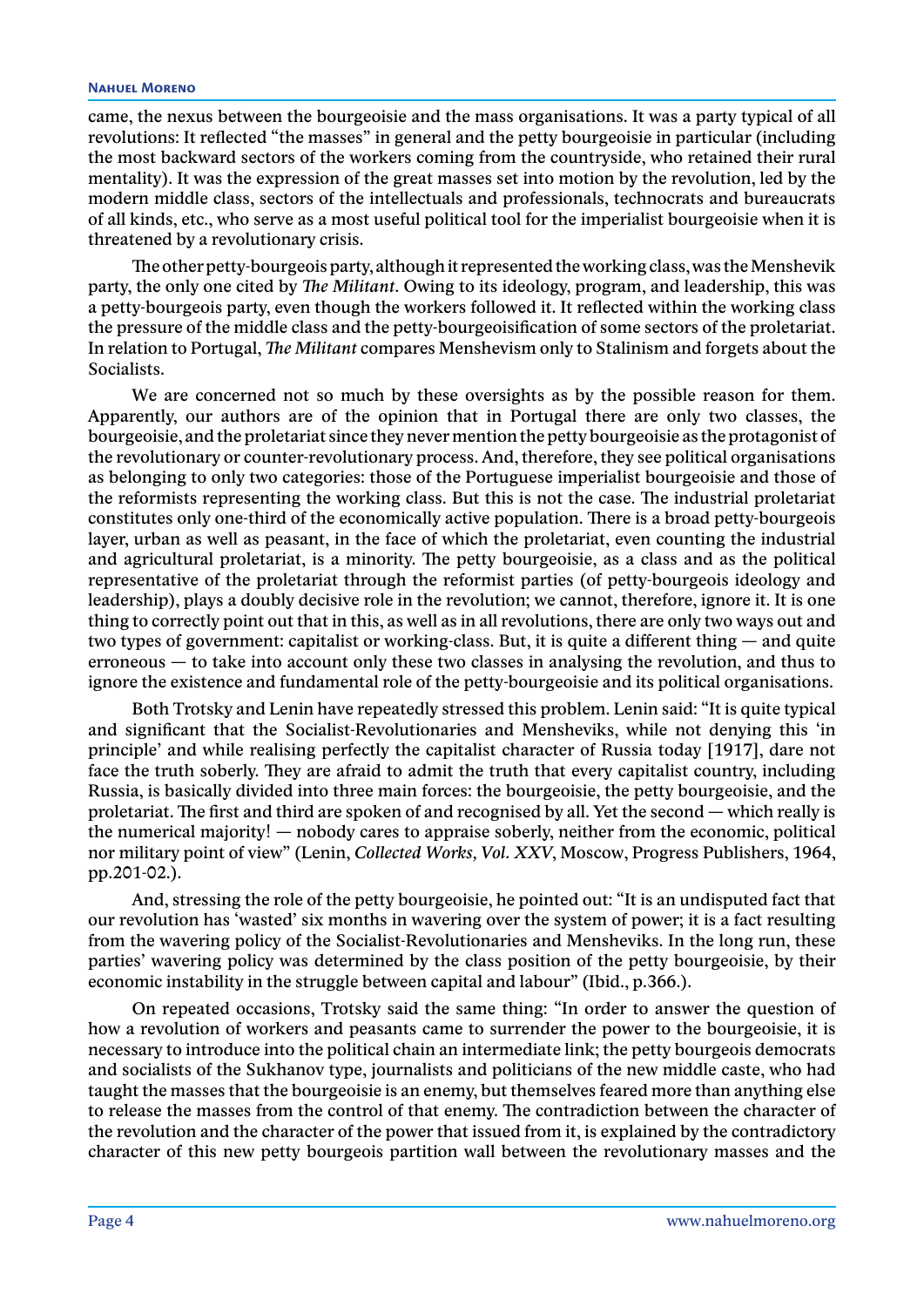<span id="page-8-0"></span>capitalist bourgeoisie" (Leon Trotsky, *The History of the Russian Revolution, Vol.1*, New York, Simon and Schuster, 1936, p.166).

"With every turn of the historic road, with every social crisis, we must over and over again examine the question of the mutual relations of the three classes in modern society: the big bourgeoisie, led by finance capital; the petty bourgeoisie, vacillating between the basic camps; and finally, the proletariat" (Leon Trotsky, T*he Struggle Against Fascism in Germany*, Pathfinder Press, New York, 1971, p.58).

#### **3. The Stages of the Portuguese and Russian Revolutions**

By not strictly heeding the warnings of Lenin and Trotsky with respect to the petty bourgeoisie (or "petty-bourgeois democracy", as it was also called), *The Militant* and Horowitz tied their hands to further deepen the comparison between the two revolutions and develop to the very end their success. Thus, they renounce to seek the similarities between the stages of the two revolutions and the placement in both cases of the "petty-bourgeois democracy".

To give only one example, we note that the editorial of *The Militant* did not foresee the struggle, first veiled and then open, between Spinola, representative of the big bourgeoisie, on the one hand, and on the other, the petty-bourgeois democracy — the MFA and its allies, the CP and SP. And Horowitz, now faced with the outcome of this struggle, cannot provide us with any definition or comparison of it based on a class analysis. Horowitz, one year after the beginning of the Portuguese revolution, gives up specifying its stages and characters, limiting himself to a description of the events.

For us, up until the last coup Spinola, the parallel with the Russian revolution is emphasised. This coup reflects the bourgeois Kornilovian counter-revolution defeated by the mobilisation of the entire mass movement, including the Portuguese petty-bourgeois democracy. It seems to us that Spinola has combined, in one personality, Prince Lvov (the prime minister of the first provisional government of the Russian revolution, dedicated to consolidating a government of national unity with marked Bonapartist traits) and Kornilov (in charge of liquidating the Kerensky government in order to install counter-revolutionary Bonapartism). And this is not accidental since Lvov symbolized the feudal counter-revolution, and Kornilov, the bourgeois counter-revolution. Spinola represents only one counter-revolution, the bourgeois since in Portugal there is no other. Thus, with the first possibility defeated, Spinola launched the second in the conspiratorial and abortive "putsch" of 11 March. The Portuguese revolution has already brought down its Prince Lvov — Spinola in government — and has already had its September days, crushing its Kornilov — the Spinola of the "putsch" of 11 March. The only fundamental difference is that the Russian workers, after the September days, had a Bolshevik party to lead them with determination to power; the Portuguese workers, instead, do not have such a party. But, beginning precisely with the September days, the role played by the Bolsheviks was absolutely decisive in the ensuing process of the Russian revolution. From here on out, its absence in Portugal converts any new analogy into an empty and therefore useless comparison.

Let us suppose that we do not agree with this comparison between the relations and the stages of the big bourgeoisie, the petty-bourgeoisie, and the proletariat in Russia and Portugal. Should this be the case, it would clearly be necessary to point out the character of both revolutions and their differences in this respect.

#### **4. The Portuguese Revolution and the Spanish Revolution of the 1930s**

Just as it has seemed fruitful to us to compare the Portuguese revolution up until 11 March 1975, to the Russian revolution, we believe similarly that to understand the new stage it is useful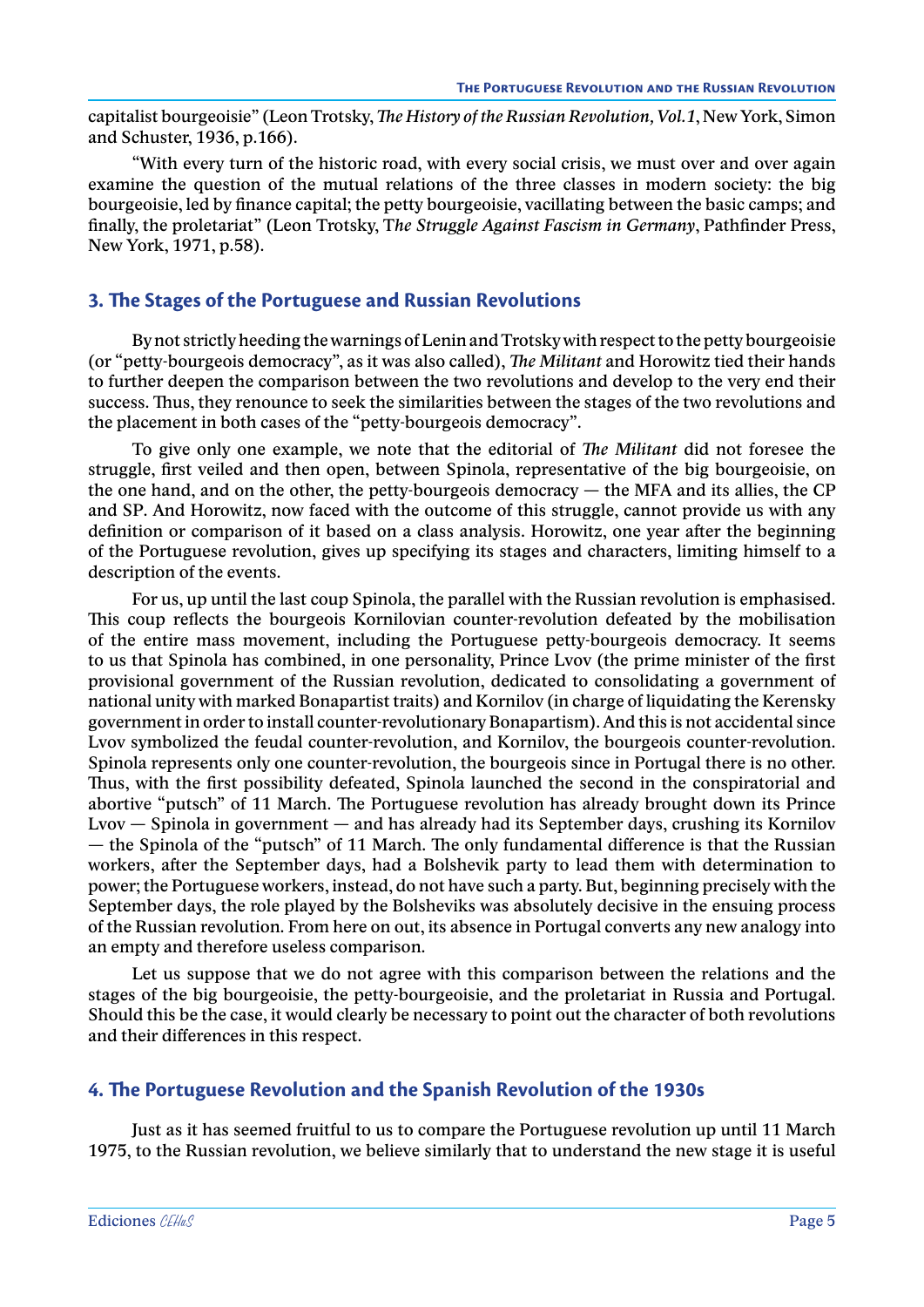to compare it to the Spanish revolution of the 1930s, although we should also note some of the important differences.

Just as Trotsky foresaw in his time, the Spanish revolution moved very slowly in comparison with the Russian revolution. The present Portuguese revolution, on the other hand, covered in one year what the Spanish revolution took almost six to achieve. This was because the Russian and Portuguese revolutions had in common a crisis in the army from the first moments, a phenomenon that was not present in the Spanish revolution. And to this factor was added, in Portugal, the lack of reformist organisations strongly rooted in the working-class and mass movement.

As we have already said, for us, the classical Kornilovian or Francoist coup took place in Portugal at the end of the first year of the revolution. That is the meaning in the Portuguese calendar of Spinola's two failed coup attempts. In their results, the Russian and Portuguese revolutions are once again similar: The counter-revolutionary coup fails, and in doing so, the crisis in the army deepens. In Spain, instead, the victory over the coup in the first days was not consolidated because of the betrayal by the government and the working-class leaders. Thus, the reaction was not disorganised, and it initiated a civil war. This divided the country into two camps: In one, the now fascist bourgeois army was the dominant force; in the other, the camp of the republic, the police, and the army disappeared in the first moments to be replaced by workers and antifascist militias. In this way, dual power reached a certain level of development in Spain (with the disappearance of the army and the dominance of the militias, with the expropriation of the major part of industry by the workers movement, mainly in Catalunya, and with the occupation of the land by the peasants, only in Aragon) that is not approximated in Portugal. But this difference is compensated for by the brutal crisis in the Portuguese army, which cannot base itself — as Franco did with the famous "Moors" — on the colonial troops. And we see the birth within the Portuguese army of important outbreaks of dual power, a phenomenon that did not take place in the Spanish army, which did not undergo internal crises or become eaten away by the germs of dual power. A second factor, deriving from this one, which also compensates for the difference in the development of dual power in Portugal today and the Spain of the 1930s, is that in Portugal the defeat of Spinola's coup averts for a more or less long time the possibility of a new reactionary coup.

But, despite all these differences, the two revolutions resemble each other in some fundamental aspects. The first of these is that following the reactionary coup, when objective conditions place power within reach, the proletariat lacks a strong Bolshevik party. The second aspect is that if in Spain, after the Francoist coup, the main counter-revolutionary factor was Stalinism, politically wedded to the shadow of the bourgeoisie and the remnants of the officers of the army and police in the republican camp, Portuguese Stalinism has played a similar role since the 11 March coup, slavishly tied to that shadow of the bourgeoisie that is Costa Gomes and the Portuguese "leftist" officers who constitute the MFA.

These two similarities anticipate a third, which can be tragic for the Portuguese proletariat. Just as there was a Catalonian May (1937), in which Stalinism and the republican government waged their own civil war against the workers movement in that Spanish province in order to impose a Bonapartist government, the greatest immediate danger facing the Portuguese workers is Stalinism and the Portuguese MFA playing a similar role.

Nothing better demonstrates the usefulness of these analogies and of a theoretical discussion to specify these stages than the apparent or real disagreement with Horowitz over the character of Spinola's "putsch". It would seem that for Horowitz, this does not mean the defeat of the Portuguese Kornilov or Pinochet for a long time, and that, therefore, the stage continues in which the immediate danger for the masses is Spinola or Pinochet, that is, the bourgeois counterrevolution. Thus he said, referring to the politics of the Portuguese CP: "How reminiscent of Chile! And the lesson of what happened in Chile indicates the danger that exists in Portugal" (Gus Horowitz, *Portugal One Year After the Coup — What Is the Armed Forces Movement?* in the June 1975 issue of the *International Socialist Review*). We, instead, would say: "How reminiscent of Spain after Franco was defeated in the industrial zones! How it would resemble Chile, if in Chile the masses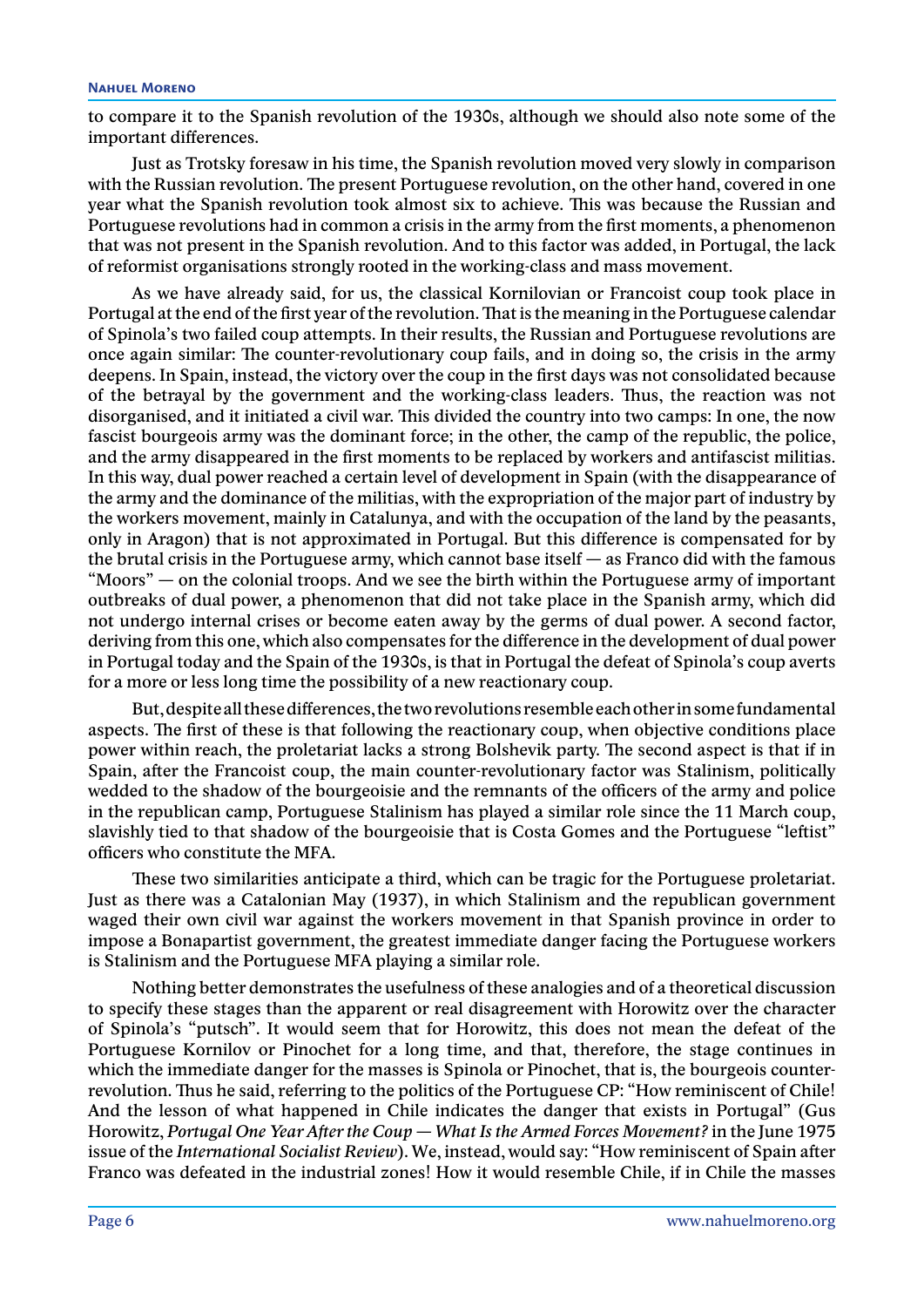had defeated Pinochet! And the lessons of what happened in republican Spain, with the counterrevolutionary governments of Largo Caballero and Negrin-Stalin, indicate the danger that exists in Portugal from the counter-revolution of the MFA-CP-SP, especially of the first two".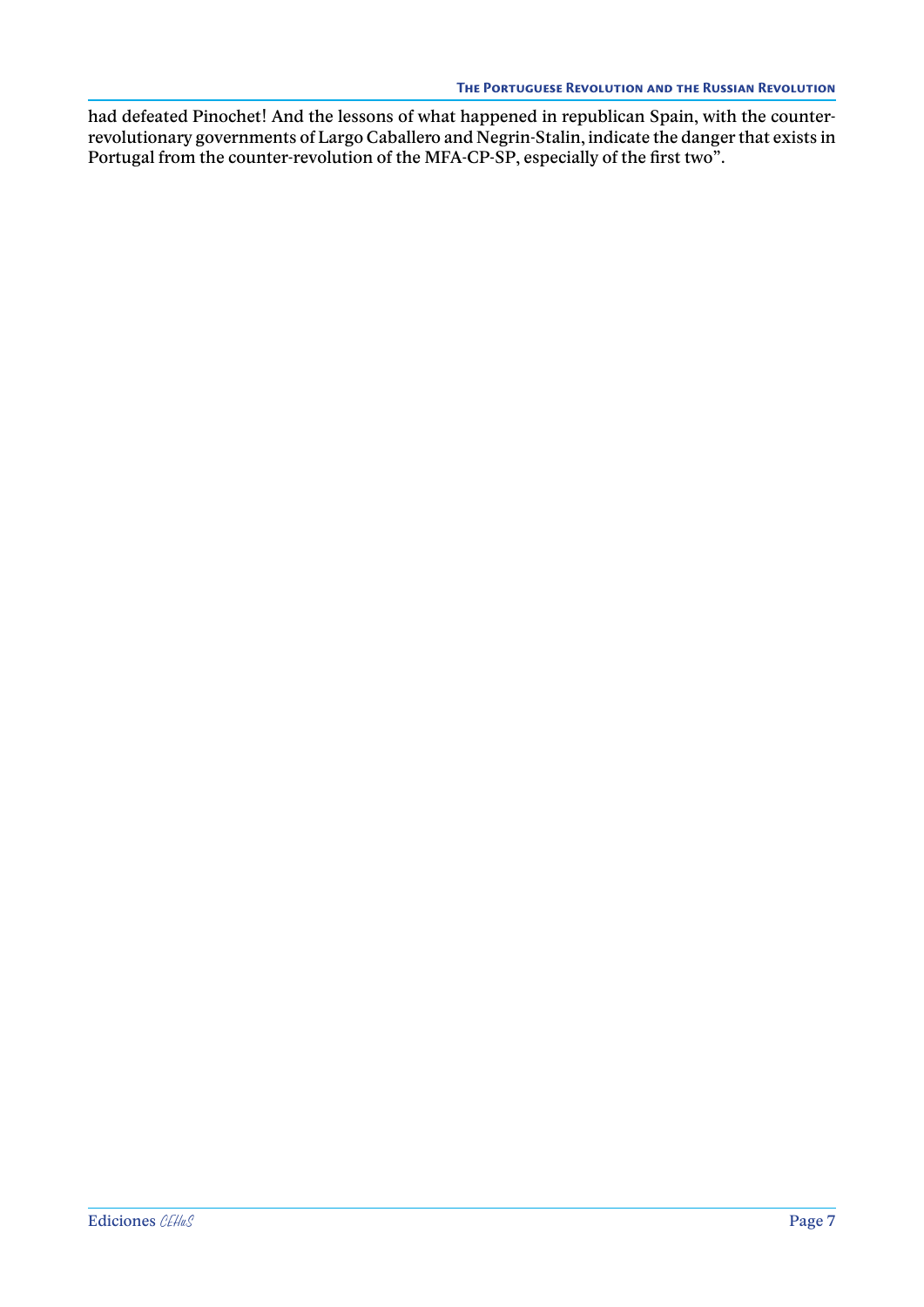### <span id="page-11-0"></span>**Chapter II**

# **A Colonial Revolution Transformed Into a Metropolitan Socialist Revolution**

#### **1. The Forecasts of the Third International**

The Portuguese revolution approaches the predictions of Lenin and Trotsky, who, during the first postwar period, expected that the colonial movements of the old empires — England, France — would form part of a single revolutionary movement on the scale of the entire empire, in which the metropolitan proletarian revolution would be the vanguard of the petty-bourgeois and bourgeois colonial revolutions.

For almost 60 years, none of these predictions came true. The failure of the proletarian revolution in Europe after the First World War, owing to the betrayal committed by the Social Democratic leaderships, foiled this combination of the agrarian and nationalist petty-bourgeois or bourgeois movements with the metropolitan proletarian revolution. The overseas, not landlocked, character of these colonial empires helped them to weather the storm.

Later on, the Stalinist betrayal following the Second World War allowed the old empires to carry out the neo-colonial manoeuvre with success. The colonies conquered political independence, but only to become incorporated into the world of backward countries, dominated economically through semi-colonial forms or through dependency on the same old imperialisms in partnership with American imperialism. This process was not combined with the proletarian revolution in the metropolises. When the agrarian or democratic wars of liberation erupted (China, Indochina, Korea, Algeria, Cuba), it was Stalinism that once again acted on all fronts to block them. Neither the Vietnamese nor the Algerian revolutions, the two most heroic colonial revolutions of this postwar period within the old empires, received unconditional and revolutionary support from Stalinism and the French workers movement, which was led by the Stalinists. The fact that the colonial revolution and the workers movement of the imperialist country were not able to unite in a single process, in an organic whole, led to interminable, frightfully cruel and bloody wars in the colonies and permitted the capitalist and imperialist structure in the metropolises to survival although in a weakened condition.

For reasons ascribable only indirectly to Stalinism, and directly to the backwardness of the Japanese and American workers movement, the semi-colonial revolutions and wars in China, Korea, Indochina, and Cuba likewise did not link up with the workers in the metropolises. Fascism prevented the Japanese workers movement from collaborating with and joining the Chinese workers who opposed it in the 1930s and the beginning of the 1940s. Neither the weak movement against American aggression in Cuba nor the great movement against the Vietnam War was led by the workers movement. Much less so by a workers movement advancing toward the socialist revolution.

This bond between the bourgeois-democratic and proletarian revolutions, which was lacking within the empires, did, however, take place within the borders of some semi-colonial and colonial countries. The democratic or anti-imperialist Chinese, Korean, Vietnamese, Yugoslavian, and Cuban peasant wars were transformed through the objective logic of these struggles into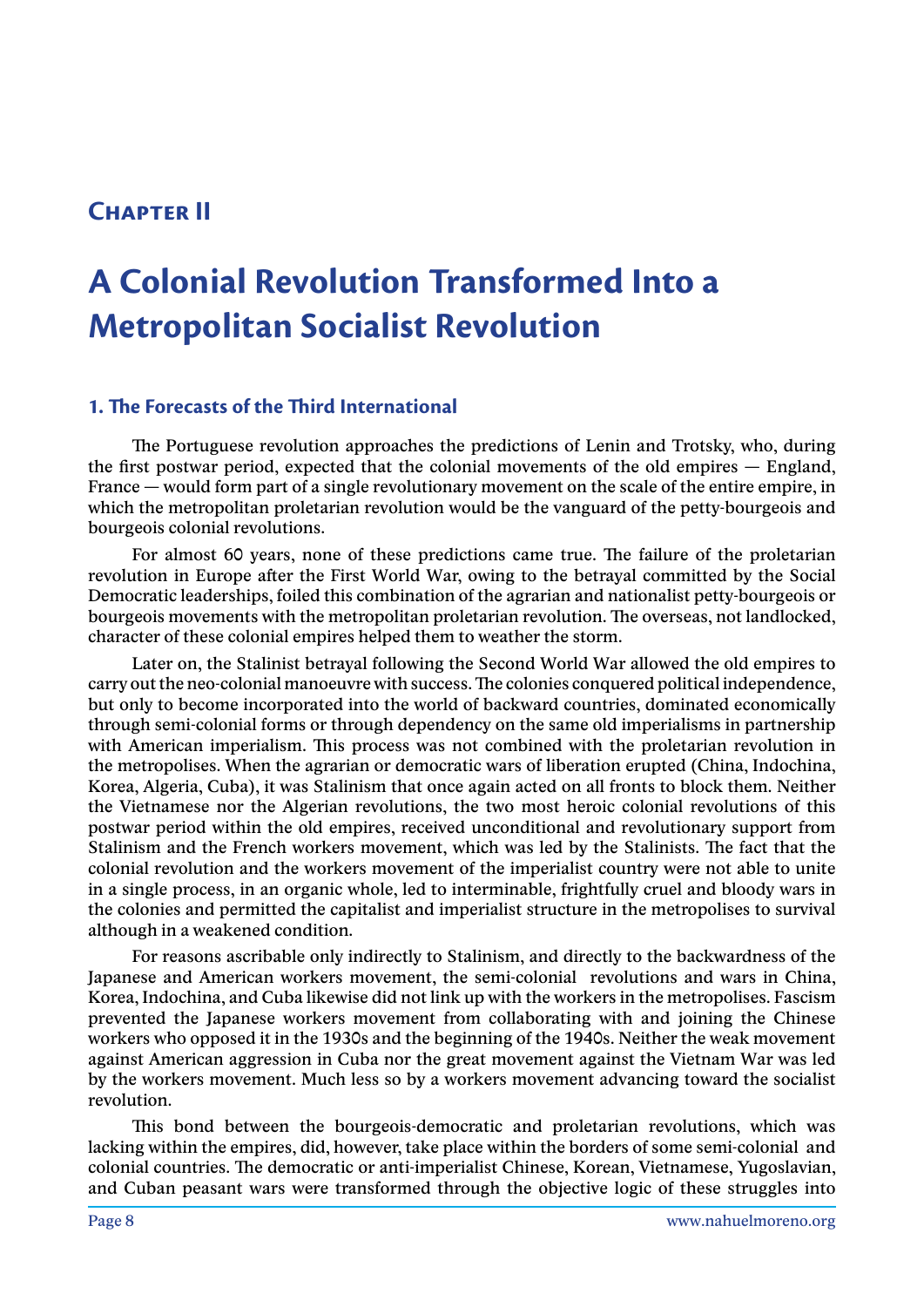<span id="page-12-0"></span>deformed proletarian revolutions. In this way, the theory of the permanent revolution concerning the combining of both revolutions was confirmed.

This long-thwarted revolutionary combination between the colonial and metropolitan workers movements will finally occur with the Portuguese revolution.

#### **2. A Capitalist Empire in Decadence**

The ideologues of the MFA, who are followed consciously or unconsciously by many sectors in the left, make efforts to try to equate Portugal, liberated from fascism to the colonial and semicolonial countries, in order to conceal concealing its imperialist character. It is the famous "thirdworldism" of the captains. For this dangerous and false theory to gain credence, it had to be based on a real fact: the obvious backwardness of Portugal.

All attempts to compare Portugal with colonial countries must begin with this fundamental question: the character of its backwardness. Is it because it reached capitalist development too late, like the colonial countries, or on the contrary, because it reached that stage too early? The latter is the case with Portugal, which was the first modern capitalist country to succeed in forming a commercial empire, long before England. Thanks to this, it was able to acquire colonies, which it has continued to exploit up to this very day. It is like England, with the difference that England's decline began decades and not centuries ago. The distinction in character between Portugal and the "third-world countries" is rooted in the different origins of their backwardness. Portugal is a senile imperialism, the most senile of them all because it was the first; in contrast, the colonial and semi-colonial countries have not been able to fully develop themselves as capitalist countries because they arrived too late. If they have not been able to achieve even full economic and political independence, they will be all the less able to transform themselves into imperialist powers capable of exploiting other countries.

Portugal differs from the Russian empire in the same fact. The Russian empire was late in reaching the stage of capitalist development. It was owing to this fact that it was a semi-colony in relation to the European empires (foreign capital dominated its economy); although at the same time it was imperialist in relation to nationalities within its own territory.

Portugal never became a semi-colony of other, more powerful empires, despite its extreme weakness. On the contrary, until the 1960s, the Salazar regime had achieved a high degree of autarchy.

It is a historic fact that for centuries Portugal was a commercial, and later industrial and financial, sub-metropolis of English imperialism. But the 1929 crisis permitted the Portuguese bourgeoisie to gain relative independence from its sub-metropolitan character, and the Second World War gave it total independence.

While the crisis and the war mortally wounded its English partner, the Portuguese imperialist bourgeoisie used this situation to strengthen itself within its own empire. It was aided by two facts: First, it did not intervene in the world war and, therefore did not have to pay for the reconstruction of the country. Second, its most important colonies were in central and southern Africa, the zone least punished by the war and by national liberation movements (a zone very different from, for example, the Far East, which suffered the Japanese invasion and witnessed the victory of the great Chinese revolution).

This allowed Salazar to keep the autarkical empire going, relatively closed to the investments of other imperialisms, without "sub-metropolitan" elements (to exploit in partnership with stronger imperialisms), and to a still greater degree without "semi-colonial " elements. Also, thanks to this, the dictatorship was able to maintain itself in power for almost half a century.

But the favourable conditions that had enabled this independence or autarchy to be maintained despite the country's backwardness began to be superseded with the development of the postwar imperialist economic boom. The Portuguese bourgeoisie by itself could not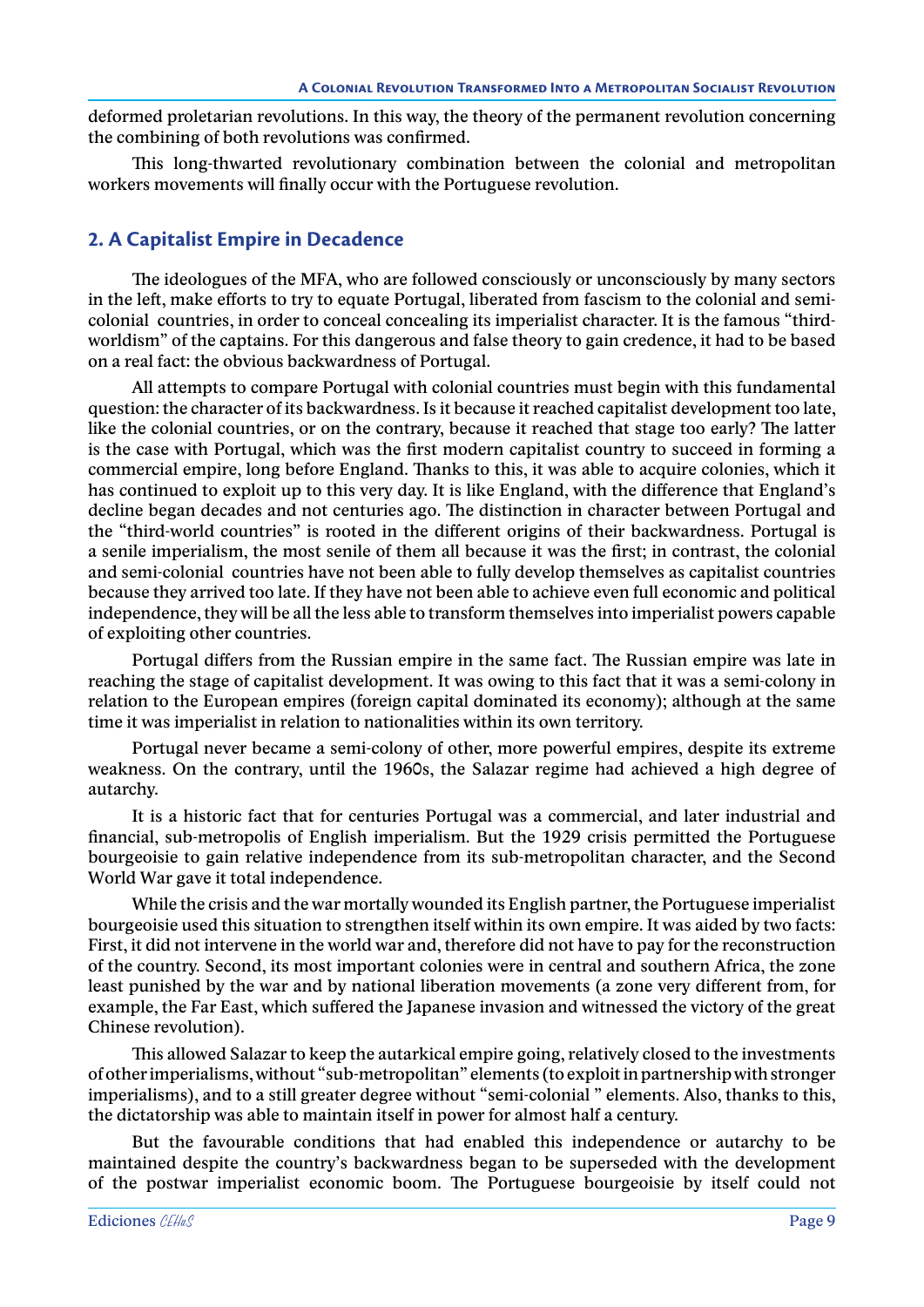#### <span id="page-13-0"></span>**Nahuel Moreno**

develop the new branches of production characteristic of today's capitalist economy: automotive, petrochemical, electronic, durable goods of all kinds, etc. In order to develop these branches, it was imperious to enter into a partnership with the Yankee or European monopolies. The colonial war added a supplementary factor of dependence in relation to the big imperialist powers: the provision of sophisticated arms to confront the guerrilla fighters, which could not be produced in Portugal because of the country's backwardness. That is why, since 1960, American and European capital began to enter the empire. While the amount involved between 1943 and 1960 was only two million contos [1 conto=about US\$48], this rose to 20 million contos in between 1961-67, that is ten times the previous period, and this trend continued.

Unwillingly, the Salazar-Caetano government permitted this penetration, but without allowing it to become predominant. The main partner remained the Portuguese bourgeoisie. If the proletarian revolution had not interceded, the trend of imperialist Portugal leaves no room for doubt: Its backwardness would condemn it to become a sub-metropolis, i.e., a junior partner of other, more powerful empires in the exploitation of the working class and the colonies. In the distant future, it would not be ruled out it might completely lose its influence in the colonies and become transformed directly into a semi-colony. To maintain its present independence from foreign capital, Portugal has only one alternative: socialism, through which it could overcome its backwardness without falling under the rule of the big international monopolies. This transition from a relatively independent and dominant imperialism within its sphere of influence to a dependent or sub-metropolitan status as a junior partner of other imperialisms characterises the present dynamic of the Portuguese bourgeois economy. It is an inevitable transition that gives rise to strong contradictions within the Portuguese bourgeoisie and petty bourgeoisie, as we shall see.

#### **3. The Colonial Revolution Upsets the Empire**

If the Salazar regime managed to keep intact, and in a sense strengthen its empire for half a century, the colonial war, at last, upset its regime.

Already in 1962, a well-known English left-wing journalist, upon describing the beginning of the colonial revolution in Angola, wrote these very prophetic words (in case it was extended, as did occur, to the rest of the Portuguese colonies):

"In February 1961, the liberation war began in Angola, a war that at present seems capable of reaching the dimensions of the Algerian war, converting itself into the opening of the revolution in South and Central Africa and thus shaking the foundations of Portuguese colonialism, mortally wounding Salazar, and in this way, radically transforming the situation on the Iberian peninsula" (Peter Freyer and Patricia McGowen Pinheiro, *El Portugal de Salazar* [The Portugal of Salazar], Ruedo Iberico, Paris, 1962), p.139).

Indeed, the war will lead to stagnation the economy of Portuguese imperialism, which would find itself forced to support an army of 150,000 men and spend almost half the budget on it. The old empire could not keep that up (nor could it, as was proved later on, successfully carry out the neo-colonial manoeuvre).

Spinola's famous book, *Portugal and the Future*, was not only the most important "best seller" in the last years of fascist Portugal. Interests that were not exactly literary lay behind it. Its publication indicated that the high command of the Portuguese army had become divided, following the lines upon which the Portuguese oligarchy had divided, as a consequence of the impact of the colonial war, which had been going on for more than 10 years. The most reactionary sector held that the war should be carried on until it was won; the Spinola-Costa Gomes sector held that it should be ended by negotiating a settlement with the colonies, the outcome of which would be to set them up as states associated to the metropolis, something similar to the current situation of the British colonies. Both sectors were opposed to the colonies exercising self-determination, but while the first sector wanted to preserve them as colonies, the Spinola sector hoped to maintain the empire through a neo-colonial form. To this objective was added another, of prime importance: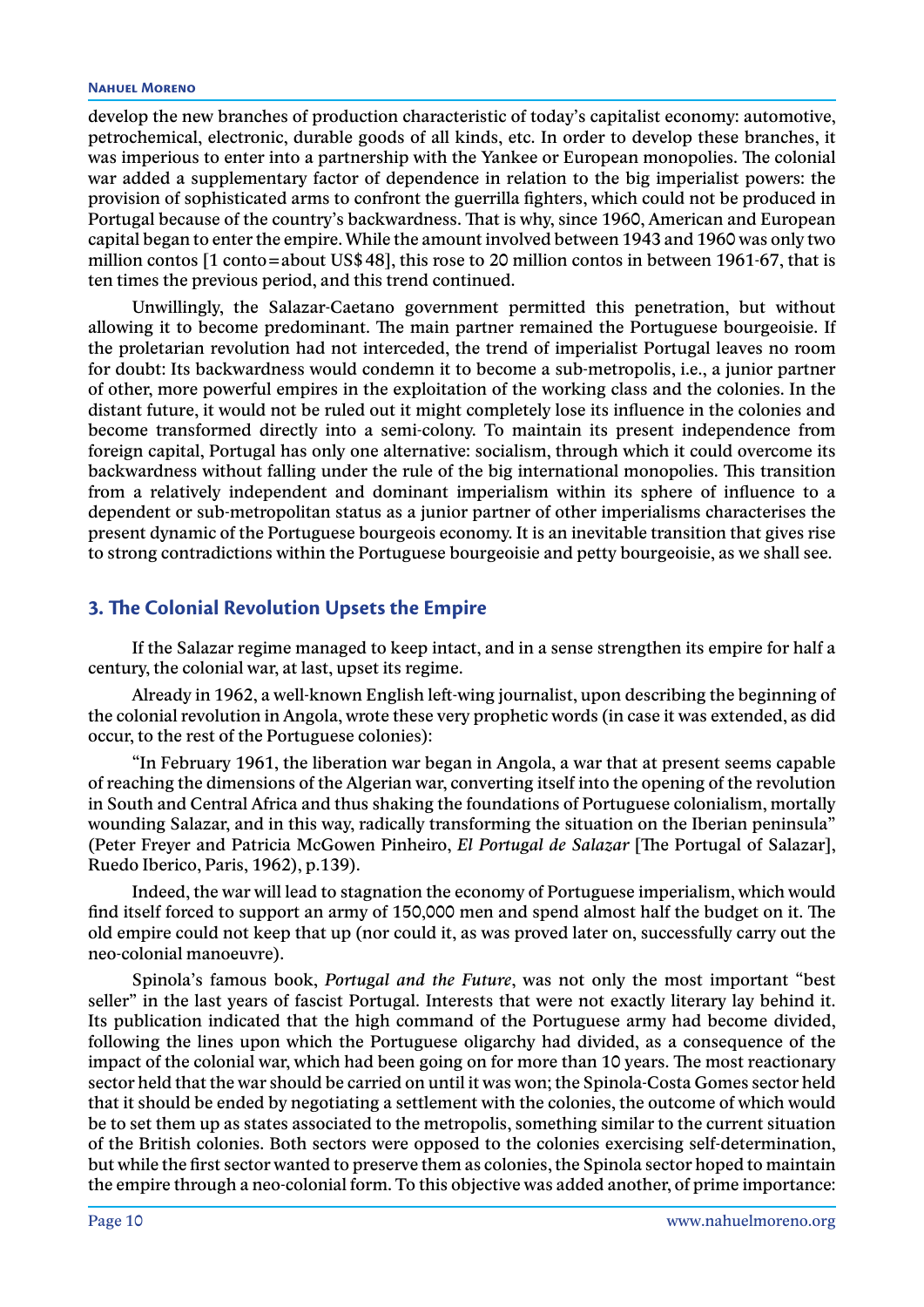<span id="page-14-0"></span>to "democratise" the country in order to permit its integration into the European Common Market and join the Common Market in exploiting the colonies and the Portuguese working class.

This first plan of the oligarchic sector represented by Spínola-Costa Gomes was politically similar to that which the big Spanish bourgeoisie is following at present — to apply strong pressure so that the "fascist" government itself undertakes "modernising" itself, i.e., "change something so that everything remains the same". Hence they limited themselves to trying to convince the government  $-$  without success  $-$  of the usefulness of liberalising the political game and of initiating negotiations to end the war. Caetano's resistance was backed by the bourgeois sectors that continued to bet on imperialist "autarchy". But the colonial revolution, at the same time that it accelerated the political crisis faced by the Portuguese oligarchy, weakening its most Neanderthal sectors, began to seep into the ranks of the officers of the imperial army themselves as the economic and social crisis sharpened.

#### **4. The Crisis Within the Army: the MFA and the "Putsch"**

If the colonial war caused a deep division within the Portuguese oligarchy, a much deeper crisis began to show up in the armed forces of the empire. They had to make great efforts to keep up the war in the colonies. The young suffered four years as conscripts. Many students were lured into service as officers. All of them, officers, non-commissioned officers, and troops, spent long years out of the country in a war alien to them, plagued by deceptions and defeats. Under these conditions, the division within the high command facilitated the organisation of a group of captains and lower rank officers stationed in barracks close to Lisbon.

As often occurs in history, it all began for a petty reason, trivial if you wish. The professional captains wanted better conditions than the conditions of those who had been recruited. They made a presentation to their superiors and continued to put pressure on them to see their demands satisfied. But, shortly after becoming organised, they came to the conclusion that the problem was not the recruited captains, their comrades in arms and misfortunes, but the colonial war and the fascist government, and they began the struggle. An end had to be put to the war and the fascist government.

The participation of the captains transformed the replacement plan of a sector of the oligarchy and Spinola into a military "putsch". Caetano's resistance to accepting Spínola's advice had placed him in a situation without a way out or perspectives. The discontent and unrest of the middle class reflected in the protest and organisation of the captains took him out of this uncertainty. Spinola thought he could use the captains as the mechanism for a coup, to later be dismissed, with thanks for services rendered, and returned to the iron discipline of the barracks. The program of the Armed Forces Movement (MFA)  $-$  as the professional captains referred to above finally named their organisation — ambiguous, without any clarity, lent itself to their being used in this way. On the other hand, the MFA also wanted to serve as the representative of the big bourgeoisie and assure discipline. The fear of the mass movement and of lack of discipline united Spinola and the discontented captains. Everything was prepared to make it a "putsch" without any intervention by the people and the workers. But things happened another way.

#### **5. A "Putsch" Transformed Into a Proletarian Revolution**

A few years after fascism rose to power in Italy, a polemic opened between the Stalinists and Trotskyists on the social character of the antifascist revolution. The Stalinists took advantage of the victories of the fascist counter-revolution to apply to the European countries their fatal theory of revolutionary "stages" in the backward countries. According to the Stalinists, it is a question, just as in the backward countries, of a long stage of the democratic revolution led by the liberal bourgeoisie. It is from this theory of the future facing the European revolution that they draw their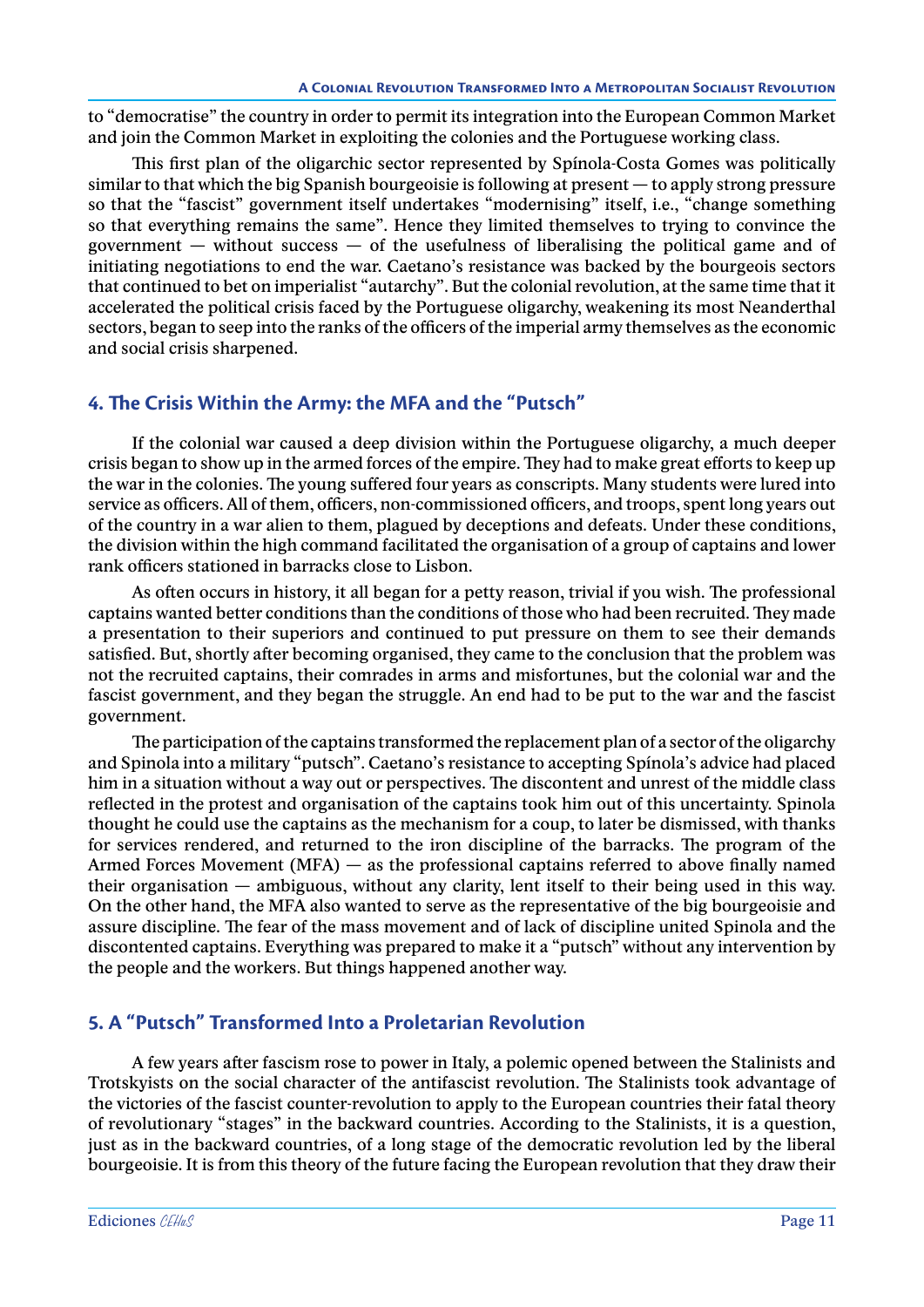policy of popular fronts or democratic fronts with the liberal bourgeoisie in order to carry to its conclusion the democratic, antifascist revolution.

The Trotskyists argued that only one class, the working class, with its methods of mobilisation, could defeat fascism, assure the most unrestricted democratic rights, and advance the countries towards socialism. The democratic rights that were won would come as by-products of the revolutionary struggle of the working class; not as a historical stage, but as a manoeuvre by the bourgeoisie to appease the working class with concessions and thus avoid making the socialist revolution. Furthermore, to make possible a bourgeois-democratic stage, there must be a bourgeoisie or a petty bourgeoisie, capable of leading the masses in a revolutionary process up to its final consequences. But, since the middle of the last century, there has been no "progressive" bourgeoisie, owing to the fact that what it most fears is the mobilisation of the working class, since the proletariat is its most important historical enemy, much more so than imperialism, rival capitalist powers, or the remnants of feudalism. They are united to these sectors by heir status of being capitalists and exploiters, and as direct exploiters, they are separated completely from the working class. If all this is true for backward countries, it is even more so for developed countries, where the bourgeoisie cannot for one minute cease being doubly counter-revolutionary, since, in addition to exploiting its workers, it exploits its colonies. Portugal furnishes fresh historic proof of the validity of both theories and policies. Let us see.

"(...) in spite of the fact that the radios controlled by the army called on the population to remain calm and in their homes, tens of thousands of civilians flooded the streets, accompanied the tanks, offered red carnations to and fraternised with the soldiers, while at the same time they massively and gladly launched into the most radical dismantling of the hated fascistic repressive apparatus.

"(…) The collapse of the repressive apparatus of the dictatorship suddenly opened up the possibility of an immense mobilisation of the workers and the people. On the same day 25 and on subsequent days, the streets were filled tirelessly by spontaneous demonstrations of thousands of people shouting against fascism and the PIDE [International and State Defence Police], for an end to the war, for fraternizing with the military men, etc. An eloquent symbol of this perhaps is what occurred in numerous high schools, where the high school youth immediately set out to search for, follow, and detain the once-feared informers ('bufos') of the PIDE, and the Portuguese Legion. The 'purge' of the reactionary elements spread like wildfire throughout the entire country.

"The active presence of the masses and particularly of the working class was clearly visible in the May Day demonstrations, during which 500,000 people took to the streets in Lisbon alone, and in the wave of strikes and demonstrations that followed it to impose the most diverse democratic and economic demands. In this way, a very large margin of freedom was won, and a meaningful change in the relation of class forces was brought about."

That is how Aldo Romero, in issue No.1 of *Revista de America*, summarised the consequences of the military "putsch". In general, the entire press published similar accounts.

Sometimes, by a strange chance, dates become symbolic. The revolutionary week that opened on April 25, the day of the "putsch", ended on May Day, the international workers day par excellence, with a demonstration of 500,000 people in Lisbon. The demonstration clearly indicated, by its social composition as well as the slogans that were chanted, the presence of a proletarian revolution that had begun to carry out a democratic program, or at least some of its fundamental tasks.

Many of the slogans were essentially antifascist and democratic, such as "Death to fascism", "Death to the PIDES", "Purge". Some of them, in support of the bourgeoisie — "Long live Spinola" — or of the petty bourgeoisie — "Long live the MFA" — revealed the backwardness of the workers movement after 50 years of political ostracism. Quite striking was the absence of anti-colonialist slogans (with the exception of the somewhat ambiguous "End the war") in a revolution that  $$ as was to be shown later on—-was, consciously or unconsciously, deeply and objectively anticolonialist. Probably, the cheers for Spinola reflected in a very confused way this characteristic,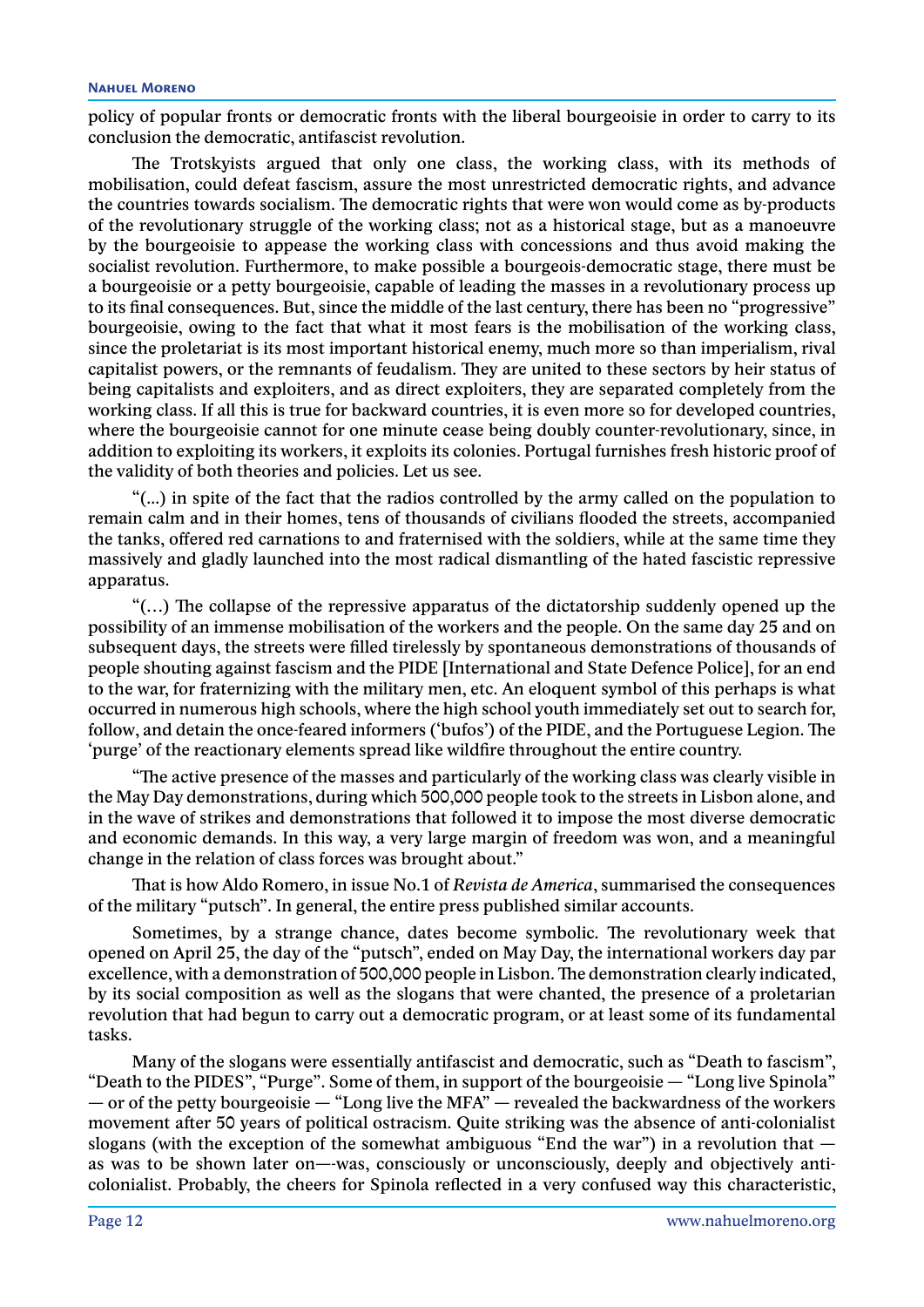since he, after the publication of his book, appeared to be the standard-bearer for an end to the war by any means possible.

But along with these slogans others were chanted such as "A minimum salary of 6,000 contos" [about US\$288] and "A Cunhal government", which already showed, in terms of specific claims, the absolute primacy of the working class in the movement. No slogans were heard corresponding to the specific interests of other classes or sectors. Finally, reaffirming the working-class revolutionary methods, this great demonstration was preceded and followed by an endless number of strikes, the method of class struggle par excellence. And the liquidation of the fascist apparatus began to be carried out directly, raiding and arresting their representatives, without listening to the recommendations of the military men.

Taken altogether, the slogans reflect the combination of circumstances that provoked the beginning of the great anti-fascist proletarian revolution. The "long lives" for Spinola and the MFA constituted recognition by the mass movement of the bourgeois and petty-bourgeois putschists who had opened the doors, just as the "death to fascism" clearly indicated the immediately democratic objective of the proletarian revolution that had begun and that was concretised in the method of the demonstrations and strikes as well as in the slogans for "A minimum wage" and "A Cunhal government". But they also expressed an indisputable fact. It was the people as a whole, from the middle class to the proletariat, who rushed to change the fascist regime. Viewed from this angle it was a great popular movement, but a popular movement in which the most vigorous and dynamic support came from the proletariat. It was, in short, a workers revolution that had combined with all of the exploited sectors, mainly the urban middle class, and that had begun to demand the complete fulfilment of the democratic tasks, at the same time as it advanced tasks and methods of struggle characteristic of the proletariat, which had been put forward from the beginning.

A few months later, the same mass of workers would come out to the streets alone to shout, "Death to Spinola", demonstrating once again the proletarian, socialist dynamic of the revolution. A dynamic that the very exploiters and their servants of the middle class, such as the MFA, the CP, and the SP, would be obliged to recognise as they resorted to the great farce of calling themselves "socialists" and hiding their bourgeois projects behind the lie that what is happening in Portugal is already the road toward socialism.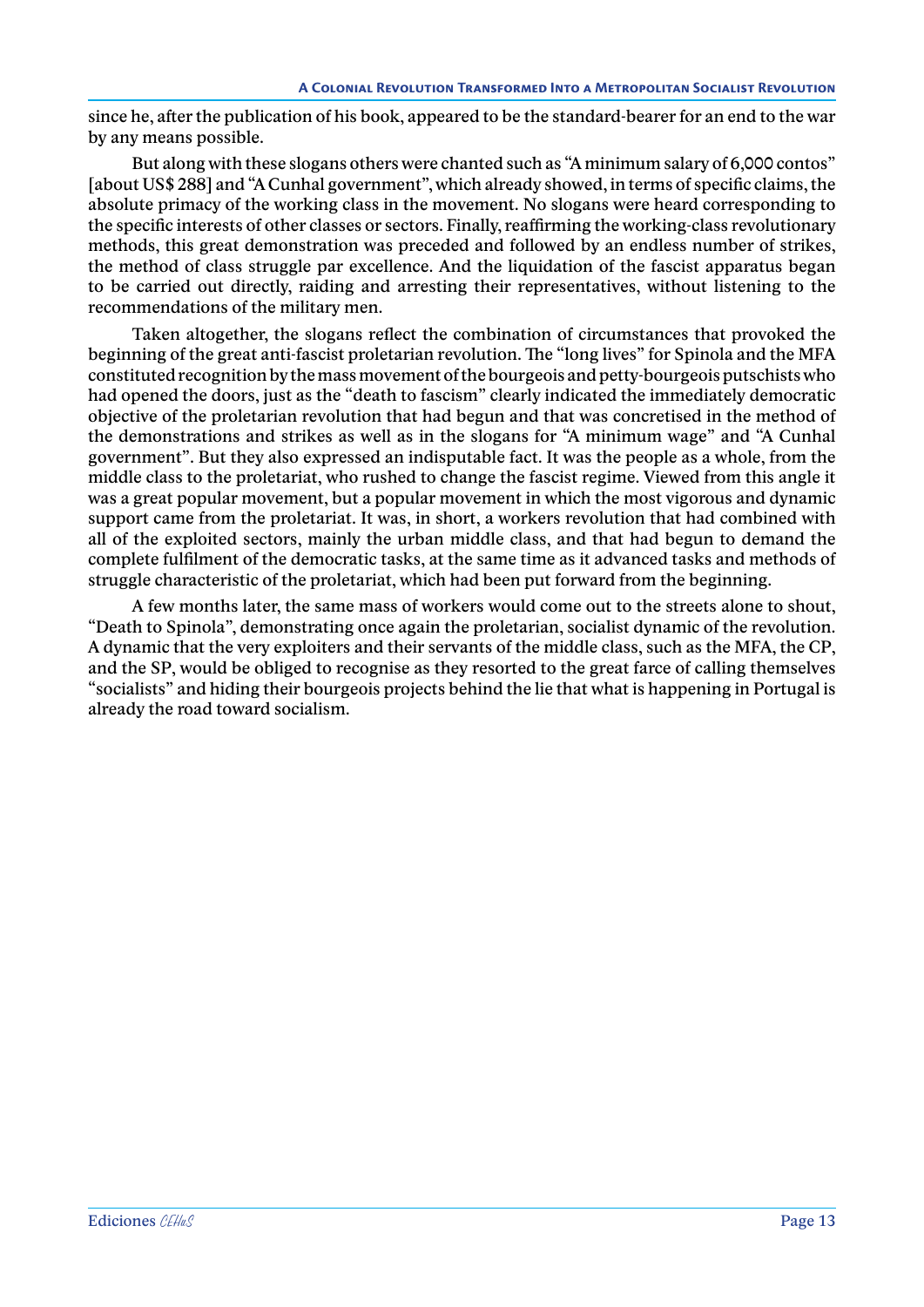## <span id="page-17-0"></span>**Chapter III**

# **The Masses Defeat the Spinolist Counterrevolution**

1. The Government of "National Unity"

The military "putsch" brought to power the first "revolutionary" government, that of General Spinola. He tried to set up a government of "national unity," in which there would be room for those ranging from the big bourgeoisie to the reformist workers parties. And all of the sectors were in agreement on giving full power to the general with the monocle — the MFA, just formed and just stepping into public view, did not dare nominate itself for the government; for their part, the traditional working-class parties placed all their bets on a regime of national unity. Thus, Spinola became the dominant figure in the government. He surrounded himself with his friends as ministers and handed over — as one who throws a bone to a dog — some ministries to the MFA, SP, and CP. Palma Carlos, one of his unconditional supporters, was named prime minister.

The fact that the MFA began to become consolidated as a political organisation of the lowranking officers reflected in its own way the revolutionary crisis among the army rank and file. It is totally "abnormal" for a public organisation of young officers to codirect a bourgeois army since the essence of a bourgeois army is its absolute hierarchical discipline and submission to higher commands. If Spinola had to accept this "abnormality" and incorporate it into the government, it was because of the fact that the rise of the mass movement imposed it upon him. In addition, he thought that in this way he could channel the rebelliousness among the young commissioned and non-commissioned officers the normal channels of strict military discipline, indispensable to the maintenance of the government which had integrated them. But the MFA — and we should bear this very much in mind — was not the same as the high-ranking officers. And it resisted submitting to the discipline of the top officials. It thus reflected within the army the modern middle class, whose expectations were not identical to those of Spinola and the Portuguese oligarchy.

The participation of the Communist Party in the government was a new phenomenon in European politics of the past 25 years, since the last postwar period. If we except Chile, this holds true for the Western world. The formation of this popular-frontist government of class collaboration constitutes recognition, by imperialism and the Portuguese bourgeoisie, that it is a developing proletarian revolution that they have to deal with. Precisely because of this, they were obliged, although unwillingly, to accept the flattering, collaborationist solicitations of the Socialist and Communist parties.

From within the government, the CP met the expectations of its brand new bourgeois and imperialist allies. It did so by replacing the demand for a minimum wage of 6,000 escudos with one for only 3,500, and by beginning to "condemn certain workers struggles as 'irresponsible' or 'promoted by fascism' as occurred, for example, with the national strike of the postal workers in June of 1974" (Aldo Romero, "Portugal, Reconstruction or Revolution?", *Revista de America* No.1).

Despite this policy, and the equally treacherous policy of the Socialist Party  $-$  we stress the former because it has much more influence over the trade-union activists, and not because the latter has been less collaborationist — the working class movement continued to advance. It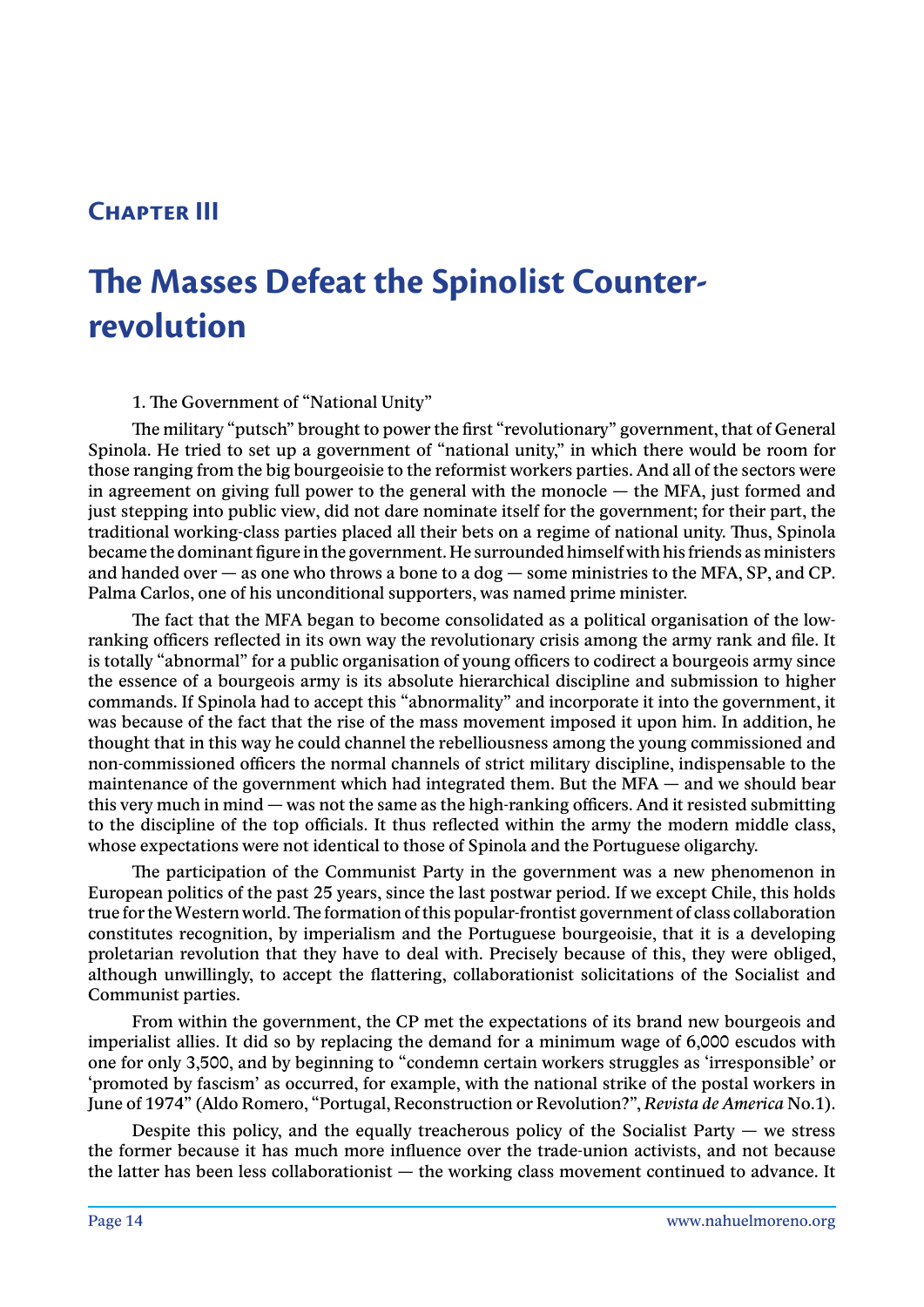<span id="page-18-0"></span>began to overcome the atomisation of the craft unions inherited from fascism — and from the old anarcho-syndicalist tradition  $-$  and began to organise workers commissions in the big factories (Stalinism encouraged the development of industrial unions, and at the same time used them to create a centralised organisation of industrial unions, the Intersindical, on which it imposed a hand-picked leadership). Against the recommendations of the Stalinists, the workers continued to engage in wildcat strikes, although sporadically, within the context of a slight lull in the working class movement as a whole provoked by the calls for passivity from the reformist parties.

#### **2. The Spinola Government In Crisis: The MFA Shares Power and a Constituent Assembly Is Set Up**

Despite the goodwill of the reformist workers parties, the Spinola government went from crisis to crisis, until the mass movement threw it out. The laws of the class struggle are always more powerful than the reformist plans. The big bourgeoisie — divided at the end of the Caetano government over the advisability or otherwise of terminating the colonial war and "democratising" the fascist regime — united again behind Spinola after 25 April 1974. To slow down the movement of the workers and the masses, it used with great success the petty-bourgeois representatives of the working class (the reformist parties) and the modern middle class within the army (the MFA). But precisely the success achieved, i.e., the slowing down of the workers movement with its consequent weakening, began to make petty-bourgeois democracy unnecessary to the bourgeoisie. And it was because of this that it attempted, through Spinola, to reverse not only the developing proletarian revolution but also the democratic conquests already gained or that were being demanded.

This scheme, if it had succeeded, would have meant the transformation of the government into Bonapartist, since the workers movement and its democratic conquests cannot be decisively crushed by a popular-front government, nor can a popular-front government survive when the workers movement has been defeated. It is no accident, therefore, that an important part of the bourgeois efforts to drive back the revolution was accompanied, on the one hand, by a strong anticommunist campaign, and on the other, by tough clashes with the MFA. The bourgeoisie, therefore, after having used it to place a brake on the movement of the workers and the masses, entered into conflict with the petty-bourgeois democrats, who wanted to collaborate with the Spinola government but within a bourgeois-democratic regime that respected the reformist parties and the MFA.

This dispute between the two sectors of the government materialised around the question of whether to call for presidential elections or for elections to the Constituent Assembly. Spinola and the big bourgeoisie held that a strong, authoritarian government was required. They, therefore, considered it imperative and urgent to impose a Bonapartist regime by means of a presidential election, which in reality would be nothing other than a plebiscite in favour of Spinola. They were thus thinking of ending the braking process, and, if necessary, crushing the workers movement, at the same time ridding themselves of the captains of the MFA and of the workers parties, most particularly the CP, the bothersome agent of Moscow in a government that sought to remain in NATO and the Iberian Pact, and enter the European Common Market. The petty-bourgeois democrats were opposed to this plan and advocated, at that time in a united way, the Constituent Assembly.

The other bone of contention was the colonial question. The revolution in Portuguese Africa was greatly helped by the process opened up in the metropolis. The black soldiers in the Portuguese army began to desert, and the white soldiers, officers, and non-commissioned officers began to insist on going back home. At the same time, a Portuguese Trotskyist soldier interviewed by Gerry Foley said, "In the period after April 25, 1974, when struggles were still taking place with the Spinolistas, who were opposed to decolonisation and wanted a clearer form of neo-colonialism, when massive shipments of troops were still being made to the colonies, struggles did occur. Some groups of soldiers even refused to go" (*Intercontinental Press*, 5 May 1975, p. 588). Faced with this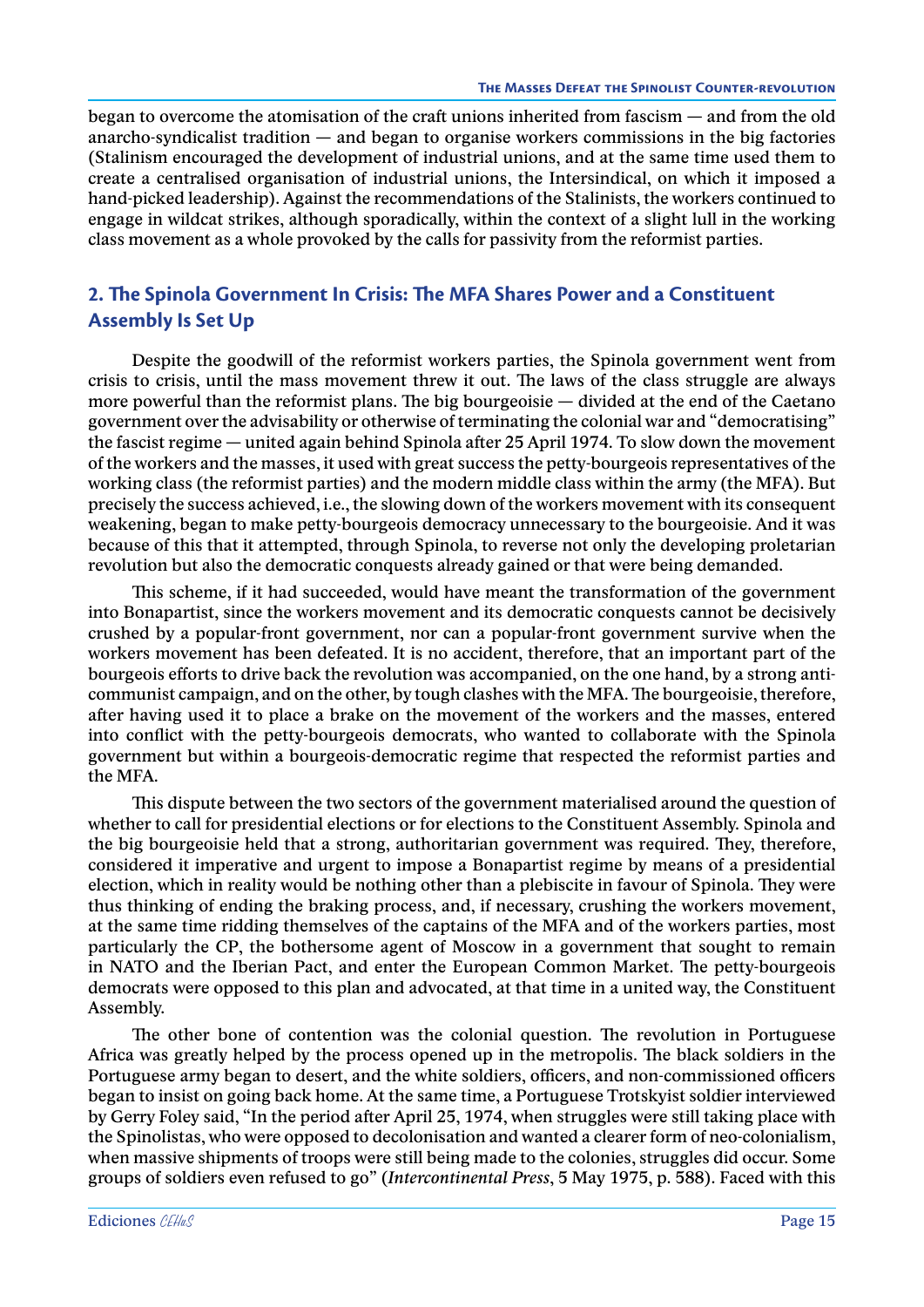<span id="page-19-0"></span>situation, the big bourgeoisie and its representative, Spinola, hoped to negotiate an end to the war from a position of strength, in order to impose on the colonies their transformation into provinces or states associated with the empire. The petty-bourgeois democrats, for their part, wanted to negotiate independence with the national liberation movements; a conditional independence favouring the empire, but independence in the final count.

In July 1974, this crisis became public when Palma Carlos stated that to prevent anarchy it was necessary to call for presidential, not Constituent Assembly, elections. Even though the workers movement had been demobilised, the combination of the rise of the colonial revolution, the crisis in the army, and the desperation of the petty-bourgeois democrats compelled Spinola to rid himself of his prime minister and name in his place, Vasco Goncalves. In this way, he accepted the full participation of the MFA in the government. The policies of the petty-bourgeois democrats thus triumphed — constituent elections would be called, and the independence of the colonies would be negotiated. It was a partial defeat for the Spinolist bourgeois counter-revolution, which, in the short period of time between August and September, would reveal itself through the recognition of the independence of Guinea-Bissau and Mozambique.

#### **3. The Masses Liquidate Spinola's Government**

But, after the setback, Spinola prepared to counterattack, aided indirectly by the freezing of the workers and popular struggles the MFA and the reformist parties had caused. In agreement with them, he began to attack freedom of the press by banning a Maoist newspaper. He followed up by enacting a law against the right to strike and by organising a new military region in Lisbon, the COPCON (Operational Command of the Continent), the clear counter-revolutionary purpose of which was "to intervene directly, in support of civilian authorities and at their command, to maintain and re-establish order". Immediately, the COPCON went into action to "break strikes and small leftist demonstrations" (Gus Horowitz, op. cit., p.18).

As Romero points out in the article already mentioned from *Revista de America*, No.1, "repressive and anti-working class measures were committed by the most reactionary sectors: the violent repression of a demonstration in support of the MPLA, resulting in one death and several wounded by gunshot, prohibition of workers - demonstrations, military intervention against the strike of the workers from Transportes Aereos Portugueses [Portuguese Air Transport] (…)". Once again, the big bourgeoisie and Spinola began to feel strong, to the point of publicly announcing their opposition to the independence of Angola and openly clashing with the MFA and Vasco Goncalves. "The tension mounted as the presidency and other sectors of government began to launch clear anti-communist and anti-worker allegations. On 10 September, Spinola personally called upon a supposedly 'silent majority' to put an end to anarchy, and on the 28 of the same month, a provocation was mounted, that would serve as a cover or pretext for a phony coup that would allow for the declaration of a state of siege and the assumption of full powers by Spinola" (Ibid.)

The counter-revolutionary coup in the making forced the Communist Party, the most threatened, to desperately defend itself, and it called upon the masses to fight. They responded with an audacity and decisiveness that crushed the first counter-revolutionary attempt of the Portuguese bourgeoisie (which, by the way, objectively closed the sociological debate over whether the bourgeoisie was reactionary or included "progressive" sectors). According to what Romero reports in *Intercontinental Press* (quoted by Horowitz in the article we have published here), the workers "acted both in advance of and independently of the MFA and the provisional government, and paid more attention to the instructions of the CP and the Intersindical than to those of the military" (Intercontinental Press, 28 October 1974, p.1395). In plain language, despite the fact that the MFA was also threatened by the coup, its behaviour was deplorable. The mobilisation of the workers and the people thus stopped the counter-revolutionary coup, and saved and raised to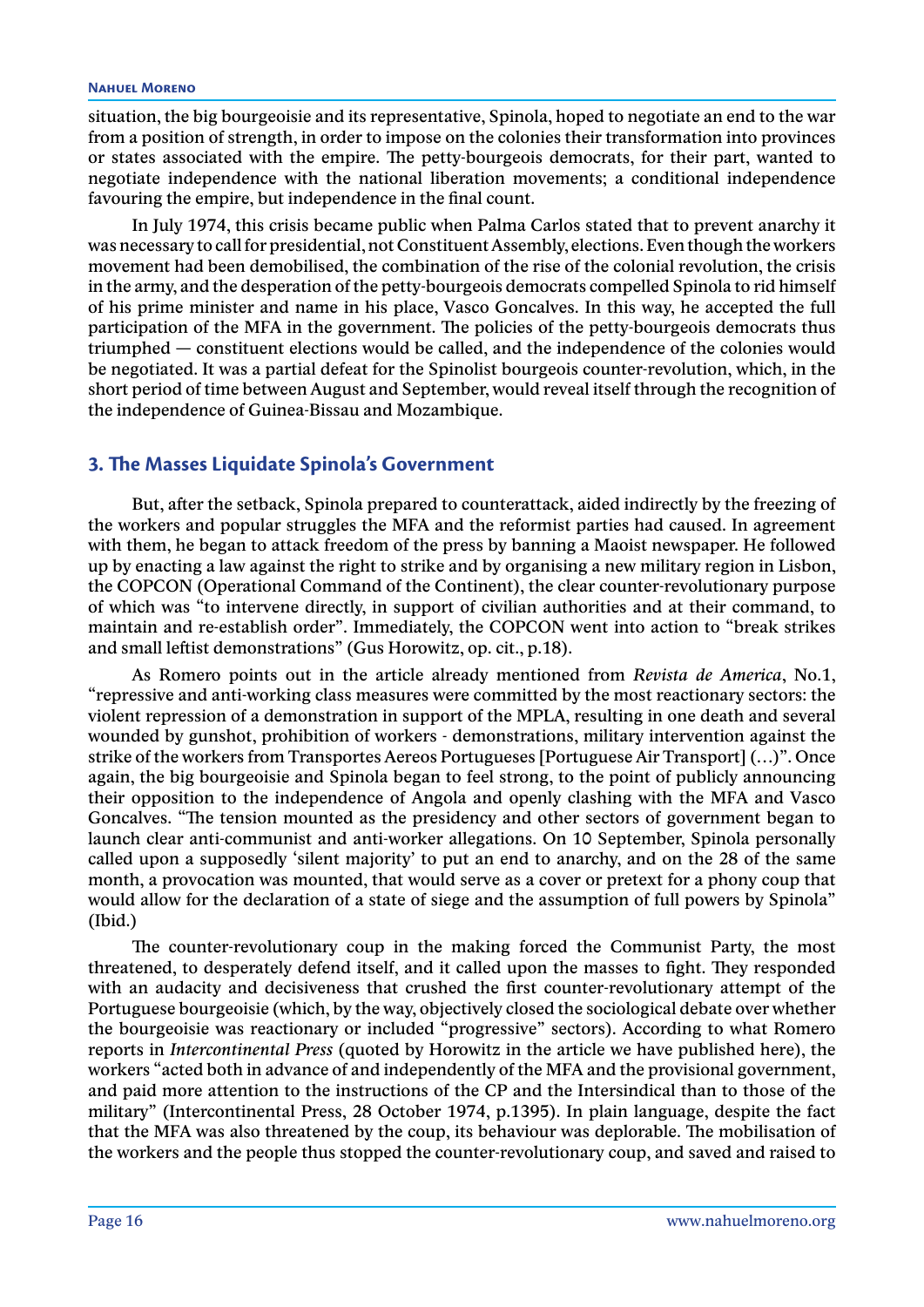<span id="page-20-0"></span>power the petty-bourgeois democrats, mainly the MFA, which had sought for months to dismantle this same mobilisation.

#### **4. The MFA-CP-SP Government Slows Down the Masses**

The great victory of the movement of the workers and the masses — and of the CP itself, which participated fully in the mobilisation against  $Spínola - computed$  the big bourgeoisie to change its policies and its government. The tough, old-fashioned general, who wanted to impose on the entire country the discipline of the barracks, was replaced by his "civilized friend", who makes a custom of "talking, not giving orders", General Costa Gomes. The bourgeoisie had become convinced, for the moment, that it could not regiment and defeat the movement of the workers and the masses. For that reason, it searched among its servants for a great negotiator capable of using petty-bourgeois democracy to decelerate it, stop it, and finally defeat it.

The new bourgeois policy momentarily abandoned all Bonapartist capriciousness and turned toward the parliamentary forms of rule — it accepted the Constituent Assembly.

The bourgeois plan had at its disposal three first- tools of the first order, all of them pettybourgeois. The MFA would be in charge of appeasing the soldiers, non-commissioned officers, and radicalised officers in order to restore discipline in the armed forces. The Communist Party, willing as usual to collaborate with the bourgeois government of the day, would take care to avoid mobilisations and control the trade unions. The Socialist Party, which according to all the reports would win any election, would guarantee the innocuousness of the Constituent Assembly and any other electoral and parliamentary variant that might appear.

Under the new government, the class struggle repeated, but on a higher plane, the same sequence as under Spinola. First, the collaborationist policy of the leaderships induced a slight retreat of the workers movement. Then, it rose again in an impetuous mobilisation.

The MFA in government, through the mouth of Vasco Goncalves, called for "Sunday workdays", and began to insist that the big battle was the battle for production. This "battle" was part of an emergency economic plan proclaimed on 21 February, the essence of which was totally and absolutely capitalist: try to save the capitalist economy through greater exploitation of the workers. Assured of the support of the working-class parties for this plan, the MFA went further and tried political conciliation with the big bourgeoisie and its representatives. A careful campaign in favour of Spinola was begun, freeing him of any responsibility in the former attempted coup because of having been drawn in through "deceit". It did not publish the results of the investigation of those responsible for the attempt. It did not take any measures against the oligarchy engaged in it. It virtually carried no purge of the officers in the army. And, as a proof of affection for the friends of the oligarchy beyond the borders, in February Portuguese customs guards handed over a Spanish left-wing militant to the Francoist political police.

Meanwhile, the economic situation worsened by leaps and bounds. Unemployment already affected more than 200,000 people — more than 7 percent of the working population. Capital began to take flight abroad. Some enterprises were abandoned by their owners. Imperialism began to economically blockade the revolution.

#### **5. A New Rise in the Movement of the Workers and The Masses Begins**

Toward the end of last year and the beginning of this year, the movement of the workers and masses began to confront these calamities. 'The fall of Spinola", says Romero in the article quoted in *Revista de America* No.1, "was followed by a relative impasse in the workers struggles, but since the beginning of 1975, popular resistance has intensified in a spectacular way [...]". And he continues: "Another area of struggle has naturally involved the improvement of conditions of life, particularly in the factories. In this regard, innumerable demands have been made (rate of work,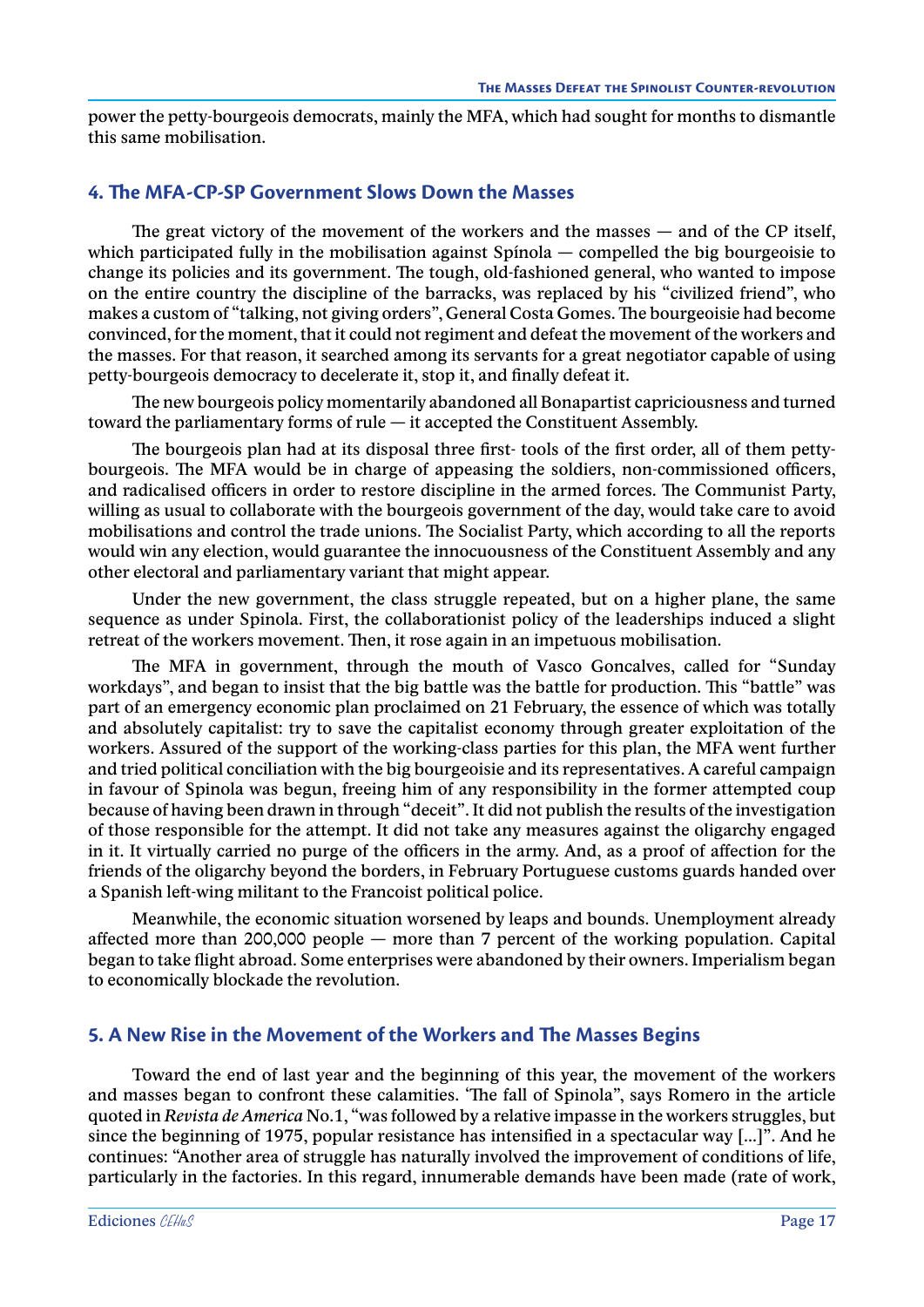#### **Nahuel Moreno**

safety and hygiene, equipment, dining rooms, etc.). The most widespread demands are, at present, job security and wage increases". The revolution was taking its first steps in the countryside: Agricultural workers and poor peasants began to organise and fight against unemployment. The demonstrations did not limit their goals to job security and wage increases; they included more general and revolutionary slogans: "countless workers assemblies in the factories in struggle have voted for motions in favour of nationalising businesses that threaten layoffs, or more generally, of nationalising the monopolies".

Parallel to the strikes, other methods of struggle were becoming generalised. The first occupation of any importance was described as follows by *Le Monde Diplomatique* (June 1975): "February 7 was a significant date: On that day, 7000 workers from the workers commissions of Lisnave, for the first time in the history of Portugal, cast doubt on the right of ownership of the means of production — without yet venturing into the field of self-management". The method of occupation would be extended, starting from there, not only to establishments, but also to the homes of fascists, the bourgeoisie, or simply unoccupied homes. Control of production also began to be attempted. In some enterprises, "entry of the bosses is prevented".

At the same time, the organisation of the workers movement was spreading on a massive scale and acquiring an increasingly direct character. The revolutionary upsurge combined the organisation of craft unions inherited from fascism with the rise of industrial unions, with the federation that attempted to group them — the Intersindical — and with the rank-and-file factory committees (the workers commissions), neighbourhood committees, and all other types. The spectacular leap that has shaken Portuguese social and political life since the fall of Caetano has thus led to the simultaneous existence of craft unions, typical of the beginning of the trade-union movement; the industrial unions and their federation, belonging to the capitalist era; and the rankand-file committees, characteristic of this period of capitalist decay and the transition to socialism. The rise of the industrial unions and the rank-and-file committees — the latter being a field in which the working class has taken the lead over the other sectors (tenants, soldiers, etc.), inasmuch as they have been established in the majority of the important factories since 11 March — points to the liquidation of the craft unions. The two forms of organisation (industrial unions and rankand-file committees) coincide in needing a single industrial organisation at all levels — factory, company, country — but, at the same time, they are profoundly different. The first, institutionalised for more than half a century by capitalism, lends itself much more to bureaucratisation than the committees, intimately linked to the rank and file, which represent them better than the unions and which arise only during periods of intense worker mobilisation such as Portugal is undergoing. This difference was evident in the fact that within a few days of each other two demonstrations took place: One of them, on 14 January, convened by the Intersindical and led by the CP, to demand its official recognition, brought out between 100,000 and 200,000 people; the other, very militant demonstration, convened on 7 February by the "intercompany commissions" and led by the Maoist ultraleft, gathered in front of the Ministry of Labour to protest against layoffs, manoeuvres by the bosses, and the presence of NATO in Portugal. On 20 January, six days after the first demonstration, the government enacted a law favouring a single federation that in reality transformed the Intersindical into its initial nucleus. The Intersindical is a great gain of the workers movement, but it was deformed by the Stalinists, who bureaucratised it from the beginning and hand-picked its leadership to place it at the service of the bourgeois government. In any case, the process of struggle could not help but be reflected in the search for "combative and class leaderships". Romero tells us in *Revista de America*, No.1. "Recently the union slates backed by the PCP suffered spectacular defeats in the postal workers and bank workers unions in Oporto".

The army, for its part, was not immune to the upsurge of the mass movement. The triumph led the MFA to foster discussions about indoctrination in the barracks. But these did not go beyond the limits of the discipline. In the already quoted interview by Gerry Foley, the case is mentioned of a soldier being punished because he dared to direct a barbed question at his commander during one of these discussions. All in all, they represented important progress, since they introduced political discussion into the barracks.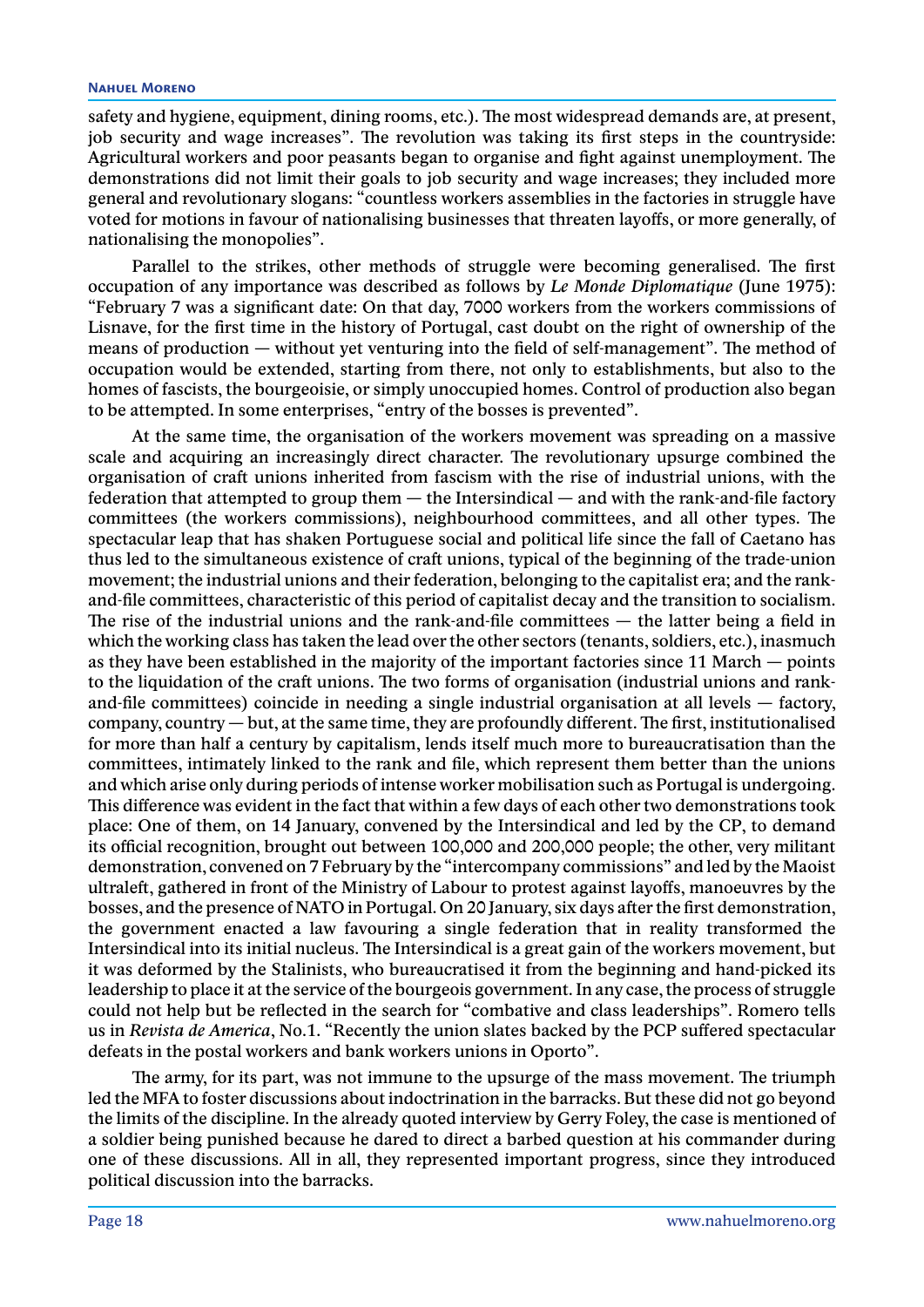<span id="page-22-0"></span>Beginning last January, everything began to change. "A climate of deliberations spread through the ranks, and along with the rejection of arbitrary disciplinary measures, collective demands and protests are not uncommon. Let us also point to facts such as the recent one [February 8] when COPCON forces were deployed in order to contain a workers demonstration that had not been authorised: Confronted by the demonstrators, the soldiers made a half turn. Pointing their arms in another direction and raising their fists, they shouted, 'Soldiers and sailors are also exploited'" (Romero, *Revista de America*, No.1).

#### **6. The Spinolist Counter-revolution**

The general upsurge of the workers and the people caused a new division within the Portuguese bourgeoisie. A minority sector, represented by Costa Gomes, continued to bet on the Constituent Assembly, on the betrayal of the Socialist and Communist parties, and on the use of the MFA. In short, on a popular front. The majority sector, becoming desperate, lost patience and gathered behind Spinola in preparations for a coup d'état, in a renewed Bonapartist attempt.

The fact that the terror of the bourgeoisie was also reflected among the army officers helped the plan for a new coup. The *New York Times* commented at the time that the officers were leaning toward the right. A symptomatic fact proved this to be correct: The elections to the Councils of Arms convened by the MFA were won by the most reactionary officers, sworn enemies of the MFA itself. The MFA proved incapable of ignoring the outcome, despite adversely affecting the MFA, and that it was part of the preparation of the projected coup.

The MFA began to have doubts as to the best way to slow down and defeat the revolution. Two options were open to it: on one hand, the one it leaned on  $-$  with the Constituent Assembly — toward a parliamentary regime; on the other hand, the perspective of a directly dictatorial, Bonapartist regime. The urgent need to overcome the crisis of its regime inclined it to try to suppress its contradictions along the Bonapartist road.

The general crisis and the deep differences within the MFA caused by the upsurge were also expressed in the struggle between the Communist and the Socialist parties. This struggle became more and more acute, reaching such a degree that two opposing demonstrations, set for 30 December, came close to a confrontation. The reasons for this dispute lie in the fact that although neither of the two defends the interests of the working class (and in this, they are the same), both of them have different specific interests.

The rightist course of the officers, the electoral defeat of the MFA within the army along with the resulting "impasse", the fight between the two big working-class parties, the doubts over the call for a Constituent Assembly — all of these elements made the ultra-reactionary, desperate wing of the big bourgeoisie and officers believe that the time had come for revenge. Led by Spinola, the counter-revolutionary coup was finally launched. The equation was almost complete, but an unknown was missing, the reaction of the working class, the movement of the masses and the soldiers. It was terrifying, the workers and soldiers began to occupy factories and barracks. The failure of the putsch was so resounding that the imperialist press affirmed it had been a provocation. This wasn't so; it had a great deal of support among the officers and had been carefully planned. What conspired against its success was the speed and combativity of the popular reply in relation to Spinola previous putsch. If the Intersindical and the demonstrations and barricades characterised the response to the first "putsch", the committees of workers and soldiers, with their occupations, characterised the response to the second Spinolist attempt.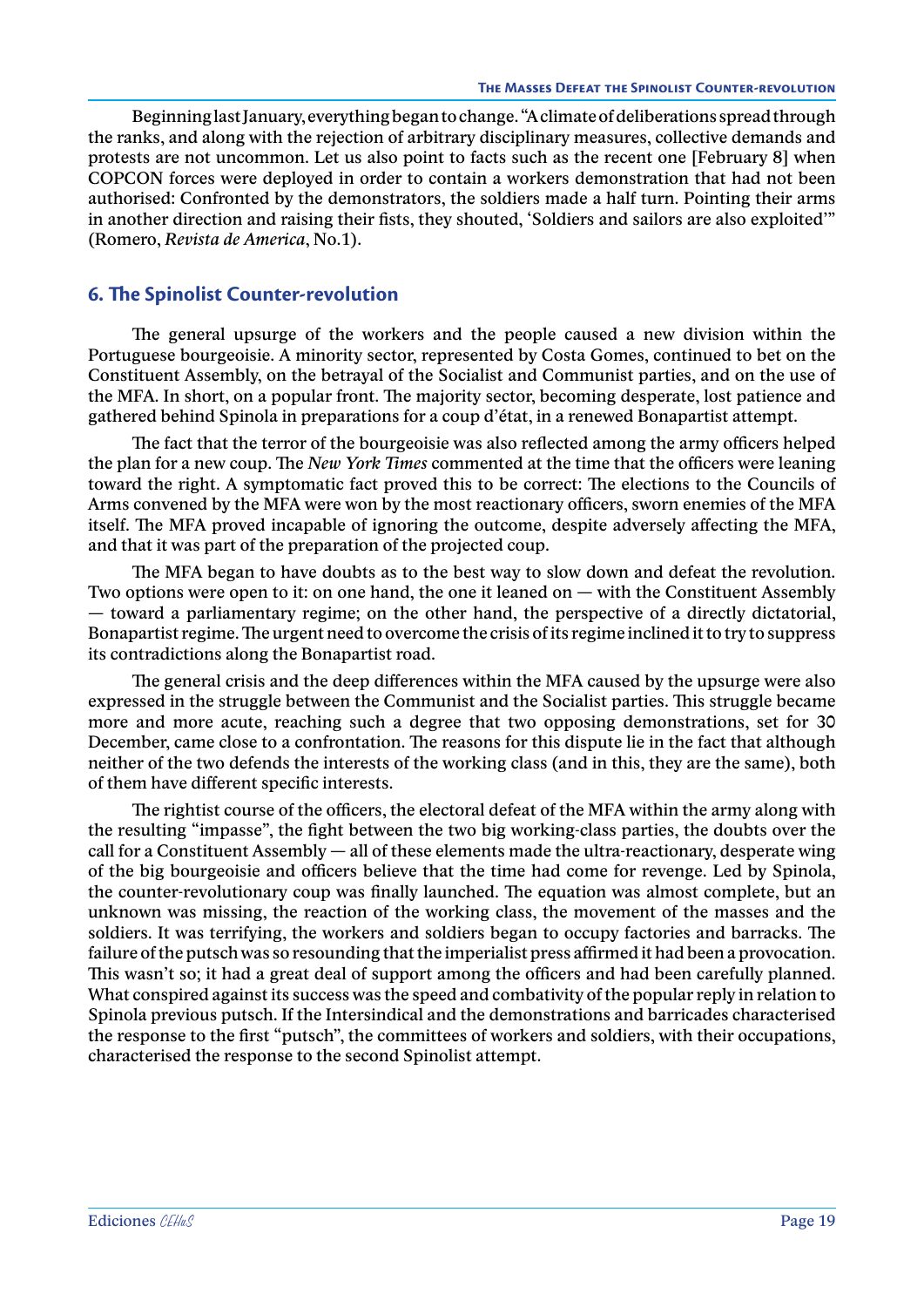## <span id="page-23-0"></span>**Chapter IV**

# **The 11 March Putsch Opens a Revolutionary Stage**

#### **1. Four New Decisive Facts**

Spinola's defeat by the mass movement produced off a new series of events that, combined among themselves, opened a new stage of the Portuguese revolution. Four of these facts are the most decisive:

**First**: The bourgeoisie fades politically and physically as a class. Spinola's flight was not an insignificant event, but one of enormous symptomatic and political importance. Along with him, thousands upon thousands of members of the bourgeoisie fled Portugal, terrified over the strength of the mass movement. Some of the biggest families of the oligarchy and all the banks were expropriated. Important bourgeois figures, such as the Champalimauds, were imprisoned. The counter-revolutionary bourgeoisie was dealt a very hard blow, one that will take time and effort to recuperate from. Physically and politically it has vanished for a while from the political and economic scene. Only its shadow remains.

**Second**: The economic and social crisis, already very acute, worsens to unbearable limits. The bourgeoisie, upon leaving, abandoned many enterprises. When it has been able to, it has withdrawn its capital; otherwise, it has ceased to invest. Unemployment, which was already serious — around 7 percent — has climbed up to 8 percent and it continues to rise, affecting 800,000 persons at present. Production has been declining. Added to this is the return to Portugal of the settlers from the former African possessions, making unemployment worse and reinforcing the counter-revolutionary sectors. In the face of this situation, tourism has declined and the crisis of the balance of payments has been deepening. The situation has been further aggravated because the big imperialist powers are not investing a single dollar in Portugal.

**Third**: Occupations of factories, stores, and houses are becoming more generalised, and land seizures are beginning to take place; workers and tenants commissions are developing and some peasant commissions are beginning to appear. All commentators have described how, after Spinola's "putsch", the banks were occupied. Romero, in his different articles published in *Revista de America* up to No.4, mentions the factory occupations and workers commissions but does not grant them any symptomatic importance. Horowitz, in his only reference to them in the article, reproduced in this edition, says in passing that "occupations of factories and offices also spread". Livio Maitan, for his part, also gives little importance to the question, although he says something (very little) about it: "The scope and dynamism of these mobilisations in recent months, the multiplication of strikes and factory occupations, the spread of revolutionary democratic bodies growing up from below, and political demonstrations such as (…) February 7 (…) by the Workers Committee" (Livio Maitan, "The Role of the Armed Forces Movement in Portugal", *Intercontinental Press*, 2 June 1975, p. 728). Besides this, the author points out that the demonstration was led by the Maoists.

Gerry Foley, for his part, states: "Factory committees do not yet exist everywhere, but they fulfil an important function in the big plants (…) The Workers Committee elected by an assembly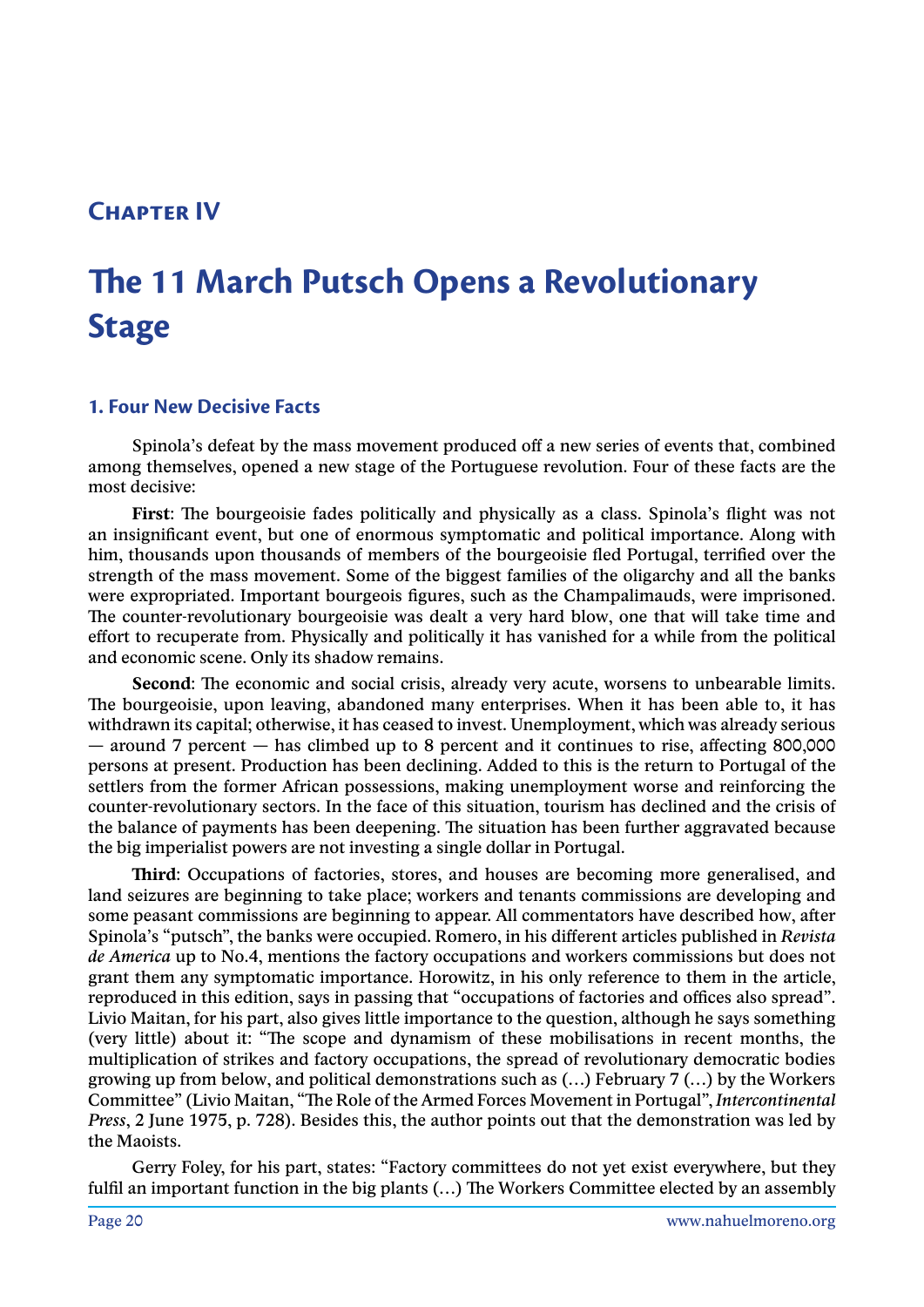of all the workers in the plant is much better able to represent the workforce effectively than the fragmented unions. It is also considerably more democratic". Later he reports how, in Oporto, "on the night of March 11, these committees organised vigilance pickets". These committees and pickets from the above-mentioned factory kept on functioning, "rooting out rightists from the administration and the shop" (Gerry Foley, Portuguese Trotskyists Call for National Workers Assembly, *Intercontinental Press*, 21 April 1975, p.527.) *Combate Socialista*, in one of its issues, without giving it any importance, informs us of the deep trend toward centralisation of these workers committees, when it reports the existence of a "coordinating committee of the CUF commissions" (the most important monopolist group in Portugal). And it confirms Livio Maitan in relation to the 7 February demonstration (which it characterises as an example of combativity), called for by an "inter-factory committee". Finally, whether the lucid commentator of *Le Monde Diplomatique* (June 1975) exaggerates or not, he is close to the truth when he states: "The occupations of factories, land, palaces, and buildings —the latter rapidly transformed into popular clinics, centres for mutual aid, child-care centres, recreation or resting places or into headquarters of popular organisations have taken the parties in the coalition by surprise (…) nevertheless, the PCP and Intersindical were losing speed, while the rank-and-file organisations and committees consolidated their counterpower".

**Fourth**: The crisis in the army acquires a new magnitude with the flight of the reactionary officers, the spread of committees and assemblies of the soldiers and non-commissioned officers, which begin to put into question the military hierarchy. Of all the new developments, the most important is the one beginning to take place in the armed forces, described to Gerry Foley by a soldier as follows:

"After March 11, a general assembly of soldiers was held. Not only the commander and deputy commander were purged, but all the Spinolist officers down to the level of sergeants. A cousin of Gen. Galvão de Melo, who was a junior sergeant, was also purged.

"The comrades felt a need to move forward and take control of the barracks. They decided in the general assembly to form various committees. (…)

"After the purge", he says further on, "the military hierarchy was broken, since the ousted commanders were replaced with lower-ranking officers."

In Coimbra, "the rank and file threw out two officers assigned to the barracks by the Council of the Revolution".

In the same article by Gerry Foley (*Revista de America*, No. 4), the soldier points out that "in the navy, where the political consciousness of the rank and file is higher, there exists a committee of sailors which discusses the orders given by the officers, and which can accept or reject them".1 And Romero (*Revista de America,* No.4) confirms it: "On 1 May, several hundred sailors of all ranks participated in the demonstration, in accordance with what had been decided on in the general assemblies of their bases and some ships — later a 'higher order' ratified the decision arrived at democratically". All these facts indicate the dynamic that the situation within the bourgeois armed forces has taken. But these are just the beginning; they still have not become generalised nor has the qualitative point been reached at which the army begins the plunge toward total and definite collapse: the appointment of officers by the soldiers through the promotion of non-commissioned officers. Together with this process of the rank and file, the defeat of the "putsch" gave the timid MFA enough encouragement to annul the outcome of the elections to the Councils of Arms, which, as we have already seen, had been unfavourable to the MFA.

<sup>1</sup> This passage does not come from the English translation of the interview granted to Gerry Foley, which was published in the 5 May 1975, issue of *Intercontinental Press*, but rather from a news article by Gerry Foley published in the 21 April 1975, issue of *Intercontinental Press*. Both articles were published in *Revista de America*, No.4 [Translator].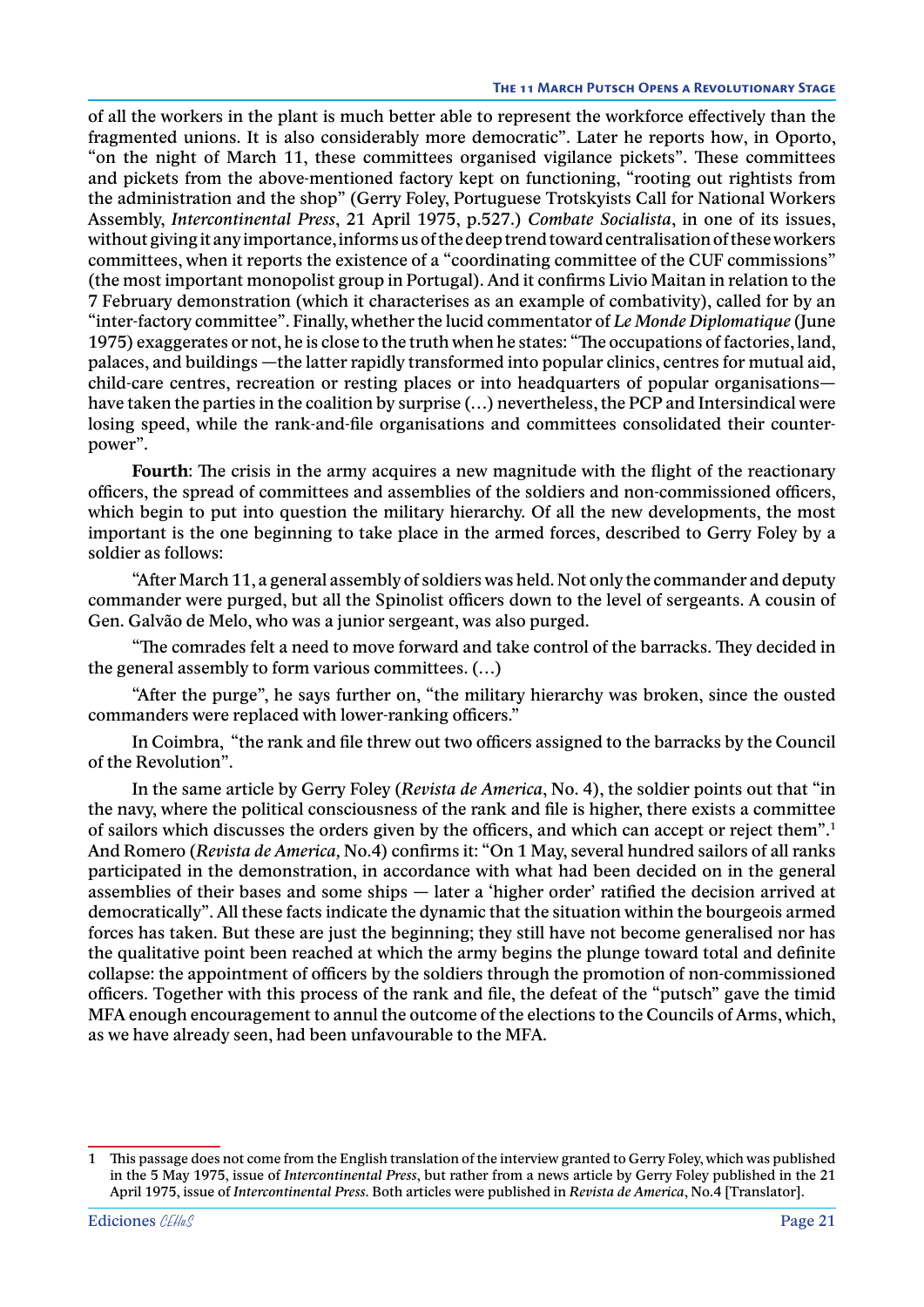#### <span id="page-25-0"></span>**2. The Transitional Program Defines This Situation**

In relation to both the occupations as well as the factory and enterprise commissions, the Transitional Program is categorical:

"*Sit-down strikes*, the latest expression of this kind of initiative, go beyond the limits of 'normal' capitalist procedure. Independently of the demands of the strikers, the temporary seizure of factories deals a blow to the idol, capitalist property. Every sit-down strike poses in a practical manner the question of who is the boss of the factory: the capitalist or the workers?

"If the sit-down strike raises the question episodically, the factory committee gives it organised expression. From the moment that the committee makes its appearance, a factual dual power is established in the factory. By its very essence, it represents the transitional state because it includes in itself two irreconcilable regimes: the capitalist and the proletarian. The fundamental significance of factory committees is precisely contained in the fact that they open the doors if not to a direct revolutionary, then to a pre-Revolutionary period between the bourgeois and the proletarian regimes" (Trotsky, *The Transitional Program*, Pathfinder Press, New York, 1973, pp.79- 80, emphasis in original).

As we have already seen, in Portugal we have not only occupations and workers commissions everywhere, but something much more important: a crisis in the armed forces and the germs of dual power within them.

#### **3. A Revolutionary Situation**

For some Marxists, the Portuguese situation "evolves or matures toward a pre-revolutionary situation". We think this definition is erroneous. Up to 11 March, there was a pre-revolutionary situation, and, since that date, a revolutionary situation has begun to mature, if we are not already fully in it. We choose Trotsky's definition: factory committees are a symptom that, at least, "a prerevolutionary, if not a direct revolutionary period" has been opened.

We think that if to the occupations and committees we add the crisis in the army, with its soldier's committees and assemblies and the purges of reactionary officers, we are already in a direct revolutionary situation. And, with even greater reason, if we take into account the situation of the Portuguese bourgeoisie and economy. Referring to events of far less magnitude in the French army in 1936, Trotsky assigned very great importance to them: "The protest of the soldiers against the rabiot (the increase in the service term) signified the most dangerous form of direct mass action against bourgeois power" (Leon Trotsky, *Whither France?,* Pioneer Publishers, New York, p. 144). Now, Trotsky considered the direct action of the masses to be the cause of the revolutionary situation: "The working masses are now creating a revolutionary situation by resorting to direct action" (Op. cit., p.140).With still more reason, then, "the most dangerous form" of that action.

Two shortcomings can be pointed out in our definition: the absence of soviets and of a revolutionary party with mass influence.

We believe the first objection gives an absolute character to the importance of soviets. There are comrades who hold the opinion that, if they do not exist, there is no dual power nor a revolutionary situation. We agree that in Portugal only miserable buds of soviets exist, we have already stated that; but there is a dual power concretised in the occupations and the workers commissions. This dual power is molecular, largely spontaneous, but it does exist and occurs widely in all corners of the country. It is a form of dual power more primitive than soviets, but dual power anyway. The same can be said about the situation in the armed forces: No soviets have been organised, but the process is one of development of a powerful dual power, which is just in its very beginnings, but which is enough to shake the structure of the fundamental pillar of the capitalist regime.

The second objection, concerning the non-existence of the revolutionary party, can very well be based on Trotsky's definition, repeated several times, of the four basic conditions for the triumph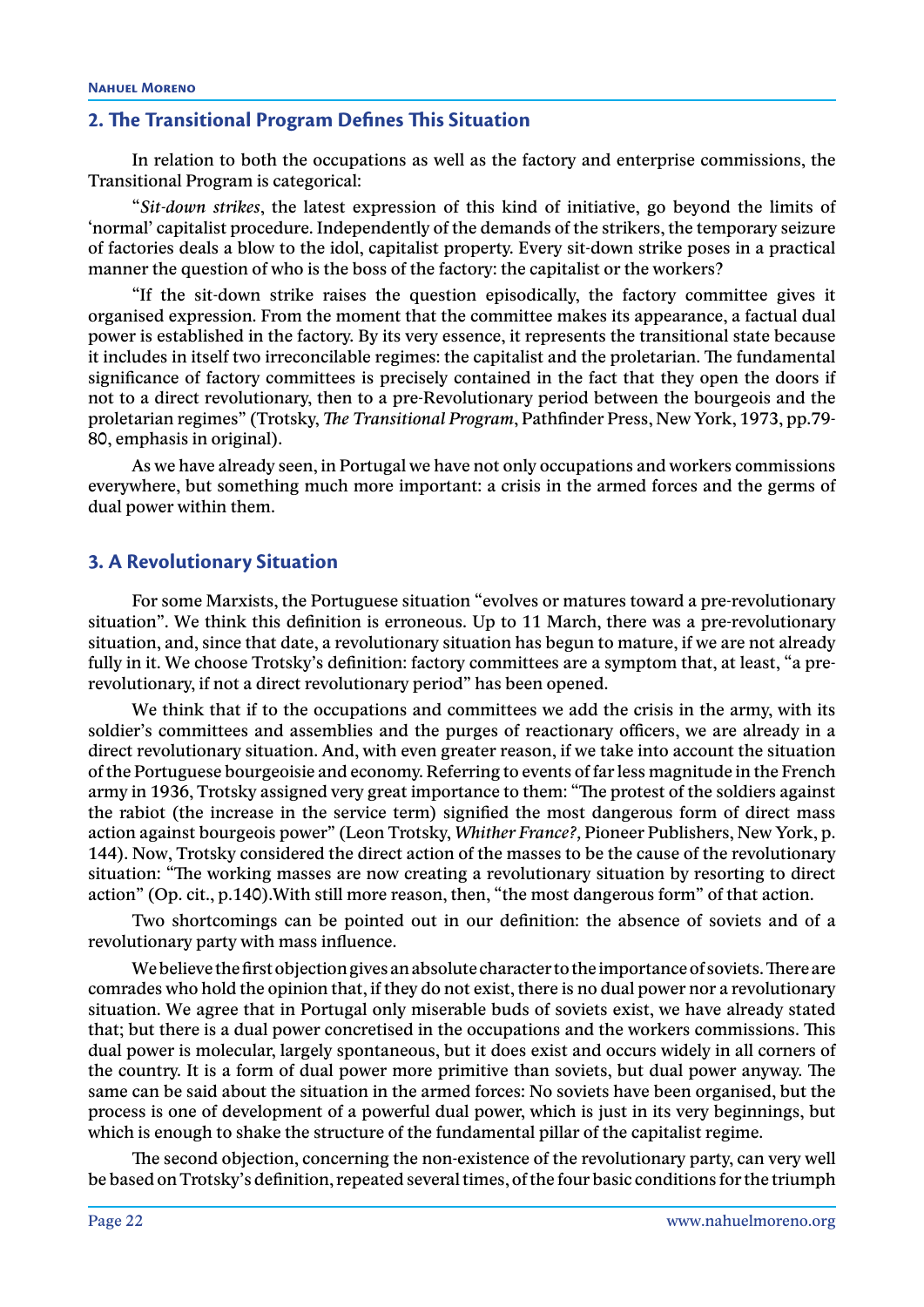<span id="page-26-0"></span>of the revolution: confusion and division in the ruling class, a turn toward revolutionary solutions by the middle class, revolutionary disposition of the working class, existence of a strong Marxist party that poses the seizure of power. The first three conditions are clearly given in Portugal; but the last one, the strong revolutionary party, is not.

For the classic Trotskyist analysis, the absence of the subjective factor, the party, in the framework of the other three conditions, characterises pre-revolutionary situations. From a formal point of view, the Portuguese situation would fit, then, in this category. This is what those who define the Portuguese situation as maturing toward a pre-revolutionary one have probably taken into account.

Now, if we reason that way, we would find pre-revolutionary situations — different only in intensity, quantitatively, on the one hand in Bolivia in 1952 (when the bourgeois state apparatus had collapsed, the army had been defeated by the working class, and only the armed militias of workers and peasants existed), in Spain during the civil war, or in China after Chiang Kai-shek; and, on the other hand, situations like the one in Argentina after the Cordobazo and the one in France before 1936, in which there was no arming of the proletariat, nor the appearance of organisms of dual power, nor the destruction of the bourgeois army or a crisis within it. It is obvious, however, that between the first three and the last two there are profound, qualitative differences, which become obscured if we group all these situations under the common denominator of pre-revolutionary. Argentina after the Cordobazo and France before 1936 were, to us, pre-revolutionary situations. Bolivia in 1952, Spain during the civil war, and China after Chiang Kai-shek went much further: They were revolutionary situations. Not classic revolutionary, because the revolutionary Marxist party was missing in them, but revolutionary "*sui generis*".

Trotsky, in various circumstances, pointed out that "abnormal" revolutionary situations could arise which do not conform to classical conditions. In a premonitory article, entitled "What Is a Revolutionary Situation?", he says: "It is not excluded that the general revolutionary transformation of the proletariat and the middle class and the political disintegration of the ruling class will develop more quickly than the maturing of the Communist Party. *This means that a genuine revolutionary situation could develop without an adequate revolutionary party.* It would be a repetition to some degree of the situation in Germany in 1923" (*Writings of Leon Trotsky-1930-31*, Pathfinder Press, New York, 1973, p.354, emphasis added).

This means, according to Trotsky, that when the weight of objective factors takes very acute form, a revolutionary situation may appear even though the revolutionary party is absent. Later, in an elliptical way, without referring directly to the subject, he again gave a new hypothetical definition of an "abnormal" revolutionary situation. In referring to the historical possibility of the installation of workers and peasants governments formed by petty-bourgeois reformist parties, he pointed out that this could occur as a consequence of "war, defeat, financial crash, mass revolutionary pressure, etc." (*The Transitional Program*, op. cit., p.95). These conditions and others not mentioned could, then, give rise to a situation leading to the formation of a revolutionary, workers and peasants government, the anteroom of a dictatorship of the proletariat, without the condition of a revolutionary Marxist party.

In Portugal, we see assembled and overflowing the conditions for a revolutionary situation, "*sui generis*" according to us, just as predicted by Trotsky. There was "war" and "defeat'; there are an economic crisis and a "revolutionary offensive of the masses", as well as a "general revolutionary transformation of the proletariat and the middle class and the political disintegration of the ruling class".

### **4. The Organically Counter-revolutionary Role of the MFA-CP-SP Bars Any Possibility of Portugal Becoming a China or Cuba**

This possibility of forming workers and peasants governments, which Trotsky considered very remote — let us clarify, in passing, that this was because he believed, among other things, that in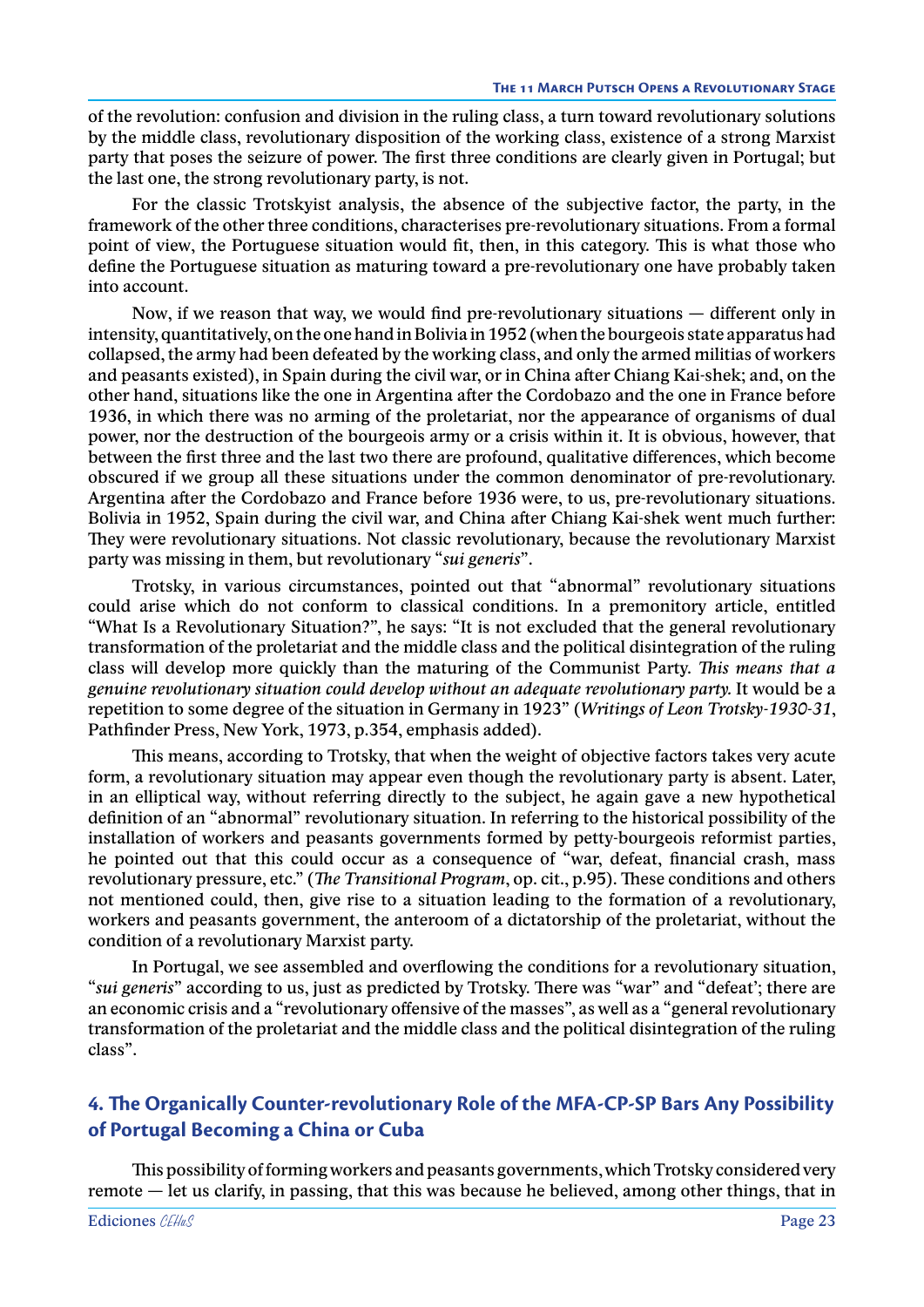#### **Nahuel Moreno**

the Western countries revolutions would occur immediately following the war — became constant in the second postwar period. The Chinese, Indochinese, Korean and Cuban revolutions followed that pattern. That led us to hold that we were dealing with "*sui generis*" revolutionary situations that did not follow the classical schema. We made an effort to define this new revolutionary situation and we pointed out that it was characterised by the fact that the objective factors indicated by Trotsky had acquired a permanent, chronic character. In our opinion, the revolutionary situations we have seen in this postwar period have been caused by the enormous weight of the objective situation. Fundamentally, by an economic and social crisis of a chronic character that impelled the petty-bourgeois masses into a very acute revolutionary upsurge and forced their parties to break with imperialism and the landlords, turning to guerrilla warfare, which destroyed the repressive apparatus of the bourgeois regime. It is an approach completely opposite to that of the Guevarist guerrillas, to whom a revolutionary situation is unleashed essentially by the subjective factor, the guerrilla group of the armed vanguard that sets heroic examples for the masses.

The international situation helped or facilitated the guerrilla warfare of the petty-bourgeois parties. The inter-imperialist war, the crisis and reconversion of imperialism during the immediate postwar period and the "cold war" enabled these parties to count on a wide margin of manoeuvre and confronted them with a weakened counter-revolution, unable to meet the petty-bourgeois colonial revolution with a solid united front. The cold war had, in its way, the same effect: It divided the counter-revolutionary bloc of the United States and the Soviet bureaucracy.

Another element of considerable weight, which has not received the recognition it deserves, is the subjective factor of the counter-revolution.

With good reason, we Trotskyists have emphasised the importance the politics and leadership of the parties claiming to represent the working class have on the development of the revolutionary process. Our attitude is otherwise toward the politics and tactics of the leaders and parties of the exploiters: We do not analyse them with the same amount of interest. However, in a revolutionary situation, these are elements of prime magnitude. The disastrous — from the point of view of their own interests — politics of Chiang Kai-shek, of the French and Yankee imperialists, and of Batista and Washington had a decisive influence in the triumph of the Chinese, Indochinese, and Cuban revolutions. A much more careful and refined political line followed by the French and Yankee imperialists in Bolivia and Algeria, respectively, was able to block revolutionary victories in those countries.

But the international and subjective situation of counter-revolution has radically altered the possibility of new "*sui generis*" revolutionary triumphs, like those seen in the last 30 years. The crisis in the counter-revolutionary front has abated and the divisions are being closed. The bloc of the imperialist countries and the bureaucracies of the USSR and China to confront and divert the revolution is today quite solid, without great fissures. And all of them have learned from the new "revolutionary situations". Nothing demonstrates this better than the change in the policies followed by French imperialism from Indochina to Algeria, Morocco, and Tunisia. Except for the recent end of the Vietnam War, it has been more than 15 years (and it is not by chance) since "*sui generis*" revolutionary victories, giving rise to workers and peasants governments, have taken place. And the victory in Indochina is the product of the combination of the heritage of more than 30 years of guerrilla war, from the period of the cold war, with the mass movement in the United States and Europe against the imperialist war.

We do not say that these victories will not again be repeated in the colonial and the semicolonial countries. But, for that to occur, they will have to count on a new factor, much more powerful than the inter-imperialist crisis alone or the cold war: the rise of the mass movement in the metropolitan countries. Such is the case with the victory in Vietnam. But the counter-revolutionary united front between the United States, the USSR, and China is also working here to try to obtain what French imperialism achieved in Algeria: driving the workers and peasants government back into a capitalist regime.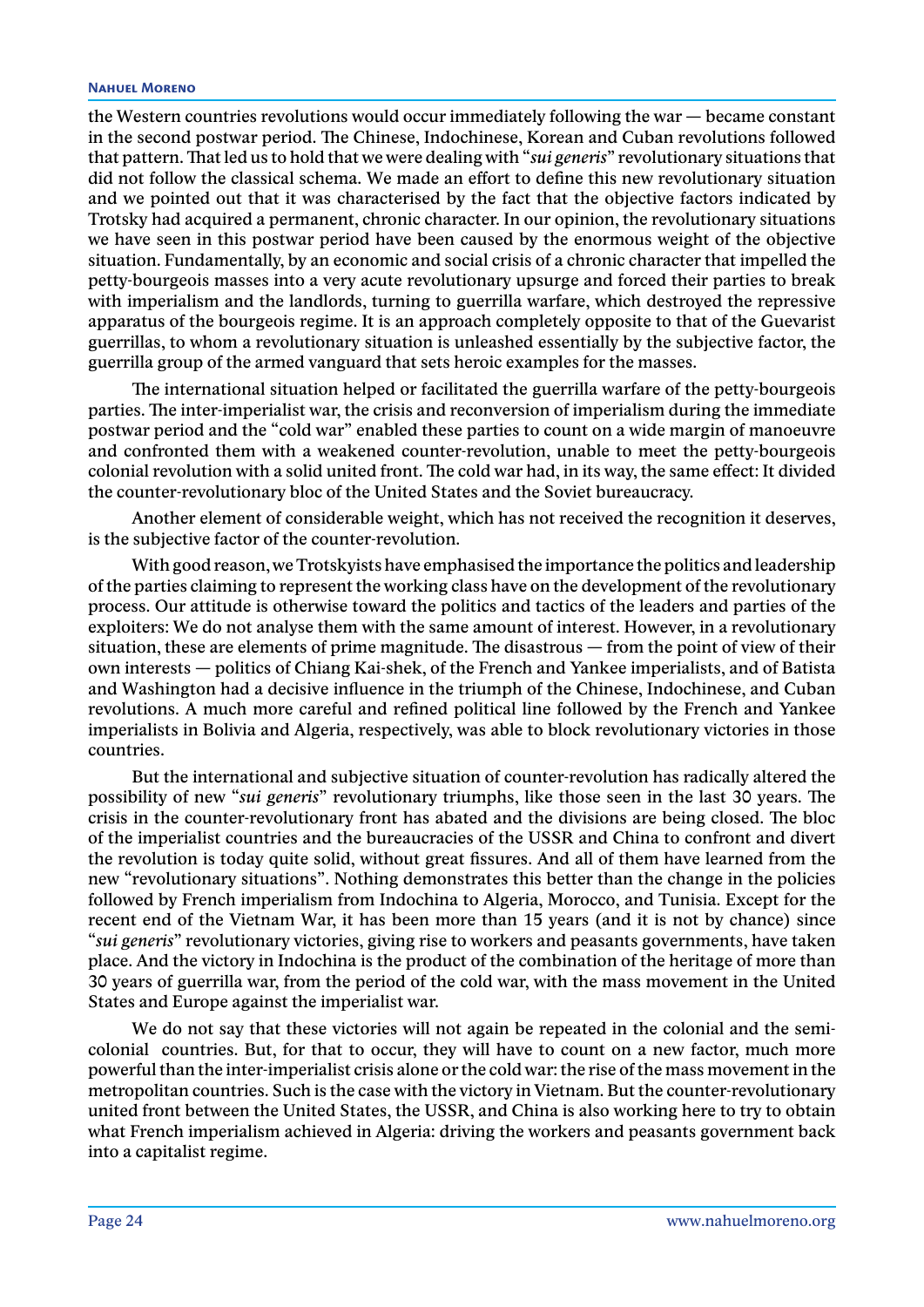All these factors are of prime importance in preventing a "*sui generis*" revolutionary triumph from taking place in Portugal so that we do not even come near to a variant of a workers and peasant government. But, although they are of prime importance, that does not mean that they are the decisive factor making that variant impossible. The essential factor making impossible a Chinese or Cuban variant in Portugal is the character of the Portuguese petty bourgeoisie and its parties.

The prognosis made by Trotsky in the *Transitional Program* (Ibid., p.94): "the experience of Russia demonstrated, and the experience of Spain and France once again confirms, that even under very favourable conditions the parties of petty-bourgeois democracy (S.R.'s, Social Democrats, Stalinists, Anarchists) are incapable of creating a government of workers and peasants, that is, a government independent of the bourgeoisie", is still valid. And it is more valid than ever for the imperialist countries, even if it turned out to be mistaken for the colonial countries. The reason is simple, even though Trotsky did not take it into account. It lies in a class difference: that which exists between the petty-bourgeoisie of an imperialist country and the petty-bourgeoisie of a colonial or semi-colonial country. The former enjoys a privileged situation thanks to the exploitation of the backward countries; the latter, including the peasantry, lives in a chronic and insoluble crisis because of the exploitation of imperialism and its agents, the national exploiters. That is why the imperialist petty bourgeoisie and its parties and organisations — the Communist and Socialist parties included — are organically counter-revolutionary, agents of imperialism.

Stated in another way: Because their privileged existence depends on the existence of their own imperialism, they are organically incapable of confronting it. That is the situation in Portugal today, where the MFA, the CP, and the SP compete with each other to find the most ingenious and quickest way of saving crisis-ridden Portuguese imperialism. This is the reason why there is no possibility that they will break with their imperialism and form a workers and peasants government. The slightest error or theoretical confusion on this question of principle will inevitably make us fall into the abyss of concessions to opportunism, capitulation to Portuguese imperialism and its agent: the MFA government.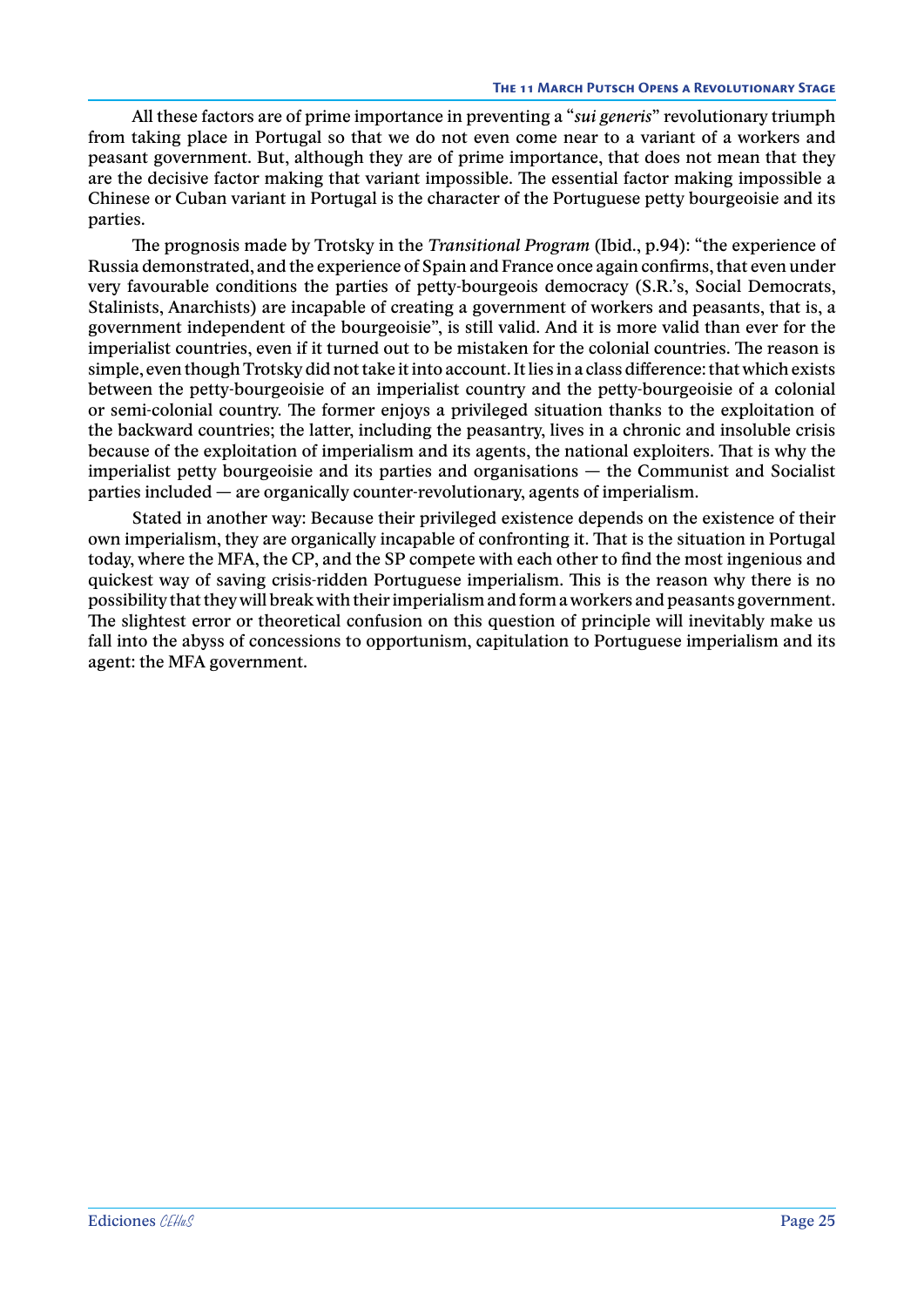## <span id="page-29-0"></span>**Chapter V**

## **The MFA Government**

#### **1. Classical Bonapartism: An Unfortunate Definition**

"In other words, the Portuguese ruling class is compelled to have in power a sort of judgearbiter, appearing to stand above the classes and capable of acting with decisiveness both to regulate the internal affairs of the capitalist class and to contain and repress the workers movement — acting in the last analysis as the representative of the capitalist class as a whole. In Marxist terminology, this phenomenon is sometimes called 'Bonapartism', after Napoleon Bonaparte, who fulfilled a similar function, although in a much stronger way than the MFA can."

That is how Gus Horowitz defines, in the previously mentioned article, the current Portuguese government: as "classical Bonapartism". In this paragraph, there are theoretical and political novelties by the wholesale that have astonished and worried us. But let us proceed step by step. Before considering the novelties, let us see what Trotsky had to say about classical Bonapartism:

"In order that the Little Corsican might lift himself above a young bourgeois nation, it was necessary that the revolution should already have accomplished its fundamental task — the transfer of land to the peasants — and that a victorious army should have been created on the new social foundation. In the 18th century, a revolution had no farther to go: it could only from that point recoil and go backward. In this recoil, however, its fundamental conquests were in danger. They must be defended at any cost. The deepening but still very immature antagonism between the bourgeoisie and the proletariat kept the nation, shaken as it was to its foundations, in a state of extreme tension. A national 'judge' was in those conditions indispensable. Napoleon guaranteed to the big bourgeois the possibility to get rich, to the peasants their pieces of land, to the sons of peasants and the hoboes a chance for looting in the wars. The judge held a sword in his hand and himself also fulfilled the duties of bailiff. The Bonapartism of the first Bonaparte was solidly founded" (Leon Trotsky, *The History of the Russian Revolution, Vol.2*, Simon and Schuster, New York, v1936, pp.154-55).

We have only to read the two quotations to see that there is a great difference between them. For Horowitz, Napoleon Bonaparte "fulfilled a function", that of "containing and repressing the workers movement"; for Trotsky the function he fulfilled was that of "defending at any cost" the "fundamental conquest" of the revolution: "the transfer of land to the peasants and that a victorious army should have been created on the new social foundation", and, in fulfilling that function, he "guaranteed to the peasants their pieces of land" and created his victorious army with the "sons of peasants" and the "hoboes." In fulfilling this same function, he "contained and repressed" the feudal reaction of all Europe, which aspired to suffocate the bourgeois nation and restore the "old regime".

Let us add that Trotsky's definition of Napoleon's regime has nothing to do with the current Portuguese reality, in which there are no victorious armies (in fact, there is a defeated army), no transfer of land to the peasants, nor anything else like that.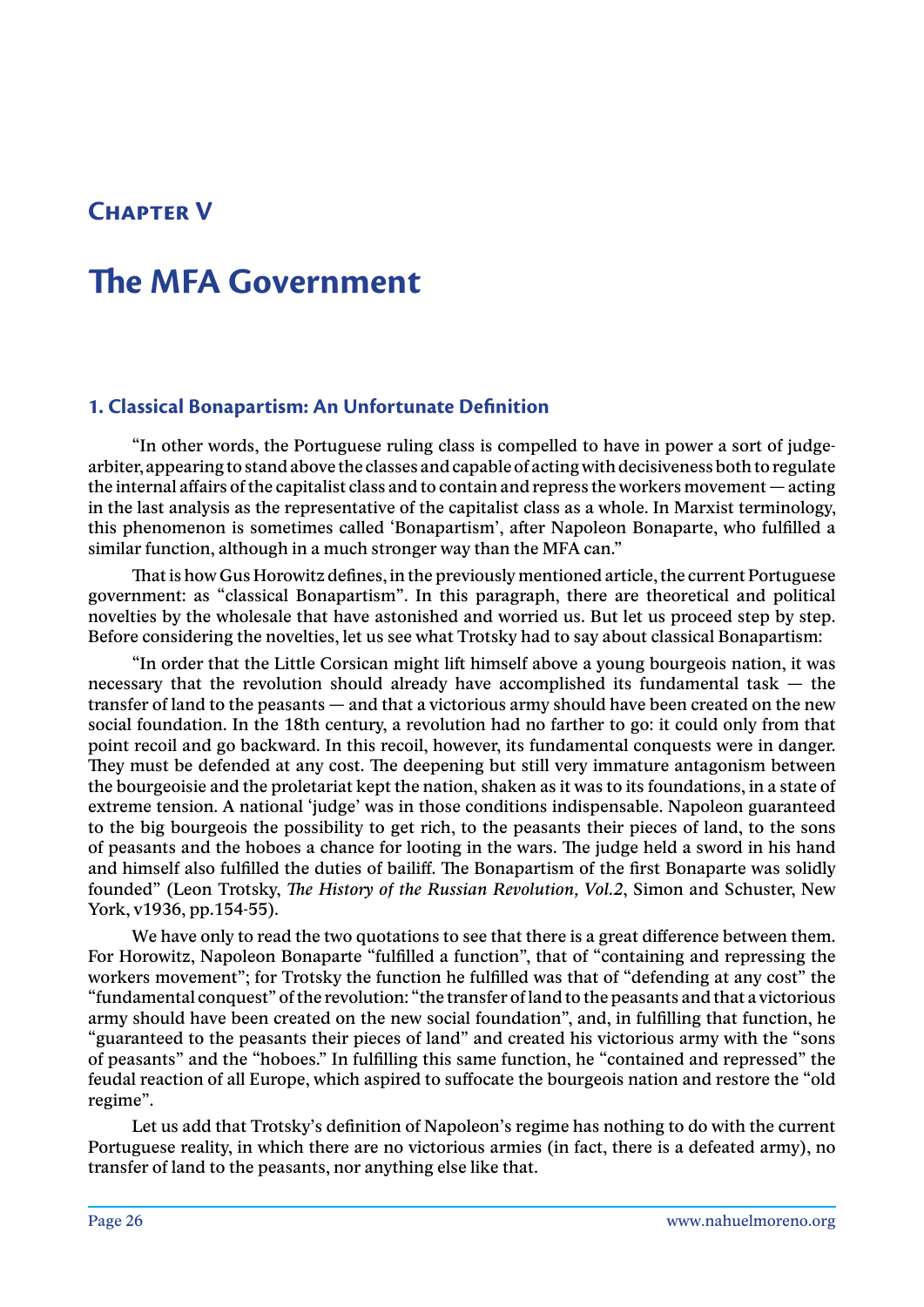<span id="page-30-0"></span>Let us go back to Horowitz. His definition poses a question of method that is really alarming. As we have already seen, he considers that Napoleon "fulfilled a similar function" to that of the MFA "although in a much stronger way than the MFA can". Putting the pieces together, this would mean that Napoleon Bonaparte fulfilled, in a much stronger way than the MFA, the function of "repressing the workers movement" (!). But let us leave this aside. What is certain is that, for Horowitz, the differences between Napoleon I and the current Portuguese regime are differences of degree, quantitative, not qualitative, differences. Following the logic of his way of thinking, the MFA and its government are weak Napoleon Bonapartes; Napoleon Bonaparte was, then, a strong MFA.

We do not know by what method Horowitz is led to suppose that in 1975 there can exist a regime substantially similar to one at the beginning of the XIX century. All the circumstances have changed: Then, capitalism was rising powerfully; today it is in decadence. Then the antagonism between the proletariat and bourgeoisie had "not yet matured"; today it is fully developed; etc., etc., etc. It is precisely these "small" differences between one and another era that makes Trotsky distinguish very sharply between the Bonapartism of the rising stage of capitalism and that of its decadence.

"We always strictly differentiated between this Bonapartism of decay and the young, advancing Bonapartism that was not only the gravedigger of the political principles of the bourgeois revolution but also the defender of its social conquest" (L. Trotsky, *Writings of Leon Trotsky — 1934-35*, Pathfinder Press, New York, 1974, p.181).

"Historically, Bonapartism was and remains the government of the bourgeoisie during periods of crisis in bourgeois society. It is possible and it is necessary to distinguish between the 'progressive' Bonapartism that consolidates the purely capitalistic conquest of bourgeois revolution and the Bonapartism of the decay of capitalist society, the convulsive Bonapartism of our epoch (von Papen, Schleicher, Dollfuss, and the candidate for Dutch Bonapartism, Colijn, etc.)" (L. Trotsky, *Writings of Leon Trotsky — 1933-34*, Pathfinder Press, New York, 1972, p.107

Napoleon I's Bonapartism was progressive because it defended capitalist progress against the feudal reaction. Up until the end of last century, Bonapartist governments retained progressive features (Bismarck succeeded in the national unification of Germany, Napoleon III gave a great push forward to capitalist development in France). But, in this century, with capitalism in full decadence and putrefaction, no Bonapartism in an imperialist country can be "progressive"; it is — and it cannot be anything else — counter-revolutionary, regressive, and opposed to historical progress.

No regime, of any type, can be dfined outside of the specific social conditions in which it originates and develops. In the case of Bonapartism, this means that in our epoch a Bonapartist regime fundamentally the same as those in the epoch of the rise of capitalism cannot be repeated.

Furthermore, if Horowitz was right in his definition, this would go against what he wants to demonstrate. Indeed, in that case, the MFA government would be a relatively "progressive" government.

We will say no more about Horowitz's unfortunate, definition.

#### **2. More Confusion: Bonapartism** *'Sui generis'***?**

But there is still another aspect to the question of Bonapartism. Trotsky analysed a type of Bonapartism typical of semi-colonial and neo-colonial countries. The weakness of the national bourgeoisie in these countries, where the main exploiter is imperialism, gives rise to governments that act as arbiters between the movement of the workers and the masses and the dominant imperialism. To the extent that the national bourgeoisie is unable to directly impose its own government, it is required the appearance of an arbiter between the two most powerful forces on the national scene.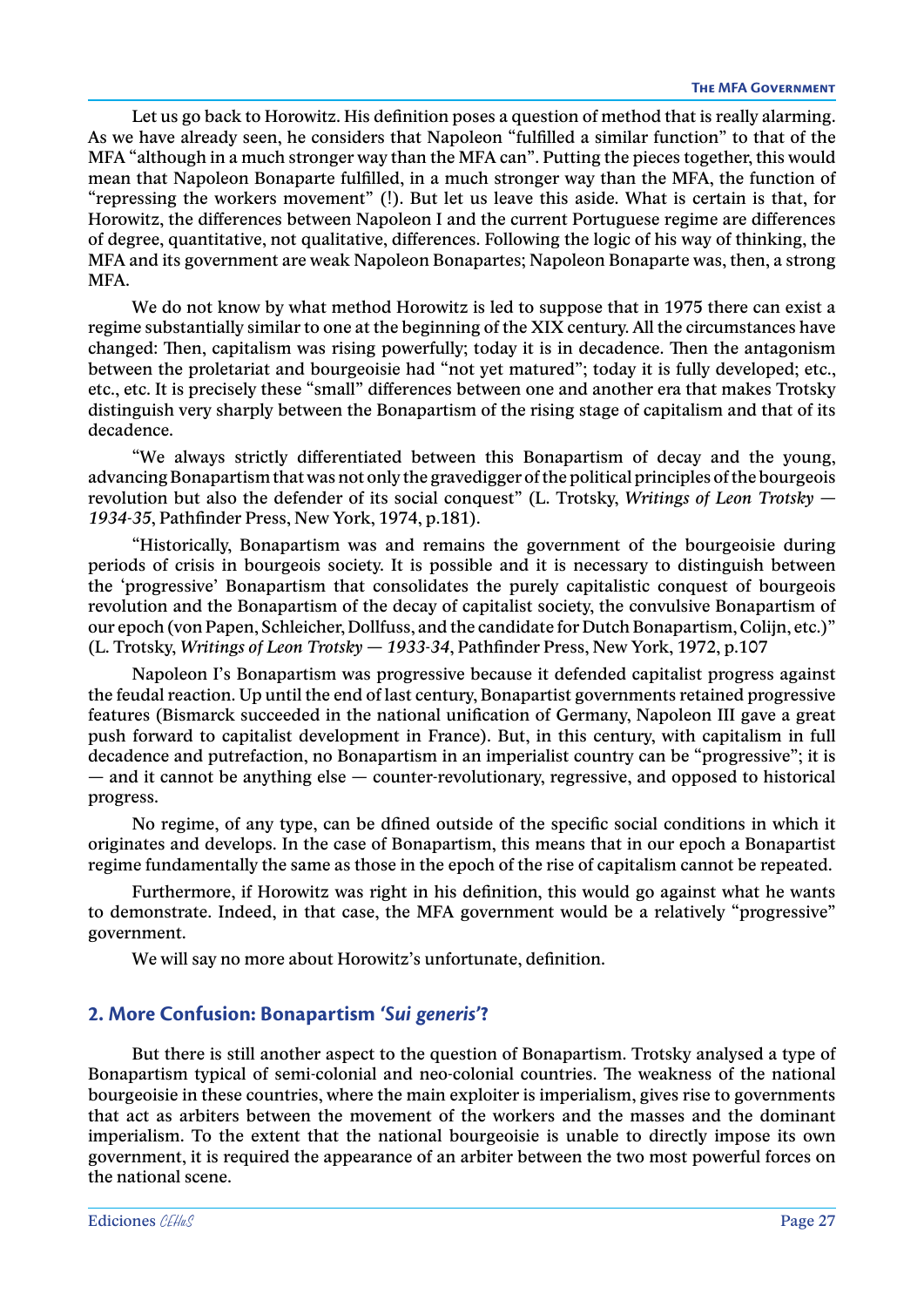#### **Nahuel Moreno**

These governments can operate either as agents of imperialism, in which case they have a markedly reactionary character, or they can base themselves on the worker and peasant masses to resist the pressure of the metropolis. In the latter case, they have a relatively progressive character, which, despite the historical distance, repeats some of the positive features of the Bonapartism of the last century. This relatively progressive character has its counterpart in the role these "*sui generis*" Bonapartisms play in preventing the working class from advancing along an independent path toward its revolution and in maintaining a resistance to imperialism within the limits of the bourgeois property. Cardenas, Nasser, and Peron are some examples of this "*sui generis*" Bonapartism: bourgeois governments to the marrow, which defend their countries from imperialism by basing themselves on the exploited masses.

Some MFA ideologists proclaim themselves to be adherents of the "third world" and compare their movement with those of the colonial and semi-colonial peoples, trying in this way to take advantage of the prestige and attraction the national liberation movements have on eyes of the European left, especially the younger layers.

Unfortunately, they have found an echo within our movement. On the basis of purely formal terminology and comparisons, the MFA is presented as similar to the military regimes of the "third world". Livio Maitan tells us, in his article, "The Role of the Armed Forces Movement in Portugal" (*Intercontinental Press*, 2 June 1975, p. 728):

"The process we are seeing today in Portugal shows clear analogies with those that have already occurred in neo-colonial, or economically and socially underdeveloped countries."

What are those "clear analogies"? Here is what Maitan argues:

"In situations where the bourgeoisie finds itself unable to exercise its political hegemony by the normal means — the bourgeois-democratic parliamentary or presidential mechanisms, the formal or de facto dictatorship of a bourgeois party, and so on  $-$  in periods of deep political crisis, the military apparatus may emerge as the only force capable of running the state. More precisely, the army can play the role of a ruling party with the capacity to maintain the functioning of the essential mechanisms of the system. This need not necessarily takes the form of a reactionary military dictatorship but can occur under the leadership of reformist or populist tendencies in the military (obviously the Brazilian dictatorship falls into the former category, while the Peruvian regime comes under the latter, to mention only the two most prominent examples in Latin America)."

We confess that the author's method astonishes us. It leaves aside the fact that it is impossible to understand a government of any kind, outside the framework of the deep, structural, class characteristics of the country and of the situation in which they occur. Portugal is an imperialist country; Peru and Brazil are semi-colonial countries exploited by imperialism. This is a sharp and decisive difference. No matter what type of bourgeois government may appear in Portugal, it will constitute above all an imperialist government. Any government of any type in Peru and Brazil must in some way reflect the great contradiction that puts the country as a whole into opposition to imperialist domination. The Brazilian regime has served as a direct agent of imperialism and an enemy of its own country. The Peruvian regime offers a timid defence of the country in the face of imperialism.

In Portugal, no government of this kind could arise because the main exploiter is Portuguese capitalism. Naturally, the "third world" ideology of sectors of the MFA contains an element of truth. Portuguese capitalism is weak and backward, which arouses fears of colonisation by its more powerful competitors. The strengthening of the state points in that direction: to have available a strong instrument to better negotiate with the other imperialisms and with the working class and the colonial movement.

While the most important by far, this is not the only difference between Portugal, on one hand, and Brazil and Peru, on the other. Portugal is undergoing the development of a workingclass revolution and a crisis of the capitalist regime. There has been no pre-revolutionary, let alone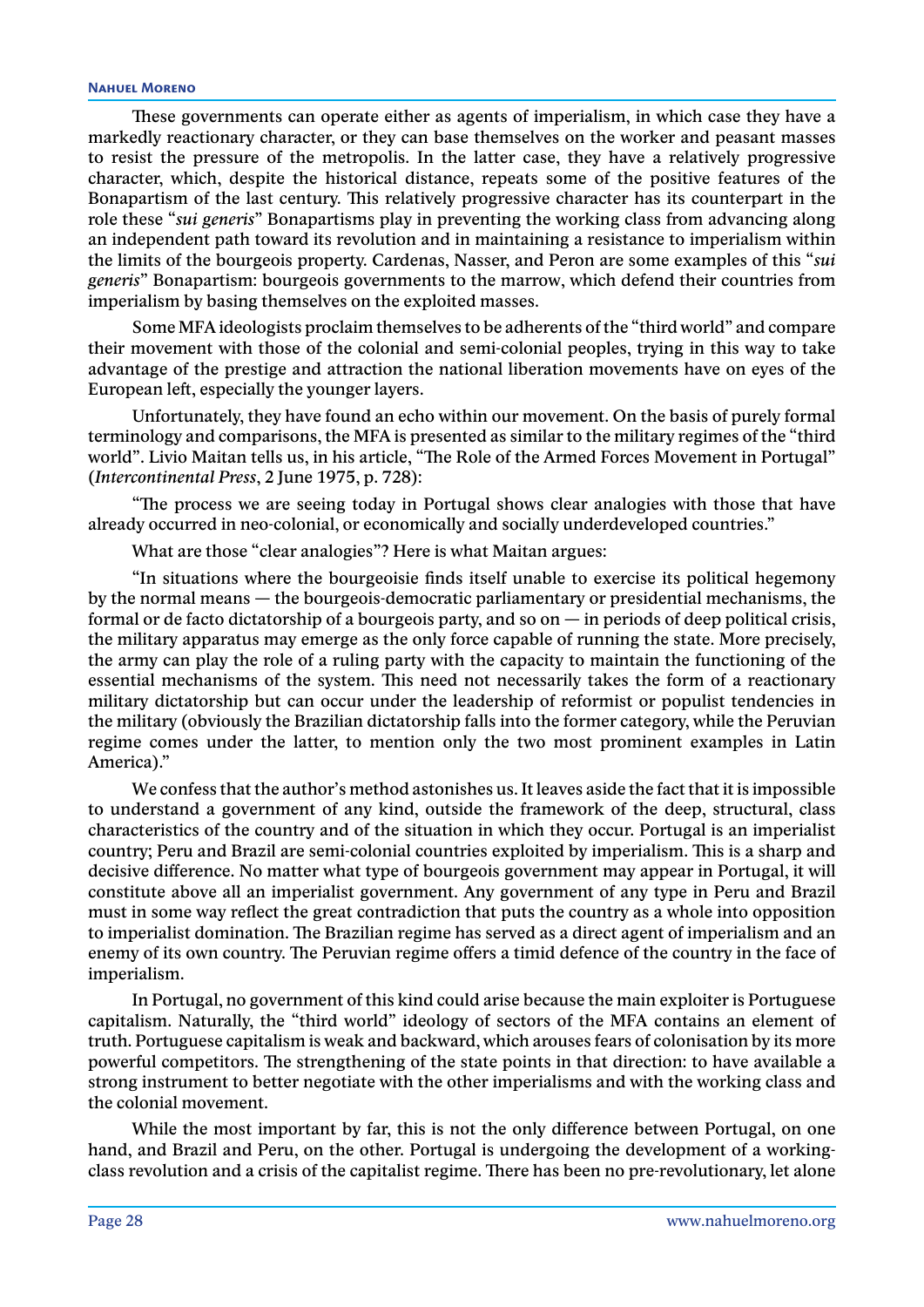revolutionary, situation in Peru in the last 10 years. The Brazilian regime is the product of a counterrevolutionary stage.

While Portugal is being shaken by an instability reaching a paroxysm, the two Latin American countries cited have enjoyed years of bourgeois stability (11 in the case of Brazil: seven in Peru).

Again, we find that the only similarity between the three cases is that the military rule. But, even considering the question from this formal point of view, Maitan's analogy is wrong. Let us see what our commentator says:

"The only solid apparatus, the only relatively cohesive force, remains the armed forces, and precisely for this reason they are emerging as the dominant political force. The MFA, which arose and developed in this context, has thus become the real political leadership of the country" (Ibid., p. 729).

Now, let us take a look at reality. Between the Portuguese army, on the one hand, and the Peruvian or Brazilian, on the other, the only thing in common is that in both cases they are armies, and therefore, the final and decisive guarantor of the bourgeois regime. The armies of Peru and Brazil are normal armies in normal bourgeois situations; they are cohesive and within them, hierarchical discipline rules. The Portuguese army is completely anarchic because it is immersed in the process of a revolution. All of its hierarchies have been thrown off balance. It has little about it that is "solid"; it is split; there is a group within it — a minority among the officers — that is trying in its own way and within the framework of the conditions imposed by reality, to save the bourgeois and imperialist order, even if it has to go against the "natural command structure."

That is the MFA in the government. It is there not because it is military, but because it enjoys the trust of the mass movement; not because it is part of the "solid" apparatus of the army, but because that apparatus is going through such a deep crisis that it is unable to rule without basing itself on the captains.

Comrade Maitan makes another comparison in the same article as unfortunate as the one we have just considered. According to him, the Portuguese situation is characterised "precisely by the growing inadequacy of the traditional political apparatus and the absence of a bourgeois party with a mass base sufficiently broad to allow it to exercise hegemony, say, in the manner of the Italian Christian Democracy or the English Conservative party".

Livio Maitan has not considered that, in a revolutionary period, bourgeois parties never have sufficient support from the masses to exercise hegemony, precisely because it is a revolutionary period, in which the masses do not trust the bourgeoisie and fight against it. One of the symptoms of the progress of the revolutionary crisis in Italy is precisely the growing impossibility of the Christian Democrats continuing to exercise hegemony. The same will happen to the British Conservatives as soon as the British proletariat goes beyond the stage of episodic outbursts — of which the miners' strike of 1974 was a notable example — to engage in more militant and generalised struggles. Both parties have been able to rule in normal periods, without generalised workers and popular struggles, but they will not be able to do so in a revolutionary stage. That is why the situation in Portugal is not defined, as our commentator affirms, merely by "a deep political crisis", but by a violent social and economic crisis.

Perhaps Comrade Maitan will reply that he never intended to compare the Portuguese government with the "third world" military regimes and that he simply was trying to point out some formal similarities. If he does this, the explanation would be a weak one. For Marxists, the forms of government always express a particular relation between the classes. A comparison between mere forms, abstracting them from their class content, has no validity or usefulness. We accept analogies when they help to point out more precisely the class definition of a phenomenon; if they do not help in this, they are a journalistic exercise and pose the danger of, at least, creating confusion.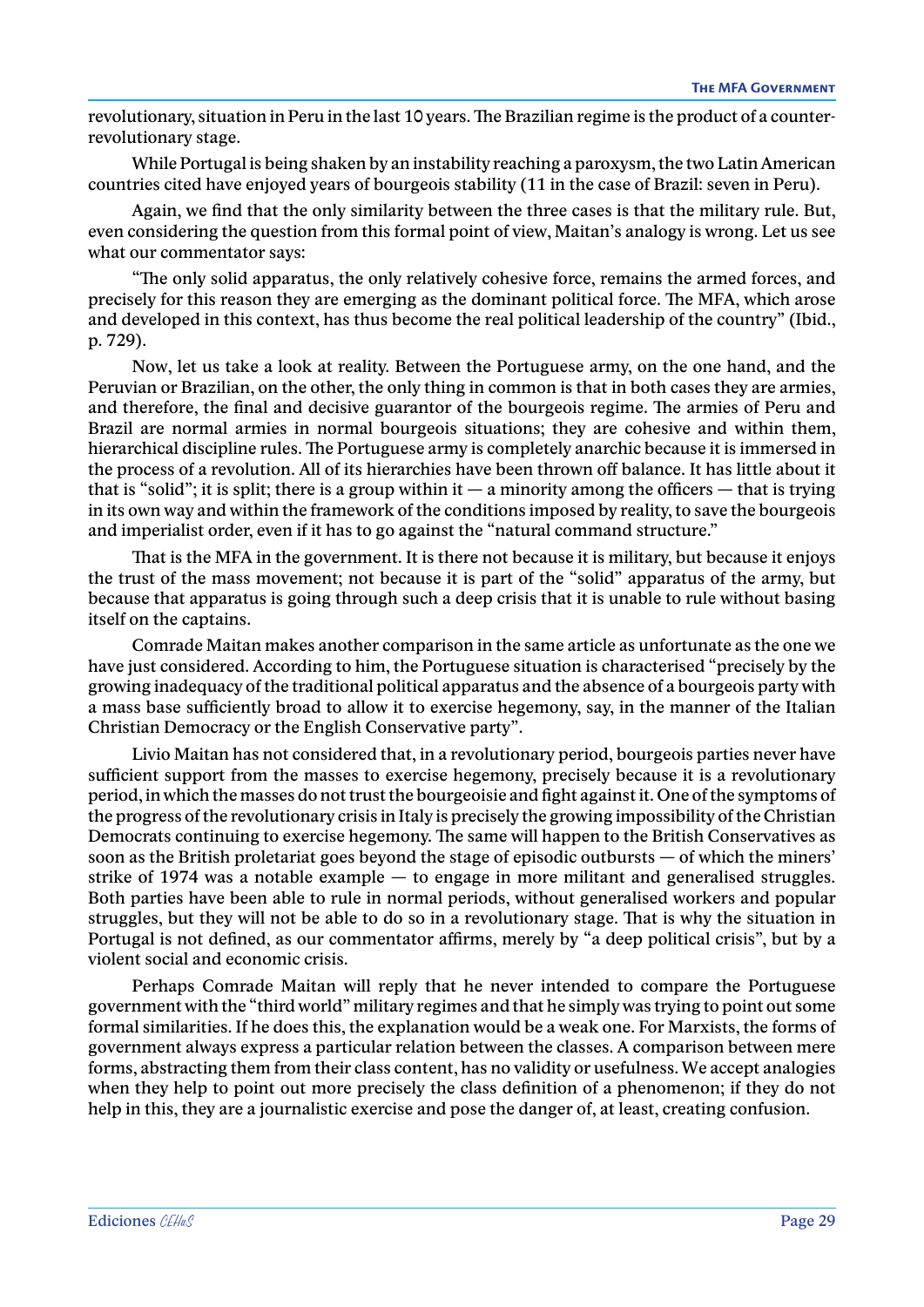#### <span id="page-33-0"></span>**3. A Government of the Armed Forces or of a Popular Front?**

Liberal thinkers and politicians have coined a superficial classification of bourgeois governments: civilian and military. We Marxists, in contrast, define governments not according to the clothes their officials wear, but according to the function they fulfil in the relations between classes. Archbishop Makarios,<sup>1</sup> even though he wears a cassock, does not head a medieval ecclesiastical government, but one that is the product of the current imperialist stage and a struggle of a British colony for independence. However, the uniforms of the Portuguese rulers are making it difficult for many comrades to perceive, behind them, the real relations that have been established between the classes and that have given rise to the present MFA government.

It is worth recalling that, in its time, a similar difficulty gave rise to very peculiar definitions of the Peruvian military regime and of its ephemeral Bolivian imitators (Ovando and Torres): The label "military reformism" was assigned to them, without taking into account the class relations. In this way, a vulgar journalistic description was adopted, which defined the phenomenon by its outer appearance: the uniforms worn by the rulers and the "reforms" (whether real or phony, important or significant, did not matter) they carried out.

The curious thing is that from looking so much at the uniforms of the Lusitanian rulers, a truly crucial fact has been overlooked: It is the first bourgeois government in Western Europe in the last 27n years in which the Communist Party has participated. And it is doing it not alone but with the Socialist Party.

This participation of the workers parties (Socialist and Communist), and especially of Stalinism, in the Portuguese government, is the decisive feature of the MFA regime; much more important than the epaulets of General Costa Gomes.

The participation in the government of the two large workers parties is a consequence of the revolutionary upsurge, which has forced the Portuguese bourgeoisie to accept a government shared with these organisations as the only way to paralyse and defeat the workers. A classcollaborationist government has thus been formed to help maintain the bourgeois regime in a very difficult moment. Very difficult, among other things, because the crisis of its armed forces makes it unable to keep it through the use of force. The collaboration became necessary from the moment when, without the support of the workers or their pacification, the bourgeois government could not stay in power one minute; such was the magnitude of the revolutionary upsurge.

If we leave aside the uniforms, the current Portuguese government is a typical popular-front government, a bloc of the bourgeois government and the workers parties. The Torres government in Bolivia was military and popular-frontist, one of collaboration and participation of the leadership recognised by the workers movement. That of Kerensky and of the Kuomintang were also governments of class collaboration, popular-frontist, although they were not parliamentary either.

In this respect, then, there can be no doubt: The government of Costa Gomes, the armed forces, and the reformist parties is a typical class-collaborationist government in a revolutionary period. If there is anything new it is that it is a doubly popular-frontist government, because having to confront not only the revolutionary upsurge of the workers movement but also the revolutionary mobilisation of the colonial masses, it collaborates or conciliates also with these colonial masses to save the empire. The convergence of the colonial and workers revolutions has given rise to a twice collaborationist government, a popular-front squared. This really is a genuine novelty with regard to the relationship between the revolutionary classes and movements and their exploiters; although there is the precedent of the Kerenskyst demagogy toward the nationalities oppressed by the pan-Russian imperialism.

The form, technique, and mechanisms through which this collaboration between the representatives of the imperialist bourgeoisie and the petty-bourgeois leaderships of the workers

<sup>1</sup> **Makarios III** (1913–1977), was the archbishop and primate of the Church of Cyprus, a Greek Orthodox Church and the first President of the Republic of Cyprus (Translator).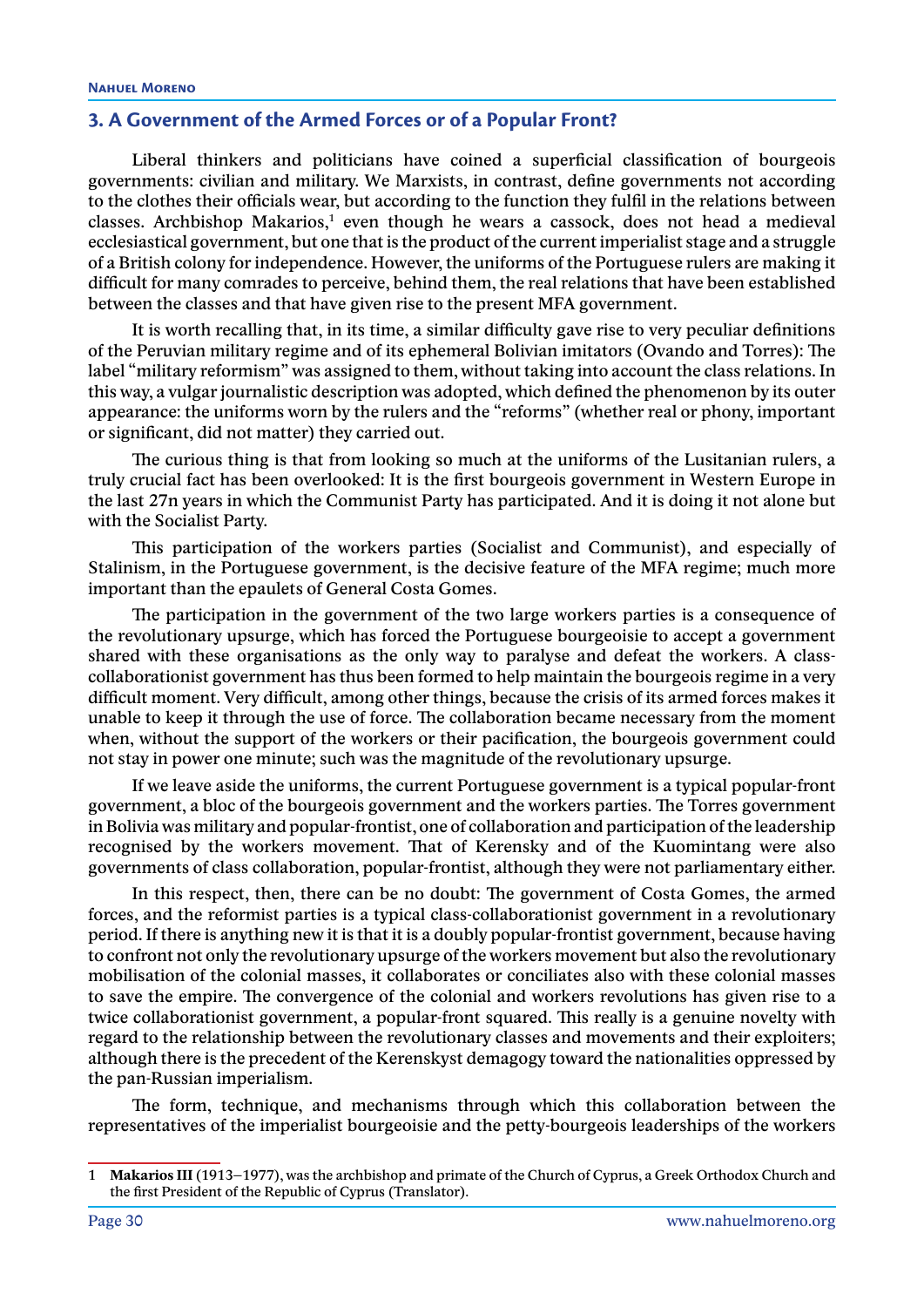and colonial movements takes place are important. But they are not determinants; they do not modify this definition of the current Portuguese regime.

For the representatives of the bourgeoisie and of the working class to collaborate, a hinge is necessary, an intermediary. In the case of Portugal, that intermediary is the MFA.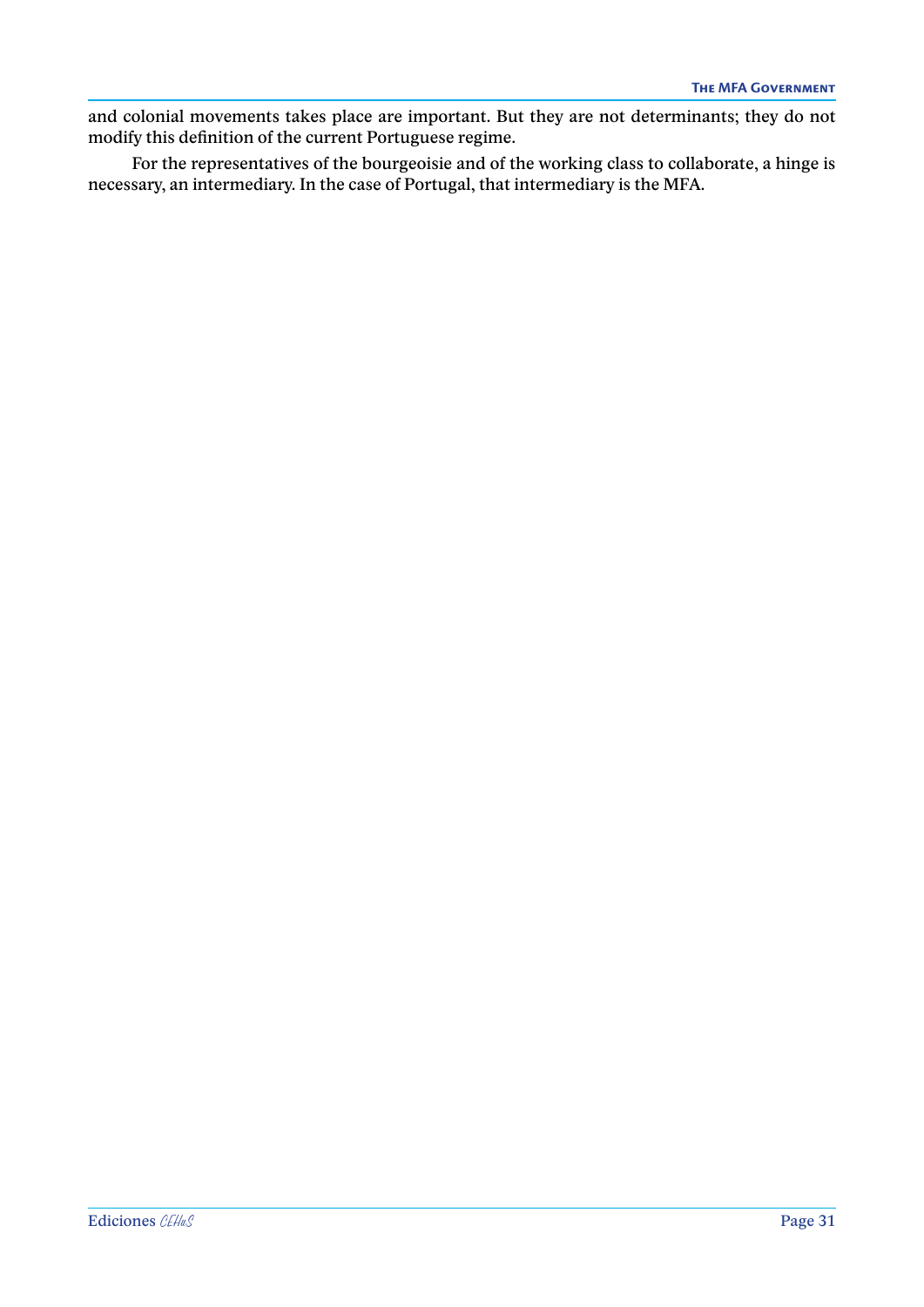## <span id="page-35-0"></span>**Chapter VI**

## **A Classical Kerenskyst Government**

#### **1. The Different Types of imperialist Governments**

Whether we accept or not the preceding definitions of the MFA government by Horowitz and Maitan, we must emphasise the importance of their attempt. The authors we have cited have hit the right spot: To define the stage of the class struggle and its probable dynamics is a prerequisite for formulating a correct revolutionary policy, but it is not enough. It is necessary to define the character of the regime and government the masses have to confront.

Revolutionary politics will not be the same against different types of governments. There is a policy for a pre-revolutionary situation under a bourgeois-democratic, parliamentary regime and government, as in the cases of France, Belgium, and Spain in the 1930s. There is another policy for a pre-revolutionary situation (or one close to it) under a post-fascist Bonapartist government, as in Spain today. During the revolutionary situation that opened in 1905, the Bolsheviks had slogans (Down with the Tsar! Republic!) that resulted from their having to confront a semi-feudal regime. In a similar situation in Germany in 1919, there was no reason at all to advance these slogans, since the communists had to confront a republic and not a semi-feudal monarch.

In response to this need, comrades in the metropolitan countries run into an obstacle: the theoretical inertia caused by reality. During the last 30 years, Western Europe has lived under the same bourgeois-democratic regime (200 years in the case of the United States). The European reality has not compelled our movement to face other types of bourgeois governments, with the exception of Portugal and Spain (which could easily be considered as "fossils" inherited from a previous period), and for some years, Greece. We should note, incidentally, that these are "peripheral" countries in the European theatre. This long period of political monotony caused our movement to lose its theoretical reflexes in reacting to new phenomena like the present Portuguese regime.

That is, new in relation to the period Western Europe has just lived, but not new for revolutionary Marxists, who already had occasion to study similar regimes during the almost three decades from 1917 to 1945. At that time, regimes and governments that were not bourgeoisdemocratic proliferated in Western Europe. Thus we have only to resort to the theoretical arsenal inherited from our teachers to find fundamental definitions in the attempt to characterise the MFA government and the future regimes that will make their appearance on the European continent as the revolution continues to advance.

Starting from the chronic crisis of imperialism (which has not led to a revolutionary outcome because of the betrayal of the Social Democracy and Stalinism), Trotsky studied and defined four types of imperialist governments and regimes: fascist, Bonapartist, bourgeois-democratic, and Kerenskyst. For the countries dominated by imperialism, he defined a particular kind of Bonapartism: "*sui generis*" Bonapartism, which we have already dealt with. And, in its time, he advanced the definition of Bonapartist for Stalin's government, although with an essentially different social base: It was the organ of a workers state.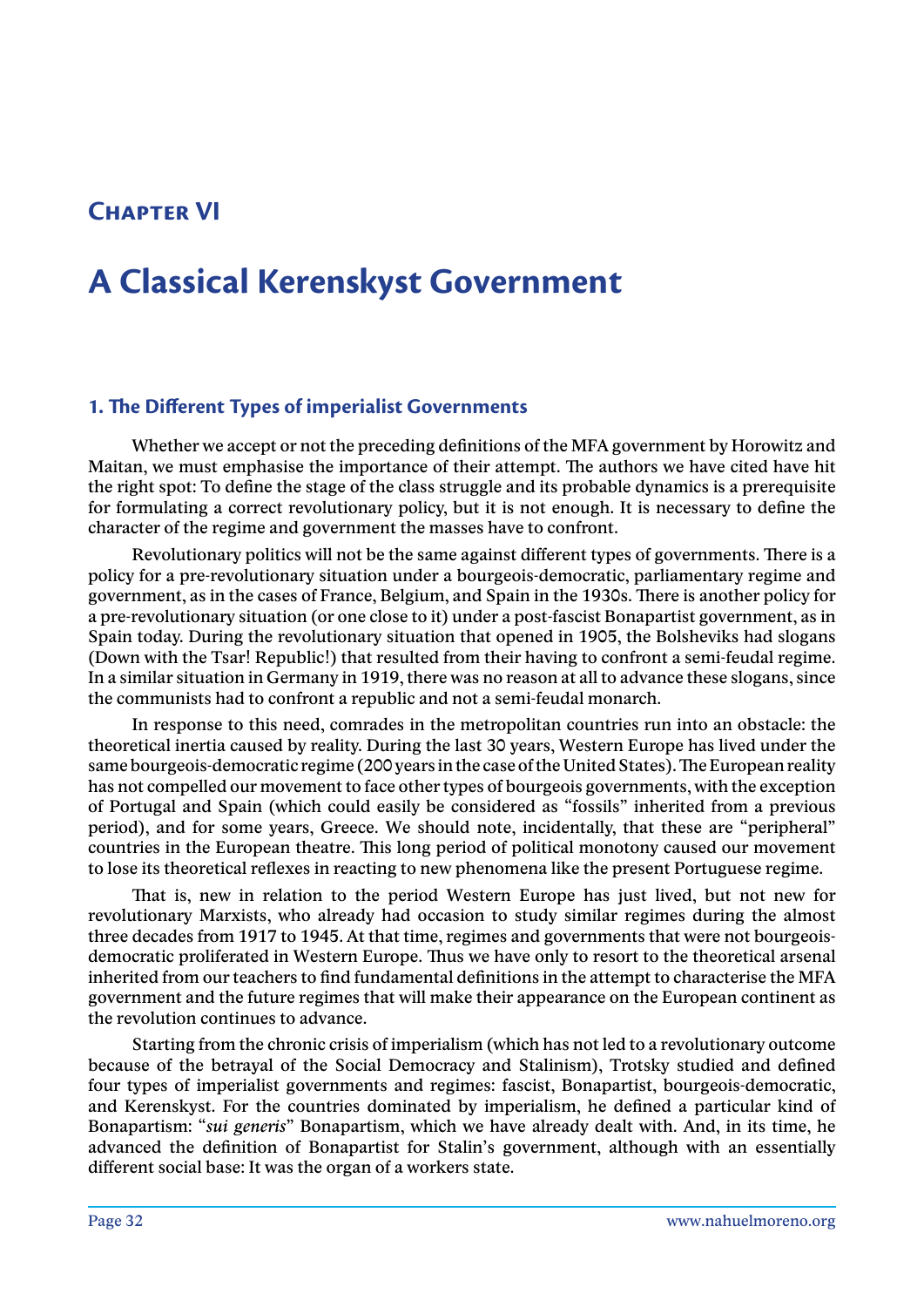## **2. Bourgeois Democracy and Fascism**

At the end of the last century, Engels noted the trend of bourgeois regimes toward Bonapartism, toward leaving the government in the hands of the bureaucracy and the military apparatus. It is true that this trend was and continues to be a constant. However, the bourgeois-democratic type of regime flourished and spread in the imperialist countries up until the World War I.

In the typical democratic regime, the problems of the bourgeoisie are settled through electoral competition between the different sectors that seek support among the middle class and the workers. Beyond their electoral character, these bourgeois-democratic regimes base themselves on an agreement with the middle class to maintain a democratic-electoral mechanism.

The colossal development of capitalism and imperialism in the past century and the first years of the present one was the necessary condition for the flourishing of bourgeois-democratic regimes in the imperialist countries, by making possible a certain improvement in the situation of the workers. Thus assurance was provided that granting the people the right to vote would not turn against the bourgeoisie since the workers would vote for the bourgeois or reformist parties. In that period, and in consequence of these conditions, emerged the reformist ideology that equates capitalism with democracy.

Since the end of the World War II, a similar phenomenon took place in the imperialist countries (and a similar ideology arose), as a consequence of the spectacular boom of the capitalist economy in the last 25 years.

But in the period between the two world wars, the capitalist economy, far from a boom, experienced a deep and prolonged crisis. We only need to recall the great world crisis of 1929-32 and the one that Germany and the countries of central Europe underwent for entire years.

Since 1914, the imperialist world began to suffer a social and economic crisis. As the situation of capitalism became more and more critical, the bourgeois-democratic regime burned out its electoral fuses. It was no longer possible for it to assure the middle class and the labour aristocracy their privileges. The disputes between the different wings of the bourgeoisie sharpened. The different classes no longer accepted waiting for elections and demanded immediate solutions. If in Russia bourgeois-democracy (after a short life of a few months) was replaced by the dictatorship of the proletariat, in Italy it gave way to a new type of bourgeois government: fascism. The "eternal" democratic regime of "eternal" capitalism thus revealed its true transitional character, of a period in the life of capitalism. It was laid bare its true role, that of a station house on the line leading to two opposite terminals: fascism or communism.

It was Trotsky who made an accurate analysis of the new fascist phenomenon. Faced with an economic crisis and the danger of a workers revolution, finance capital saw itself compelled to mobilise the petty-bourgeoisie and the underclass layers to crush the working class and its organisations with methods of civil war and to install a totalitarian state, which not only suppressed workers democracy but also all democratic rights.

## **3. Imperialist Bonapartism**

But fascism is a last resort, costly and full of risks. The bourgeoisie does not always find itself compelled to mobilise the petty-bourgeoisie. In many cases, it could count on a less convulsive instrument: The reformist workers parties guaranteed its survival. This allowed the bourgeoisie on occasions to limit or directly suppress a democratic regime without resorting to fascism (many times, as anticipatory steps in the march toward such a regime). This intermediate regime, born out of the advances of the bourgeois counter-revolution and defeats of the masses, based itself on the bureaucracy and fundamentally on the armed forces, which is what gives it a Bonapartist character.

Trotsky was meticulous in his study of these regimes, typical of Europe in the 1920s and the 1930s. "The decline of capitalist society places Bonapartism — side by side with fascism and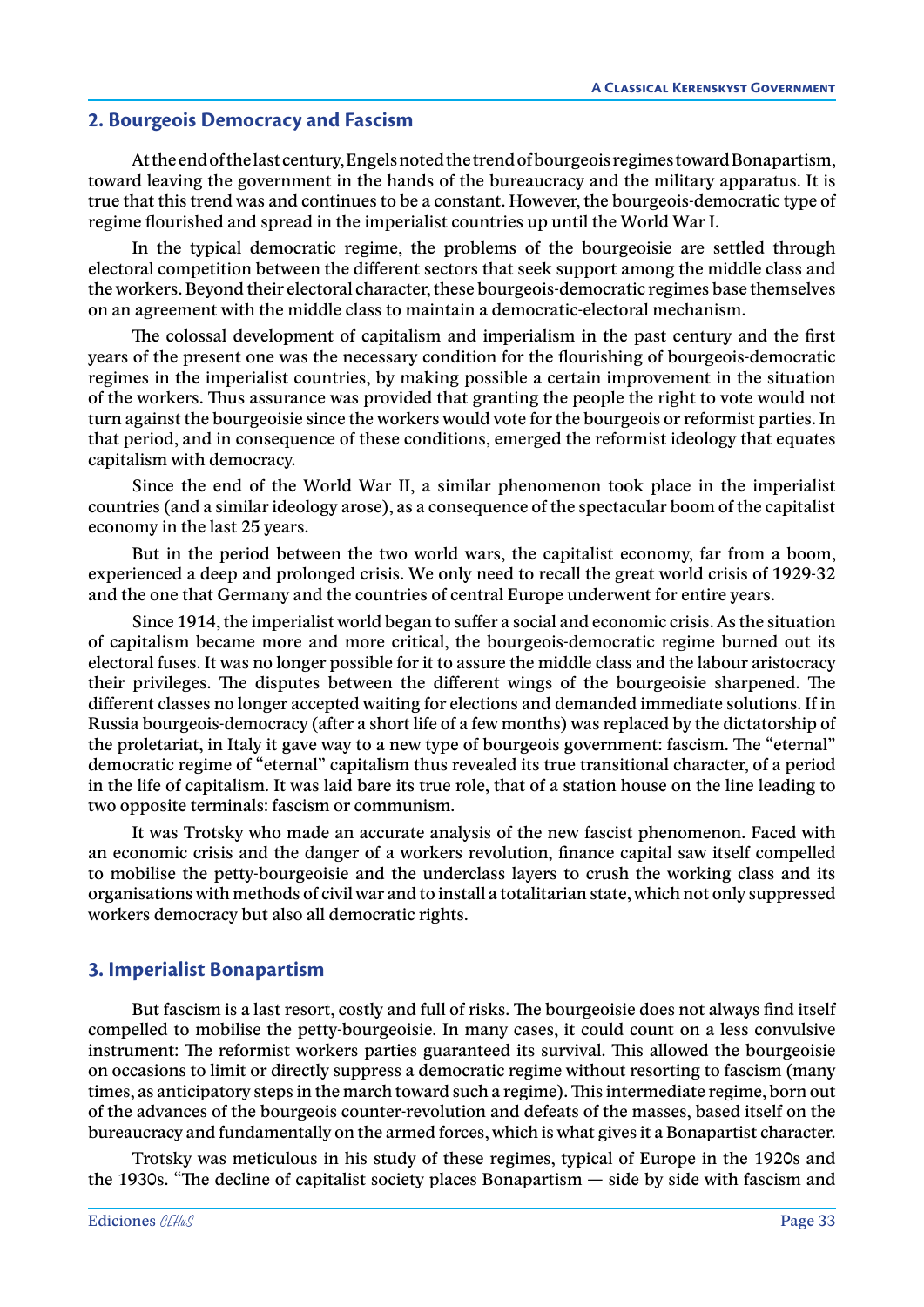coupled with it — again on the order of the day" (Leon Trotsky, *The Struggle Against Fascism in Germany,* Pathfinder Press, New York, 1971, p.329).

And pointing to the relationship between these distinct forms of bourgeois rule, he said:

"(…) between parliamentary democracy and the fascist regime [there is] a series of transitional forms (…).

"On the basis of the German experience, the Bolshevik-Leninists recorded for the first time the transitional governmental form (…) which we called Bonapartism (Ibid. p.438.)

These governmental forms are an indirect result of the advance of the fascists:

"The determinism of this transitional form has become patent, naturally not in the fatalistic but in the dialectical sense, that is, for the countries and periods where fascism, with growing success, without encountering a victorious resistance of the proletariat, attacked the positions of parliamentary democracy in order thereupon to strangle the proletariat" (Ibid., p.438).

And Trotsky again insists that Bonapartism bases itself on the retreat of the masses and in the victories of the counter-revolution, not on the proximity of the revolution.

"Without this basic condition, that is, without a preceding exhaustion of the mass energies in battles, the Bonapartist regime is in no position to develop" (Ibid., p. 278).

These regimes, precisely because of their character of intermediate stations in the transit from parliamentary democracy to fascism, were less stable than post-fascist Bonapartism. The later arises when fascism in power gets rid of (sometimes, with the same civil war methods that it used previously against the proletariat) its petty-bourgeois wing and begins to rule on the basis of the military-police apparatus.

Trotsky thus distinguished three types of "normal" bourgeois regimes in this epoch of crisis: parliamentary democracy, pre-fascist and post-fascist Bonapartism, and fascism. In saying "normal" we refer to the fact that we are dealing with regimes in which the stability of the bourgeoisie is guaranteed.

## **4. Kerenskyism**

But what happened in the opposite case, when the movement of the workers and the masses was advancing toward a socialist revolution? Trotsky recognised in those cases a new type of regime and government: Kerenskyst or popular-frontist. It is an extremely unstable form, mired in a chronic crisis, of very limited duration, constituting the last or next to the last type of bourgeois government before a workers revolution or a turn backwards toward fascism, Bonapartism, or bourgeois democracy.

"The regime existing in Spain today", said Trotsky in November 1931 in relation to the liberal-socialist government, "corresponds best to the conception of a Kerensky, that is, the last (or next-to-last) 'left' government, which the bourgeoisie can only set up in its struggle against the revolution" (Leon Trotsky, *The Spanish Revolution — 1931-39*, Pathfinder Press, New York, 1973, p.169).

And about the criticisms that Nin made of this concept: "You say that the present regime in Spain can be compared to 'Kerenskyism' … I do not think so. 'Kerenskyism' was the bourgeoisie's last card. It was the announcement for October. Azana announces Lerroux, that is, Miliukov, the big bourgeoisie" (Ibid., p.380). Trotsky responds by criticising the mechanical conception of Nin, who believed that Kerenskyism would inevitably lead to a proletarian revolution, pointing out that to the contrary the possibility was great that it would move backwards toward more reactionary bourgeois regimes. Here is the quote: "Everything depends on the manner in which 'Kerenskyism' is seen: as the last bourgeois government after which the bourgeoisie must perish, or as the last left government, the furthest left which the bourgeoisie can advance in the struggle for its regime, and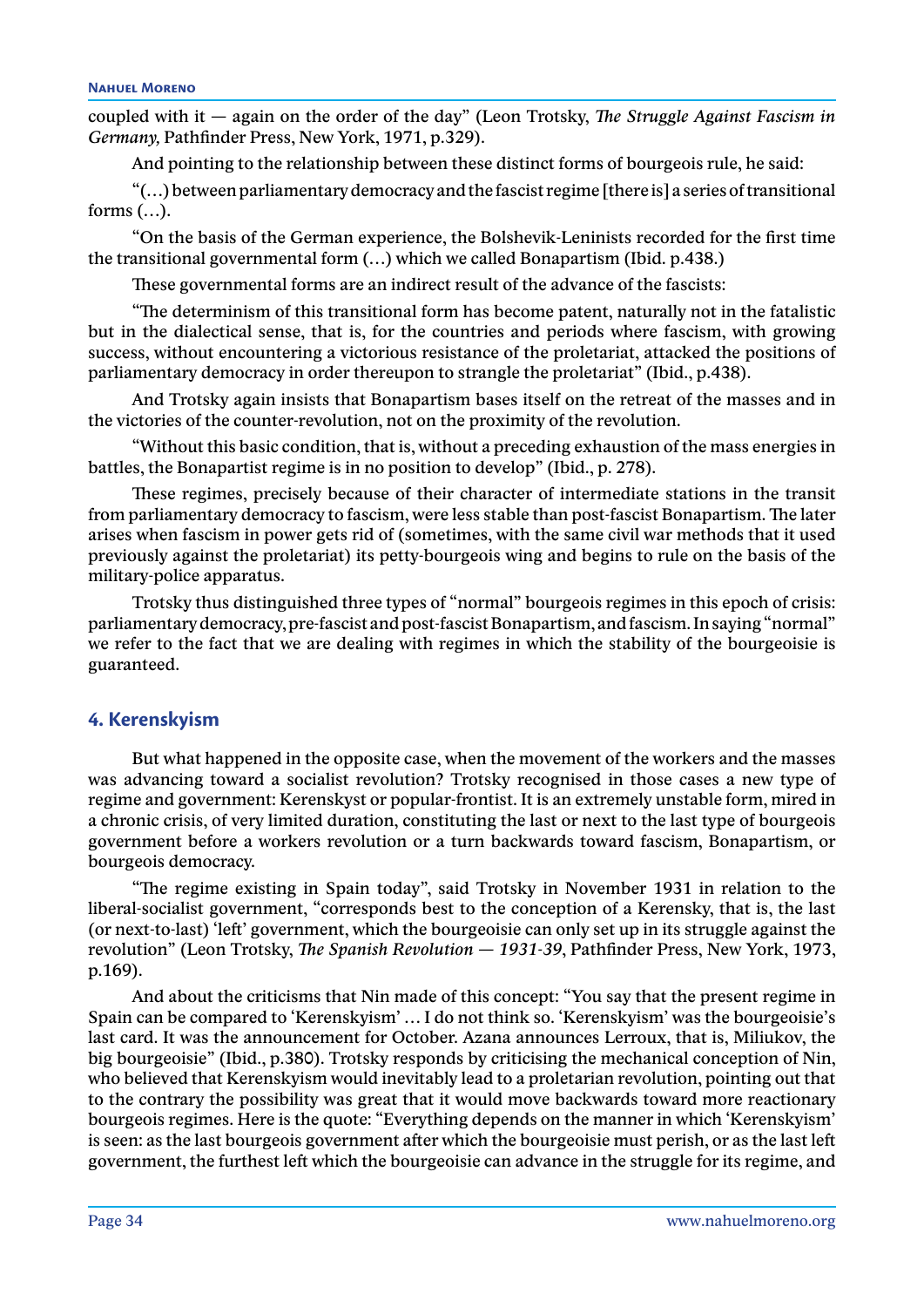which must enable the bourgeoisie to save itself (and hardly perish) or yield its place to a fascist government" (Ibid., p.397).

In a Kerenskyst regime, the bourgeois counter-revolution, unable to crush the workers revolution but still able to prevent its victory, sees itself compelled to conciliate with the workers movement to stop its advance. Let me stress an example: If we take bourgeois democracy as the midway station of a railway line, if we move toward the right we pass by the station of Bonapartism; the end of the line is fascism. But, if we go in the opposite direction, we will pass by the station of Kerenskyism, and cross the class frontier we will arrive at the other end of the line, a workers state.

Kerenskyism is a combination of a workers revolution and bourgeois counter-revolution. But a combination in which the dynamic and decisive element continues to be a workers revolution on the rise. This is exactly opposite to a Bonapartist regime, in which the dynamic factor is the bourgeois counter-revolution, and the workers movement is on the defensive.

We are amazed at the resistance of the majority of contemporary Marxists to accepting this definition, which we have recently applied to the governments of Torres in Bolivia and Allende in Chile. A resistance which is all the more serious, since the present crisis of capitalism makes inevitable the emergence of governments of this type. Above all, our attention is called to the fact that the comrades of *The Militant*, who very correctly compare the Russian and Portuguese revolutions, do not notice the similarity between the governments produced by both of those processes.

It is possible that the confusion originates in the fact that Kerenskyst governments (just like parliamentary ones) tend to move toward Bonapartism. Another fact that can create confusion is that both Bonapartism, as well as Kerenskyism, are characteristic of periods of capitalist crisis, in opposition to parliamentary democratic governments.

## **5. Kerenskyism and Bonapartism**

But the big difference between these two regimes lies in the form in which the bourgeoisie goes about solving the crisis. When it bases itself directly on the armed forces without resorting to conciliation with the movement of the workers and the masses, when it attempts to overcome a crisis with a government of the "right", of "law and order" and of "strength", with an "incontestable arbiter", we are facing a typical Bonapartist government.

When it tries to "conciliate," to obtain the "collaboration of the working class through its representatives" to install a "left" or "socialist" government, we are facing a class collaborationist, a Kerenskyst, government.

We could summarise by saying that the difference between a Bonapartist and Kerenskyst government is the same as that between a judge or arbiter, who hands down his sentences with the weight of disciplined armed forces behind him, and a conciliator, who does not have reliable armed forces with which to impose his decisions or "advice".

Logically, this conciliator or intermediary between the contending classes tries with all his might to attain the power that would give his decisions a compulsory and incontestable character. But, as long as he does not succeed (and to succeed he must defeat the working class), he will continue to be Kerenskyst and not Bonapartist.

This combination of traits of one type of regime and another is not uncommon. On the contrary, it is the rule in reality, where pure types are a rare exception. Thus, we have Bonapartism and Kerenskyism with parliamentary forms, parliamentary-democratic regimes with strong Bonapartist tendencies, etc.

In the case of Kerenskyism, its unstable character requires it, in order to re-establish the lost bourgeois social equilibrium, to try to become Bonapartist. Trotsky, in narrating the history of the Russian revolution, points to this trait in the Kerensky government. He speaks of "elements of Bonapartism" in defining Kerensky and Kornilov. This is how we must understand the references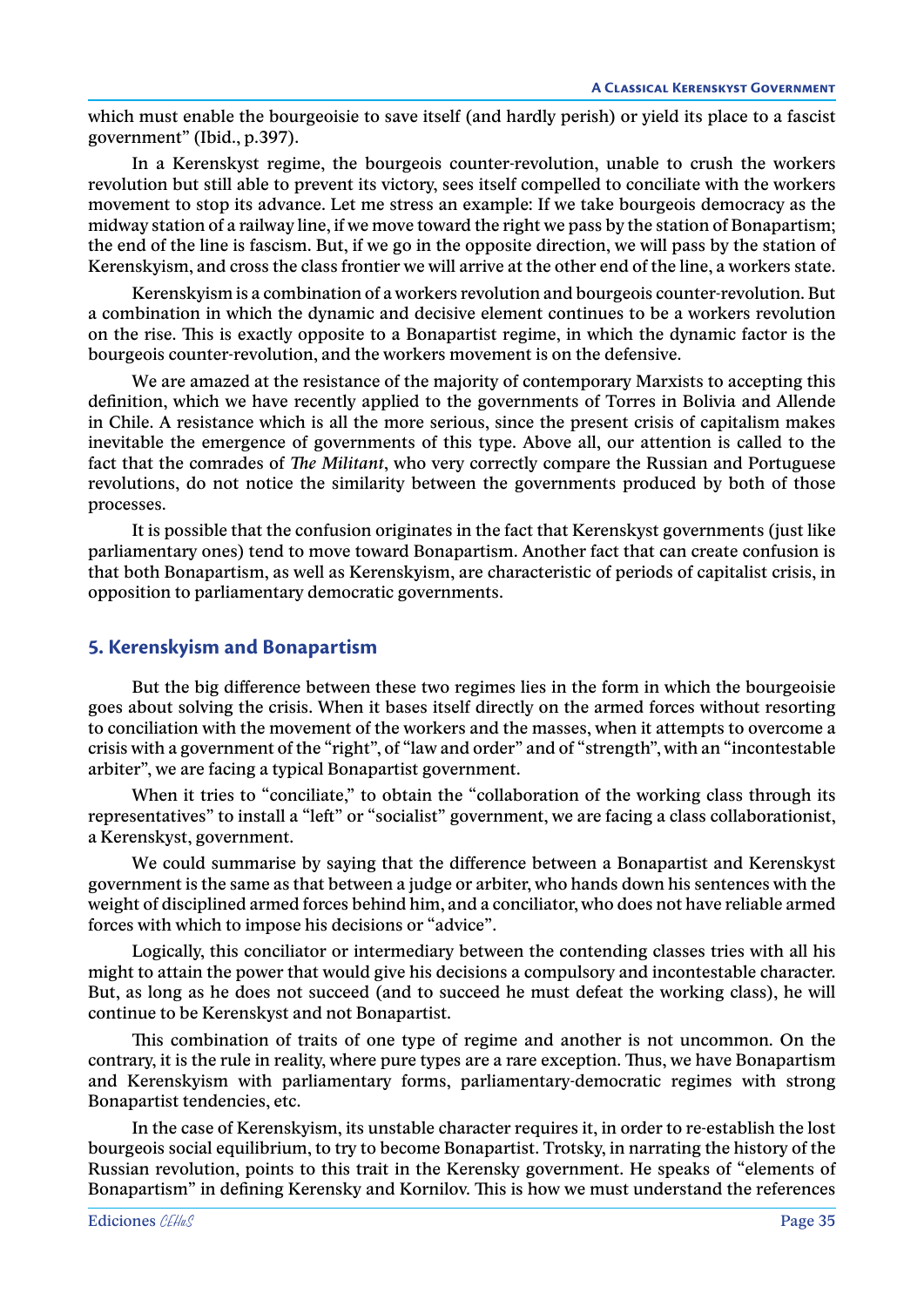that Lenin and Trotsky himself made to the "Bonapartist" character of Kerensky, in the midst of the struggle against him. In the *History of the Russian Revolution*, but also in other works of his, Trotsky makes this very clear:

"The misfortune of the Russian candidates for Bonaparte lay not at all in their dissimilarity to the first Napoleon, or even to Bismarck. History knows how to make use of substitutes. But they were confronted by a great revolution which had not yet solved its problems or exhausted its force. (…) The revolution was still full-blooded. No wonder Bonapartism prove anemic (Op. cit., Vol.2, pp. 155-56).

There is no one better than the class enemy at summarising the difference between a Kerensky with Bonapartist tendencies and the directly Bonapartist Kornilov. Trotsky quotes one of the big Russian industrialists complaining about the Kerenskyst government: "They would summon representatives of the workers to Petrograd and in the Marble Palace scold them and try to persuade and reconcile them with the industrialists and engineers" (Ibid., Vol.2, p.267).

This big capitalist was anxious to have the "conciliator" government replaced by another one (Bonapartist) which, as supreme arbiter, would give orders and have the rebellious Russian workers comply with them.

As Trotsky narrates, according to the testimony of Miliukov, the most important Russian bourgeois politician, "this installing of a strong man (…) [Kornilov] was 'thought of in different terms from those of negotiation and compromise'". The same was said by another commentator to explain the support of Kornilov by the Kadet party: "Hopes of democracy, of the will of the people, of the Constituent Assembly (…) were already thrown overboard. The municipal elections throughout all Russia had given an overwhelming majority to the socialists […] and there were beginning to be convulsive reachings out for a power which should not persuade [like that of Kerensky, we add] but only command" (Ibid., Vol.2, p.142..)

There can be no doubt about it: For Trotskyism, a conciliatory regime is different from that of an arbiter. The first is Kerenskyism; the other, Bonapartism.

# **6. A Government of the 'Left', a Class-Collaborationist, Popular-Frontist, or Kerenskyst Government Are All the Same**

Originally, Kerenskyism got its name from Alexander Kerensky, who governed Russia in the last months of the bourgeois regime before the October revolution.

Later, Trotsky used the term to refer to all those class-collaborationist governments in which the reformist parties of the workers movement participated. In this way, the definition of Kerenskyism covered not only those left coalition governments of the bourgeoisie and the proletariat during revolutionary periods, but also those that arose during pre-revolutionary situations, as in the case of the French Popular Front government in 1936 and several similar cases in other countries in the 1920s.

"An epoch of Kerenskyism is clearly approaching in your country [France]; the regime of the Radical-socialist Bloc is the first confused rebound from the war epoch. (Leon Trotsky, *The First 5 Years of the Communist International, Vol.1*, 2nd ed., Monad Press, New York, 1972 p.163).

"But the most likely candidate at the present time is Herriot who is preparing the background and the conditions for a new policy, for French Kerenskyism, because the assumption of power by the 'Left Bloc' signifies a government of Radicals and Socialists, who will undoubtedly enter the Bloc" (Ibid., Vol.2, p.212).

"The appearance of the working class in power will place the entire responsibility for the government's actions upon the Labor Party; and will give rise to an epoch of English Kerenskyism in the era of parliamentarian" (Ibid., Vol.2, p.211).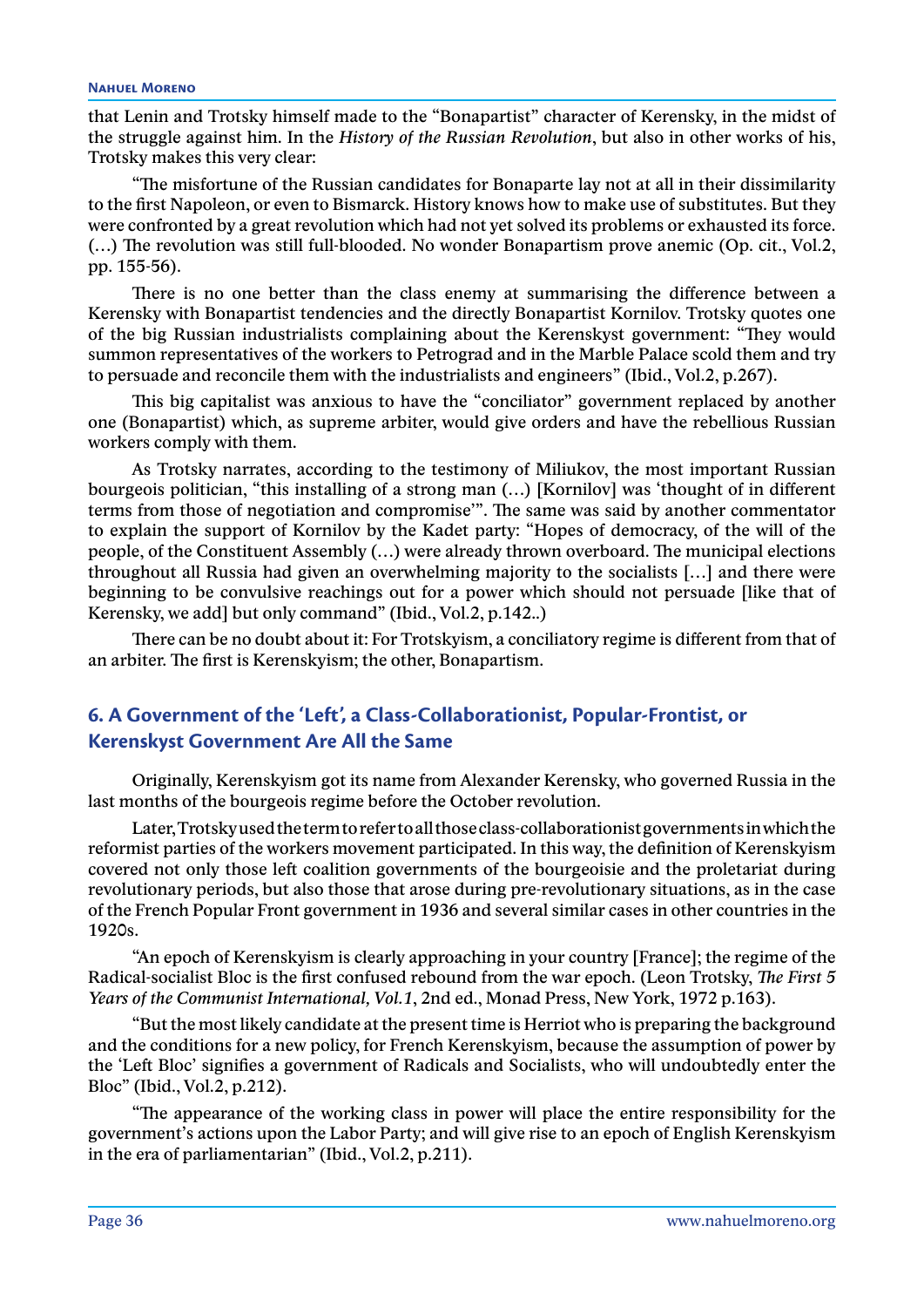"But there are too many indications that the bourgeoisie will be driven to resort to a reformist and pacifist orientation, before the proletariat feels itself prepared for the decisive assault. This would signify an epoch of European Kerenskyism" (Ibid., Vol.2, p.262).

"(…) in Spain Kerenskyism — the coalition of the liberals and the 'socialists' (…)" (*Writings of Leon Trotsky-1930-31*, op. cit., p.355.)

As we can see, Trotsky includes within the category of Kerenskyism all "left" governments in which workers parties participate: from the "leftist" project in France in 1922 to the liberalsocialist coalition of Spain in 1931, including the probable Labour government in England in a prerevolutionary period. A demagogic-leftist orientation ("reformist and pacifist") of the European bourgeoisie leads him to predict a period of Kerenskyism on a continental scale.

He defines in this way a Kerenskyism we could call "not classic", since, in distinction from the Kerensky regime, it does not arise in a revolutionary stage and in a situation of dual power, but in a pre-revolutionary one; and it is not put into power directly by the mass movement, but indirectly, through electoral and parliamentary means.

Later, after seeing and studying the popular-front governments of Blum, Largo Caballero, and Negrin, Trotsky went the other way: He extended the name of "popular front" to Kerensky's government, thus indicating that they were synonymous.

"From February to October, the Mensheviks and the Social Revolutionaries, who represent a very good parallel to the 'Communists' and the Social Democrats, were in the closest alliance and in a permanent coalition with the bourgeois party of the Cadets, together with whom they formed a series of coalition governments. Under the sign of this Popular Front (…)" (*The Spanish Revolution*, op. cit., p.220).

"For it is often forgotten that the greatest historical example of the Popular Front is the February 1917 revolution" (Ibid., p.220).

# **7. A Classical Kerenskyst Government**

Let us use Trotsky's method to define the MFA government, by observing its relationship to the revolution and the counter-revolution. Is this government the product of counter-revolutionary victories or advances, or, on the contrary, of great revolutionary victories of the masses? Is it a consequence of the latter having "exhausted their energies in battles" or on the contrary, of their having won these battles, against fascism first and then twice against Spinola?

The MFA government is a consequence of transitional stages that are opposite to those that give rise to Bonapartist governments. It is the result of the fall of the post-fascist Bonapartist government and of the rising course of a workers revolution; it reflects the transitional stages in the advance of that revolution and the successive ways in which the bourgeoisie, the modern middle class, and the reformist parties that act as representatives of the proletariat accommodate to that advance in order to block it.

Horowitz himself helps demolish the definition of Bonapartist with his description of the situation of the mass movement. Time and again, he points to the existence of big strikes, demonstrations, factory occupations, etc. In the reaction's latest coup attempt on 11 March, the masses won, the coup was defeated, and the oligarchy received a hard blow with the nationalisation of the banks and the insurance companies. Since the fall of the fascist regime, workers have made gain after gain. Horowitz admits this in his article when he poses the need to "defend the gains the workers have made".

Everything fits: Mobilisations are on a rising curve. We are very far, then, from the "basic condition" that Trotsky noted as decisive for a Bonapartist regime to develop: that the energies of the masses "have been exhausted".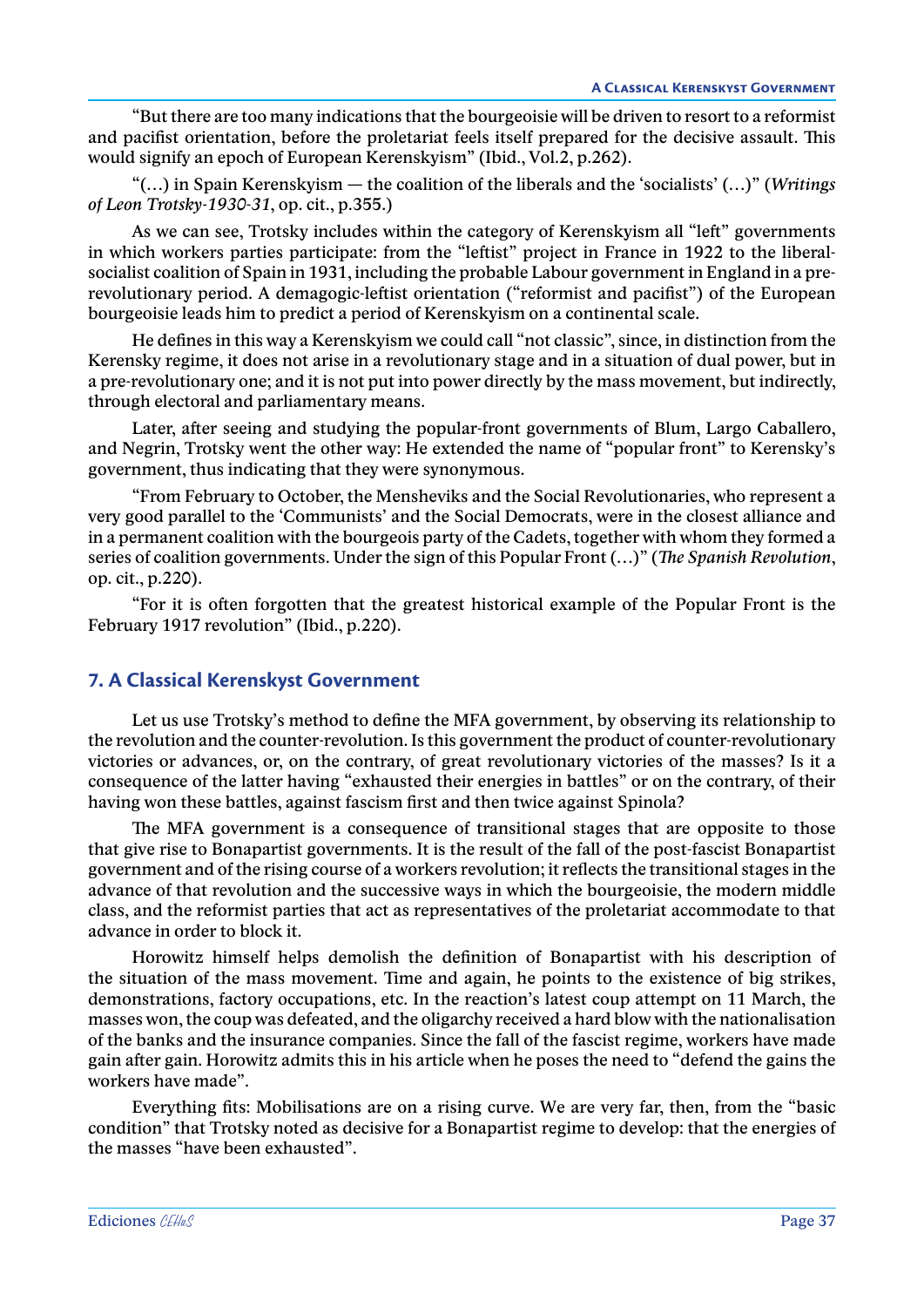As has been said, we do not deny that the MFA has Bonapartist traits, that it tends toward Bonapartism. But the predominant trend since the fall of fascism and the appearance of the government of the MFA has been the opposite: more and more advances and gains of the masses.

The Bonapartist traits oppose this tendency; this is the main danger confronting the Portuguese mass movement today. But a danger is precisely that: a probable evil; not a present evil. The danger could become a reality only after a defeat of the masses, or after they have worn out their forces on partial and disorganised struggles, or after battles that were necessary but not fought. Again we see that Horowitz empties a political formula of its class content and applies it to a regime that can only base itself on victories of the counter-revolution, whereas the situation is that the workers movement has been winning positions and acquiring a more and more favourable relationship of forces with respect to the bourgeoisie.

The definition of the Portuguese government as Bonapartist suffers from another serious shortcoming. The emergence of a Bonapartist (or democratic, or fascist, or Kerenskyst) regime can only take place in the midst of the commotion since it implies moving from one stage of class struggle to another. That is why Trotsky says: "*the passage from one system to another signifies the political crisis*" (*The Struggle Against Fascism in Germany*, op. cit., p.440; Trotsky's emphasis). Therefore, the comrades who maintain that the MFA is a Bonapartist government must define precisely what political crisis opened the Bonapartist stage. Caetano's fall? Spinola's fall? The defeat of the Spinolist putsch in March? Precisely, these three political crises constituted victories of the revolution, not of the reaction. On the other hand, Caetano's regime was post-fascist Bonapartist, and Spinola was a candidate for the role of Bonaparte. Does the MFA mean only a changing of the guard in a Bonapartist regime that is but the continuation of those of Caetano and Spinola? In that case, the defenders of this thesis should, to be consistent, state that nothing has changed politically in Portugal since 25 April 1974 (except, perhaps, the "strength" of Bonapartism, which would now be weaker).

There is, however, a definition that fits perfectly the characteristics of the MFA regime. Except for the fact that, up to now, it has not produced a Kerensky, the Portuguese government has all the traits of Kerenskyism or a popular-front government. It is a typical class-collaborationist government, weak, unstable, which covers up its bourgeois character with leftist rhetoric and a profuse demagogy around measures (undoubtedly progressive) that it has found itself compelled to carry out: nationalisation of the banks and monopolistic companies. Finally, it is structured as a popular-front government, in which a bourgeois party participates with the opportunist and reformist parties of the workers movement (the SP and CP) and a politico-military organisation that establishes the relationship between the former and the latter.

Because of the fact that it is not the product of a parliamentary combination, but of an ongoing workers revolution, and because it finds itself in a situation containing important seeds of dual power, the Kerenskyst government of the MFA is very similar to that of Kerensky himself.

The adoption of this definition and the rejection of the Bonapartist definition do not alter the principled position that we as revolutionary Marxists must take toward this government. It has not ceased to be a bourgeois government, and thus we must not place the least bit of confidence in it, we must not give it any political support, and we must not participate in it under any circumstance. It is our class enemy and our aim must be to defeat it by means of the workers revolution.

But it is of decisive importance in determining the policies that revolutionary Marxists must follow towards it. Let us recall the example of the railway line with two terminals (fascism and a workers state): If the government is Bonapartist, the country is moving to the right, and thus it is urgent to put the brakes on this trend and try to reverse it. If it is Kerenskyst, we must step on the accelerator to speed the march toward the socialist revolution and free ourselves from the counterrevolutionary government (which does not mean that we will move at the same speed at all times, but we will have to make adjustments according to the circumstances with which we are faced during the journey).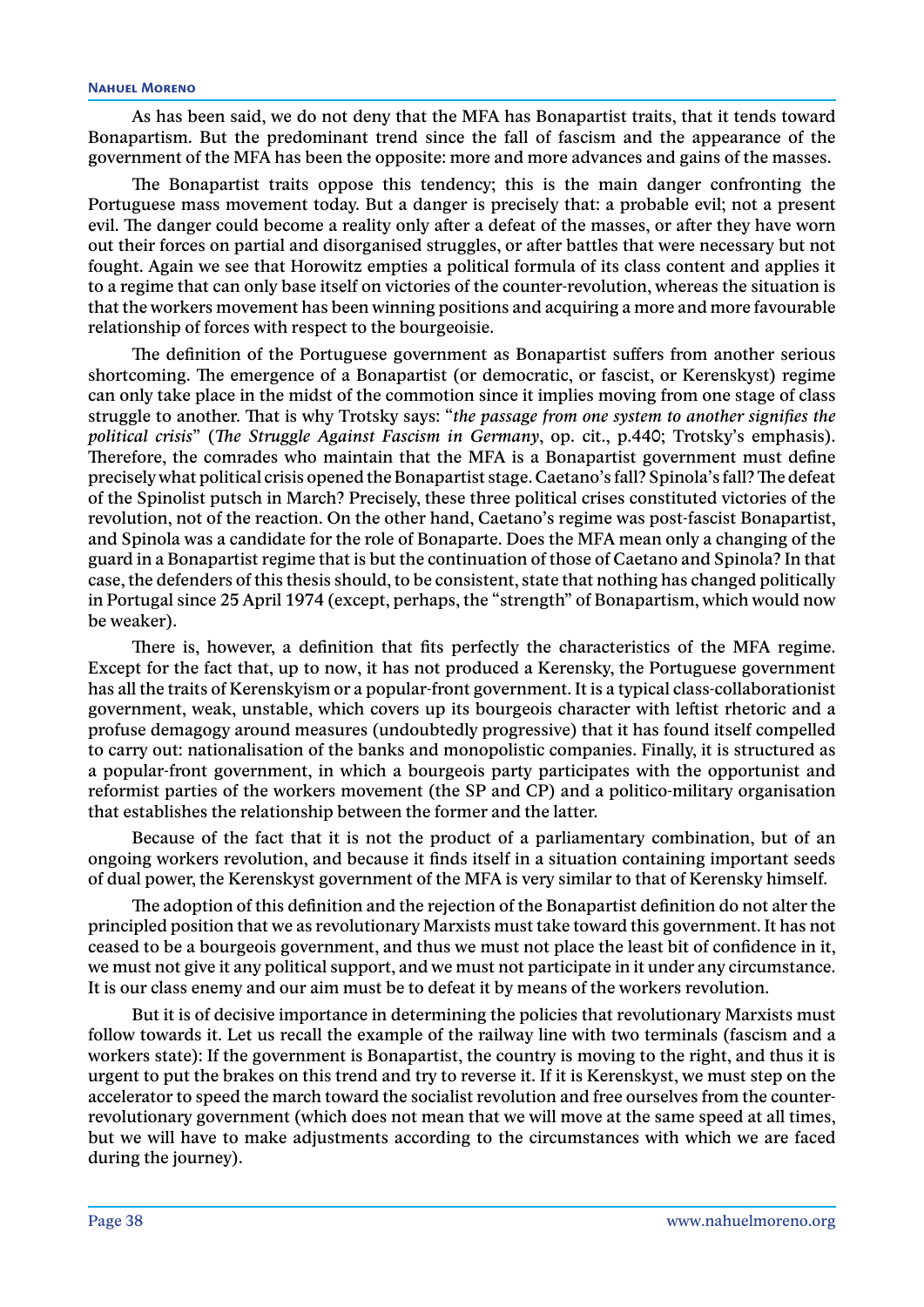Another feature of Bonapartism is that being a reactionary government in almost pure form, which does not base itself on any popular sector, it reveals itself as an almost direct government of finance capital. That is, in the case of Portugal, a government of the seven major families. This would have undoubtedly been true in the event of a victory by Spinola. But, of course, that is not so in the case of the MFA government, which has partially expropriated the financial oligarchy.

Bonapartism is also a government of law and order, par excellence. And it is so, precisely because it bases itself not on parliament, but on the bureaucracy, the police, and the army. But, to be able to base itself on them, it needs a solid, disciplined police and army, ready to carry out the repressive orders of the regime. In Portugal, we have exactly the opposite. The former political police are practically dismantled. An openly deliberative atmosphere predominates in the army. The very existence of the MFA (a public political faction) contributes objectively to divide it. In some units, the soldiers are removing their commanders and they control the appointment of their replacements. In others, assemblies take place in which officers, non-commissioned officers, and soldiers participate on an equal footing. There have been cases of troops refusing to repress demonstrations.

Under such conditions, no Bonapartism is possible. And the crisis and disintegration of the army deepens day by day. The only way a Bonapartist regime might be established is through the previous restoration of military discipline. This is the aim of the Bonapartist tendencies within the MFA; the soldiers and the mass movement are marching in the opposite direction. Once more: Until the Bonapartist tendencies defeat the mass movement, there can be no Bonapartism in Portugal.

We do not think it is necessary to go on. The definition of the Portuguese government as Bonapartist does not withstand the least analysis. There is no doubt about it; it is a Kerenskyst government with elements of dual power, that is, a classical Kerenskyst government.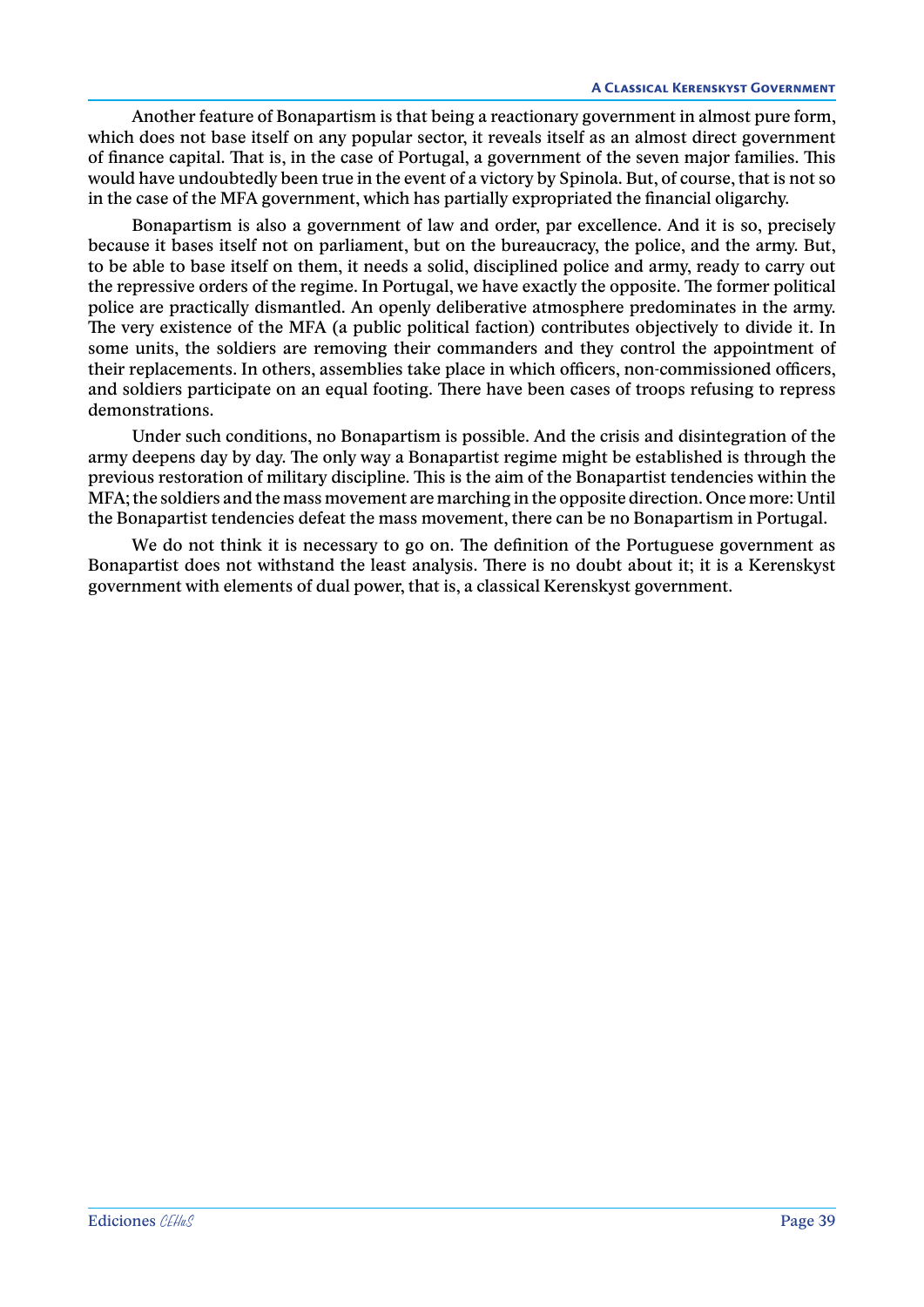# **Chapter VII**

# **The Armed Forces Movement**

## **1. Institutionalised Kerenskyism**

All Kerenskyst or popular-frontist regimes are made up of three elements: on one hand, the bourgeoisie; on the other, the petty-bourgeois or bureaucratic representatives of the workers movement; and in the middle, the mediator or conciliator.

This is the role that Kerensky played in the Russian revolution.

"Half Kadet and half Social Revolutionary, Kerensky was not a representative of the soviets in the government, like Tseretelli or Chernov, but a living tie between the bourgeoisie and the democracy. Tseretelli and Chernov formed one side of the Coalition. Kerensky was a personal incarnation of the Coalition itself" (*History of the Russian Revolution*, op. cit., Vol.2, p.139).

It is true that there is no Kerensky in the Portuguese government. It lacks this personal trait that Kerenskyism shares with Bonapartism. This circumstance does not hinder the accuracy of the definition that we have formulated. When the Trotskyists defined the Hindenburg government as Bonapartist, the objection was raised that this old marshal was the very negation of Napoleon, psychologically as well as socially. Trotsky quickly disposed of the question: He made it clear that the definition did not refer to the individual, but to the socio-political role that he played. Hindenburg's Bonapartism was an institution, not an individual. Going beyond his personal characteristics, he was a symbol of the historic role played by Bonapartism in Germany.

We can apply the same criterion to the government of the MFA. Kerensky arose from the great petty-bourgeois Russian party, the Social Revolutionary party; but, at the same time, it had always been tied to the liberal bourgeoisie. And it was only from this party that a "conciliator" could emerge able to mediate between the bourgeois counter-revolution and the proletarian revolution. Almost 50 years of a political freeze in Portugal prevented the rise and consolidation of a pettybourgeois party (and within it, figures closely linked to the bourgeoisie): This is the vacuum that the MFA fills, willy-nilly. And in this way, it makes up for the non-existent conciliator.

The parallel between Kerensky and the MFA is remarkable. The discussion of Bonapartism in the preceding pages could have taken place, in almost identical terms, in 1917. Trotsky points out the strong Bonapartist tendencies of Kerensky, tendencies that cannot be imposed owing to the victorious rise of the mass movement, which culminates in the taking of power. And, precisely because of this, because the Bonapartist tendencies are not able to impose themselves, the government is not Bonapartist, but another type of government: Kerenskyst, as we have already mentioned.

Another trait Kerensky and the MFA have in common is the lack of trust and sympathy the respective bourgeoisies feel for their "saviours": "Their understanding that the régime of Kerensky was the inevitable form of bourgeois rulership for the given period, did not prevent the bourgeois politicians from being extremely dissatisfied with Kerensky, nor from preparing to get rid of him as quickly as possible. There was no disagreement among the possessing classes that the national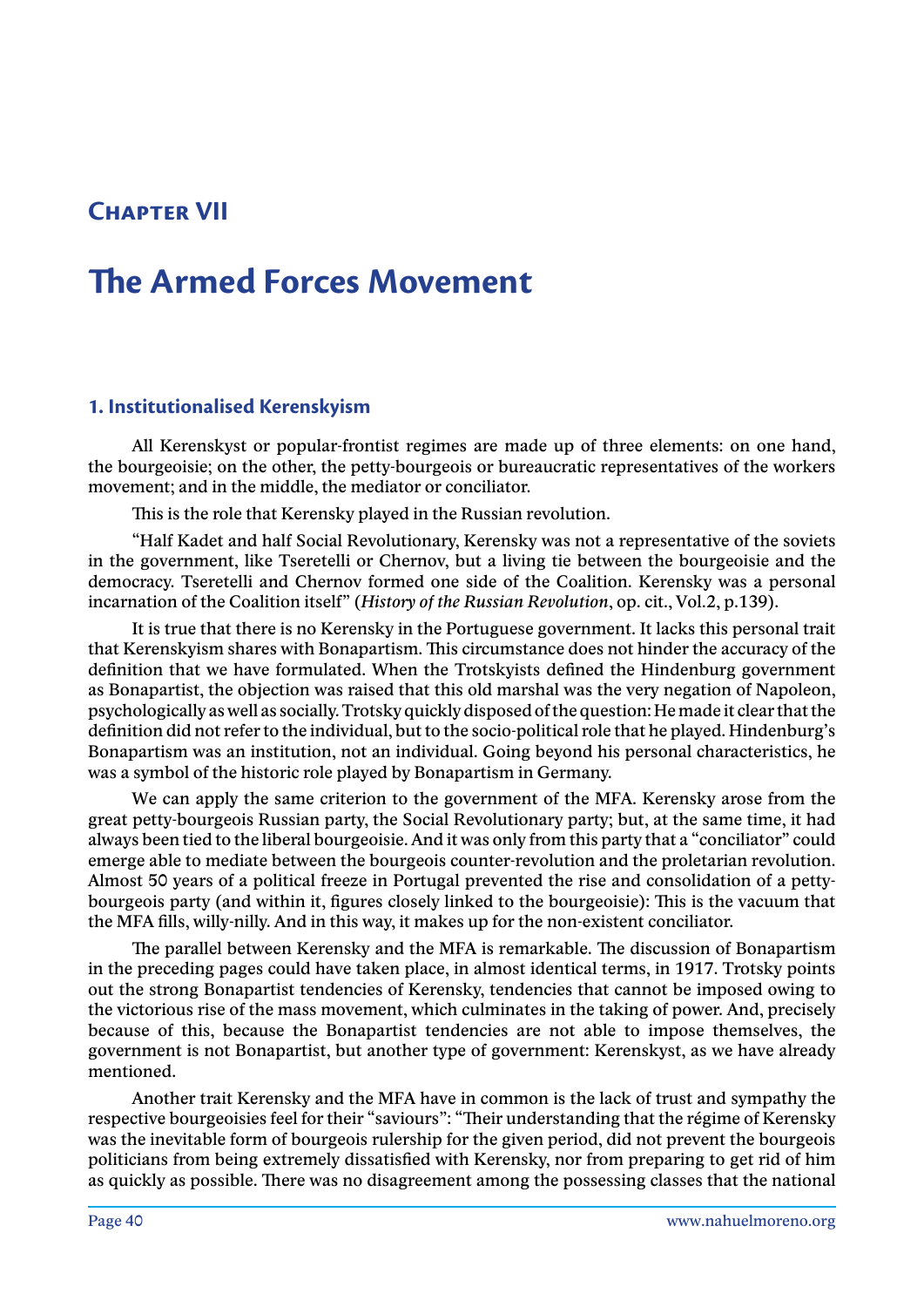arbiter put forward by the petty bourgeois democracy must be opposed by a figure from their own ranks" (Ibid., Vol.2, p.157).

It is the retreat of the workers and mass movement that elevates and keeps the Bonapartist government in power. The exact opposite occurs with Kerenskyism — each advance of the workers and mass movement elevates it more and more:

"The dialectic of the compromise régime, and its malicious irony lie in the fact that the masses had to lift Kerensky to the very highest height before they could topple him over" (Ibid., Vol.2, p.140).

This is precisely what is happening with the MFA. After the fall of Caetano, it obtained only a few secondary ministries in the first provisional government. In a short time, the colonial movement and the mass struggles in Portugal confronted Spinola because of the delay in granting independence to the colonies and in calling a Constituent Assembly, causing the fall of the prime minister Palma Carlos. The MFA then imposed one of its men (Col. Vasco Goncalves) as prime minister. When the mass mobilisations caused the fall of Spinola, the MFA was able to gain total control of the cabinet. The defeat of the 11 March "putsch" enabled the MFA to get the big workers parties and the most important bourgeois party to sign the "Pact-Program", which recognised the right of the MFA to control the government for a period of three to five years. It is along these same lines that Trotsky says, "The July government of Kerensky had been endowed with unlimited powers" (Ibid., Vol.2, p.153). But as in the case of Kerensky, this elevation above the classes and the different parties has little practical value, since the MFA does not have the power necessary to impose its decisions. Trotsky says that "without Kerensky, compromisism would have been like a church steeple without a cross" (Ibid., Vol.2, p.140). The MFA also crowns the building of the impossible conciliation of classes in the midst of the revolutionary storm.

Finally, let us a look at another trait that equals the MFA with Kerensky: his disorganising, anarchic role. Everything he wants to put in order, he puts in disorder; everything he wants to construct, he destroys. This is exactly the opposite to Bonapartism, the regime of law and order par excellence although everyone (except the revolutionists) would like to see the MFA achieve this goal. In spite of this common desire of the bourgeoisie, the petty-bourgeoisie, and the reformist working-class parties, and the efforts they make along these lines, their goal is far beyond their reach. The order can only be the product of the triumph of the workers revolution or the bourgeois counter-revolution, and Kerenskyism is an intermediary between these two gigantic forces, and at the same time, their prisoner.

# **2. Political and Class Character**

When *The Militant* draws its analogy between the Russian and Portuguese revolutions, it forgets that in the former the Social Revolutionary party and Kerensky existed, representing the petty bourgeoisie and fulfilling the role of intermediaries between the masses and the imperialist bourgeoisie. This forgetfulness raises some questions. What parties or organisms in Portugal reflect the petty bourgeoisie, mainly the modern middle class, the way the Russian Social Revolutionaries did? Or is the Portuguese revolution the first in which the petty bourgeoisie has no representation? And is the present government a class-collaborationist government without an intermediary or conciliator like Kerensky?

If we observe the Portuguese political panorama, we find that the bourgeoisie, as well as the working class, are clearly represented. The bourgeoisie, in its various wings, by the reactionary officers, Spinola, Costa Gomes, and the bourgeois political parties. The working class has two petty-bourgeois, or bureaucratic, representatives: Socialism and Stalinism. The petty bourgeoisie, however, apparently has no specific organisation that represents it. This is no accident: All the Portuguese parties are, in a certain sense, new, because 50 years of fascism gave them no opportunity to test their cadres and leaderships. This is doubly so in the camp of the "people". The CP and the SP based their ideology and apparatus on external factors: the first, on Moscow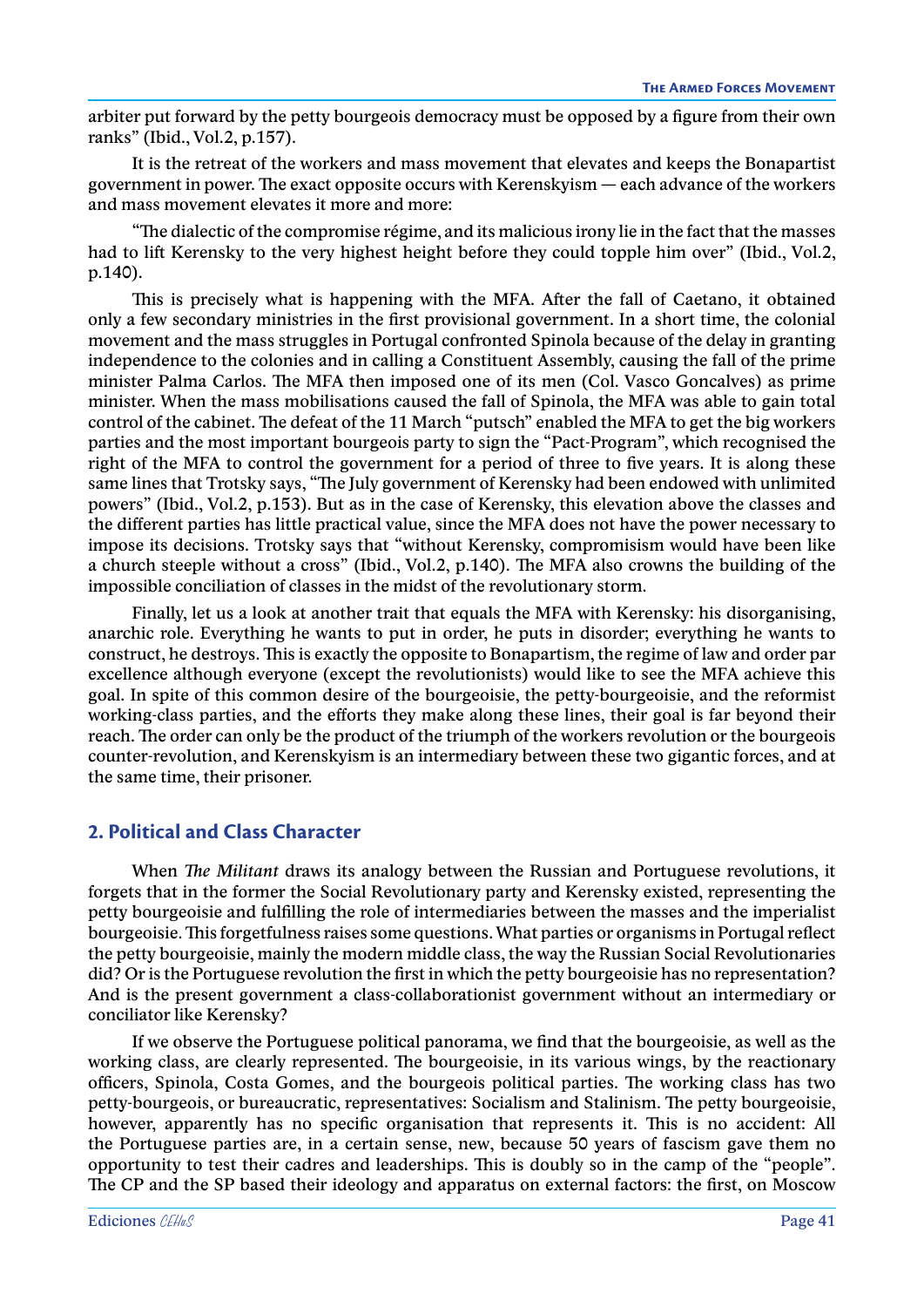and European Stalinism; the second, on the European Social Democracy. It is not in vain that they are representatives of an international class — and of its deformations. But the Portuguese petty bourgeoisie is not an international class. And its petty-bourgeois representatives are — they are obliged to be  $-$  the most genuine, most backward national product, with no ties to international apparatuses. These, too, were the characteristics of the Russian Social Revolutionaries.

It seems to us that the Portuguese petty bourgeoisie, for lack of historical time, had to improvise its political representation, dividing it among several non-specific organisations. This division of its representation fell largely in the Socialist Party and to a lesser degree to parties in the collateral parties of Stalinism. This vacuum forced a specific political organisation to be improvised within the army, to represent fundamentally the modern middle class: the MFA. In Russia, the "progressive" and low-ranking officers joined or responded to a big petty-bourgeois party, the Social Revolutionaries, organising themselves in the army in cells or branches of this party. In Portugal, the absence of such a big party of the middle class fragmented the representation of that class into two or three political sectors, but forced it to organise itself in a united form within the army.

In view of the fact that the Portuguese government is supported on two bases: the structure and the officers structure of armed forces in a crisis, and the agreement and support of the reformist parties, a division of tasks has developed between these forces and the MFA. It is the same division that occurred in Russia between the Mensheviks and the Social Revolutionaries on the one hand and Kerensky on the other. The Portuguese reformist parties placate the masses and try to demobilise them, as did the Mensheviks and Social Revolutionaries in Russia. The MFA-Kerensky acts as a conciliator-bridge between them and the political and bourgeois-military organs (parties, high commands and officer corps).

The MFA plays this role because of the lack of "traditional" organisms or political personalities that could do it and because of the peculiar characteristics of the Portuguese "February". It is no accident that Kerensky came from the right wing of the Social Revolutionaries, practically from the border between them and the liberal bourgeoisie. He was the man whose political practice formed a bridge between the revolutionary masses — represented in their time by the various nuances within their party — and the liberal bourgeois Kadets. But in Portugal fascism brought about a "February" without the existence of big historic parties representing the different classes. This is one of the reasons why 25 April, the Portuguese February, did not find its expression through the Portuguese "Social Revolutionaries" and "Kadets", but through its military substitutes. If the 25 April "putsch" was essentially military, its personalities and organisms should likewise be military. And, if the lower-ranking officers who organised the MFA played the role of the Social Revolutionaries and Spinola that of the Kadets, Vasco Goncalves, along with the MFA itself, replaced Kerensky. It is no coincidence that Vasco Goncalves is a lieutenant colonel and not a member of the lower-ranking officers. His role as a bridge between it and the generals, his location on the border, the limit, between one and the other placed him in prime position to play the role of intermediary. And as an intermediary in the sector in which the crisis broke out, the armed forces, just like Kerensky had been in the broadest framework of the relationship between the parties of the Russian revolution when the social crisis broke out. From there to rising to the position of a Kerensky among the Portuguese parties, classes, and military factions as a whole, there was only a single step; a step that was taken by the MFA and its leader Vasco Goncalves. As a result of this role as intermediary, the MFA itself became an echo chamber for its partners, thus becoming polarised in different tendencies and living from crisis to crisis as a result of these antagonisms.

This class character and function is the only coherent explanation of the history, ideology, and politics of the MFA. The other definition, upheld by many comrades, that the MFA is the direct organ or representative of the imperialist bourgeoisie, is wrecked by insoluble contradictions. How to explain the frictions and struggle between Spinola, who gathered around him the bourgeoisie after the 25 April coup, and the MFA, which represented that same bourgeoisie? Are they two wings of the same bourgeoisie that confront each other in attempts of civil war, that hit at each other with "putschs", that battle each other, that persecute each other, and, while one flees the country, the other "carries on demagogy"? It all looks like a game of chess played by a single person: the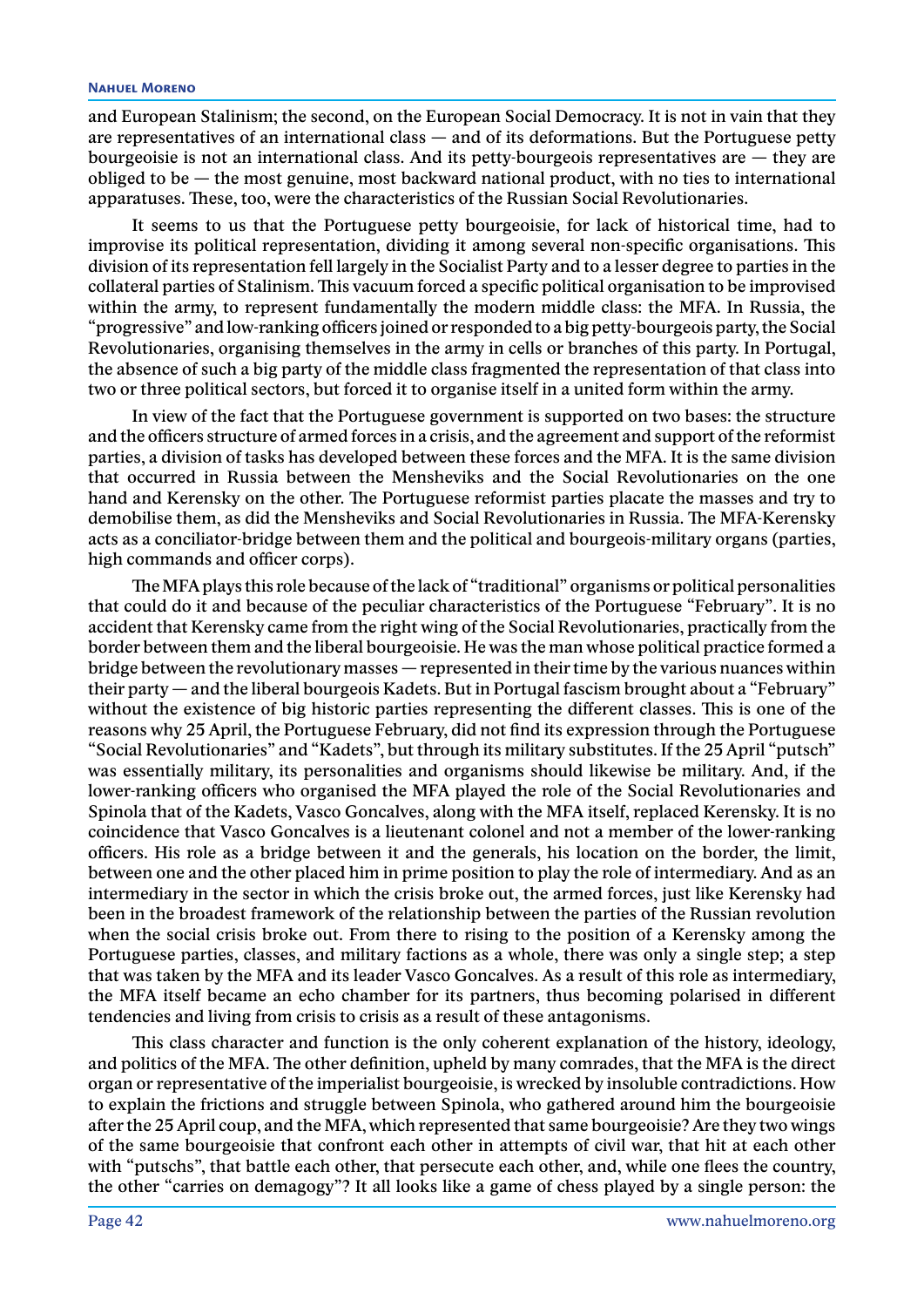imperialist bourgeoisie. But these insoluble contradictions are resolved (and the character of the MFA, its history of oscillations between the bourgeoisie and the revolution, with clashes in both directions, becomes crystal clear as soon as we consider it as the political representation of the modern middle class within the army, elevated so as to have to play the role of conciliator between the ongoing workers and colonial revolution and the Portuguese bourgeoisie and its political and military representatives.

This class definition does not in the least mean that we place the slightest confidence whatsoever in the MFA. On the contrary, the analogy with Kerensky is more useful than ever. Like him, the MFA is the representative of the imperialist middle class, which has thrived upon and will continue to thrive upon the exploitation of the colonies, just as the Russian Social Revolutionaries wanted to continue the predatory war of Russian imperialism "up until the final victory". They have likewise thrived upon and want to continue to thrive upon the exploitation of the working class; they are, therefore, doubly reactionary.

The contradictions shaking the MFA simply express the contradictory character of the class it represents: With its plebeian, "socialising" methods, it is the most formidable tool that the Portuguese imperialist bourgeoisie has now. If it fulfils such an outstanding role in the bourgeois strategy, this is owing to the extreme weakness of the bourgeoisie and of the empire, it is defending. This weakness, which caused the crisis in the army, has left the imperialist middle class as the only obstacle facing the revolution, not only in Portugal but also in the empire. The imperialist bourgeoisie will have no better instrument until it is able to discipline the army and develop a fascist movement.

## **3. Two Dangerous Interpretations of the MFA and the Crisis of the Armed Forces**

Many are the interpretations that have been given of the MFA phenomena, some of them extremely dangerous.

There are those who argue that it is "a new phenomenon". It is true that the MFA, like any phenomenon, has something new about it, but it is very serious to assert that something is new simply to evade making a class analysis. It is precisely from the angle of the relationship between the classes that the MFA is not essentially new: It must be explained by the revolutionary impact and the dynamic of the three main classes of society within the armed forces. These comrades become confused in the face of the real crisis and the dual power in the Portuguese armed forces, and they attribute this situation to the MFA, when in reality, the MFA is the expression of the situation. Just as many "leftists" were in favour of a republican Spain and its government, or of the "February revolution in Russia" and its government, going becoming ecstatic over the revolution as a whole, including dual power, some comrades do the same with the Portuguese revolution, placing an equal sign between the MFA and the gains of the masses. In this way, they hide the clear and precise functions of the MFA: to be the conciliating agent of the imperialist counter-revolution. In the true fact that without a workers revolution and dual power in the army there would be no MFA, they dissolve the equally true fact that the MFA is the petty-bourgeois counter-revolutionary instrument of the imperialist bourgeoisie to block the revolution inside and outside the army.

But there is an opposite interpretation, also incorrect and dangerous: the one given by those who state that the MFA and imperialism are the same, i.e., that the MFA is the expression within the army of the Portuguese imperialist bourgeoisie. This definition has one merit: It is a class analysis. But it has one defect; contrary and symmetrical to the previous definition: It also begins with the true fact that the MFA is part of the officer caste of a bourgeois and imperialist army and that its government is imperialist, but it dissolves this generality into the equally true fact that it is not the imperialist bourgeoisie but its petty-bourgeois agent and that it is part of a class collaborationist government in which it acts as an intermediary between its bosses and the workers and colonial movements.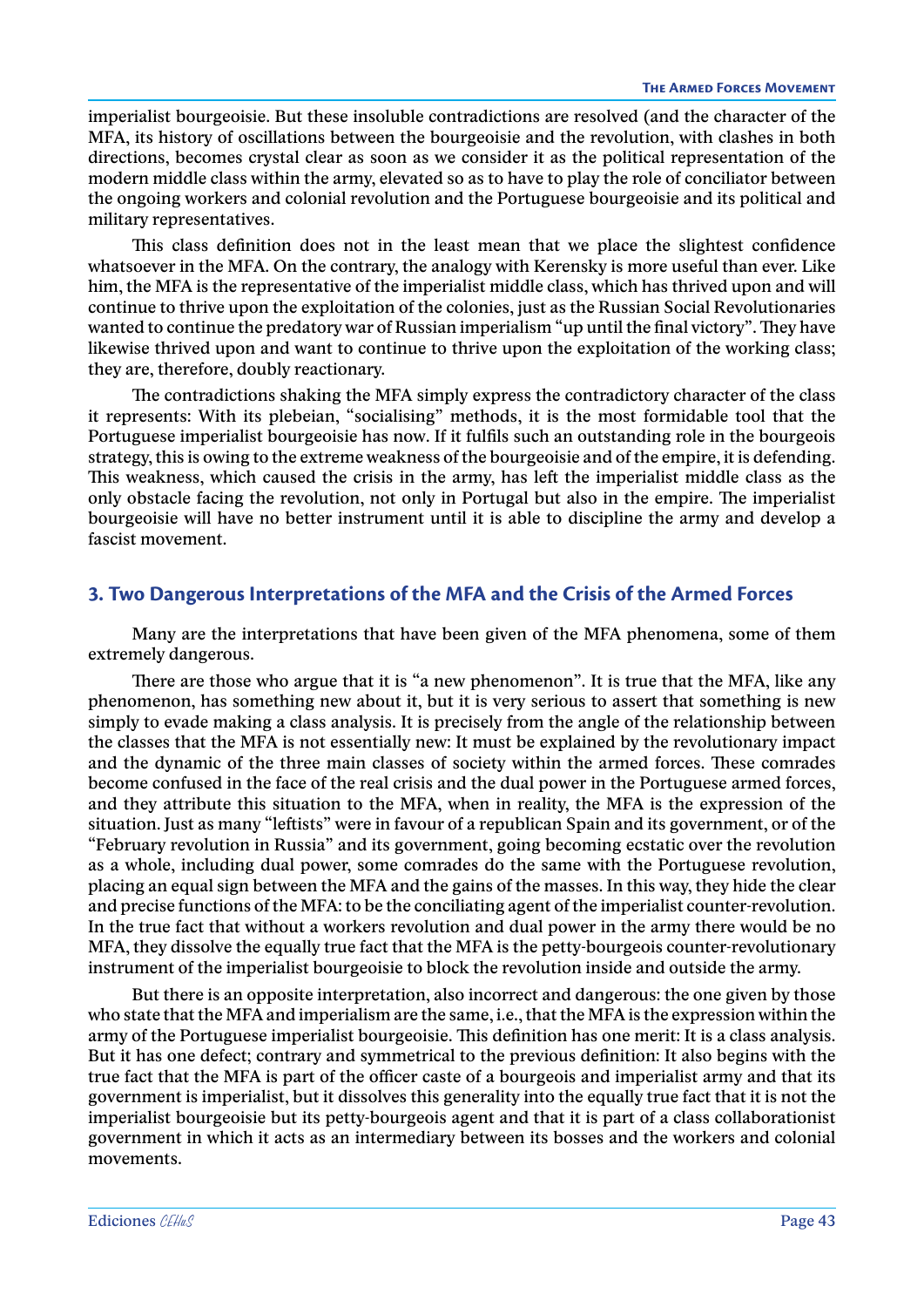Trotsky has pointed out repeatedly that the armed forces express in an extremely succinct form the character of the society in which they exist. Portugal does not escape this rule. The Spinola wing of the army reflected, without a doubt, the Portuguese bourgeoisie. Today, the reactionary officers who continue to be the majority and who  $-$  according to the Trotskyist soldier  $-$  are organised and distributing leaflets in the barracks; continue to reflect it. They will continue to exist and respond to the imperialist bourgeoisie. Another wing of the bourgeoisie has accepted collaboration with the MFA and the workers parties to halt the revolution. We believe that the person who best reflects this very weak wing, formed more by ideologists than by big bourgeois figures as such, a true "shadow of the bourgeoisie", is Costa Gomes, Spinola's friend. It is Costa Gomes himself who is in charge of establishing the connection between this sector and the MFA. Maybe there are some officers who respond to Costa Gomes. If this is so, we have not heard that they constitute an important sector or that they are organised. They would be something like the "military shadow" of the "shadow of the bourgeoisie" represented by the present president of Portugal.

The MFA is distinct from the officers who are openly Spinolists, reactionaries, and representatives of the bourgeoisie, and it is distinct from the Costa Gomes wing. Horowitz, in the article already referred to, recognises this when he tells us: "Despite the MFA's policy differences with the dictatorship, and despite a vaguely populist or radical ideology on the part of some MFA officers, the MFA was not a genuinely independent formation. The officers of the MFA comprised one wing of the Portuguese imperialist army. They did not even have the goal of breaking completely with the reactionary senior officers" (Emphasis added). It is a good portrait or description, but it does not make a deep analysis. It does not say what class interests the different wings represent, including the MFA.

In our opinion, nothing can be understood if we do not begin from the fact that the MFA is a product and at the same time the detonator and accelerator of the crisis of the imperialist army defeated in a colonial war, that is, a manifestation of the class struggle. Starting from this point we can advance. Everyone agrees that it is an organisation of the lower-ranking officers (with a few senior officers) and that there are three tendencies within it: the pro-Stalinists, the pro-Socialists, and the independent Socialists. Despite this, some insist that it is a mere agent or direct representative of the high command or of the imperialist bourgeoisie. But this definition cannot explain, among other things, why they fight with the Spinola wing, which also represents the imperialist bourgeoisie. We believe that Trotsky gives us the answer when he describes the impact of the Russian revolution on the army:

"(…) the Petrograd garrison followed the workers. After the victory it found itself summoned to hold elections for the Soviet. The soldiers trustfully elected those who had been for the revolution against the monarchist officers, and who knew how to say this out loud: these were volunteers, clerks, assistant-surgeons, young war-time officers from the intelligentsia, petty military officials — that is, the lowest layers of that *new middle caste*. All of them almost to the last man inscribed themselves, beginning in March, in the party of the Social Revolutionaries, which with its intellectual formlessness perfectly expressed their intermediate social situation and their limited political outlook" (*The History of the Russian Revolution*, *Vol. I*, p.167, emphasis in original).

For Trotsky, then, the entire lower officer class reflected "the lowest layers of that new middle caste" and was joining the petty-bourgeois party par excellence, the "Social Revolutionaries", in which some high-ranking officers of the staff also joined. We believe that this definition is adapted very well to the MFA phenomenon. It is an organ of the lower-ranking officers, composed of "petty military officials" and  $-$  in this respect the similarity is notable  $-$  by "young war-time officers". The big difference, as we have already seen, lies in that, because of the absence of a big party of its class, they organised themselves in a faction within the army. But this "socialising" faction also corresponds through "its vague ideology" to an "intermediate social situation" and the "limited political outlook" of those within it.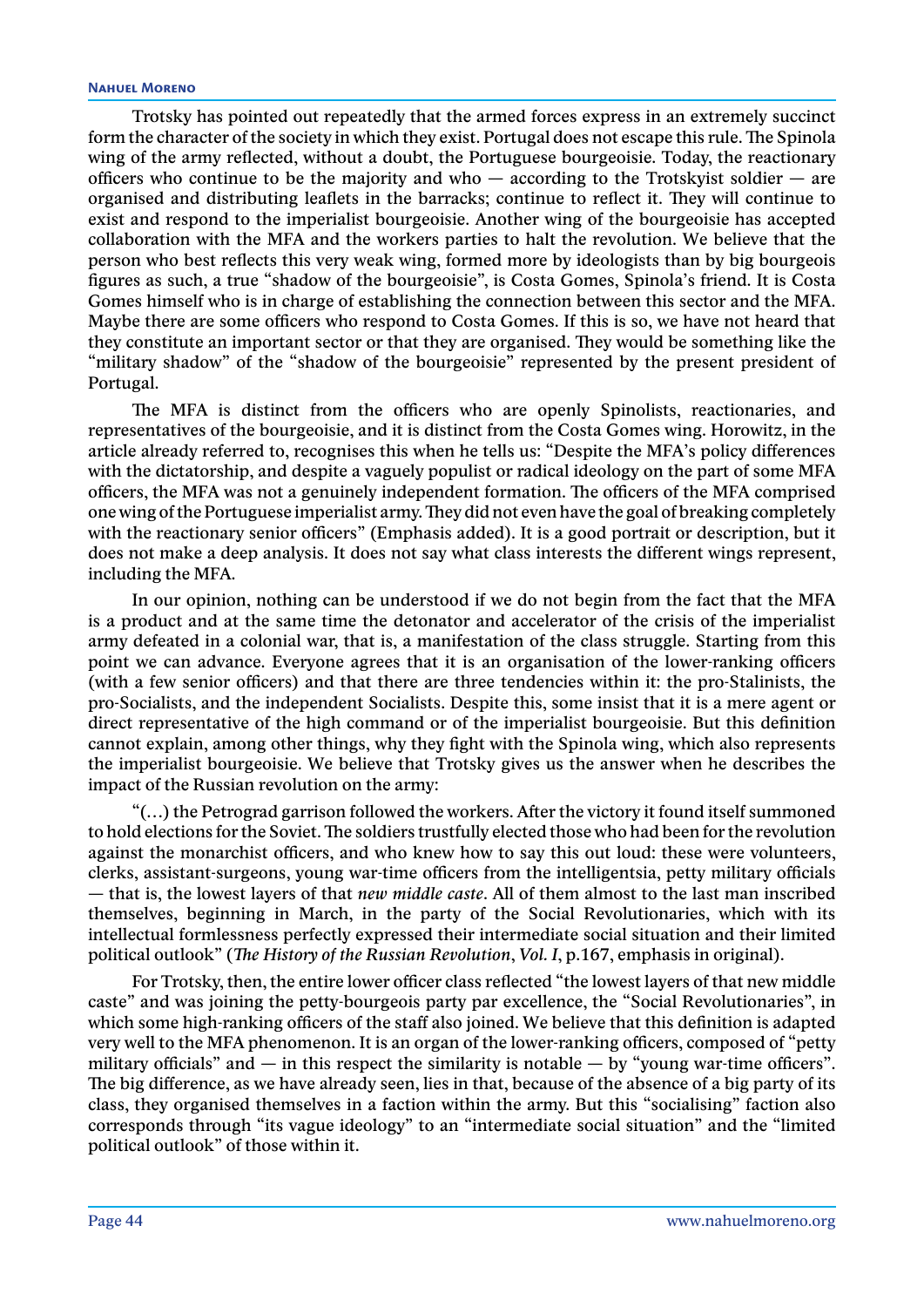Those who insist on comparing the MFA to the high commands and the imperialist bourgeoisie do not carry this definition to its ultimate consequences: They should say that the MFA is similar to the Kadets of the Russian army during the revolution. But they do not dare go so far and opt instead for a more ingenious comparison: They compare it with the republican officers in the Spanish civil war. Despite the fact that this case involved building a bourgeois army and in Portugal of reconstructing it, the comparison seems to us to be accurate. If it is meant to refer to the improvised officer structure of the militia, the comparison is correct. The officers of the Fifth Regiment, of the POUM, of the SP, made an effort to impose a military discipline that would enable them to reorganise a viable bourgeois army. Meanwhile, the parties to which they belonged were dedicated to halting the revolution outside of the army. But these officers could fulfil the function of convincing, organising, disciplining the militia because they were Stalinists, Socialists, or POUMists; i.e. because they were not directly bourgeois officials, but the petty-bourgeois representatives of the working class.

They represented popular frontism, class collaborationism in its pure form within the army. The officers belonging to the working-class parties disciplined the militia so they would submit to the military shadow of the Spanish bourgeoisie that had remained in the republican camp: Miaja and company. The MFA is playing the same role, except that as we have already seen, it shares this task with the reformist parties: The latter act on the mass movement, the former on the army.

But we do not believe that the comparison refers to the officers of the Spanish militia. Nobody can maintain that the POUMist, Socialist, and Stalinist officers were the same as the high command of the Spanish army or the Spanish bourgeoisie. Without doubt, the reference is to the officers of the Spanish army who remained on the side of the republic. If this is so, the analogy is absolutely false. The republican officers were not politically organised nor were they part of an army in crisis. They were segregated from the Spanish army, which, under Franco's command and with no internal crisis, fought the republic. The republican officers were not a socio-political phenomenon, nor are their counterparts in Portugal, those who might agree with Costa Gomes. They were individual exceptions: the military shadow of the political shadow of the bourgeoisie that existed in the republican camp. The MFA, however, like the militia officers, is trying to reconstruct the bourgeois army to put it under discipline to the bourgeois government, and within the army, to the high command.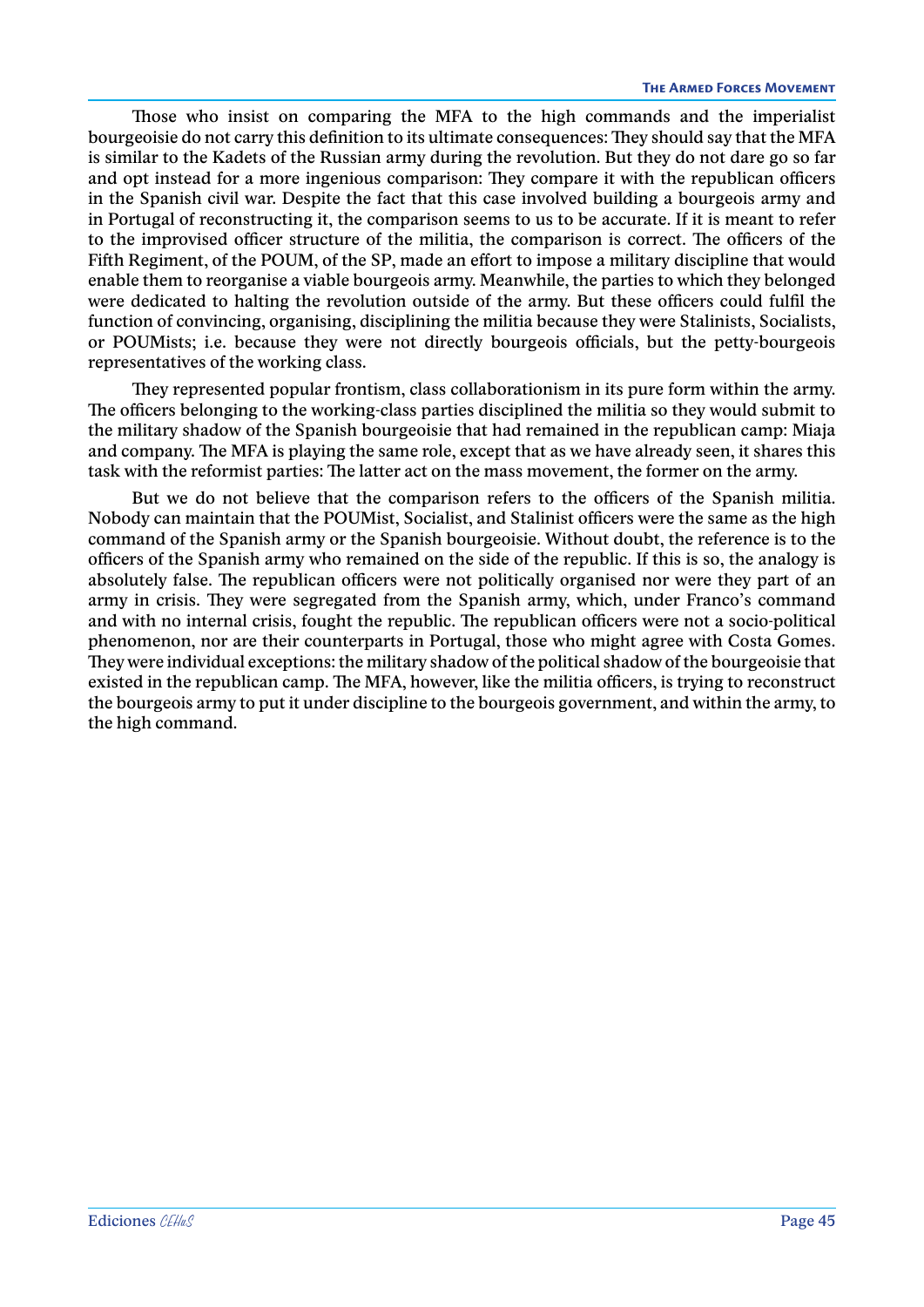# **Chapter VIII**

# **The Crisis of the Regime and the Bonapartist Plan of the MFA**

# **1. A Regime in Permanent Crisis**

Defenders of the Bonapartist character of the Portuguese regime run into an insoluble contradiction. Bonapartism is, by definition, a regime of order, capable of playing the role of arbiter between the different social sectors and enforcing its decisions. Nothing can appear further from this than the MFA, which lives in a state of permanent crisis, and which in little more than a year has undergone four or five crises. In general, our authors have given up characterising the meaning of these crises, limiting themselves to saying that they existed and were overcome. Trotsky's law, which states that changing from one regime to another provokes a political crisis, was not taken into account by these comrades. They did not ask themselves this simple question: What kind of regime or project of regimes entered into conflict, provoking these crises? Some are still more curious since they are of the opinion that Spinola's attempted coups were Bonapartist. If we follow the laws of logic, we should arrive at the conclusion that they were Bonapartist coups intended to topple one Bonapartist government to replace it with another, also Bonapartist government.

We cannot avoid an embarrassing comparison. Stalinism of the Third Period defined all governments and bourgeois parties as fascist. Trotsky pointed out *ad nauseum* again the absurdity of the Stalinist picture of fascist governments fighting against the attempted coups of fascists.

It would have been farcical if it had not been tragic: The Communist militants could not understand what it was all about; and as a result, they were incapable of combating genuine fascism, which they would not even distinguish from the other bourgeois parties and the Social Democracy. Unfortunately, this method, which was responsible for the big defeats suffered by the workers movement 40 years ago, is in vogue again within our ranks. Everything is Bonapartism: both Spinola's coup attempt as well as the government against which he directed this attempt. Thus, our parties and militants are disarmed when it comes to confronting the real danger: in his time, Spinola; today, the course the MFA government is following.

The chronic crisis of the MFA government and its increasingly acute crises clearly demonstrate that this is not a Bonapartist government. And, in addition, they point without ambiguity in the right direction. There is only one form of bourgeois regime that has this characteristic as an essential trait (not episodic): Kerenskyism.

This is so because Kerenskyism is a form of "abnormal" bourgeois government, a consequence of the rise of the proletarian revolution and its own impotence. In every normal capitalist regime, the mobilised masses play no role whatever. In a parliamentary-democratic regime, they intervene only indirectly, through the vote they cast from time to time. The first thing the more democratic bourgeois constitutions lay down is that the people govern only through their "representatives". In Bonapartist and fascist regimes, in general, they even do without the fiction of the government being "representative", and the government rules directly through the bureaucracy. In either case, a passive role is reserved for the masses: The Peronist "*sui generis*" Bonapartism coined a very illustrative phrase: "From home to work and from work to home".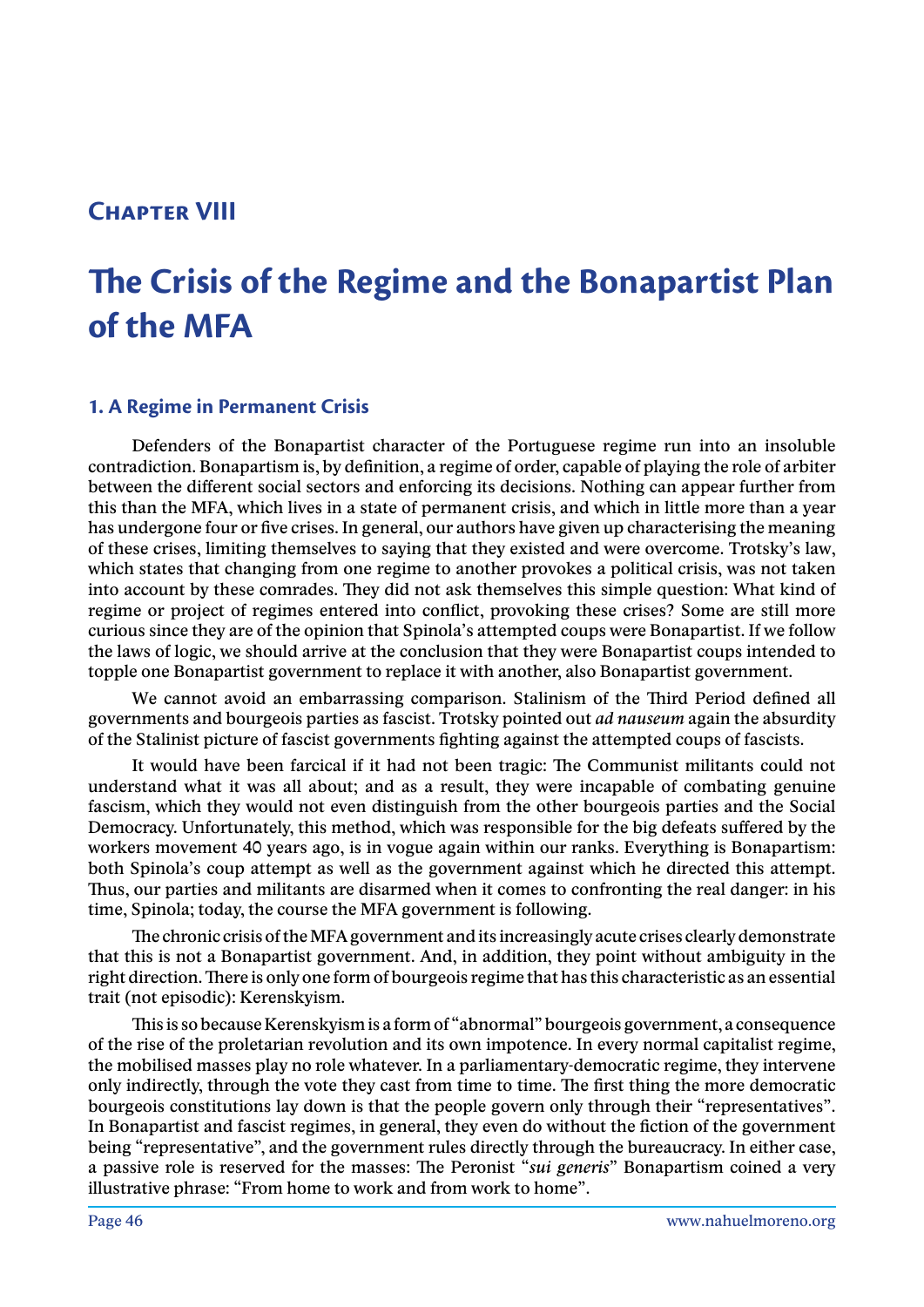The revolutionary tide turns this upside down. The masses take to the streets and take part fully in the political life of the country, creating with their mobilisations a de facto power parallel to that of the bourgeois state. This working-class power has not yet been able to give rise in Portugal to soviet-type organisms, but despite this, as spontaneous and molecular as it still is, it keeps the bourgeois power constantly in check.

Two powers confronting each other cancel each other out (at least, to a large degree). The result is a political vacuum that the bourgeoisie cannot tolerate. Kerenskyism is a regime whose normal state of being is disorder: This is why it cannot last very long. A new bourgeois order (parliamentary, Bonapartist, or fascist) must replace it or the socialist order of the proletarian revolution.

Hence the concern and the urgency with which the bourgeoisie seeks to reconstruct a normal bourgeois regime. The crises of the Portuguese government are the result of these attempts. We have already quoted Trotsky: "The passage from one system to another signifies the political crisis". Each crisis of the Portuguese regime was an expression of the counter-revolutionary attempt to change "from one system to another", which the masses prevented and which, contradictorily, strengthened the revolution and weakened the counter-revolution, sharpening the Kerenskyst characteristics of the government. It is no coincidence that the most serious crises, up to now, were those of September and March, when Spinola tried to impose a change of regime.

The crisis detonated by the struggle that is developing today between the MFA and the PCP on one hand, and the SP and PPD [Partido Popular Democratico — Democratic People's Party] on the other, is the result of another similar attempt: the attempt of the Bonapartist wing of the MFA (with the support of the CP) to overcome Kerenskyism through the imposition of a Bonapartist regime.

## **2. Spinola Vs the MFA-CP-SP Bloc**

We have already pointed out how the first attempts by the Portuguese bourgeoisie in the proper sense of the term, to rapidly overcome the Kerenskyst regime were Spinola's three attempts to impose a strong government. Even if his political project was Bonapartist, it is quite probable that it was oriented objectively toward fascism, to the extent that it sought a counter-revolutionary mobilisation of the petty bourgeoisie, appealing to the famous "silent majority".

The setback suffered by this plan after the defeat of Spinola and the flight from the country of a large number of capitalists has meant that this project is not currently eminently political — there is nobody with enough strength to execute it  $-$  but economic. It is a matter of economic sabotage by means of the disorganisation of the economy, the flight of capital, the closing of factories, layoffs, rising prices, etc. All of this, combined with the economic isolation to which Portugal has been subjected by imperialism, has created a chaotic and unbearable situation, which, in turn, generates the conditions for the emergence of fascism, to the extent that it begins to foster desperation in the ranks of the petty bourgeoisie. At the same time, the return of the settlers who are fleeing the revolution in the African territories will add new contingents to the possible mass base of fascism, and the same can occur even with the unemployed working-class sectors.

This does not mean that the emergence of fascism is inevitable, although it will become more likely longer the crisis continues because of the lack of a revolutionary alternative for the working class. The MFA, as we already saw, opposed the Spinolist attempt, and for now, it has not embarked on a fascist-type course. But the possibility cannot be discarded that like all petty-bourgeois movements, a wing of it will arise that will orient itself in that direction, reflecting precisely, if it takes place, the turn toward the fascist counter-revolution by sectors of the middle class. Anyway, this is not the perspective for the immediate future.

Spinola was confronted not only by the masses but also by the governmental MFA-CP-SP bloc. This bloc of the democratic petty bourgeoisie was opposed to Spinola's attempts to prevent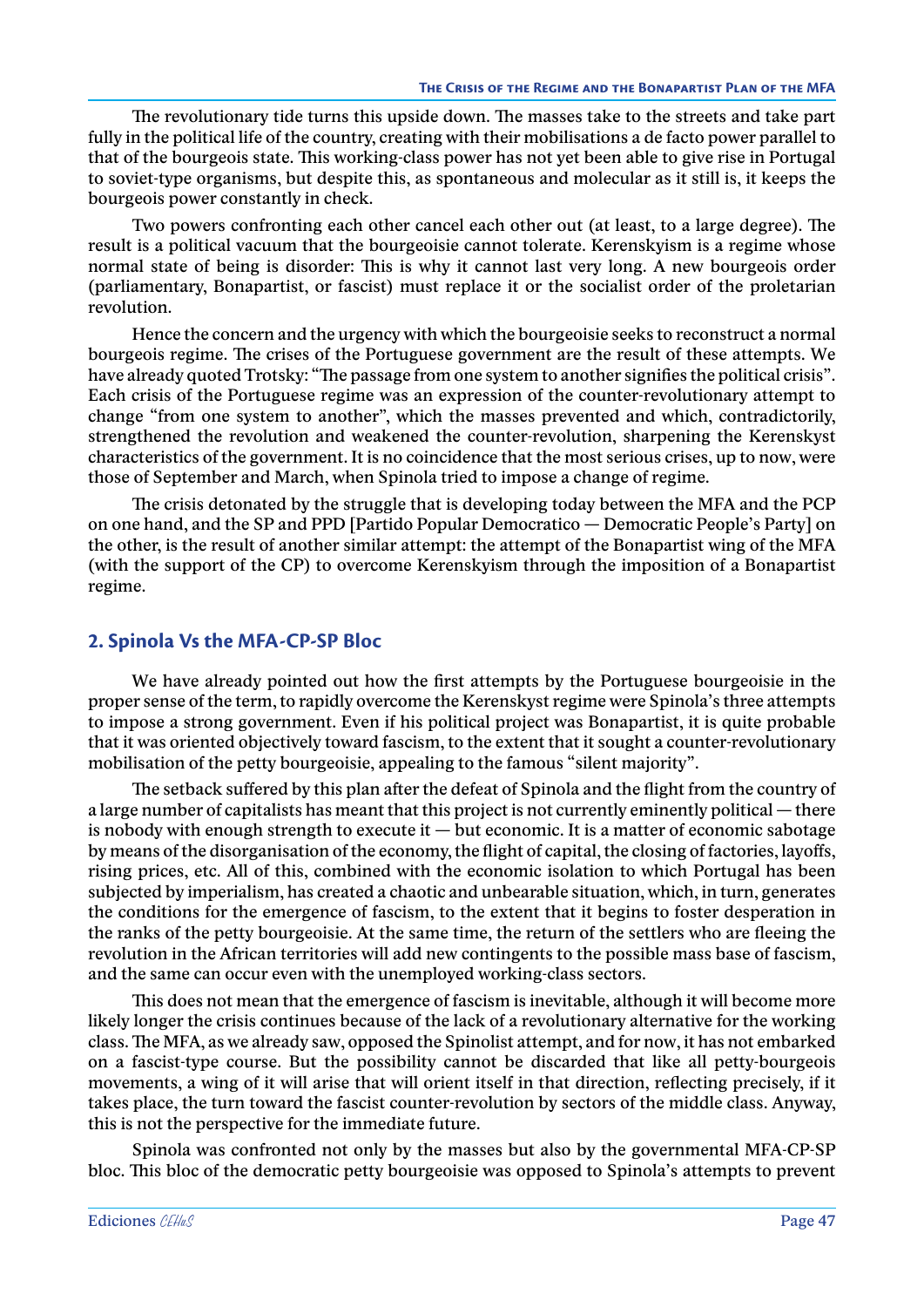the Constituent Assembly and the negotiation of political independence for the colonies. But, in opposing the aspirant to dictator, each of the components of this bloc defended its own specific interests and from different points of view:

- The Communist Party, the main opposition to Spinola, had no chance at all of continuing to participate in a government based on the defeat of the workers movement. On the other hand, Spinola's policies of immediate negotiations with the European Common Market made the possibility of participating in his cabinet even more remote. But there was also another profound reason, perhaps even weightier than the loss of ministerial portfolios. Had Spinola triumphed, Cunhal's exit from the cabinet would not have been as placid as the retirement of Thorez and Togliatti from the French and Italian cabinets after the war. Cunhal would not have been able to play the role of "opposition to His Majesty" in a peaceful parliamentary regime. On the contrary, Spinola's victory would almost certainly have given the green light to the "silent majority"  $-$  i.e., the reactionary petty bourgeoisie — to launch a "witch-hunt", especially against the Communists, which would have meant a regime with at least fascist features.
- The Socialist Party for its part needed  $-$  and needs  $-$  a parliament and its elections in the same way that lungs need air in order to breathe. The SP is nothing without a parliamentary regime. Because of this, despite agreeing with Spinola with regard to speedy admission to the European Common Market, it did have a tactical difference with  $him - the parliament - which, for a reformist party, is a matter of principle.$
- y Finally, the MFA, although led by Vasco Goncalves turned mostly to an agreement with the reformist parties, and had within it a Spinolist tendency of a certain importance. Once again, the similarity with Kerensky stands out. It is well known that Kerensky, up to a certain point, played Kornilov's game. The same thing occurred with the MFA and Spinola. These doubts and oscillations of the MFA between the reformist parties and Spinola will become a constant in it. They are doubts over the bourgeois-democratic or Bonapartist variants of putting a brake on and defeating the revolution. Spinola's "putschs" and the colossal mass mobilisations that were unleashed against them, turned the MFA toward a united front with the reformist parties, but without abandoning its pursuit of a Bonapartist plan to bring the mass movement under control once and for all.

During this entire period of unity in the petty-bourgeois MFA-CP-SP bloc, the common program and ideology were bourgeois-democratic. The aim was to achieve a parliamentary system, beginning with the Constituent Assembly, which would channel the rise of the mass movement into the blind alley of bourgeois democracy. Bourgeois-democratic institutions are not progressive, taken as absolutes. They are progressive so long as the mass mobilisations have neither reached a revolutionary level nor created organs of power. They cease being so, and become relatively counter-revolutionary or relatively progressive when the class struggle has advanced beyond the bourgeois-democratic limits. This is the case in Portugal today, with its organs of dual power: the workers and soldiers commissions.

This counter-revolutionary parliamentary plan is supported, as Horowitz correctly points out, by the most lucid sectors of the bourgeoisie, which see it as the best possibility for freezing the mass movement without resorting to bloody methods, which, moreover, they are in no condition to apply and whose results would be unforeseeable, a gamble of all or nothing. It is a plan similar to the one applied to block the revolution in Western Europe after the war. But it is incomparably weaker despite the fact that those parties that are strongest in the electoral arena, the SP, and the PPD, have given it unconditional support.

The weaknesses of this plan lie in various factors. One of these is that unlike Western Europe after the war, the Portuguese bourgeoisie does not have the guarantee that the presence of Allied occupation troops signified, especially the US army, which was victorious, disciplined, and without the slightest trace of an internal crisis, exactly the opposite to the present Portuguese army. Also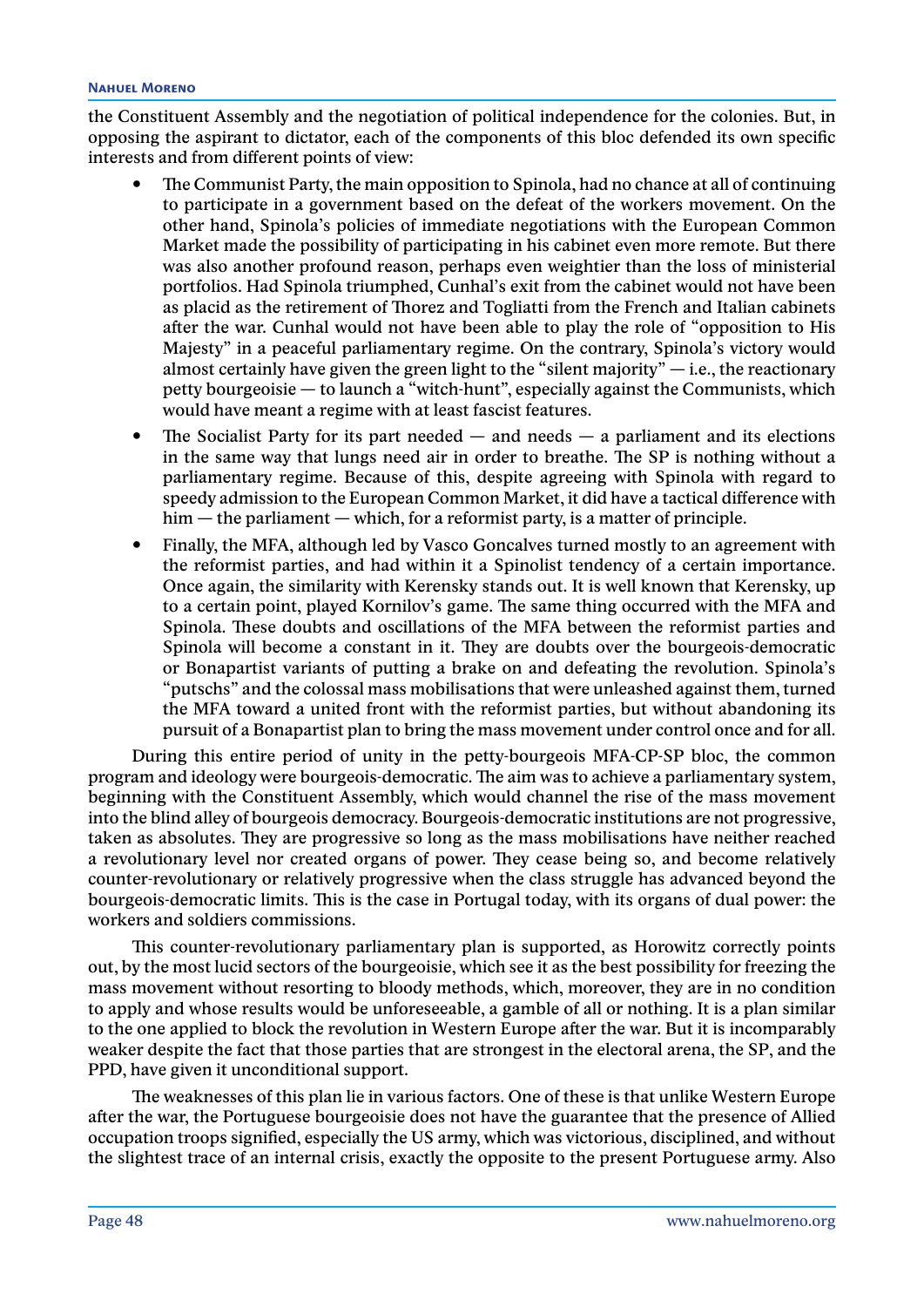lacking in Portugal is the strong parliamentary tradition of Western Europe. But these are not the only elements of weakness in the parliamentary plan. There are others.

In the first place, there is the strength of the revolutionary upsurge of the workers and mass movement. In the second place, there is the absence of strong bureaucratic organisms of the workers movement like the ones that existed in France and Italy, in which Stalinism was able to exercise iron control. In the third place, the fact of being the major working-class parties in those countries made the CPs favour parliamentarism; the opposite is occurring in Portugal today. Finally, there are two more factors that weaken still further the plan for a parliamentary counter-revolution. These are, on the one hand, that any bourgeois-democratic regime would weaken still more the already weak Portuguese bourgeoisie in face of a sudden attack by the big imperialist powers, and, on the other hand, that the general crisis of imperialism makes less and less viable these types of regimes, which in order to maintain themselves need a minimum of social and economic stability.

Because of all these factors, a parliamentary counter-revolution could place the bourgeoisie itself in serious danger: That the workers and mass movement, driven by a dizzying revolutionary upsurge, could utilize for its own purposes the democratic-parliamentary opening, escaping all electoral control thanks precisely to the weakness of the bourgeoisie and its own bureaucratic apparatuses.

# **3. The Revolutionary Upsurge Turns the MFA Toward a Counter-revolutionary Policy and Ideology**

Faced with the weakness of the bourgeois-democratic plan and the intensification of the workers and colonial revolutions, the MFA has begun to turn toward a counter-revolutionary Bonapartist policy. It is thus attempting to impose a Bonapartist government whose fundamental objectives are the following: to eliminate all the germs of dual power; take away from the masses the democratic rights they have won and block the conquest of new rights; continue to control the empire under a neo-colonial form (especially Angola); guarantee an upward trend in capitalist production; and negotiate from a position of strength their partnership with the senior imperialist powers.

The fundamental reason for this change in the MFA resides in the extremely acute contradictions that reign in Portugal, which make more urgent the need for the MFA to transform itself into a strong government able to "rise" above them. In government, the MFA has to contend with a colossal upsurge in the movement of the workers and soldiers crystallised in embryonic forms of dual power, and with the Angolan colonial revolution. In addition, because it is a senile, backward imperialist power, Portugal has to face and negotiate with stronger imperialist powers, which try to utilize its crisis and decadence to become its senior partners. These contradictions at one pole the workers and colonial revolutions, and at the other the pressure of the big imperialist powers — have divided the Portuguese bourgeoisie and its petty-bourgeois agent, the MFA, into different sectors, troubled by different problems. How to stop the workers and colonial revolutions? How to lose as little as possible in the negotiations with the big imperialist powers?

This turn toward a Bonapartist policy manifests itself in a clear counter-revolutionary ideology. The MFA has ceased making any statements in favour of democracy and pluralism of parties, characteristic of the past year when it confronted Spinola and has begun to speak of "direct democracy" and of the organs of power that emerged from the mass movement against formal parliamentarism. All of this is seasoned with the "march toward socialism".

The goal is obvious: Unable to come out against the democratic rights of the workers and mass movement, the MFA is attempting to pit proletarian democracy against them, using for this purpose criticisms of bourgeois democracy taken from the Marxist arsenal. They have not invented anything new: Bonapartism and fascism have always opposed bourgeois democracy and have demagogically used our criticisms of it to justify their counter-revolutionary and antidemocratic politics. Part of this demagogic manoeuvre is the attack on the Socialist Party and the reactionary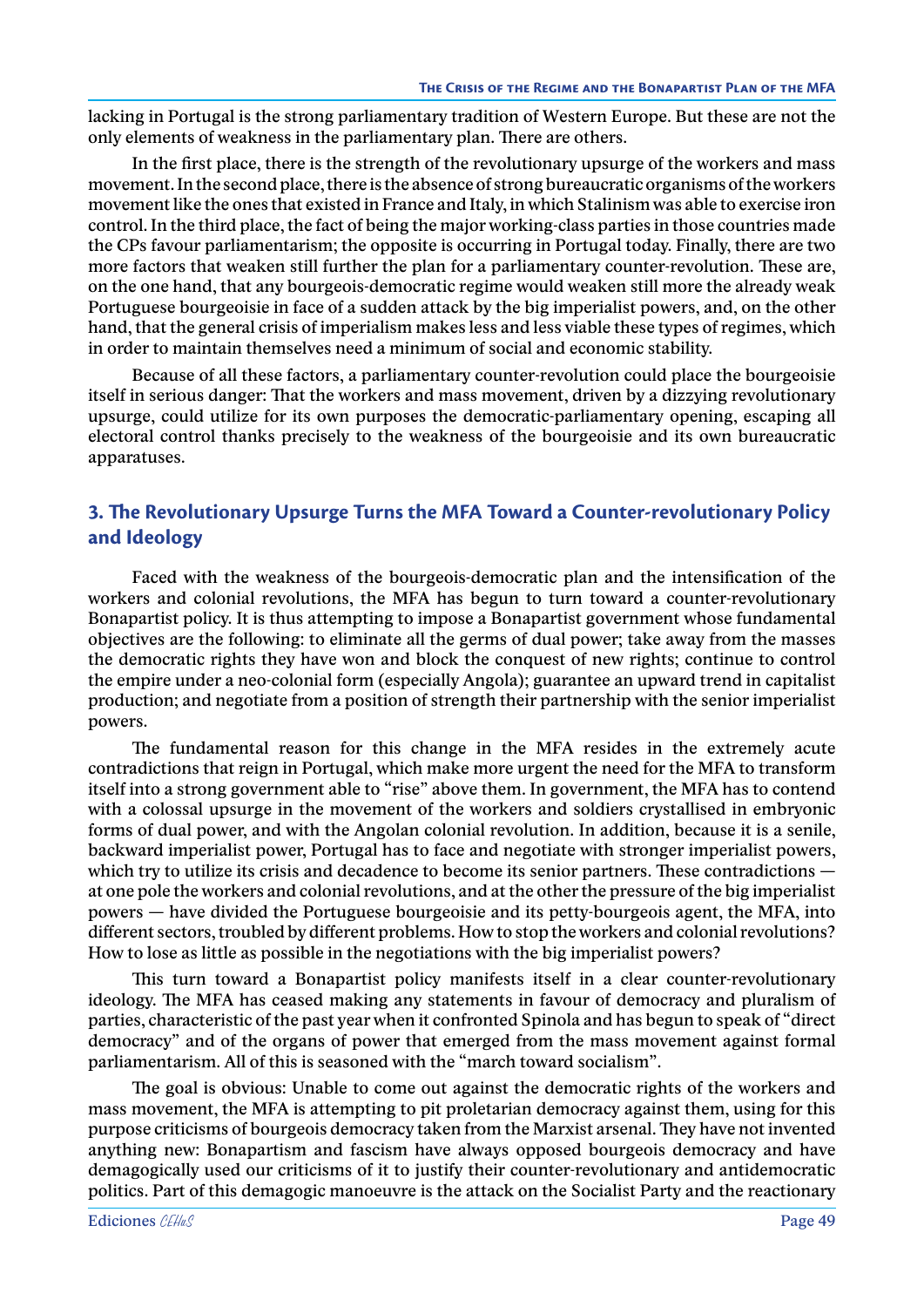bourgeois parties which are demanding democratic rights. A Marxist truth is thrown against them: All of them are agents of the counter-revolution. But this truth, separated from another, much more important one — the main counter-revolutionary agent at present is the government of the MFA with its Bonapartist plan — is transformed into a demagogic lie, designed to restrict democratic rights.

The other campaign is the so-called battle for production. According to the ideologists of the MFA, the problem is to increase production in order to build socialism, or come closer to it, not in favour of the bourgeoisie, but in favour of the working class. As part of this demagogic campaign, the better to deceive them, the masses are told that the progressive measures adopted under pressure of the struggles of the movement of the workers and the masses — the nationalisations for example — are also measures in the march toward socialism.

Combining the two most urgent needs (to deceive the working and colonial masses in order to put a brake on the revolution and to resist the European Common Market so as to strengthen the indigenous imperialism), the Bonapartist wing of the MFA raises as its dominant ideology "anti-imperialist nationalism", attempting to copy the forms of the nationalist movements of the colonial and the semi-colonial countries. By doing this, Portuguese imperialism, through its pettybourgeois agents of the MFA, continues in the old imperialist tradition: masking its plundering with an attractive ideology, to mobilise in its behalf the opinion of the working class and the petty bourgeoisie.

Since it came into being, imperialism has hidden the genuinely bandit character of its colonialization under the guise of "civilizing" the backward countries. Later on, when England, France, and the USA were enjoying to the full their colonies and power, they raised the slogan of "defence of democracy" against their rivals who came late to the division of the booty. These countries  $-$  Germany, Italy, Iapan  $-$  promoted in turn the ideology of the "superior race" and other suchlike stupidities in order to deceive the masses and lead them to the slaughter. They were expanding imperialisms that wanted to take the colonies away from the old empires, surfeited with subjugated countries.

But Portugal is not even a shadow of the old imperialisms, nor is it a shadow of Nazi Germany or Japan. It cannot raise the banner of democracy because it is used by its enemy-partners of the European Common Market. Nor can it use the banner of the "superior race", because it is not expanding, but decaying and crisis-ridden, and its economic power would not enable it to conquer even the Republic of Andorra. It has to be content with saving whatever it can of its old empire from the colonial revolution and from the attack of the big imperialist powers. To do that it has had to invent a new ideology. What is better than disguising itself as nationalist, as anti-imperialist? If the masses believe it, then their main enemy is not their own imperialism but other, stronger imperialisms.

The ideology of the MFA is similar to the counter-revolutionary nationalist ideologies of other small or decadent imperialisms. When the tsarist empire was collapsing, the Russian Social Revolutionaries discovered that it was necessary to continue the imperialist war so that "revolutionary" Russia would not be subjugated by the Prussian imperialist barbarism. It is similar to the anti-American Canadian nationalism and to the sector of the British bourgeoisie and petty bourgeoisie who voted against entering the European Common Market.

Like those nationalisms, the nationalism of the MFA has nothing progressive; it is reactionary no matter how you look at it. To avoid confusion, it is essential that we resort to the clear distinction that Marxism makes between the nationalism of colonial and semi-colonial countries and that of imperialist countries. The former is progressive; it weakens imperialism. The latter is counterrevolutionary; it favours imperialism precisely because it is the nationalism of an imperialist country. For this reason, we Trotskyists defend backward countries against attack by an imperialist country, but favour defeat of our own imperialist country in a war with another country, whether that country is imperialist or not. For a consistent Marxist, the best is always "defeat of the imperialist country", no matter whether it is backward and senile, or young and full of riches and colonies.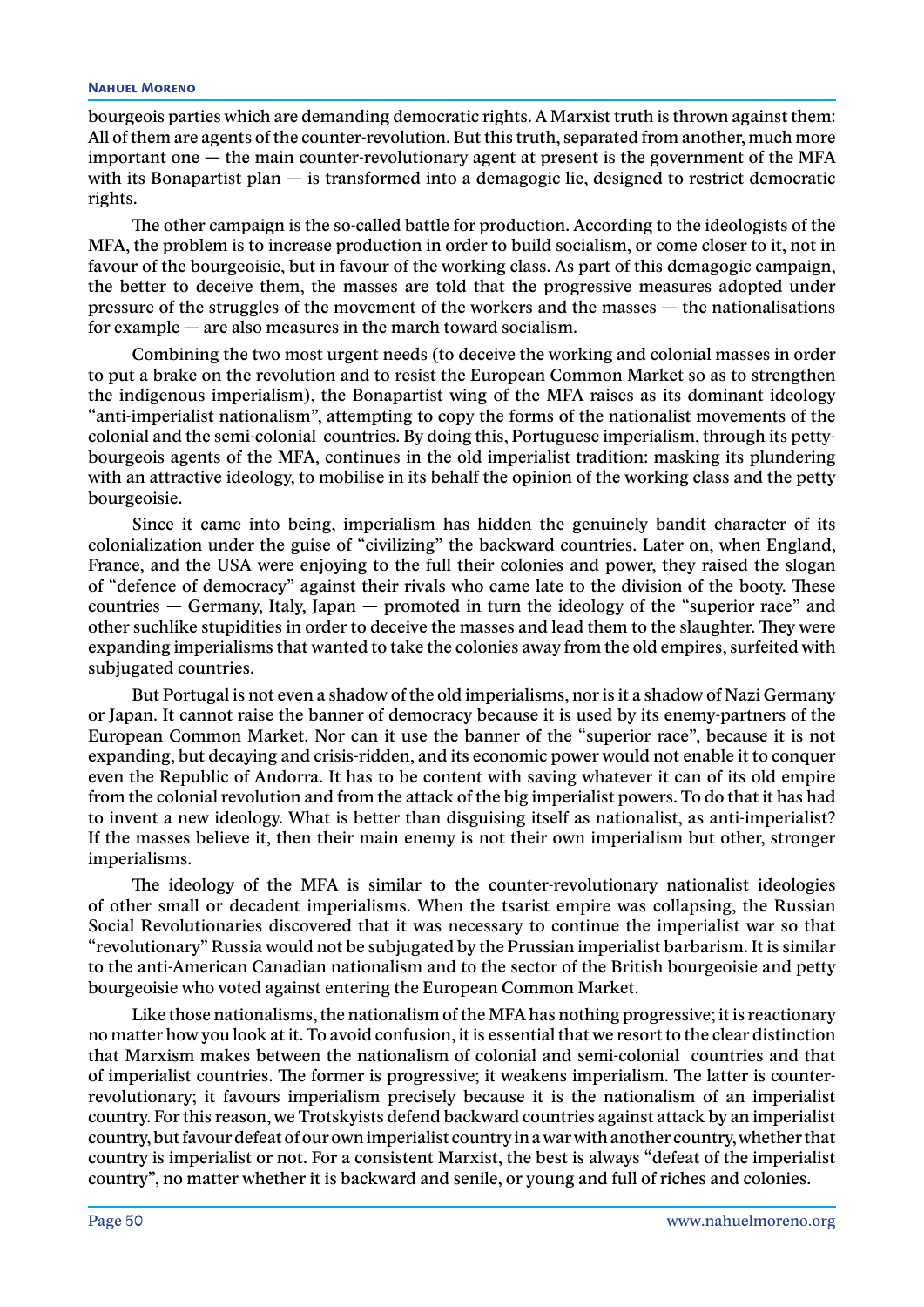Logically, as the weak imperialism that it is, the MFA's imperialism will be very careful not to touch the property of other imperialisms. It will be content with nationalising the businesses of the Portuguese oligarchy and the property of those who abandoned the country, but in order to place them at the service of the bourgeois imperialist state, to remove them from workers control. Thus they can use them as their trump card in negotiating with the colonies and other imperialisms, in the service of Portuguese imperialism. Because of this, if a financial and commercial war breaks out between the imperialist bandits of the MFA and European imperialism over control of the Portuguese colonies, our mission would not be to come out in favour of the poor imperialism against the rich one. We should wash our hands, "the lesser evil is the defeat of your own country".

In its counter-revolutionary politics, the MFA's best ally, or better said, its ally come what may, has turned out to be the Communist Party.

# **4. The MFA-CP: New Counter-revolutionary Front Provoked by the Upsurge**

We have stressed the relatively progressive role that the Communist Party, and to a lesser degree the MFA and the SP, played in calling upon the workers to oppose the demonstration prepared by Spinola in attempting his first frustrated coup. We have pointed out that this was one face, the positive one, of the contradictory politics of the petty-bourgeois democrats: to stop the Spinolist counter-revolution. We also said that the CP, as well as the SP and MFA, fully presented the other face, the negative one: to likewise stop the workers revolution by demobilising the masses. Finally, we held that this policy of the petty-bourgeois democrats began to change, provoking internal divisions as the workers upsurge intensified and the immediate danger of a bourgeois counterrevolution subsided: The MFA and the CP turned toward a Bonapartist counter-revolution; the SP and its ally the PPD remained in the camp of bourgeois democracy. Let us examine the reasons.

Already before Spinola's second coup, this wing of the petty-bourgeois democracy, the MFA-CP, in the face of the deepening workers upsurge, began to move toward the counter-revolution. It attempted to curb and crush the mass movement, taking away from it the big concessions already obtained, especially the Constituent Assembly, through the famous "Pact", and trying to prevent the conquests placed on the agenda by the factory occupations and the development of workers commissions. It was then that the rapprochement between CP and the MFA began, agreeing to impose on the rising workers movement a Bonapartist government based on the MFA-CP-Intersindical combination. The correspondent of *Le Monde Diplomatique*, already mentioned above, testifies: "No one has been able to control successive waves of the social movement during this period except the Portuguese Communist Party, which, changing its strategy en route, has made an effort to contain and control the occupations in Alentejo, a region traditionally considered Communist or Communistic".

From that moment on, the MFA government reinforced the agreement reached with the CP since early in the year when the workers upsurge began. The more advanced and deeper character taken by the upsurge since the frustrated "putsch" explains why, according to the same correspondent, "11 March brought about a temporary improvement in PCP-MFA relations".

In combination with sectors of the MFA, the CP has become the transmission belt within the workers movement for a new Bonapartist plan; such is the character of the political counterattack of the petty bourgeoisie that we pointed out.

This counter-revolutionary plan is not the same as Spinola's plan of delivering a single definitive blow to the revolution. The extraordinary strength of the workers and mass movement compels them to use other methods: to proceed by denting and crushing the movement a little at a time and by sector. Similarly, instead of openly confronting their gains, they recognise some of them in order to transform them into counter-revolutionary weapons with which to attack other gains. To rule, one must divide.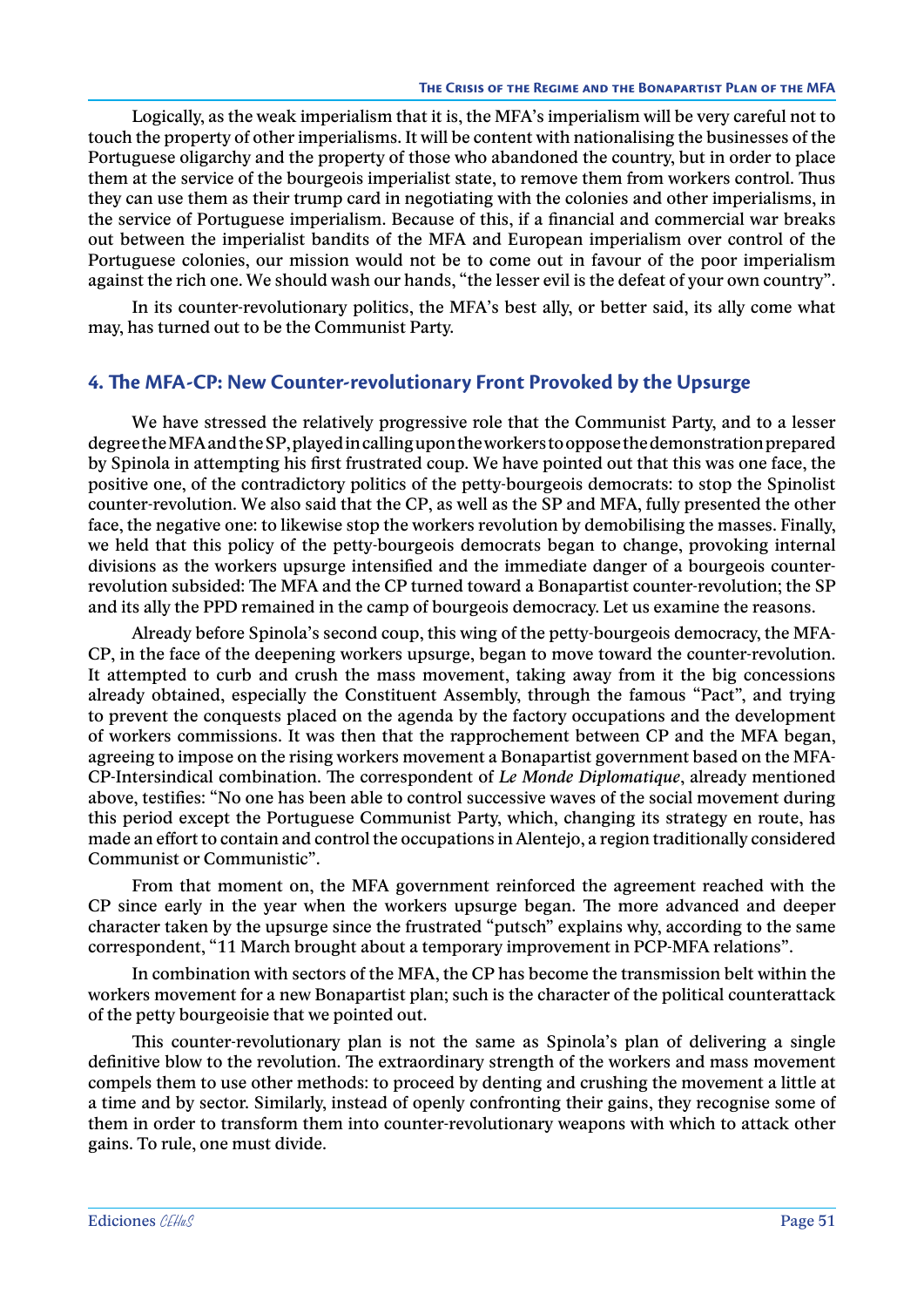If the SP-PPD bloc has severed relations with the Bonapartist wing of the MFA-CP, it has not done so, of course, out of love for the democratic rights of the workers movement. It has been and still is a counter-revolutionary bloc, a mortal enemy of the factory occupations, of the seeds of dual power, of the nationalisations, and of the workers revolution. It is the continuer of the counter-revolutionary plan of the MFA-CP-SP previous to11 March, of the Constituent Assembly and parliamentary plan to ward off the revolution. The present opposition of the SP-PPD to the MFA-CP stems from their differences over which is the best counter-revolutionary tactic. But this alone does not explain why the rupturing of the previous front was so violent. We believe there are two weighty reasons that made this break or clash inevitable. The first is that, as we pointed out above, for the SP (and possibly also for the PPD) the existence of a parliament is a matter of life or death, because without a parliament it ceases to be what it is, an electoral party. The second reason stems from its role as an agent of European imperialism and of the strongest sectors of Portuguese imperialism that believe their only way out is through association with the European Common Market.

## **5. The Communist Party: Agent of the Kremlin and the MFA**

We have seen that the MFA has become divided over and is oscillating between two projects: Bonapartism and parliamentarism. Its big ally in backing the first plan is the Portuguese Communist Party.

Horowitz explains this alliance of the CP and the MFA as resulting from the MFA's need of the CP to control the workers movement. He forgets that the CP is also almost indispensable for the MFA's neo-colonial manoeuvre because of the influence of world Stalinism over the nationalist movements and especially that of the Portuguese colonies. In other words, the MFA needs the CP to halt the workers revolution in Portugal and the colonial revolution in the empire. But if this explains the MFA's policy toward the CP, it does not explain why the CP does not accept the parliamentary game nor why the CP clashes with the SP. There must be deep reasons for this Stalinist game.

Bourgeois journalists counterpose the policy of the Italian and French Stalinists to that of the Portuguese Stalinists. However, although they are formally different, they are not so in terms of content. The whole world Stalinism — and particularly European Stalinism — has a common feature: They are agents of the Soviet bureaucracy. They are tied to it not only ideologically but and this is the essence — as appendages of an extremely powerful apparatus. They faithfully serve the diplomatic needs of the Kremlin, i.e., they adjust their politics to the specific circumstances of each country the better to defend the bureaucratic apparatus of which they are a part, and whose head and heart is to be found in Moscow.

Here is the key to the question. Stalinism does not currently carry out everywhere in the world the same popular frontist policy it applied the period between 1935 and 1947 of total and absolute subordination to "democratic" imperialism against fascism. Today the Soviet Union is the second world power, and it defends this situation with a policy of maintaining the "status quo". This policy has two sides. One is to stop the world revolution, and the Kremlin agrees with imperialism on this point; the other is to try to impede the strengthening of imperialism, which it does by trying to add to the "neutral countries", i.e., those relatively independent of the big imperialist powers within the capitalist world. This second aspect of the Kremlin's policy manifests itself essentially through diplomatic manoeuvres of support and the support of local Communist parties to the regimes in semi-colonial countries that take relatively independent positions in relation to imperialism. Such is the case with India, Peru, Egypt, Bolivia under Torres, and Chile under Allende. This neutrality, in the final analysis, winds up benefiting US imperialism by curbing the revolution. Examples: Chile, Egypt, Bolivia.

Portugal is not a semi-colonial , but an imperialist, country. However, it is an imperialism that, although weak, is momentarily autarchic, relatively independent of the big imperialist powers. And the Kremlin wants this to continue as long as possible since Portugal's "neutrality" strengthens its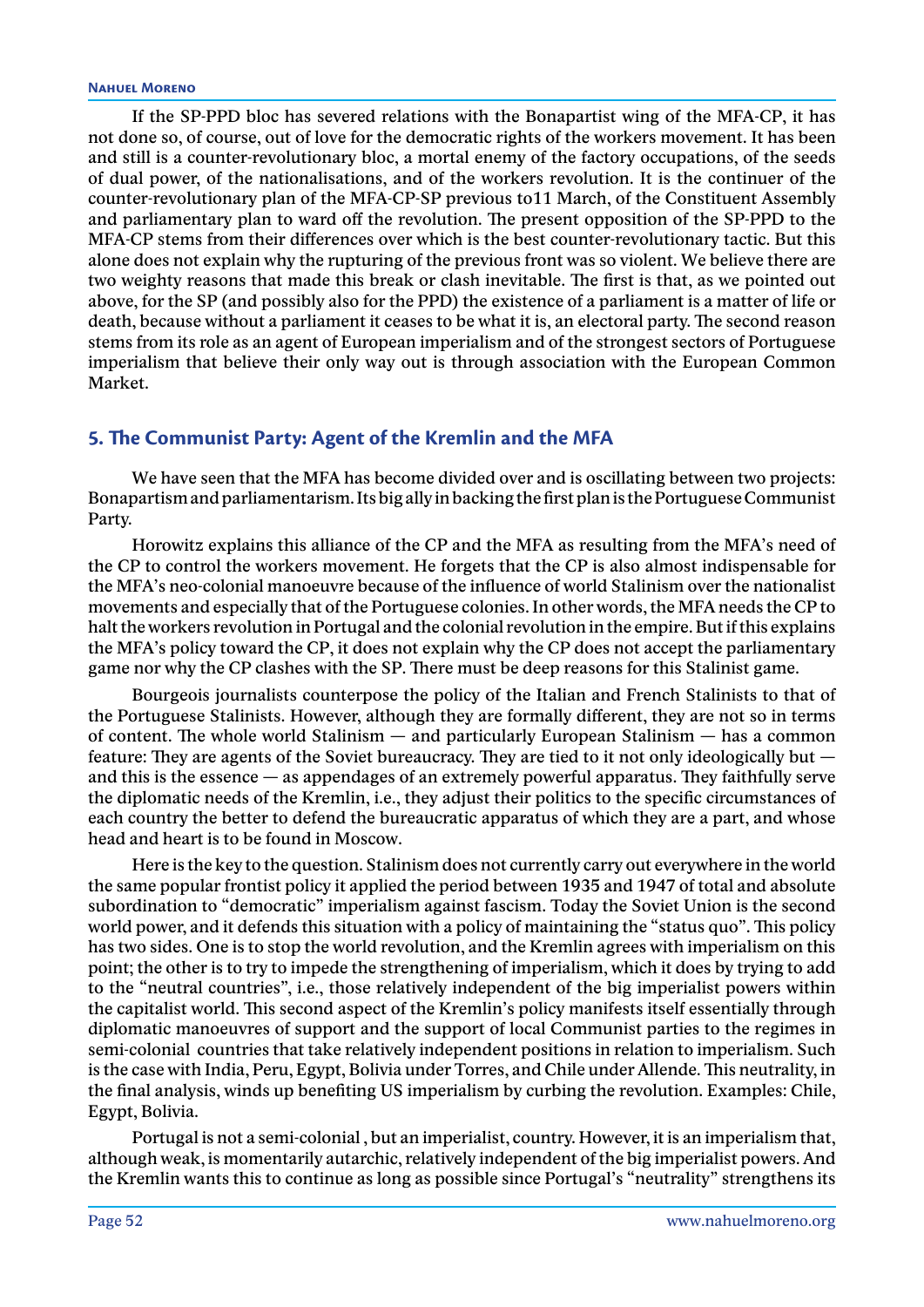policy of negotiating with imperialism in containing the world revolution, but from a position of strength, not of complete subordination as during the period from 1935 to 1947. (This does not rule out the hypothesis that, in the final analysis, the Kremlin and the Portuguese CP are playing a game on behalf of the United States. Alvaro Cunhal's statements are extremely friendly and suspicious when he refers to US imperialism; so are Kissinger's statements, when he refers to Portuguese imperialism.)

These basic considerations should frame our interpretation of the political "differences" between Portuguese, French, and Italian Stalinism. All three serve the Kremlin but must adapt their politics to their respective national realities. The CPs of France and Italy are the reformist parties that receive the highest vote in a relatively stable parliamentary regime. The Portuguese CP finds itself under heavy pressure in a revolutionary situation of dual power, in which it is a minority in the electoral arena. Through the parliamentary electoral path, the Portuguese Stalinists cannot pressure the bourgeoisie to allow them to access government and thereby safeguard capitalism and strengthen the Kremlin's diplomacy.

That is, the CP does not in a major way serve the plan of the parliamentary wing of the MFA, linked to the European Common Market. But, because of its centralisation and its cadres, the Portuguese Stalinism is the only one that can collaborate with the counter-revolutionary Bonapartist plan of the MFA. The CP is currently the only party that can control the unions and maybe, with time, the organs of dual power.

The different structure and technique of the CP, its "Bolshevik" inheritance, its daily work in the mass movement (although with a reformist or counter-revolutionary policy), the creation among the masses of specific organisations, cells or factions tightly centralised, all make it, unlike the SP, indispensable to the MFA. The SP, with an exclusively electoral organisation, lacking a base structure and discipline, formed as an electoral movement rather than a centralised party, is not indispensable to the MFA right now. It is because of this that the CP, rather than the SP, is considered an essential ingredient in all counter-revolutionary politics at this stage of dual power.

In principle, we can point out that this tendency of Stalinism to collaborate with Bonapartism or Bonapartist projects is not an isolated phenomenon, limited to Portugal. It has been repeated in other countries where the CPs were in a minority in the electoral arena as, for example, in Peru. But although their electoral weakness may be the immediate explanation for such policies, we believe that it is a more generalised phenomenon than may appear. In Uruguay, it continually urged the "Peruvianist" military figures to take power by means of a coup d'état, and it does not appear to us to be accidental that General Seregni was the head of the electoral coalition, the Frente Amplio [Broad Front].

Even in countries where Stalinism is a true electoral power, it has shown a tendency toward Bonapartism. In postwar France it was the champion of the reorganisation of the bourgeois army, and, in the beginning, it decidedly supported de Gaulle. In Italy during the same period, Togliatti, faced in a referendum with deciding between a monarchy and a republic, came out in favour of the former, and only the repudiation by the Stalinist rank and file forced the leadership to change position.

In the case of Portugal, there are two very significant historic examples that can serve to illustrate this permanent trait in Stalinist politics in revolutionary situations. In Chile under Allende, the CP was and advocate for the admission of the military in the cabinet and for a rightist bourgeois policy, against the proposals of the Socialist Party.

In republican Spain, this extreme-right policy was applied to the bitter end. The Stalinist CP imported the counter-revolutionary police methods of the GPU to Spanish soil to help implant the semi-Bonapartist regime headed by Negrin, which clashed not only with the POUMist and anarchist currents but also with the SP of Largo Caballero.

There must be a Marxist interpretation of these phenomena, a law to explain them. Our hypothesis — and we stress that it is a hypothesis, a line of investigation, not a conclusive opinion — is that the Bonapartist tendencies of the CP have a fundamental reason: They are part of the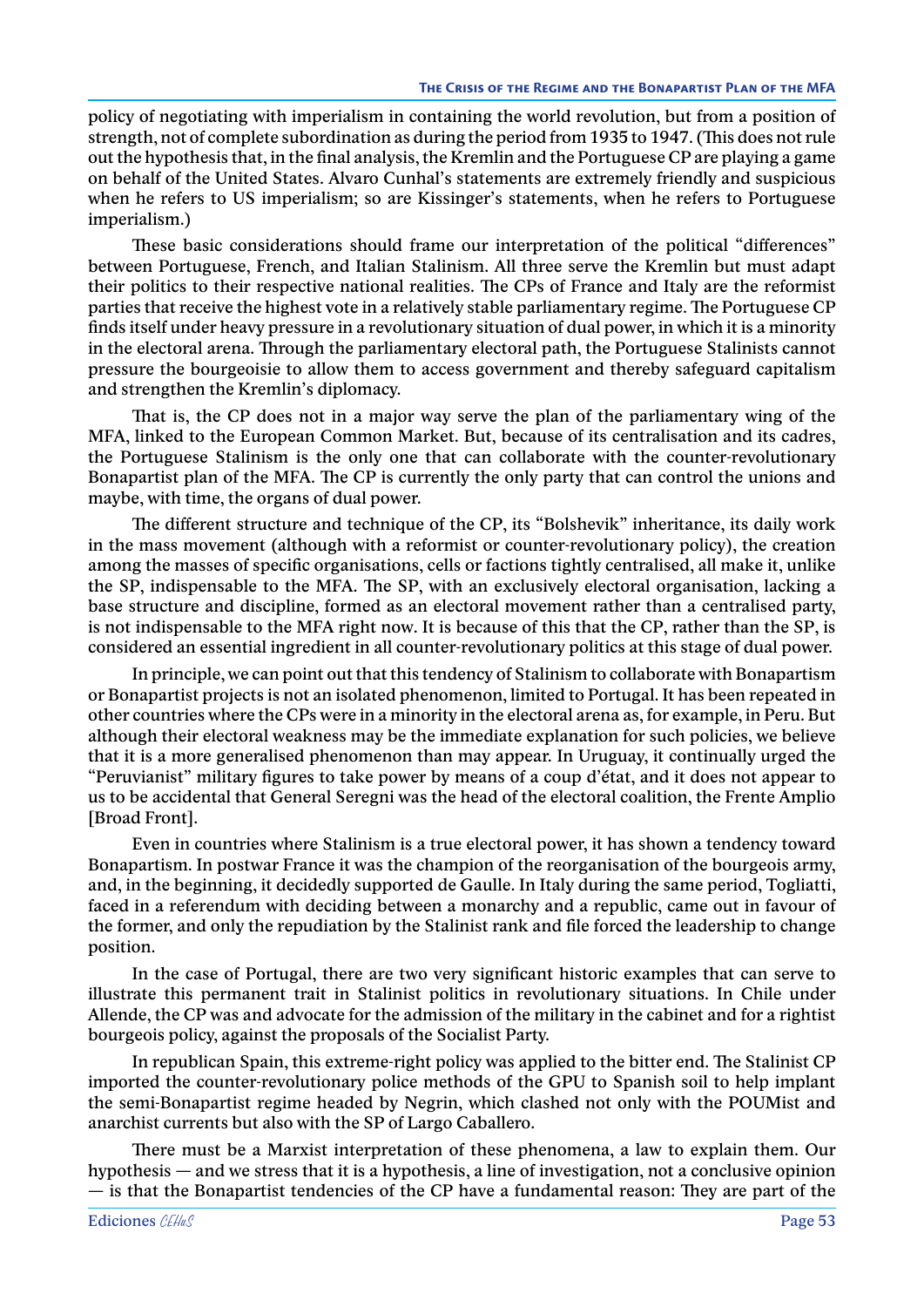Soviet bureaucracy's apparatus. This factor exerts its influence in a dual way. In the first place, the Communist parties do not have a direct relation with the proletariat and the masses of the countries in which they operate, but do have a direct relation with the Kremlin's apparatus, which permits them — unlike the Socialist parties — to operate much more independently of the feelings and desires of the broad masses.

In the second place, the apparatus on which they depend is Bonapartist; it is the Bonapartist dictatorship of the Soviet bureaucracy that "infects" all of the Communist parties.

The CPs are, in their own way, "Bonapartist", totalitarian to a most extreme degree. The reason for their discipline and politics comes from the bureaucracy, from their own international and national "apparatus". This explains their bureaucratic or "Bonapartist" centralism. This gives them the ability to collaborate with the bourgeois Bonapartism from apparatus to apparatus.

The Socialist parties are a different case. These can exist only under the conditions of bourgeois democracy. Added to this is their better connection with the masses, which forces them to reflect more directly the needs and aspirations of the masses; the lesser weight of the party's bureaucratic apparatus; and on an international level, the fact that they do not form part of a great world apparatus whose axis is the bureaucracy ruling the Russian workers state, the second world power.

All of these objective aspects should not make us forget the content of Stalinist politics. Stalinism, as a current in the workers movement, is a result of the counter-revolutionary influence of the subsidence of the first triumphant workers revolution. It is not the same as the Social Democracy, which arose from the upsurge of the workers movement under the bourgeoisie in the highly favourable circumstances of bourgeois democracy. This makes the Stalinists much more alert and responsive to the needs of counter-revolutionary Bonapartism, which will use it as an agent, than the Socialist parties, which are tied a little more closely to the needs of its rank and file, and above all, to bourgeois-democratic rights.

# **6. The Socialist Party and Its Alliance With the PPD and Costa Gomes**

If the CP is the great ally of the MFA in its counter-revolutionary Bonapartist plan, the SP is the ally of the PPD and Costa Gomes in the equally counter-revolutionary semi-parliamentary plan.

According to Livio Maitan, "(…) a large part, perhaps the majority, of the working class has seen the PSP as the instrument of its struggle. This may be regarded  $-$  and correctly  $-$  as a result of the insufficient experience of the Portuguese workers with Social Democratic reformism and a lack of clarity about the roles actually played by the various formations in the workers movement. But, at the same time, it must be understood that the PSP has been able to take advantage of the revulsion of sections of the proletariat against the PCP's bureaucratic methods, its open opposition to a series of struggles, and its seizing the leading positions in the unions by manoeuvres at the top. Moreover, the PSP has been able to take advantage of the general demand for the right of democratic expression, which, after all, is natural in a working class that has emerged from nearly a half century of dictatorship. Certainly at least some of the strata of the proletariat did not take favourably to the famous pact imposed by the MFA, which made the Constituent Assembly virtually a dead letter" (Livio Maitan, "The MFA or Revolutionary Workers Democracy", *Intercontinental Press*, 9 June 1975, p.759.)

As an explanation of the way in which the PSP came to be the largest current — without a "perhaps" — in the workers movement, it is totally correct. But this does not exhaust the analysis of the PSP since it does not take into account its leadership or its program.

For his part, Horowitz makes different mistakes. The first is that in his entire article he mentions this party only once, despite its being the majority party in the working class. The second is that, like Maitan, he does not denounce the SP as an agent of European imperialism. This is surprising since this characteristic is blatantly proclaimed by its top leader. "My party", says Mario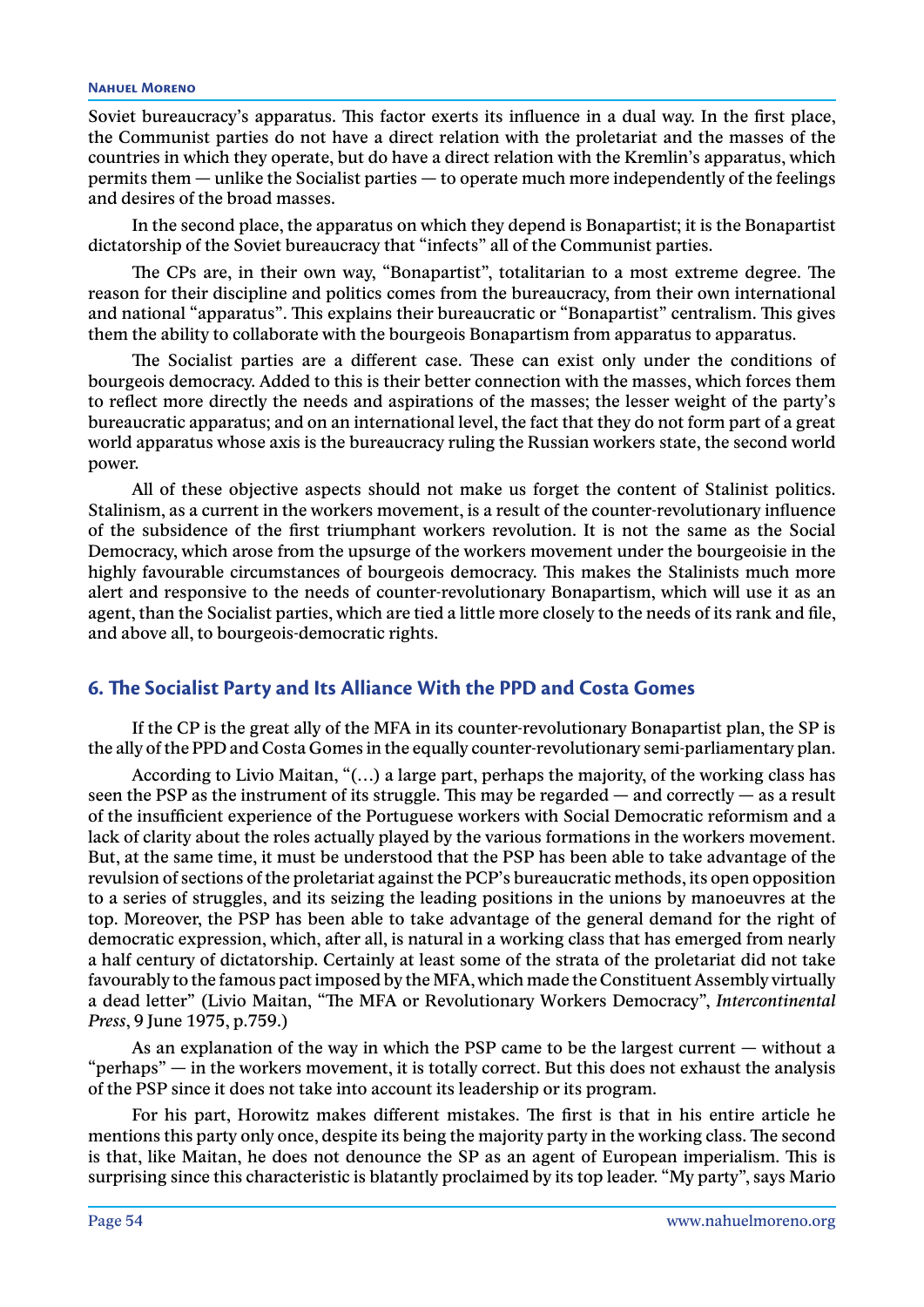Soares in *Le Monde Diplomatique*, "is democratic. It is the largest Portuguese party. I do not deny that it had a democratic parliamentary and reformist plan that would have enabled it to avoid the great commotion that broke out over the linking of Portugal to the Europe of the Common Market". Horowitz's third mistake juts out when he says that "the Communist Party's policy can lead the Portuguese working class into a terrible tragedy, for i*t can disarm the workers in face of the future danger of a major violent repressive attack by the ruling class*" (emphasis added). And doesn't the Socialist Party have any responsibility in "disarming the workers" in face of the "ruling class", inasmuch as it is the majority working-class party? Not to denounce the SP's politics, not to clearly and unmistakably point out the "division of labour" with the CP in "disarming the workers", is to unconsciously play the game of reformism. In the justified desire to defend the democratic rights of the SP from the attacks of the MFA-CP, some underline its character as the majority working class party. But, when the time comes to assign responsibilities for disarming the revolution, this characteristic seems to vanish. However, the SP has been the permanent ally of the MFA-CP in the struggle against the workers revolution. It is not accidental that it remains intimately linked to Costa Gomes, that it signed the antidemocratic "Pact", and is opposed to the nationalisations and factory occupations.

Summarising then, there is a sharp contradiction within the SP, which is compounded by the fact that, with the exception of its leadership cadres, who were educated by European Social Democracy, it is a new party, under construction, lacking older cadres. It is more a movement than a solidly structured party. Its strong rivalry with the MFA and CP comes from its dual character: an ambiguous and unclear expression of the highly positive feelings of the movement of the workers and the masses toward winning and defending democratic rights; a transmission belt of European imperialism (we would need to study whether this last aspect has been reinforced by a certain sympathy toward the European Common Market by a part of the large sector of the populace that benefits from money sent by workers who have emigrated to some of the countries within it).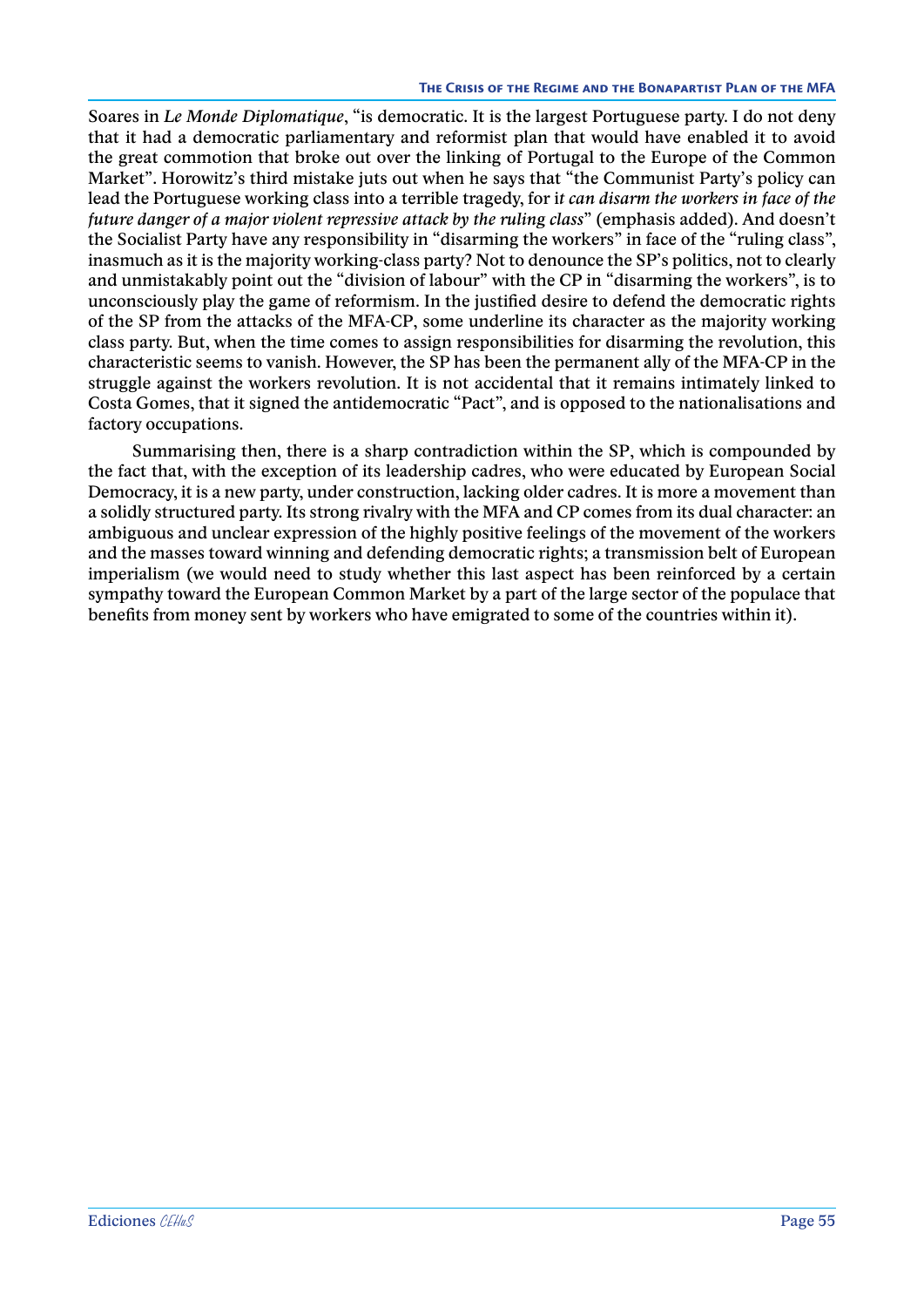# **Chapter IX**

# **The MFA-CP Launches a Counter-Attack Against the Masses and the Colonial Revolution**

# **1. The Weaknesses of the Revolutionary Upsurge Facilitate the MFA's Counterrevolutionary Manoeuvres**

The Portuguese workers revolution, with the tremendous impulse given to it by the rankand-file of the workers and the mass movement, nonetheless displays tragic weaknesses as far as organisation and political leadership are concerned. The first is the fragmentation and weakness of the dual power. The rank-and-file workers, tenants, and soldiers commissions, the factory occupations, the soldiers' assemblies, still fully retain their spontaneous, molecular, and decentralised character. Soviets do not exist in Portugal, nor does it exist any other central organ of workers power that — while not necessarily duplicating the structure of the Russian soviets — could draw together the existing organs of dual power. This situation, which had its positive aspect insofar as it converted the rank-and-file commissions into bodies escaping the control of the reformist parties precisely because they were not integrated into a centralised organisation, is now increasingly showing its negative side. The more urgent the taking of power by the proletariat becomes, the more striking is the absence of an institution of the workers and the mass movement that is able to organise it, that is widely recognised, and that is in a position of assuming the government of the country.

It is very dangerous to delude ourselves in this regard, the February demonstration of the workers commissions was far less numerous than that of the Intersindical. This demonstrates the present weakness of the dual power. They are powerful seeds and nothing more. They are far from being the revolutionary organisation of the Portuguese masses. At the moment it is the organisation of only the most advanced sectors. This character is aggravated because of the confusion within the workers movement and because of the criminal policies of the ultraleft.

The second fundamental weakness, which is at the same time a cause and a product of the first one, is the division among the workers parties. The confrontation between the bureaucratic, petty-bourgeois leaderships of the two big reformist parties, to which the role of the no less pettybourgeois ultraleft Maoist groups as a third figure in the dispute must be added, has prevented the development of revolutionary united front organisms of the workers movement. Each one of these three currents tries to gain ground in the sector where it sees the best possibilities of increasing its influence: the Socialists in the parliamentary arena, the Stalinists in the trade unions, and the Maoists in the workers commissions. And each one fights in every possible way against those organisms where it is weak. Thus, Socialists and Maoists attack the Intersindical, the Stalinists attack the Constituent Assembly, and the Socialists and Stalinists attack the workers commissions, the strikes, and the factory occupations.

In relation to the seeds of dual power and the workers commissions and the soldiers committees, the Maoists and ultralefts have followed a dreadful line. They are repeating the no less dreadful line of Spanish anarcho-syndicalism, but without its generosity, influence, and positive aspects. The ultraleft line of these sects — unfortunately, influential in the rank-and-file organisms —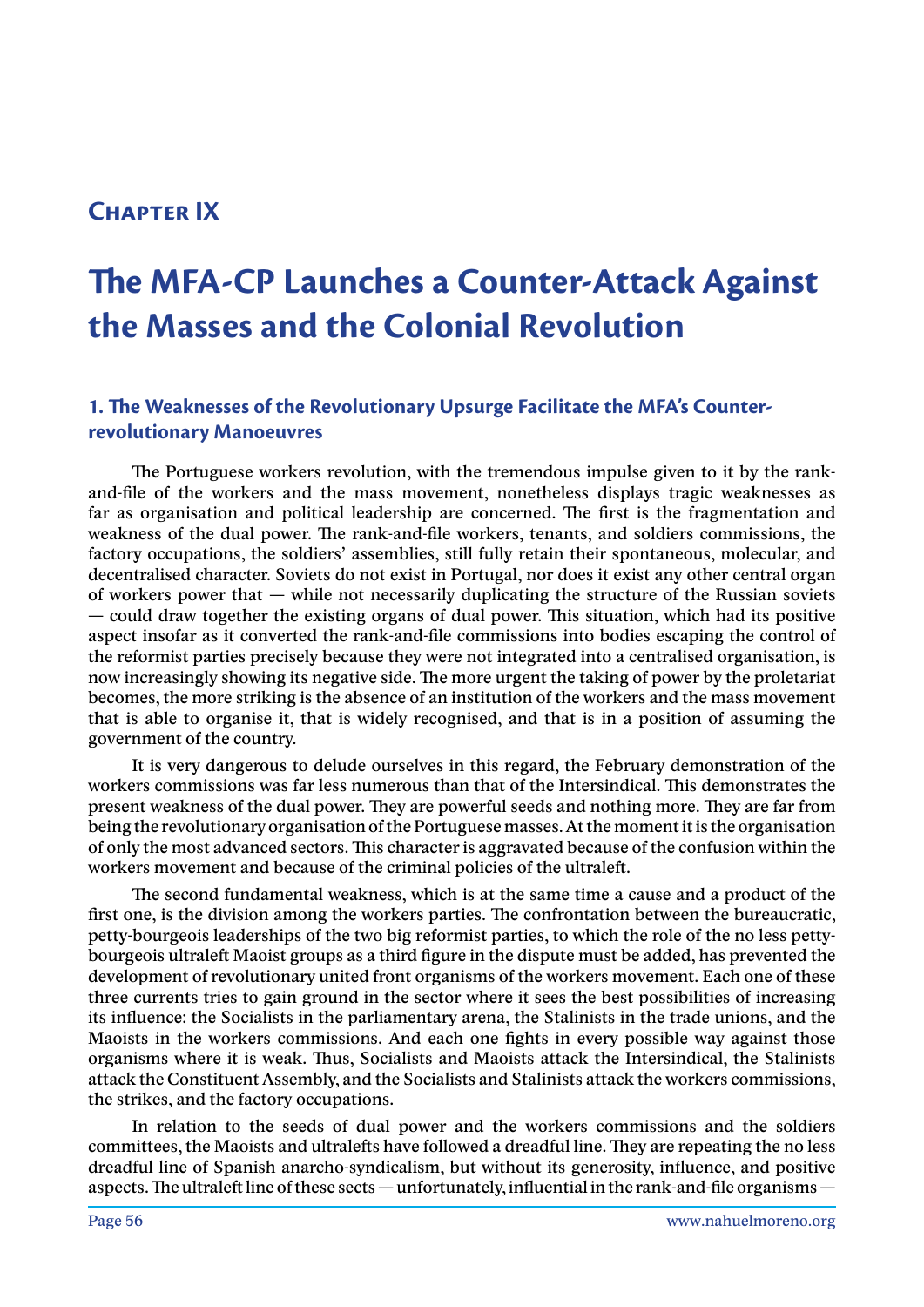#### **The MFA-CP Launches a Counter-Attack Against the Masses and the Colonial Revolution**

is transforming these into just another tendency, sectarian and ultraleftist, in the workers movement and not into what they should be, the organisation of the masses par excellence. Thus, they use the organisms they control to support their sectarian and ultraleft political line, without taking into account the needs of the mass movement. By acting in this way, they isolate these organisms from the political life of the country, when they should be its axis. They thus make it possible for the government to turn them into "useful idiots", its best propaganda tool to deceive and divide the masses. The sectors influenced by the ultraleft make speeches in favour of the socialist revolution, forgetting a small detail: against whom to make this socialist revolution. The most confusion concerns the "whom". For some, it is the right wing of the MFA. For others it is imperialism. For others further out, it is the capitalist enterprises, and thus they raise workers control. All of them forget to consistently point out that the main enemy, against whom the revolution is going to be carried out, is the government of the MFA, and that any workers or popular current that goes against the government of the MFA is relatively progressive and we have to try to incorporate it, thus unifying and broadening the orbit of the rank-and-file organisms. But to do this they must be organisers of the masses against the MFA government.

There are thus no working-class organisms — neither a parliamentary workers faction, nor soviets, nor trade unions — constituting true organisms of a revolutionary united front of the workers. The division of the ranks of the workers movement, for which the petty-bourgeois leaderships are responsible, is, then, the second weakness of the Portuguese revolution.

The third one is the lack of a revolutionary Marxist party with mass influence. Its absence prevents the masses from drawing the lessons of their experience with their reformist leaderships and the government. There is no one to denounce the counter-revolutionary manoeuvres of the MFA government; no one to explain the need to take power; and no one to defend at the same time the rank-and-file commissions and to fight for their centralisation; no one to defend the Intersindical and to fight for its democratisation, no one to defend the Constituent Assembly and democratic rights and to fight for the full sovereignty of the former and the extension of the latter; no one to defend the occupations and pose the need for workers control. Trotskyism exists, but it is still not listened to by broad sectors of the masses nor begun to be seen as an alternative leadership.

These three fundamental weaknesses combine to hold back a process whose objective conditions are more than ripe enough for it to result in what would be its logical and necessary conclusion: the taking of power by the working class. And they facilitate, right now, the Bonapartist manoeuvres of the MFA-CP to use some sectors of the masses against others in order to consolidate its position as arbiter and to strengthen its government.

# **2. The Attack on the Workers Movement and the Seeds of Dual Power. The Battle for Production**

A first sector in which the counter-revolution has launched its counterattack is that of tradeunion organisation and the right to strike. Thus it has tried to control, from the word go, the first organisms born in the upsurge: the industrial unions and Intersindical. Thus, on 30 April, the government announced that according to the "forthcoming trade-union law, there will be no elections in the trade unions whose leaderships were elected after 25 April 1974". The industrial trade unions were thus left under the control of the counter-revolutionary Stalinists, sweeping aside any possible attempt to democratise and transform them into revolutionary unions. This included banning even the Socialists and Maoists from running for union posts. In parallel, an antistrike law was aimed at liquidating the enormous gain for the workers movement represented by restoration of the right to strike after 50 years of illegality. Stalinism, meanwhile — grateful for the government's gift of the perpetual leadership of the Intersindical — agreed to join with it in declaring that the Portuguese workers' greatest task was the "battle for production".

The MFA and CP together have sought in this way to achieve solid economic support for capitalist Portugal by resorting to greater exploitation of the workers. A part of this plan was a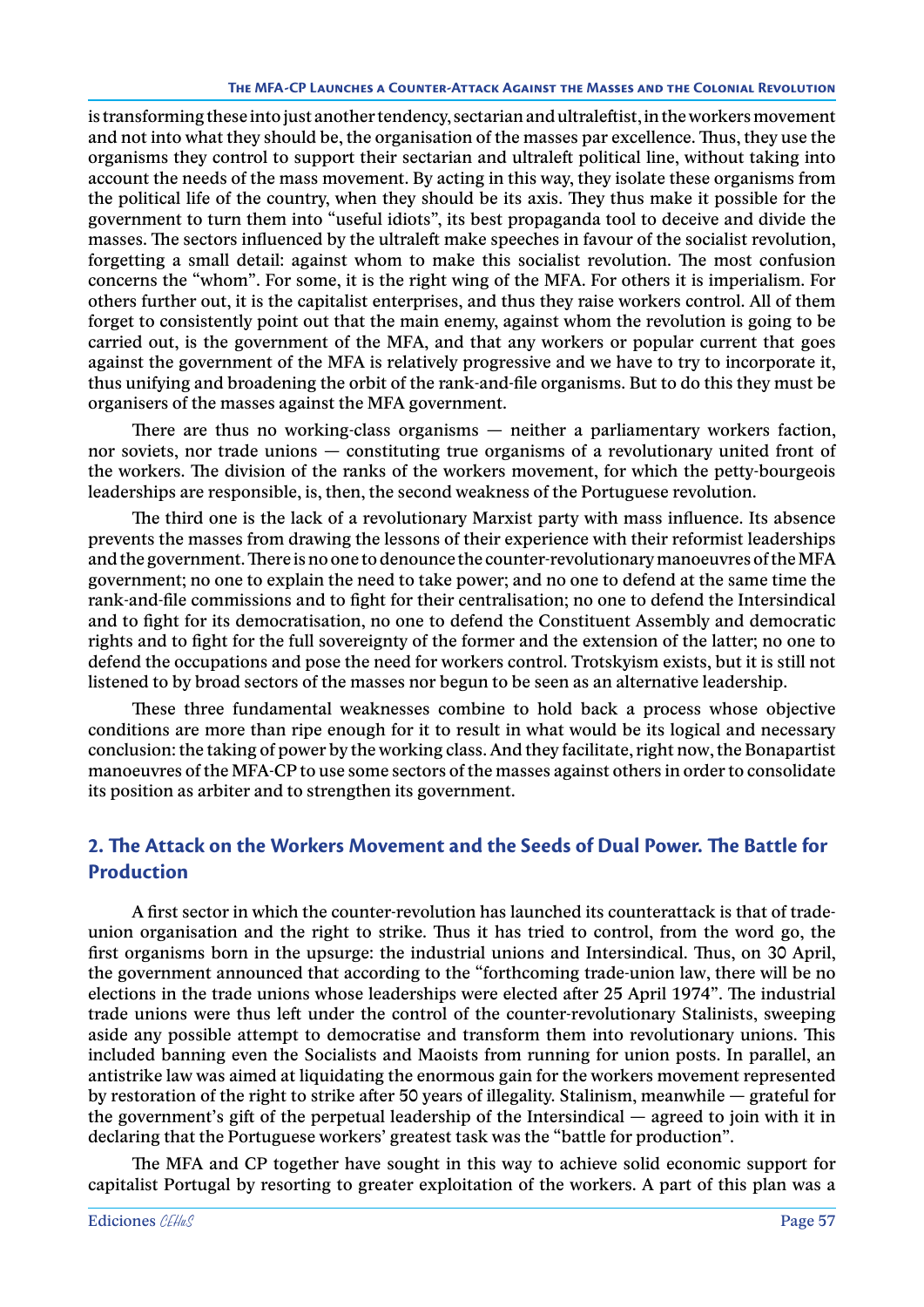#### **Nahuel Moreno**

campaign for "austerity". Together, they constitute the basis for a thousand percent bourgeois plan, against which the working class is not raising its own economic plan. The objective is to strengthen the weak Portuguese imperialism against the European Common Market. "Although the economic plans advanced by the PSP and the PPD", this is, according to the previously quoted *Le Monde Diplomatique*, the opinion of high government officials, "can possibly increase expansion with the massive aid of foreign capital, they would correspond to a model of consumption that would not be acceptable to a Portugal desirous of reducing social inequality". Even though it is true that after 11 March the anti-strike law and the "battle for production" have not had major consequences, they hang over the head of the workers like a sword of Damocles.

Another gain the counter-revolution would like to liquidate is the elements of dual power that have developed within the army. But here, the MFA acts without intermediaries. At its 7 April assembly, it issued a public announcement that clearly indicates its objectives: "to reinforce the revolutionary will and discipline", that is, to eliminate all the elements of control by the soldiers and lower-ranking officers over the higher officers. Although along with the battle for production, a top priority objective is to neutralise the soldiers and sailors committees, the MFA is acting in this area with great tactfulness and caution. Its aim is to control and eliminate the soldiers committees, i.e., to wrench them away from the direct control of the ranks, in order to reinstate discipline. To achieve this, it has resorted to the demagogic manoeuvre of incorporating some non-commissioned officers and soldiers into the MFA's Assembly, obviously as a minority. Another manoeuvre has been to encourage the formation of committees under the discipline of the higher officers. In this area, it is in the full stage of making concessions. After all, it is very difficult to repress an armed people.

But it is precisely in the realm of the relations of production, in what has happened with the factory occupations and the workers commissions, where the new counter-revolutionary policy stands out most clearly since they are the most important advances of the present Portuguese revolutionary process. The MFA and Stalinism are transforming — or trying to transform — the occupations and workers commissions of a profoundly anticapitalistic and revolutionary character into their pro-capitalist and counter-revolutionary opposite by nationalising businesses and naming administrators of the bourgeois state to manage them. The workers movement in its upsurge carried out de facto expropriations of the businesses they occupied, and it administered them through the workers commissions; the MFA-CP, accepting the progressive fact of expropriating the affected sector of the bourgeoisie, in turn, expropriated the workers, taking away from them what was already in their hands, and imposing their bourgeois administrators.

The first aspect of the plan began with the nationalisations. On 14 March, the banks occupied by their workers were nationalised; the 15th, the insurance companies; on 15 April, steel, electricity, petrochemical, oil, and transportation industries were nationalised; and on 7 May, the announcement was made of a plan to take over the pharmaceutical industry. The fact that the greater part of the nationalised industries had already been occupied by the workers reveals the manoeuvre of the government of the MFA; namely, accepting the accomplished fact that the bosses were no longer owners of the occupied businesses, prying them out of direct control by the workers, and handing them over to the bourgeois state. In any case, the nationalisations have been an indirect recognition of the working-class character of the present revolution, since they point toward a workers state expropriating the capitalist class. But, by themselves, they do not in the least way have a socialist character. It is a bourgeois state and not a workers state that controls the nationalised industries. At the most, they lead to state capitalism or an approximation of it.

At the same time that it expropriated the occupied businesses from the workers, the government also expropriated from the workers commissions the control they exercised over the businesses (a task facilitated by the fact that the workers commissions were not centralised and were influenced by Maoism and its populist ideology). *Le Monde Diplomatique* describes in the following way the proceedings of the MFA and evaluates its possible objectives: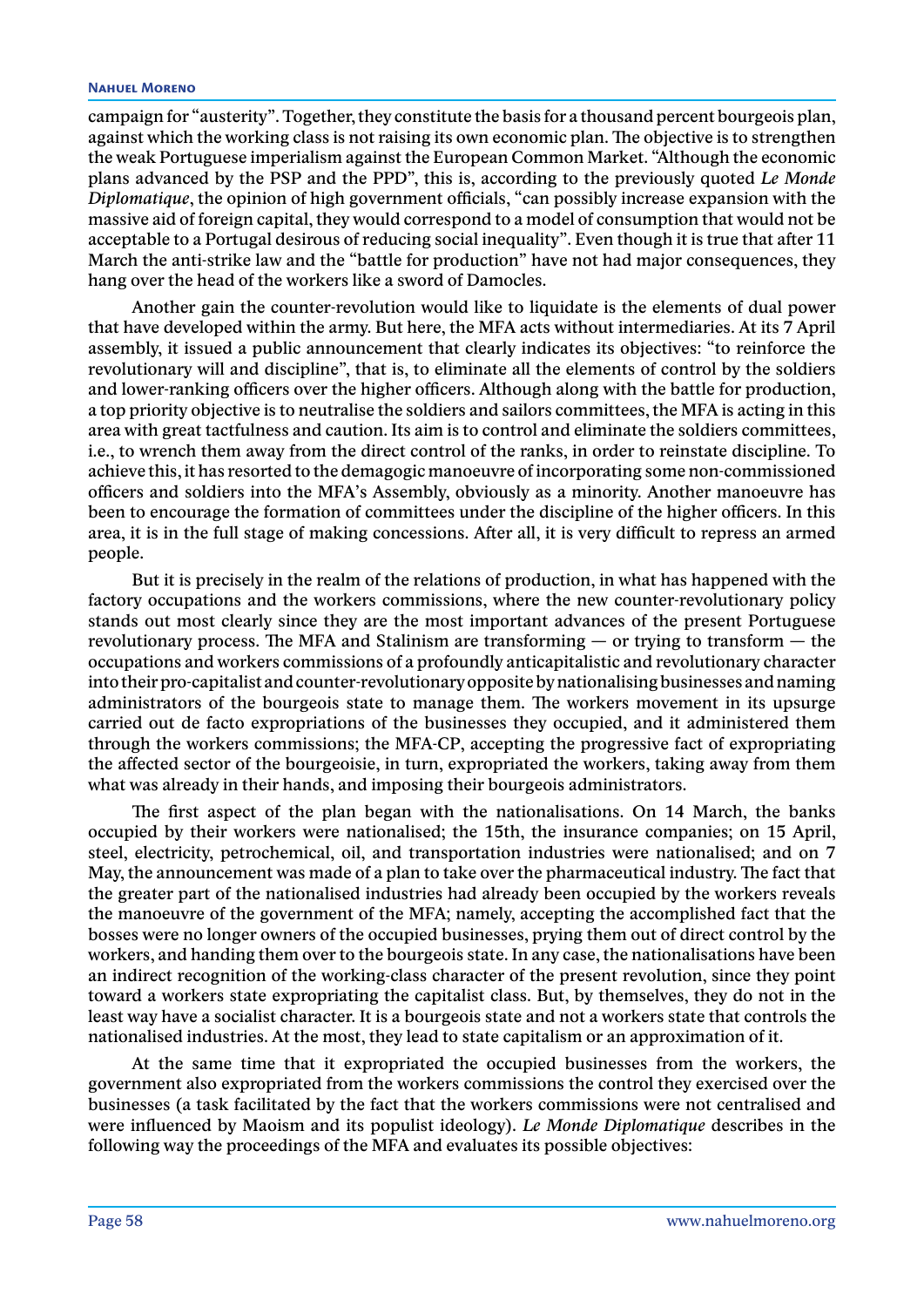"When the popular initiative or action of the workers unleashes conflicts with the bosses, the MFA places a commission, composed of technocrats it selects and delegates of the workers, in charge of restructuring the functioning of the industry. In cases where the business has been abandoned by the boss or in cases of bad management, the workers take production into their hands or demand its nationalisation. (…) Only the future will reveal if this dual power, which allows the MFA at present to base its actions on a new 'aparty' force, in face of the electoralist strategy of the parties on the left, will be channelled or neutralised to the exclusive advantage of the MFA, that is, of a new state."

These functionaries of the MFA, occupying their posts as managers and working in direct contact with inexperienced working-class leaders, Maoists and ultralefts, facilitate the manoeuvre of actually incorporating them, owing to the lack of a clear class perspective of power, into the apparatus of the nationalised industries of the bourgeois power.

Along with this sector-by-sector procedure of expropriating the workers movement, the occupied industries, and the workers commissions, the counter-revolution is planning a broader, more far-ranging manoeuvre. Since the beginning of the year, the MFA and the bourgeoisie have warned that the dual power is becoming generalised and that they are faced with a grave problem. The working-class parties continued to be useful to them in castrating the workers and mass movement, but they were no longer sufficient. The Socialist Party was useful if there were elections and parliaments; Stalinism was useful in the trade unions field, but not so much in the rank-andfile committees. What was to be done? It was then that a high-level demagogic manoeuvre was begun, for which the "useful idiots" of the ultraleft, especially the Maoists, were used. We have already noted that low-ranking officers and soldiers in a minority in relation to the MFA were incorporated into the armed forces; the formation of committees under discipline to the officer corps was authorised, as a pacifying concession. (And here is the ingenious touch of the Portuguese bourgeoisie and the role played by the ultraleft in the workers and mass movement.) What was necessary was to form and institutionalise "Popular Assemblies" controlled by the MFA-CP. The objective of these Popular Assemblies was to bring the workers, tenants, and soldiers commissions under their discipline, and through them, to the MFA-CP, which could thus control them much more easily. Thus is repeated the Spanish experience in which committees of "juntas" were set up by the parties in order to control the genuine committees.

It is for this reason that one begins to hear phrases with a "soviet" ring. People are beginning to talk of bypassing the workers parties, accepting the accomplished fact that the committees have already bypassed them and their politics. They talk of legalizing and institutionalising the workers committees and incorporating them into the government by way of the Popular Assemblies in which they would be integrated. There is talk of "direct democracy". The counter-revolutionary petty bourgeois of the MFA and CP do not become too irritated when the world press begins to mention the word "soviets", or "new state".

This is not the first time the bourgeoisie has tried the tactic of institutionalising the organs of workers power. In a German state of the first postwar period, soviets were included in the constitution. If the Assemblies manoeuvre were successful, the committees would become transformed into organs of workers power within the institutions of bourgeois power. But, like any manoeuvre based on demagogy, on concessions, it can prove to be very dangerous for the bourgeoisie in a revolutionary situation like the one through which Portugal is going through: If it encourages the process of forming rank-and-file committees, it could act as a catalyst for a wider extension and centralisation of them. Let us not forget that the first soviet emerged in 1905 out of a negotiating initiative by the tsar of all the Russians.

Furthermore, there is another Bonapartist objective: to achieve a certain amount of support from the masses for the attack on democratic rights and on the Socialist Party, which won a wide majority in the elections.

It can carry out this audacious manoeuvre without running major risks, owing to the atomization of the mass movement into various workers parties, an infinite number of commissions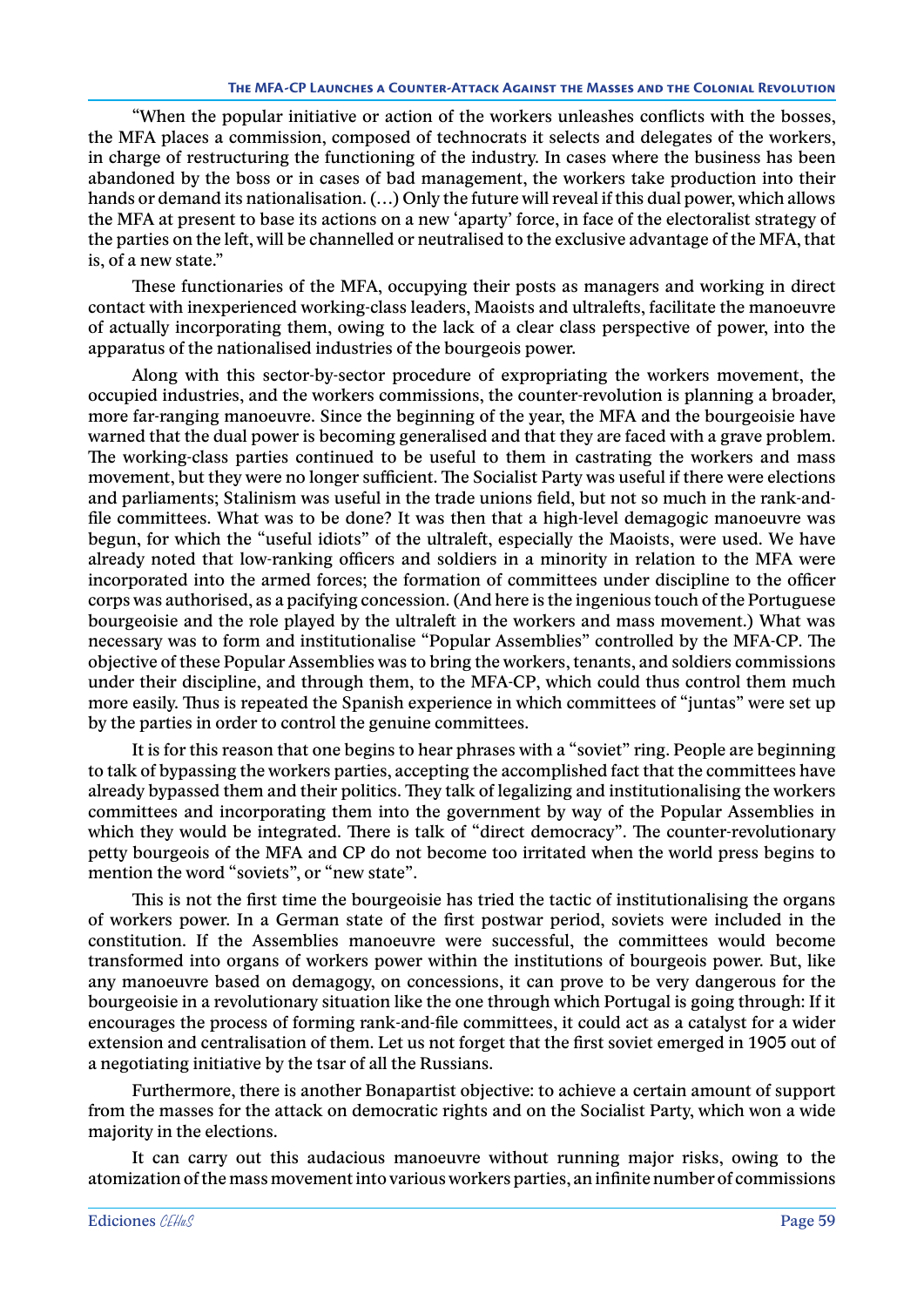of workers, tenants, and soldiers committees, enabling it to carry out manoeuvres by pitting some against the others.

# **3. The Attack on the Democratic Gains**

Another fundamental ground in which the counter-revolution is launching a counterattack through the Bonapartist MFA-CP bloc is the great democratic gains achieved by the movement of the workers and the masses since 25 April. As a sample, let it suffice to mention the control of the mass media by the CP apparatus and the creation of COPCON (Mainland Portugal Operations Command) to replace in repressive work the practically destroyed Salazarist political police.

This attack on democratic rights has reached its greatest expression in the subjugation of the biggest democratic conquest of the masses: the Constituent Assembly. That was the purpose of the famous "Pact" the MFA forced the political parties to subscribe to. Signed on 13 April, it consists of a commitment by the parties to leave the government in the hands of the MFA and the Council of the Revolution for five years, pledging not to challenge the military's rule during that period. Its objective is to achieve a stable government, without any bourgeois-democratic guarantee to the workers and mass movement; it is a bourgeois insurance policy against any possibility of the parliamentary regime being used by the proletariat. In an immediate sense, it is a concession to the CP for services rendered and in view of its electoral weakness. This was the ingenious formula found by the MFA-CP counter-revolutionaries to expropriate the biggest democratic conquest of the mass movement.

But even though they were held within that framework, the results of the elections were, nevertheless, highly significant. First, the fact that about half the electorate voted for the workers parties indicated the deepness and magnitude of the upsurge Portugal is going through. Second, the tremendous influence of the SP on the population in general and on the working class became strikingly clear, since it won by a wide margin in the proletarian neighbourhoods. Paradoxically, it revealed its lack of organisational structure among the workers, since that influence has not been reflected in the trade unions and rank-and-file commissions. Thirdly, the election showed the loss of prestige the CP has suffered because of its policy of close collaboration with the government and abandonment of principles. Finally, it demonstrated the profound anti-totalitarian consciousness of the Portuguese workers, who voted for the party that more than any other formally defends public freedoms and rejected the one that attacks them in complicity with the MFA, while at the same time paying no attention to the call for a blank vote spread in an underhanded way by the MFA. Evidently, with a good class instinct, the workers, and sectors of the middle class feel a healthy fear of totalitarian methods and want to expand democratic rights.

A third area in which democratic rights have come under attack directly involves the workers movement. The Bonapartist MFA-CP bloc has gone so far as to stop the SP from expressing itself through *Republica*, in a measure antidemocratic to the core, since they are not dealing with a fascist party, but the majority working-class party. The outlawing of the Maoists is also part of these attacks against workers democracy.

The struggle for democratic rights is a new field of battle between the revolution and the counter-revolution, which opened on 11 March. The measures already taken will be followed by others, since the counter-revolutionary course followed by the MFA-CP will continue its inexorable march as long as the workers and mass movement does not defeat it.

In the empire, the MFA-CP continues the military occupation of Angola, in a neo-colonial manoeuvre to use the clashes between the guerrilla movements to continue its domination of the former colony. This is the other face of the domestic anti-democratic policy.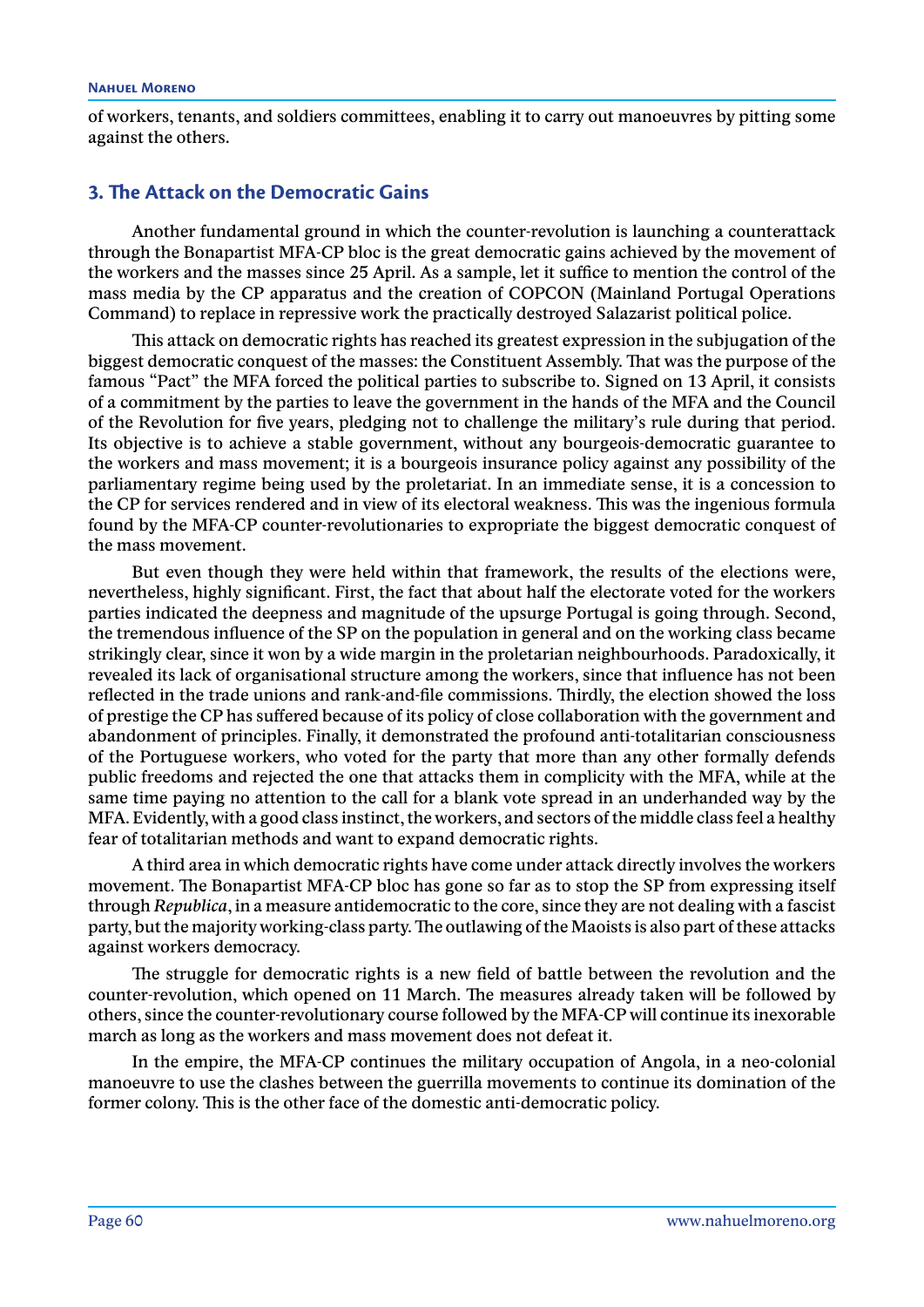# **Chapter X**

# **For a Consistent Leninist-Trotskyist Course**

# **1. The SP's Reformism and the Demagogy of Popular Assemblies Should Not Stop Us From Recognising the MFA-CP as the Main Enemy**

Two of the manoeuvres carried out by the MFA-CP to divert attention from their counterrevolutionary plan have had an impact on some sectors of the left, including of our own movement. The first one is their attempt to cover up their counter-revolutionary offensive against the workers, the colonial movement, the soldiers, the SP, and the Maoists by denouncing the counterrevolutionary aspects of the SP. In this way, they can better attack the highly positive democratic tendency of the workers who voted for socialism, and thus divide the masses over false issues.

The second one is their attempt to make it appear that by organising "Popular Assemblies", they favour the development of a sort of "proletarian or people's dictatorship", a direct government of the workers.

The historically counter-revolutionary character of the PSP should not be permitted to hinder us from perceiving the present reality, as has occurred with many comrades. Echoing the counterrevolutionary demagogy of the MFA, which  $-$  correctly  $-$  accuses the SP of being in the service of imperialism, of being against the direct democracy of the workers and soldiers movement, and of having formed a bloc with the PPD, many currents identifying with Trotskyism, as well as many other working-class currents, consider the pro imperialist reformist ideology and policies of the SP and its bloc with the PPD to be the main present danger facing the workers movement. Many do not say it as clearly as that, but when they concentrate on attacking the SP more than the CP, their starting point is the same erroneous conception. We recognise that the SP, along with the Catholics and the PPD, helps just as much or even more than the demagogy of the MFA to provoke this confusion.

First of all, it is necessary to emphasise that the MFA-CP is as much in favour of imperialism and in opposition to direct democracy as the SP is. The only difference lies in the methods and demagogy they use to hide their purposes.

It is precisely the methods they use to achieve the same counter-revolutionary objectives what makes the MFA-CP the primary and most immediate enemy of the workers and colonial movement, relegating the SP to a secondary level. And this is so because the MFA-CP's plan is Bonapartist, for the complete suppression of the workers democratic rights. The SP holds the opposite position: defence of bourgeois democracy and democratic rights against the MFA-CP and against the organs of power of the workers revolution.

The latter is a fundamental issue. At this moment the SP and its policy of defence of democratic rights and the parliament coincide, in a limited way, with the needs of the workers and mass movement, and help in resisting the Bonapartist plan of the MFA-CP. We stress its "limited" character since the most urgent need is the development of the organs of workers power, the workers revolution, and not a defence of bourgeois democracy. But the defence of the Socialist Party's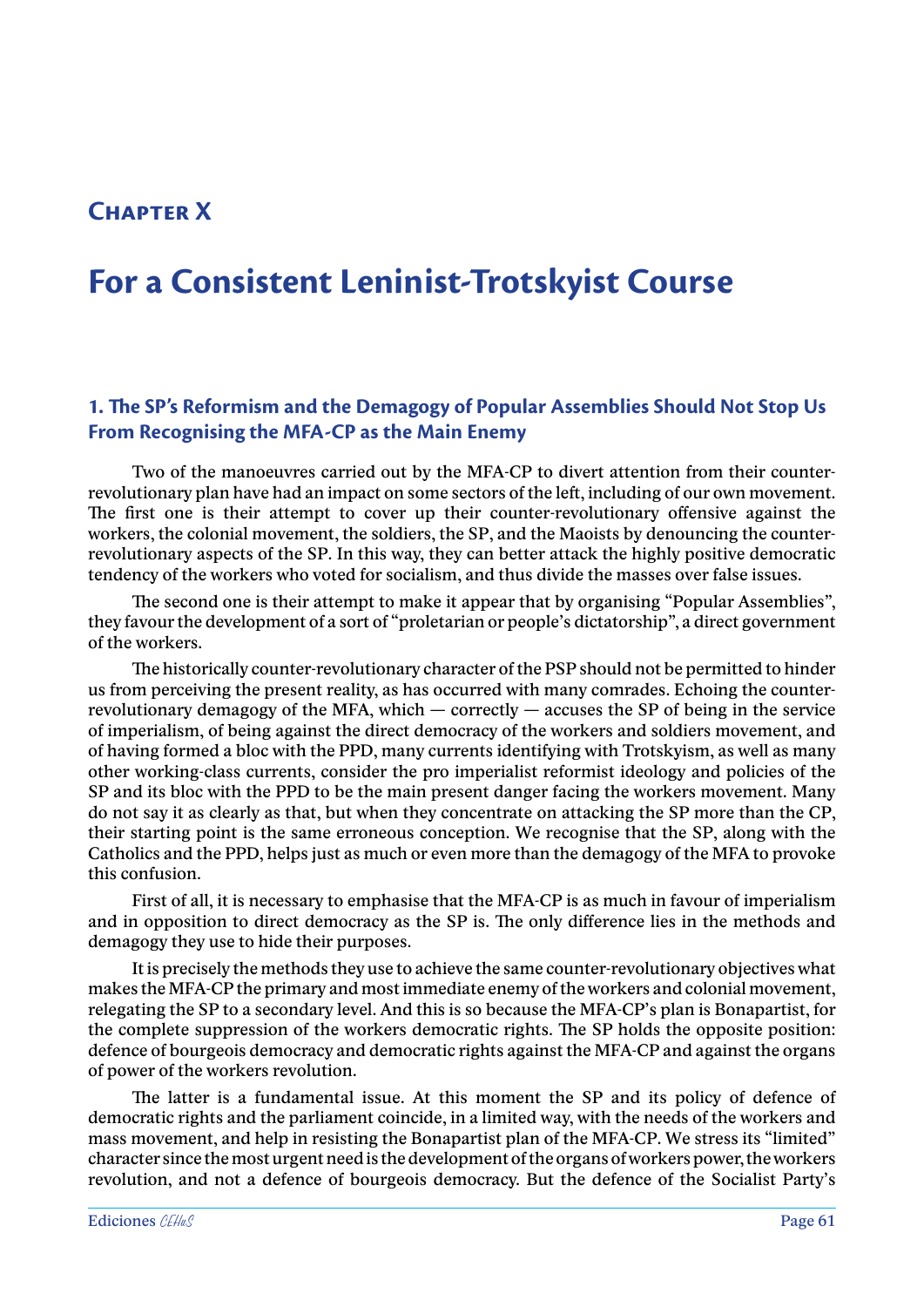### **Nahuel Moreno**

rights is not only defence of bourgeois, but also workers, democracy. And against the Bonapartist aims of the MFA-CP, even the defence of bourgeois democracy is progressive. We do not see any contradiction between defending democratic rights and the rights of the SP and developing the organs of workers power; on the contrary, it is a necessary, explosive, revolutionary combination. This is so because without winning over the Socialist workers and neutralising or winning over the urban and rural middle class that votes for the SP, there can be no revolution in Portugal, which is based on the workers commissions and soldiers committees. Abandonment of the bourgeoisdemocratic program, refusal to defend the daily *Republica*, have the same significance as if the Bolsheviks had not defended the Constituent Assembly throughout 1917, which would have resulted in the soviets not being able to take power.

This discussion on who is playing the most reactionary role at present in Portugal has been obscured by the formation of "Popular Assemblies" by the MFA. Many think, perhaps correctly, that they constitute the beginning of a soviet organisation. From a distance, it seems to us a hasty conclusion. Even assuming the best variant — that these Popular Assemblies transform themselves into soviets — this would not change at all what we have said. The tsarist police and the tsar did not lose their counter-revolutionary character for having favoured, at the beginning, the first soviet as a manoeuvre that they supposed would weaken the underground revolutionary movement. Nor did French imperialism change its nature when it promoted in Algeria the formation of Arab community organisations that it thought it would be able to counterpose to the nationalist guerrillas. But, in both Russia and Algeria, the revolutionists turned the counter-revolutionary manoeuvre upside down. Basing themselves on the fact that the entrance of the masses into these organisational forms gave them a revolutionary content, the revolutionists went with the masses, and, deepening the revolutionary aspect, turned the manoeuvre into a "boomerang" against the counter-revolutionary governments.

It is because of all these circumstances that we say the greatest present danger to the Portuguese revolution is the MFA government with its Bonapartist plan. Unfortunately, we have not heard other comrades give the same essential definition.

Livio Maitan tells us  $-$  in "The MFA or Revolutionary Workers Democracy?"  $-$  of "inevitable" coup attempts". This is ambiguous. What is the meaning of "inevitable coup attempts"? A Spínolatype coup, or a "Catalonian May" by the MFA-CP? Who is in a position to carry out a "putsch" today in Portugal? Comrade Maitan should state more precisely the real, concrete, immediate danger now facing the Portuguese workers.

Horowitz, for his part, denounces the MFA-CP. He tells us, however, that the CP's biggest sin is to disarm the masses in the face of reaction, and he compares the Portuguese situation to that of Chile before Pinochet. We think this is an error. The Portuguese Pinochet, Spinola, has already been defeated. He does not have enough strength at the moment to attempt another coup. And the  $CP$ 's major sin is not disarming the masses in the face of the danger  $-$  non-existent at the moment — of a coup d'état by the Portuguese bourgeoisie, but of serving as the direct executor, along with the MFA, of a counter-revolutionary Bonapartist plan. The immediate danger for the working class is not a Spinola-Pinochet coup, which would drown in blood the workers and the CP itself, but the Bonapartist offensive mounted by the MFA-CP, who, in common agreement, will try sooner or later to repress the workers.

Let us recall the historical example we used before: The MFA is passing from the demagogic stage of the Largo Caballero period to the Negrin-Stalin stage, although it is combining the two.

Never before has it been shown how indispensable a correct theoretical analysis is to enable a correct political course to be laid out. Only on the basis of a precise characterisation of the current Portuguese regime can a revolutionary Marxist political line for Portugal be reached.

Those impressed by the demagogy of the MFA-CP and the formation of Popular Assemblies, who hold that the main enemy is the Socialist Party and who are silent about the role of the MFA-CP, could defend their position only if they characterised the current Portuguese government as a "left", "*sui generis*" Bonapartist government of a semi-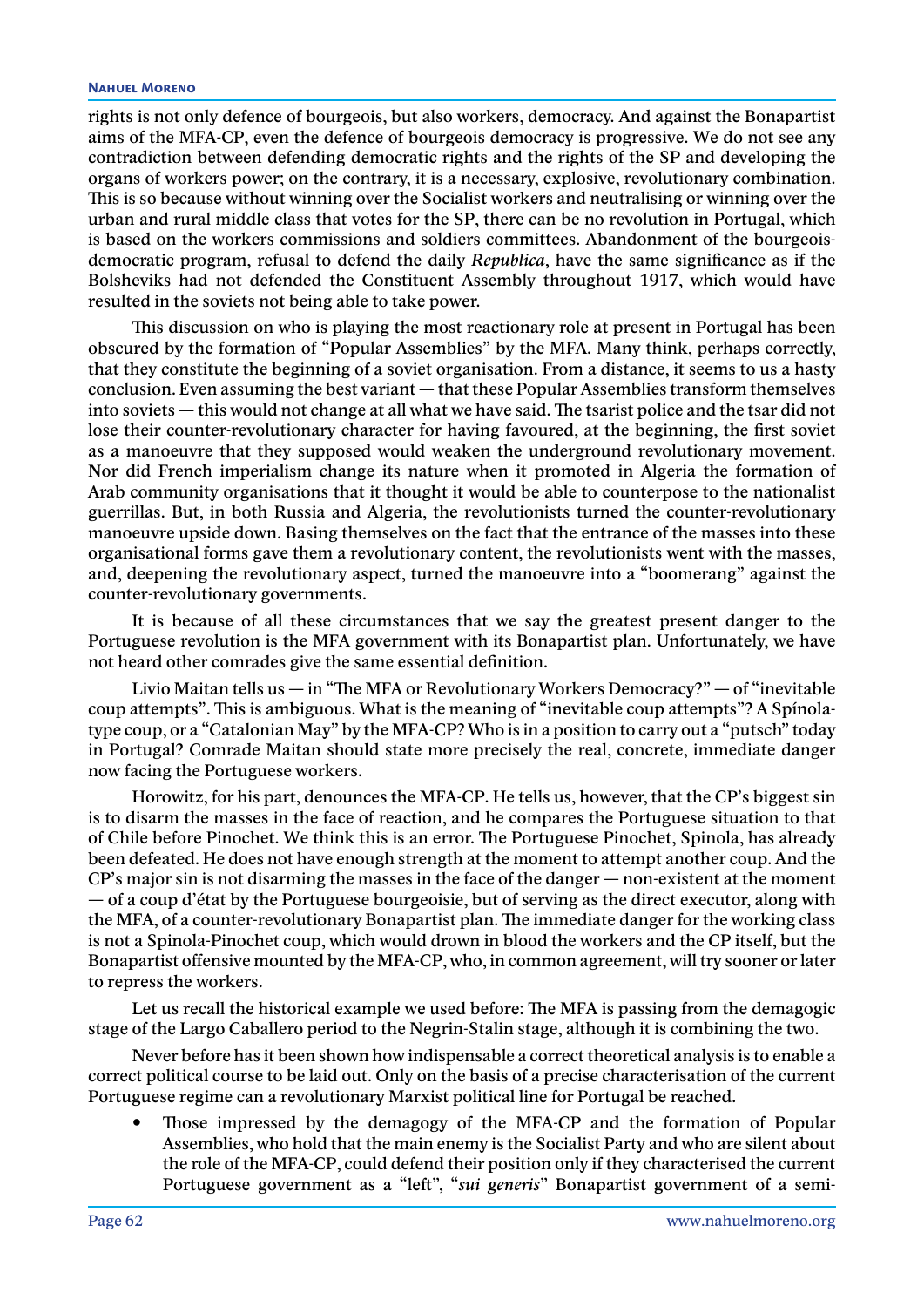colonial country, or as a workers and peasants government, or, simply, as a bourgeoisdemocratic or Bonapartist government facing a major danger: fascism. In this case, the SP would have turned into the organisation of the ultra-reactionary and desperate petty bourgeoisie, which, spurred by finance capital, had opened a civil war against the democratic, popular, workers movement. If this were so, we would be witnessing a genuine socio-political miracle requiring revision of the theoretical heritage of Leninism-Trotskyism, since, for the first time in history, the Stalinist fable of "social fascism" would have become a reality.

- The position of defending only bourgeois or proletarian democracy held by some comrades is based, consciously or unconsciously, on other theoretical premises; namely, that the present regime is plain Bonapartism, that we are therefore not facing a workers revolution with important embryos of dual power in the factories and barracks, that the workers movement is in a downturn, and that the only possible line because of this is a policy of defending bourgeois-democratic rights against the Bonapartist offensive of the present government.
- Finally, from the definition of Kerenskyism which we hold a completely different course from the two previous ones arises: developing the ongoing workers revolution to the point of taking power, defeating the counter-revolutionary MFA-CP government that wants to set us back to the establishment of a Bonapartist regime; and, to that end, development and centralisation of all the seeds of dual power, defence and development of all the gains, including bourgeois and proletarian democratic rights, thus winning over all the workers to the side of the organs of power of the working class.

# **2. Neither a Minimum Democratic Program Nor a Maximum Program of Exclusively Proletarian Democracy and Power. For a Transitional Program for the Workers Commissions and Soldiers Committees Taking Power.**

We have already seen that the Portuguese masses face three dangers: the MFA-CP's counterrevolutionary Bonapartist plan; the parliamentarist bourgeois-democratic plan of the SP and its allies among the Portuguese imperialist bourgeoisie; the economic strangulation caused by imperialist sabotage. Of these three, the most immediate danger is the MFA-CP's antidemocratic, Bonapartist plan, since they are the ones in government and there is no immediate danger of either a new Bonapartist coup d'état or the emergence of a mass fascist movement.

This aspect of the present situation should not prevent us from seeing things as a whole, which is characterised by a Kerenskyist regime with powerful seeds of dual power, which unfortunately only mobilise a minority of the masses. The existence of this regime, as we have already pointed out, means that the situation is ripe or ripening either for the proletarian revolution or for turning back, toward a counter-revolutionary regime, whether parliamentary or Bonapartist (with time it could even be fascist).

In the current situation, two poles are counterposed: the MFA-CP's Bonapartist counterrevolution against the seeds of dual power and any other expression of the mass movement that is relatively independent of the government: non-Stalinist trade unions, the Socialist and Maoist parties, etc. There are comrades who, very schematically, take into account only one of the elements of the reality: Some see only the offensive of the MFA-CP Bonapartist bloc; others ignore the counterrevolutionary character of the government and its role as the main enemy of the revolution, and take only dual power into consideration, forgetting about the other sectors of the mass movement, the majority Socialist Party, the Angolan masses, the workers and soldiers who have not joined the committees and who constitute a broad majority. In this way, opposing lines, all of them unilateral, have appeared in our movement.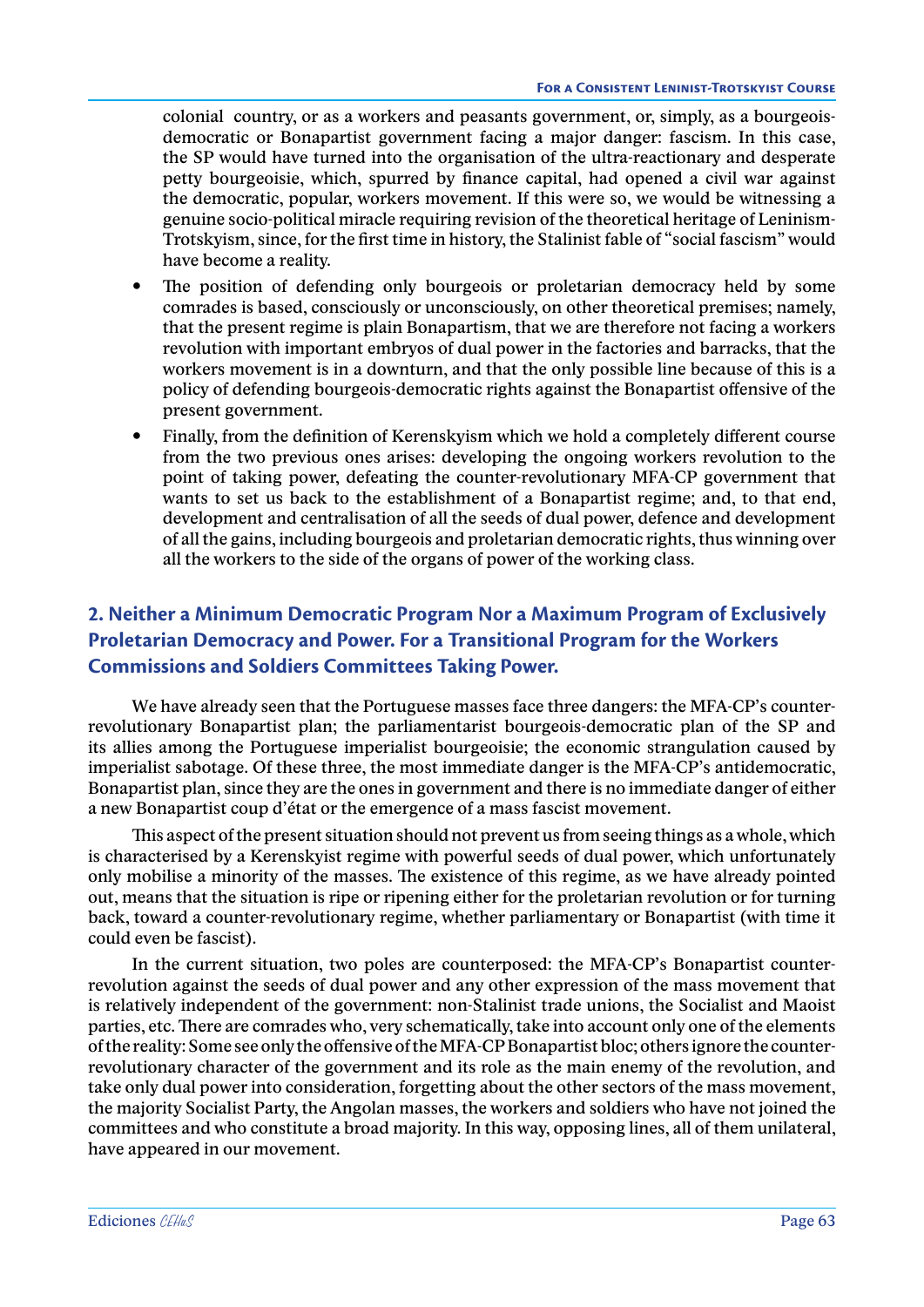#### **Nahuel Moreno**

Some comrades have outlined a correct, but partial, insufficient, position; defence of bourgeois and proletarian democratic rights and of the colonial revolution, both under attack by the reactionary MFA-CP. Thus they pose essentially a minimum democratic program and a call for the withdrawal of troops from Angola in the current stage of the Portuguese revolution, without linking these defensive democratic tasks to the seeds of dual power: the workers commissions and the soldiers committees. It would seem that the Portuguese government is bourgeois-democratic or Bonapartist in a normal bourgeois situation and has begun to attack democratic and workers' rights in a typical reactionary Bonapartist course. The socialist character of the revolution is in fact denied, reducing it to its democratic aspects.

This mistake of isolating the defence of democratic rights and the colonial revolution from the seeds of dual power and from the other serious problems facing the Portuguese masses has its opposite in the position adopted by other comrades. For Livio Maitan, the central axis of a revolutionary strategy lies in "establishing and spreading" the "organs of proletarian democracy" to fight the "inevitable coup attempts" and "the manoeuvres of local and international capitalism". "At the same time, the revolutionists must fight for the achievement of all the democratic demands raised by the broad masses" which "means" the struggle for union democracy" (The MFA or Revolutionary Workers Democracy?, op. cit., p.760).

As we can see, for Maitan the "organs of proletarian democracy" have a relatively remote and profoundly pessimistic, defensive, purpose: to fight the "inevitable coup attempt". Nevertheless, there is one way to prevent the "coup" or, if it is attempted, to defeat it immediately: the taking of power by the "organs of proletarian democracy". Why doesn't he say it? Why doesn't he point out that these organs are destined to take power, or in the opposite case, destined to disappear, since they are incompatible with the existence of a capitalist regime? Why doesn't he define them as organisations for the revolutionary offensive, which, even though they can tactically carry out defensive tasks, do not lose because of this their character of organisations for advancing the socialist revolution?

But there are other immediate, very urgent problems confronting the masses that Comrade Maitan's strategy does not consider, mainly the MFA's counter-revolutionary, anti-democratic plan. Must the "organs" fight it or not? It is not a matter, as Maitan says, of not "reinforcing the authority and organs of the MFA", as if what was involved was competition between mass organisations. Something more concrete and decisive is involved: to confront and smash the "authority and organs of the MFA" with the "organs of proletarian democracy," to combat and denounce its plans, and to prepare through struggle and propaganda for the inevitable physical confrontation with the government. Furthermore, the economic crisis and unemployment are worsening day by day and are the acutest problem facing the masses. Do not the "organs of proletarian democracy" have any tasks related to this? The Portuguese imperialist army remains in Angola to be used in the MFA's colonialist manoeuvres. Don't we have any proposals to make to the "organs" in relation to this? Freedoms are suppressed; the SP and the Maoists are persecuted. Do we demand that the workers commissions defend them?

Many comrades fall into the same error as Maitan: They make general statements in favour of the organs of dual power without relating them to the imperious needs confronting the masses, without structuring around them a program that considers and offers a solution to all the tasks of the mass movement, primarily to the most urgent and immediate of them all at this stage, the socialist revolution, the taking of power by these organs, the systematic denunciation of the MFA government and confronting it until an insurrection against it is won.

The "organs of proletarian democracy" are the most democratic form of organisation of the working class. Like any other organisational form they are precisely that, a form; they need a content, they need to know what their purpose is, what problems facing the workers they must solve. Without a transitional program that offers solutions to the most urgent problems facing the working class and the people, without posing that the central task of this organisational form is to carry out a socialist revolution against the MFA-CP government, the "organs of proletarian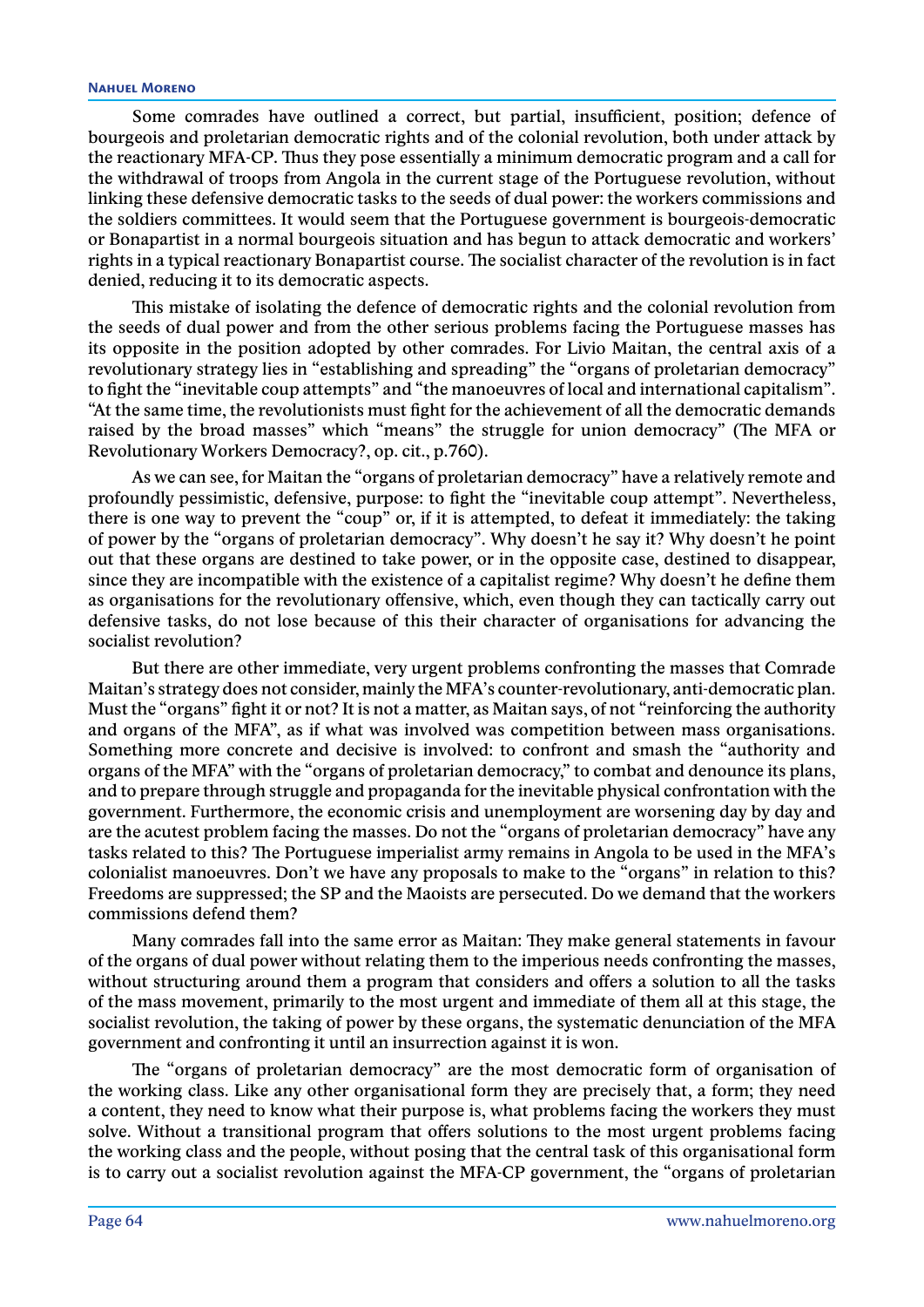democracy" become an empty form which can be filled with a reactionary content — temporary organs of the bourgeois state or of the unions — and which can then disappear with the direct victory of capitalist reaction. This is what can happen in Portugal today through the attempts of the ultraleft to transform the committees into organs of their political current, and letting the government manoeuvre with them.

Finally, can't we be more precise, more concrete, about the famous "organs"? Do they still exist or don't they? If they do not exist, we must state what has to be built. If they do exist, we must call them by their name. Are not the workers commissions and soldiers committees precisely what we believe them to be? Is that what the MFA's Popular Assemblies are? They are not, but can they become that? We must speak clearly, the revolutionary situation demands it more than ever.

We say this because of the lack of precision and clarity on the character, strength, and dynamics of these organs. Maitan tells us we must spread them. Do they control only a minimal fraction of the mass movement, as we have said? If that is so, we are faced with a life-or-death question in spreading these organs: We must attract to them the mass movement, principally the majority of the workers movement and the people who voted for the Socialists, as well as the peasants who voted for the bourgeois parties and the Stalinist workers. How to win them? By getting these organs to take the lead in the defence of all these sectors against the MFA government's reactionary offensive, transforming these "organs" into united organisations for the revolutionary mobilisation against the government. If we do not give this character to these organs, there is no way to spread them, and what is worse, they can be utilized as tools in the MFA's Bonapartist plan. By not denouncing the MFA as the main enemy of the workers at present, this manoeuvre is facilitated.

This should be the axis of our decisive, audacious intervention in any emerging organisation that can possibly become an organ of workers power. While the MFA's agents will enter these organisations, along with their "useful idiots" of the ultraleft, to pose divisionist, administrative issues or to attack the Social Democracy as "counter-revolutionary and an agency of imperialism", we must enter them to denounce the government and defend the masses from its attacks. The agenda of the meetings of the "organs" of the rank and file should list only one point, with many sub-points: how to defend the Angolan people, the SP, the Maoists, the working class, the soldiers, and the peasants, from the government's counter-revolutionary attack. We must not permit them to divert us from this single — although multifaceted — objective of denouncing the government, of politically preparing the masses  $-$  by means of propaganda  $-$  for the inevitable physical, insurrectional clash with it. If we do not succeed in spreading the "organs" until they encompass the masses as organisations of dual power for a frontal struggle against the counter-revolutionary MFA government, up to defeating it, they will become not organs of power, but another ingenious manoeuvre by the bourgeoisie, which succeeded in deluding many elements in the ranks of the ultraleft. Once again, only a transitional program that unifies all sectors of the mass movement beginning with the Socialist workers, who are the most numerous — can achieve the spread of the organs of power, whether they are the workers and soldiers commissions, or popular assemblies. And until we succeed in stopping these committees or embryos of dual power from being manoeuvred by the ultraleft and used by the MFA, we will not succeed in elevating them into an organisation for the revolutionary mobilisation of the masses. Today, unfortunately, those organs are controlled by the ultraleft. That is why our movement cannot wait even a minute for these committees to change their policies or for their ultra left leadership to begin to act. We must fight now, right from this moment, to establish the transitional program demanded by the situation, with or without the rank-and-file organisations.

At present, that means the fight in the front row, next to the Socialist workers, in the defence of democratic rights. That means raising now, at this moment, the slogan for the immediate and unconditional withdrawal of all Portuguese troops from Angola.

It is through this struggle that we can give new life to the organs or embryos of dual power.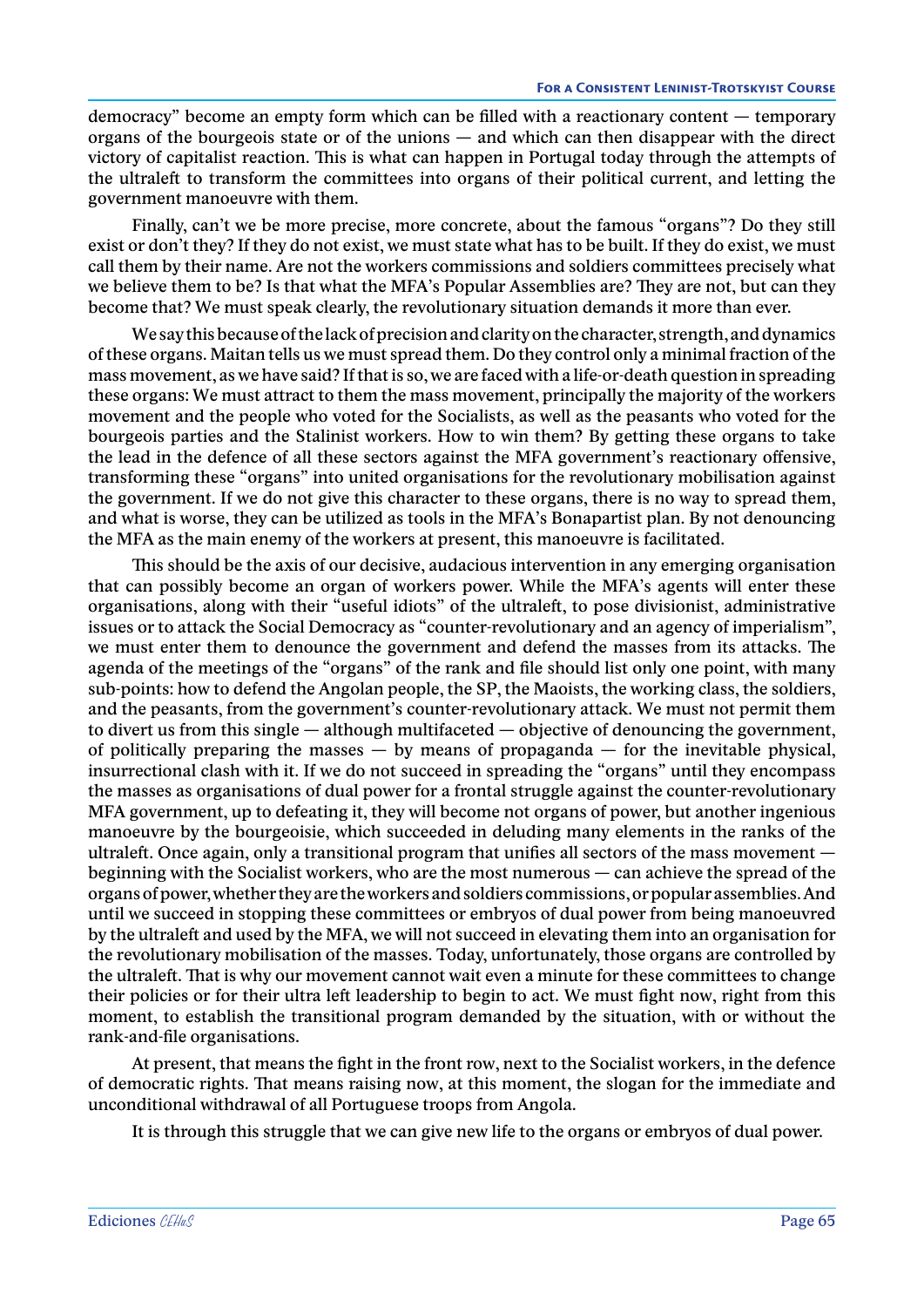# **3. The Examples of Spain and France**

What we have said is common knowledge to Trotskyists. In comparing the Russian and Portuguese revolutions, *The Militant* stresses the need for soviet forms. The Bolshevik party had, indeed, one central axis throughout the crucial year of 1917: giving all power to the soviets. All other demands — Out with the bourgeois ministers, Everyone against Kornilov, Boycott, Constituent Assembly, Peace, etc. — were merely tactical, combining with the basic strategy of the proletarian and socialist revolution taking power through the soviets.

It may be objected that this strategy was justified in Russia, where the soviets existed and were centralised throughout the empire, but not in Portugal, where nothing similar exists. This is not so. In any country where a pre-revolutionary or revolutionary period has opened up, Trotskyists have always adopted one central revolutionary strategy: to develop the existing seeds of dual power, or, where they do not exist, to build them as a way of orienting toward the socialist revolution and the working class taking power. That was how, in situations that were less revolutionary than the current Portuguese situation, Trotskyists raised as the central point of their program the creation or development of soviets or other organs of dual power. Such was the case in Spain starting in 1931 and France in the mid-1930s.

From 1931, a pre-revolutionary situation opened in Spain that was much less acute than the one that exists in Portugal today or in Russia in 1917, among other reasons, because the Spanish army had not suffered any crisis and thus could serve as the strongest bastion of the counterrevolution. Nevertheless, Trotsky never tired of pointing out that the only correct political course was to struggle to carry out the democratic tasks, but using as a central axis the development of organs of workers power.

"The masses of the city and countryside", said Trotsky on 12 January 1931, when the Spanish revolution had barely begun, "can be united at the present time only under democratic slogans ... On the other hand, it will obviously be possible to build soviets in the near future only by mobilising the masses on the basis of democratic slogans" (*The Spanish Revolution*, op. cit., p.66.) In one of his most important works of that period, "The Revolution in Spain", written in January 1931, Trotsky, despite a temporary setback in the movement, dedicates a special chapter to explaining the need to foster "revolutionary juntas", the Spanish name for soviets. His slogan is conclusive: "On the order of the day in Spain stands the creation of workers' juntas". He also stresses the need for peasants and soldiers juntas (Ibid., p.86.)

In April of the same year, in "Ten Commandments of the Spanish Communist", Trotsky summarises the revolutionary program for Spain in the following way: In points seven and nine he presents the democratic and the agrarian program, but in point eight — which links, and this is not accidental, the other two — he points out that the "central slogan of the proletariat is that of the *workers' soviet*". And, to clear up the confusion, he says a few lines further on that "the workers' soviet does not mean the immediate struggle for power" (Ibid., p.104, emphasis in original).

On the 20 of the same month, he summarises the whole Leninist-Trotskyist program for Spain in the following way:

"In other words, it is necessary for the communists at present to come forward as the party of the most consistent, decisive, and intransigent defenders of democracy.

"On the other hand, it is necessary to proceed immediately with the formation of workers' soviets. The struggle for democracy is an excellent point of departure for this. They have their own municipal government; we workers need our own city juntas to protect our rights and our interests" (Ibid., p.107, emphasis in original).

Trotsky insisted on this same line again at the end of May in one of his fundamental articles, "The Spanish Revolution and the Dangers Threatening It": "However, the immediate tasks of the Spanish communists *is not the struggle for power, but the struggle for the masses*, and furthermore this struggle will develop in the next period on the basis of the bourgeois republic and to a great degree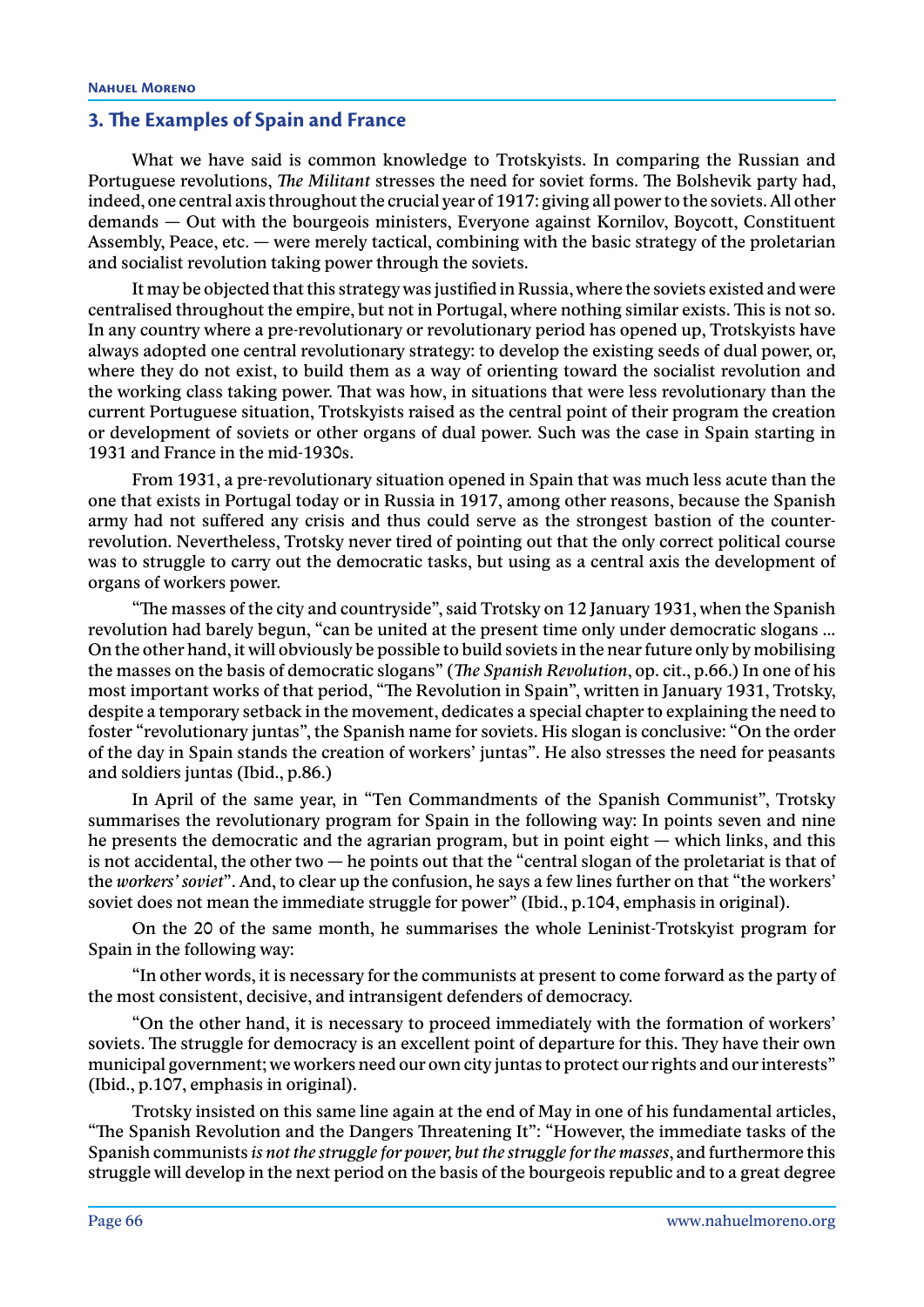under the slogans of democracy. The creations of workers' juntas is undoubtedly the principal task of the day" (Ibid., p.128, emphasis in original).

By September 1931, Trotsky observes in a letter that the slogan of soviets has not been adopted by the working class, and he draws the conclusion that it must be stressed that the main task is the development of a pole of workers power: "At any event, if the slogan of soviets (juntas) fails as yet to meet with a response, then we must concentrate on the slogan of factory committees. (…) On the basis of factory committees, we can develop the soviet organisation without referring to them by name" (Ibid., p.162).

After the electoral victory of the popular front and before the civil war, he again insists on the same position. In April 1936, referring to the tasks of the Trotskyists for the moment, he emphasises in points eight and nine:

"8. To insist always on having the fighting masses form and constantly expand their committees of action (juntas, soviets), elected ad hoc.

"9. To counterpose the program of the conquest of power, the dictatorship of the proletariat, and the social revolution to all hybrid programs (a la Caballero, or a la Maurin).

"This is the real road of the proletarian revolution. There is no other" (Ibid., p.245).

We do not want to enter again into a discussion as to whether there is a great parallel between republican Spain and Portugal today, as we believe. What there is no doubt about at all is that under conditions that were much less revolutionary than in Portugal today, the essential axis and slogan of our political line were, for Trotsky, the creation of soviets or organisms of working-class power.

Neither can there be any doubt that Trotsky fought against the tendencies that — like Maitan today — raised the program of soviets or the dictatorship of the proletariat without linking it to the democratic and transitional demands raised by the masses. We have already quoted how he observed that the "struggle for the masses" would develop for a period "on the basis of the democratic republic<sup>1</sup> and to a great degree under the slogans of democracy". To be brief, we will recall only that in criticising "the platform of the Catalan Federation", which called upon the "working masses to organise themselves in all the provinces on the basis of revolutionary juntas", Trotsky answered sharply: "To what end? No program is indicated. Not only is there no mention that juntas of this kind will have to guarantee the revolutionary passage of power into the hands of the workers and the poor peasants, but there is also no program of transitional demands (…) They do not so much as mention that the junta is an organisation of the proletariat and the exploited masses *against* the class that is in power, that is, against the bourgeoisie. The junta is taken as a 'revolutionary organisation' in the spirit of the Spanish petty-bourgeois tradition" (Ibid., p.137, emphasis in original).

Let us now turn to the French example. In 1935, when a reactionary Bonapartist government came to power and fascism developed along with the economic crisis, Trotsky did not raise a program of democratic rights — as did Stalinism — but a very different one: "While explaining constantly to the masses that rotting capitalism has no place either for the alleviation of their situation or even for the maintenance of their customary level of misery, while putting openly before the masses the tasks of the socialist revolution as the immediate task of our day, while mobilising the workers for the conquest of power, while defending the workers' organisations with the help of the workers' militia, the communists (or the socialists) will at the same time lose no opportunity to snatch this or that partial concession from the enemy, or at least to prevent the further lowering of the living standard of the workers" (*Whither France?*, Pioneer Publishers, New York, p.66).

In June 1936, beginning with the occupations and the popular front, Trotsky raises the following program: "The Committees of Action cannot be at present anything but the committees of those strikers who are seizing the enterprises. From one industry to another, from one factory to the next, from one working class district to another, from city to city, the Committees of Action

<sup>1</sup> This is obviously a slip of the pen. The exact quote, as it is cited four paragraphs earlier, is "bourgeois republic" (Ed.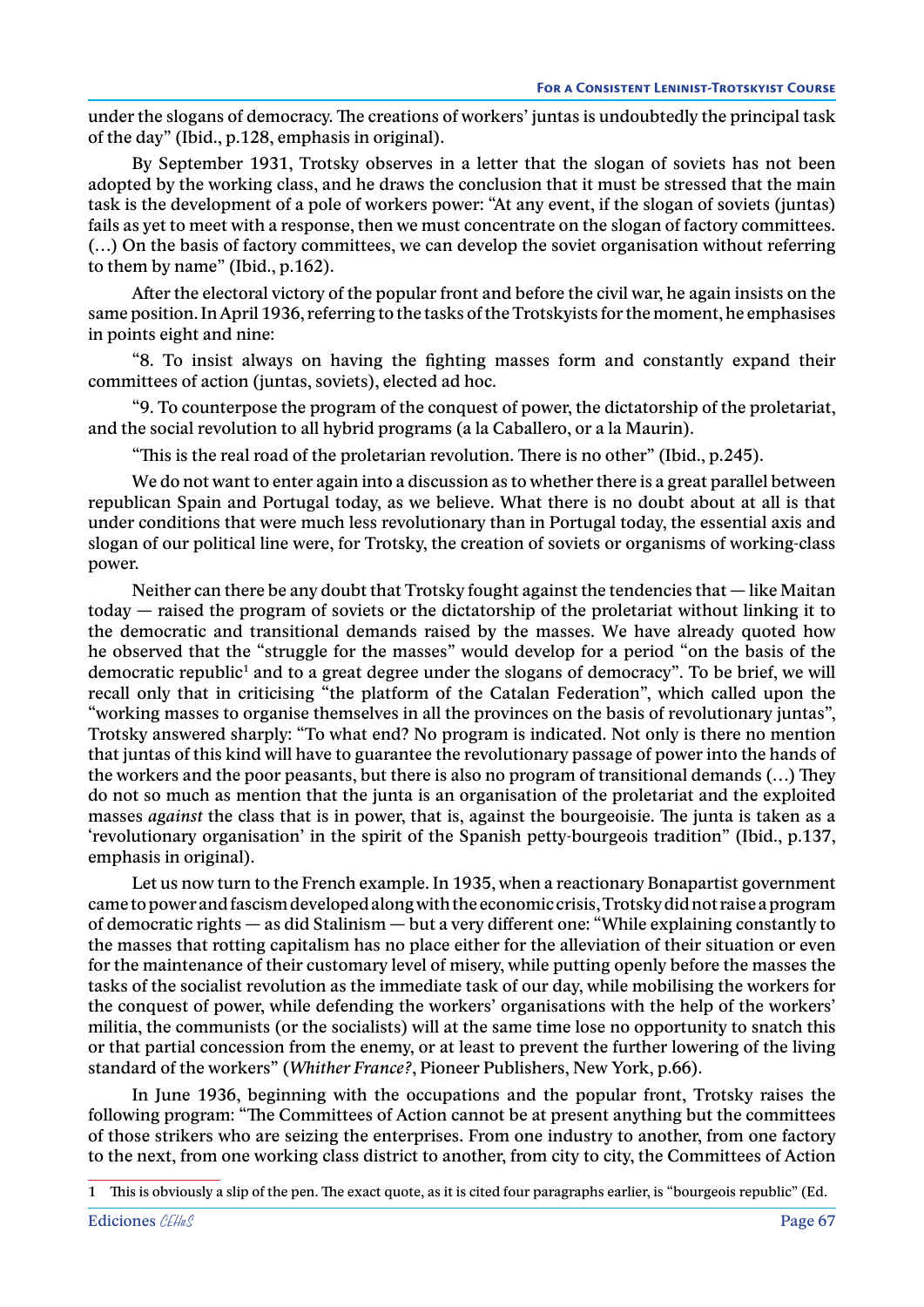#### **Nahuel Moreno**

must establish a close bond with each other. They must meet in each city, in each productive group in their regions in order to end with a Congress of all the Committees of Action in France. This will be the new order which must take the place of the reigning anarchy" (Ibid., pp.147-48).

The above was written on 5 June 1936; a few days later, on 9 June, he insists in a position similar to the one he adopted in relation to Spain: "The new organisation must correspond to the nature of the movement itself. It must reflect the struggling masses. It must reflect their growing will. This is a question of the direct representation of the revolutionary class. Here it is not necessary to invent new forms. Historical precedents exist. The industries and factories will elect their deputies who will meet to elaborate jointly plans of struggle and to provide the leadership. Nor is it necessary to invent the name for such an organisation; it is the *Soviets of Workers' Deputies*" (Ibid., p.155, emphasis in original).

Was Trotsky wrong to place so much emphasis and consider the axis of revolutionary politics to be the creation and development of soviets and other organs of power, subordinating all the other slogans to this central task? Or was he right, and, leaving aside any tactical differences, is this the correct line for Portugal today? The latter is our opinion: It is necessary to defend, develop, and centralise the workers commissions and soldiers committees; it is necessary to give them the perspective of the socialist revolution, prepare them for the inevitable armed struggle against the government; it is necessary to link them with all the tasks confronting the Portuguese masses. Any other policy is not Trotskyist, but "POUMism" of various kinds, which use the Bolshevik-Leninist program to avoid denouncing and confronting the counter-revolutionary government of the MFA-CP, as well as pursuing the socialist revolution, which are the two immediate tasks facing the Portuguese masses.

# **4. For a Transitional Program That Will Lead to the Revolution of the Workers Commissions and Soldiers Committees Against the MFA-CP-SP Government**

We must avoid succumbing to any temptation to elaborate a program that would be nothing but a sample book of slogans of all kinds. The program must be a combination of slogans for a stage of the struggle, structured around an axis; a programmatic structure, not a collection. The axis must be the one already indicated: to develop and centralise the seeds of dual power in preparation for taking power. Only in this way will we achieve an understandable program for the Portuguese revolution. In our opinion, this should be, roughly, the following:

### **A. An economic and public-works plan of the commissions and committees to overcome the number one problem: the economic crisis, unemployment, and the starvation wages of the soldiers.**

There is nothing more urgent for the Portuguese masses than to overcome the current economic chaos, unemployment, and the starvation wages received by the soldiers. Thus, it is necessary for the workers and soldiers commissions to discuss an economic and public-works plan that would provide employment for all the Portuguese and a decent, minimum, sliding wage, extended to soldiers, too. In this plan, we would support the need to nationalise foreign trade, the land, and industry. It is not necessary to wait for the workers commissions to meet in a national congress to take steps in that direction. It is necessary to adopt, now, immediately, at the level of each neighbourhood, industrial branch, or monopoly group, concrete measures to provide jobs for the unemployed and solve their problems. To finish the job of unmasking the MFA-CP-SP, we must propagandise our plan or that of some of the workers commissions so that the whole workers movement discusses it, demanding that the government put it into practice.

### **B. Down with the government restrictions on the right to strike and organise unions. For the democratisation of the Intersindical. For revolutionary trade unions that support the struggle of the workers commissions for power.**

The officers and bureaucrats of the MFA customarily attend the assemblies of the industrial unions, invited and tolerated by the Stalinist bureaucracy. Not satisfied with that, they have decreed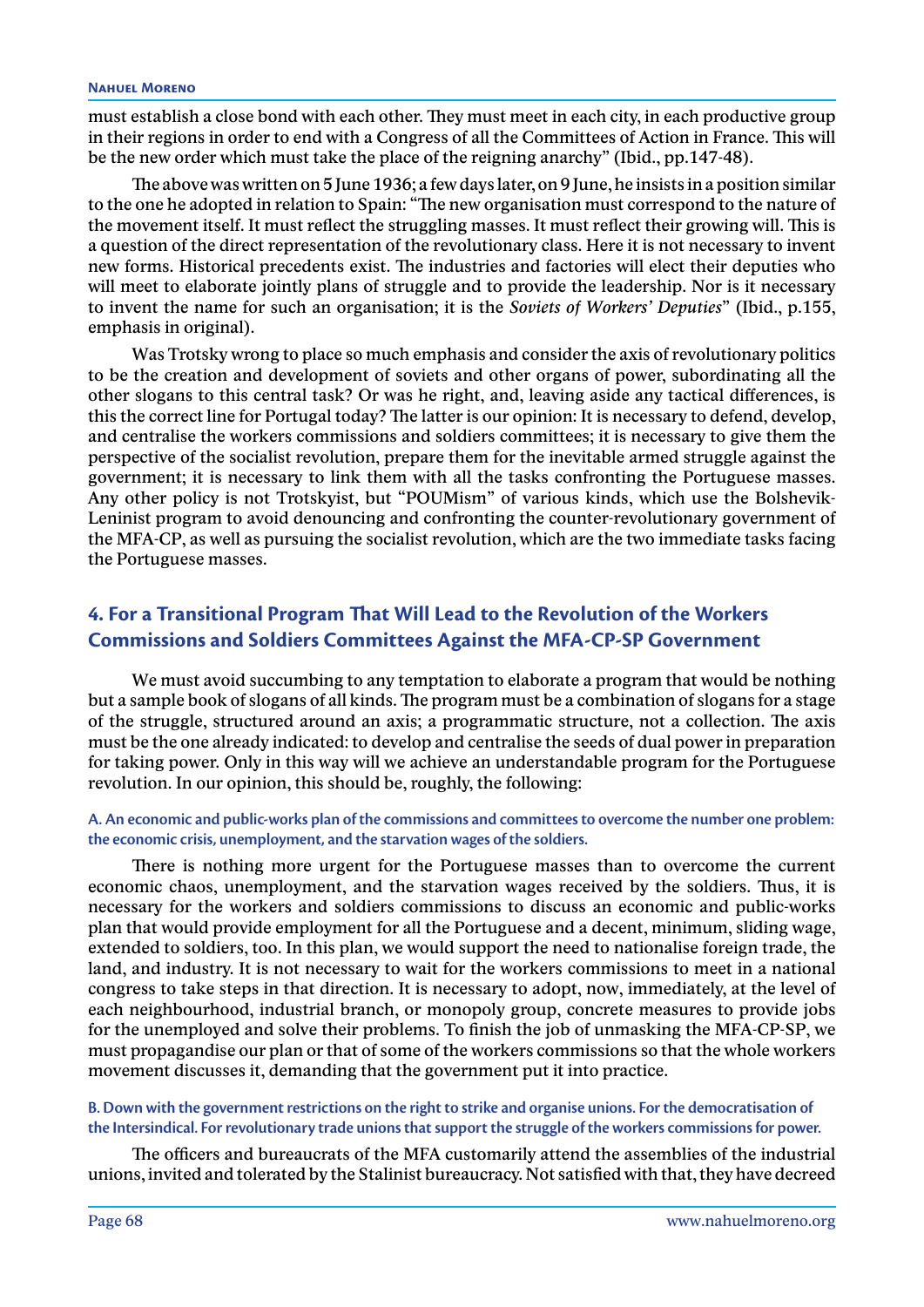two ultra-reactionary laws: against the right to strike and of recognition of the present leadership of the industrial unions without new elections. We must not rest until the MFA officers and troops are ousted from the assemblies. We must do it tactfully, avoiding confrontations with the soldiers, telling them that they can stay if they agree to abide by the discipline of the workers assembly; otherwise, they will have to leave. We must denounce the Stalinist bureaucracy for its complicity with the MFA officers in the assemblies. Our intransigent defence of the Intersindical and the industrial unions must be accompanied with denunciations of their bureaucratisation and lack of democracy. We must demand new elections and proportional representation for all the various union tendencies. We must form revolutionary trade-union tendencies with the activists in the workers commissions who believe that the trade unions must be in favour of the revolution of the workers commissions. We must fight tirelessly to abolish the laws that allow the bourgeois state to intervene in the life of the trade unions. Workers have the right to join the trade union of their choice or to create new ones.

## **C. For workers control of the nationalised companies. Out with the MFA bureaucrats in the nationalised or occupied companies. Out with the MFA managers in the nationalised banks. For control of all the banks by a committee of the commissions in the nationalised companies.**

We must inculcate the idea among workers that the MFA officers and bureaucrats are their class enemies. We must insist that everything should remain under their control and not in the hands of administrators named by our perfidious enemies, the bureaucrats of the MFA. The time has come to occupy any factory that has been closed down or is badly administered, so it can begin to work at full capacity, establishing, wherever possible, "direct administration by the workers". It is necessary to demand that the state pays the wages. But the fundamental problem is that of the nationalised banks. It is necessary to put their abundant financial resources at the service of the workers and the workers commissions: against financial sabotage, for control of the banks. Thus, combining the control of the banks and industry, including their administration, we will fight both kinds of sabotage.

### **D. Forward with factory, land, and building occupations.**

The Portuguese proletariat has occupied many factories, houses, buildings, and some land. The development of this revolutionary method must be continued. Through the occupations, the unity between the workers and the impoverished masses in the cities and countryside will be established. Let the poor peasants and agricultural workers wait no longer: occupy the land, it belongs to you.

## **E. Oust the bureaucratic officers of the MFA from the workers commissions. For the independence of the workers commissions from the Stalinist-controlled unions. If they are useful, let us go to the popular assemblies to expel the MFA officers. No rest until we win the leadership of the rank-and-file organisms away from the ultraleft, the loudmouthed agent of the MFA.**

Under the pretext of supporting the rank-and-file organisms, the MFA officers and bureaucrats go to their meetings and try to manipulate the workers commissions. Very skilfully, they now try to create "Popular Assemblies" controlled by them and their Stalinist servants in order to better control workers power and to avoid the revolutionary initiative of the class. We must tell any "strangers", beginning with the officers, that to remain in the rank-and-file assemblies they must publicly break completely with the discipline of the MFA, the government, and the armed forces, abiding only by the decisions of the rank-and-file organisms. If they refuse, we must not rest until we have ousted them. The workers commissions must denounce the MFA officers as their sworn enemies. This does not mean that we should not be tactful, especially in approaching the popular assemblies. We must also work with the workers and soldiers who participate in them. We must even be alert to the possibility of their acquiring a soviet character, in which case we should develop them. But even then, our line will be the same: to denounce, brand, and expel the MFA officers and their agents from them.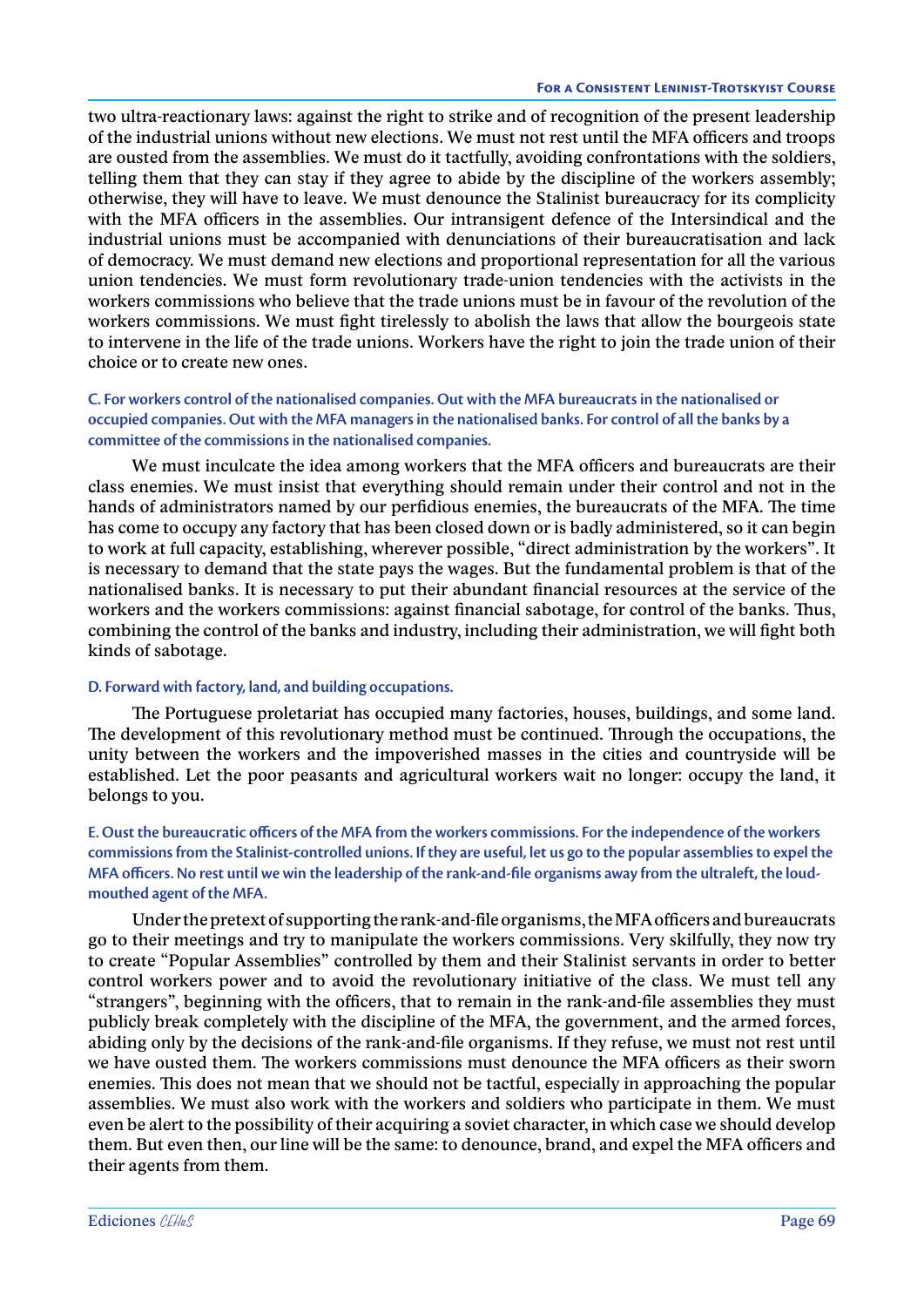The other side of this approach must be our struggle inside these rank-and-file organisms to win the leadership and throw out the ultraleft, an agent of the MFA despite the ultra-revolutionary phrases and speeches. To achieve this we must systematically press the workers commissions and soldiers committees to support any popular or workers struggle against the government. The ultra left will drown these "minimal" proposals in a river of revolutionary phrases. We must insist, again and again — tirelessly — until we convince the rank-and-file workers and soldiers that the ultraleft only knows how to brawl but not how to confront the government. Today, we must be champions in the defence of the rights of the Socialist Party within the workers and soldiers commissions. Any Trotskyist comrade who, out of fear of being attacked by the ultra lefts, does not passionately defend within the committees the right of the SP to have its own press and other means of mass communication, is helping in prostituting and degenerating these rank-and-file organisms, permitting them to be transformed into weapons of the MFA's Bonapartist counter-revolution. We must propose against the ultra left  $-$  the loud-mouthed servant of the "left" wing of the MFA (that is, of the MFA) — that these committees participate with their own slogans and banners in the Socialist demonstrations in defence of *Republica*. Thus, we will much more quickly destroy the counter-revolutionary manoeuvres of the SP, which wants to establish its own popular-front government and which hates the seeds of dual power just as much or more than the government does.

The attempt by the Stalinist trade union bureaucracy to transform the workers commissions into regular organs of the unions is a more subtle, but no less dangerous, manoeuvre. Against it, our slogan is for the complete independence of the workers commissions from the Stalinist trade unions.

**F. Let us accelerate the crisis in the imperialist army. For spreading the assemblies and Committees of the soldiers and non-commissioned officers. Let us defeat the MFA manoeuvres in the army by expelling the officers from these assemblies. For the arming of the proletariat. Let us begin forming an army of workers and soldiers militias that elects its own officers.**

The army is the sector where dual power is most explosive. We have to provide it with a clear perspective and objective: to overthrow the imperialist government so as to transfer all power to the commissions. We have to accelerate the crisis with audacious, practical slogans right now, immediately. We must spread the assemblies and commissions of soldiers and lower officers to all the units of the armed forces.

Until the workers and soldiers militias are created we must propose that the soldiers elect their own officers and that meanwhile officers cannot attend the soldiers assemblies nor be elected to the committees unless they break with the discipline of the armed forces and the MFA. In this way, we will defeat the MFA's manoeuvres of granting certain democratic concessions in order to win the soldiers over to the imperialist army.

To counter the MFA's manoeuvre of discussing only administrative problems or that courses be run in the assemblies, we must demand that the burning, current issues of the Portuguese revolution be discussed, beginning with the issue of minimum wages for soldiers. At present, there is no issue of more burning nature than that of democratic rights and the defence of the Socialist Party. We must demand that it be the first point on the agenda in all the meetings and that representatives of the SP be invited to explain their policies. We must invite all Socialist soldiers to attend the assemblies to defend their party, guaranteeing them the broadest democratic rights. Let us oppose any attempt by the loud-mouthed ultra lefts, and their bosses in the MFA, to obstruct through physical and ideological terrorism the right of Socialists and Trotskyists to speak in the assemblies, demanding and practicing the broadest democracy. We must turn the soldiers against the MFA government and bring them to defend the rights of all the parties, mainly the Socialist Party.

Those workers commissions and assemblies conscious of the need to destroy the bourgeois army must establish close ties with the neighbourhood soldiers assemblies and committees and hit on them with these slogans. We must immediately pose the need for economic aid to the soldiers,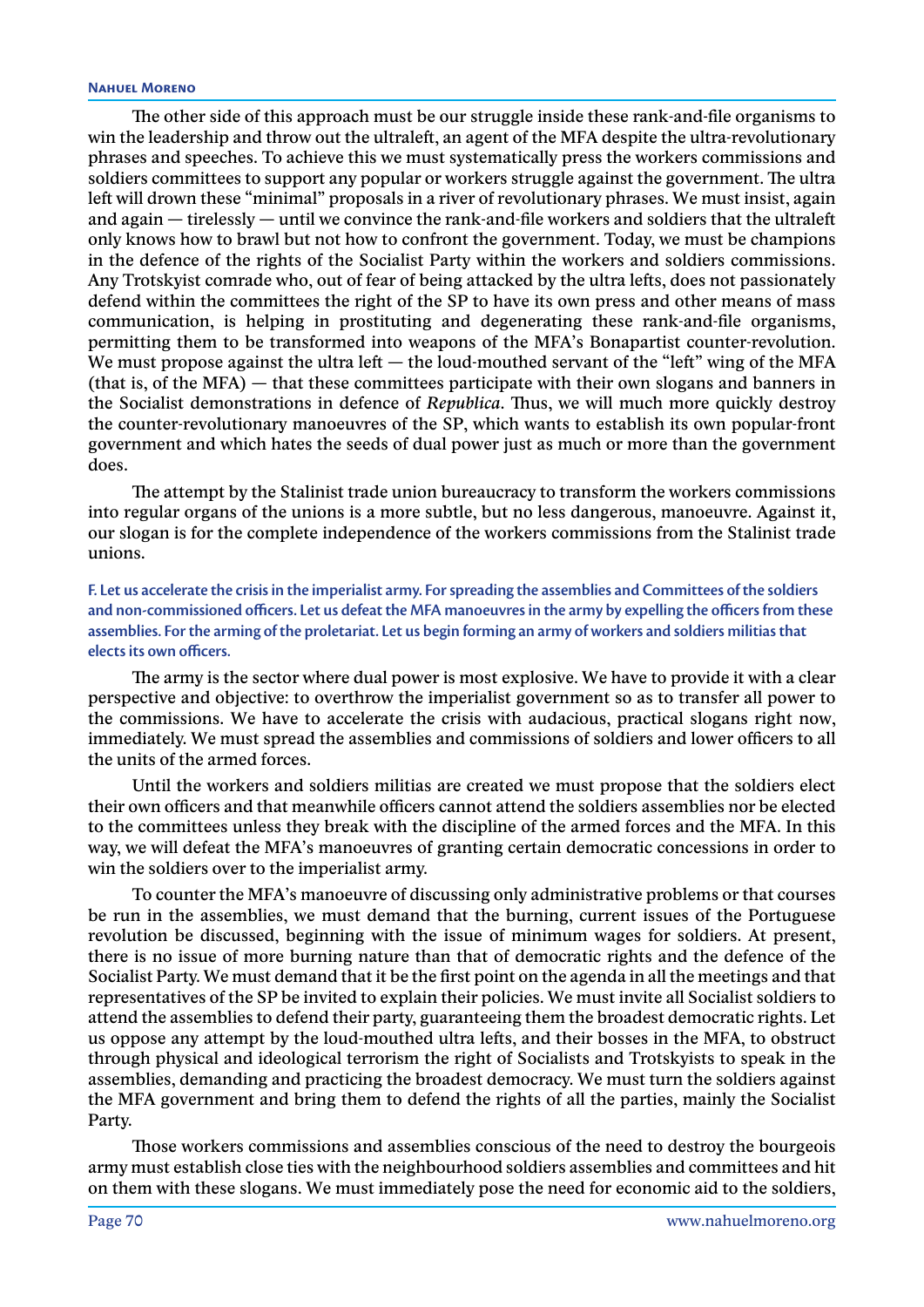giving them jobs and studying with them what can be done to improve their position of armed pariahs. At the same time, they must be asked to provide the workers with arms to be used for practice. When great mutual confidence is established, they must be asked to put their arms under the control of mixed workers and soldiers commissions. Workers and soldiers militias that elect their own officers must be created.

### **G. For a new Revolutionary Constituent Assembly. For the defence of the rights of all the Portuguese. For the defence of the democratic rights of the Socialist Party and the Maoists.**

The Constituent Assembly was born dead. Only the government of the workers commissions will be able to convoke a new, absolutely free, sovereign, and revolutionary Constituent Assembly. This slogan will allow us to denounce the counter-revolutionary, anti-democratic nature of the present government and develop genuine democratic rights for all the Portuguese, which can be guaranteed only by a workers government. Meanwhile, we must struggle against the government's antidemocratic measures. We must pay special attention to the democratic rights of the Maoists, and, above all, those of the party of the majority of the workers, the Socialist Party. The only way to expose the Socialist Party's counter-revolutionary plan of smothering the revolution under a parliamentary bourgeois regime is precisely by defending, and even extending, democratic rights. We should and can convince the rank and file of the Socialist Party that workers commissions and Trotskyists in government will guarantee the democratic rights of all the Portuguese. Only our actions will convince the Socialist workers that we do more than talk; we carry out our promises. We must take our propaganda and our struggle in defence of the democratic rights of the Socialist Party to the workers commissions and soldiers committees. Let us not fear the attacks of the ultralefts, the CP, and the officers of the MFA, who will shout that the SP does not deserve to be defended because it is an agent of European imperialism. They are the agents of our main enemy: Portuguese imperialism.

Without convincing the Socialist workers of the correctness of our positions, there will be no socialist revolution in Portugal. Therefore, the defence of the Socialist Party, such as its right to continue to publish, uncensored, the daily *Republica*, is a tactical problem of fundamental importance. At present, a great part of our strategy to make the revolution of the workers commissions is based on this.

## **H. For the immediate withdrawal of Portuguese troops and arms from Angola. Down with the neo-colonial manoeuvres. For complete self-determination, national, political, and economical for the former Portuguese colonies.**

The Portuguese government and army continue to be imperialist. No confidence in their manoeuvres or supposedly good intentions. Let the African nations take into their hands their own destiny. The only, not the best, aid to their struggles is to force the government to immediately withdraw its troops and arms from Angola. All peoples who struggle for national or social liberation know how and where to find arms. It is up to the Angolans to solve their problems, including the civil war. The Portuguese need only get out of Angola and all the former colonies, forcing the government to withdraw not only its soldiers, but also its arms, breaking all the pacts and abandoning all the neo-imperialist manoeuvres.

### **I. For severing relations with NATO and the Iberian Pact. For an Iberian Federation of Socialist Republics based on Committees.**

It is not enough to break the pacts tying Portugal to world imperialism and to fascist Spain (NATO and the Iberian Pact). These measures should be part of a revolutionary process in the Iberian Peninsula, as part of the European revolution. Spain is coming close to a pre-revolutionary situation; let us give a revolutionary, worker, and socialist perspective to the solidarity and fraternity of both revolutions. For an Iberian Federation of Socialist Republics! This is the slogan that represents both this perspective and the right of self-determination for the Basques, Catalans, Galicians, and Andalusians.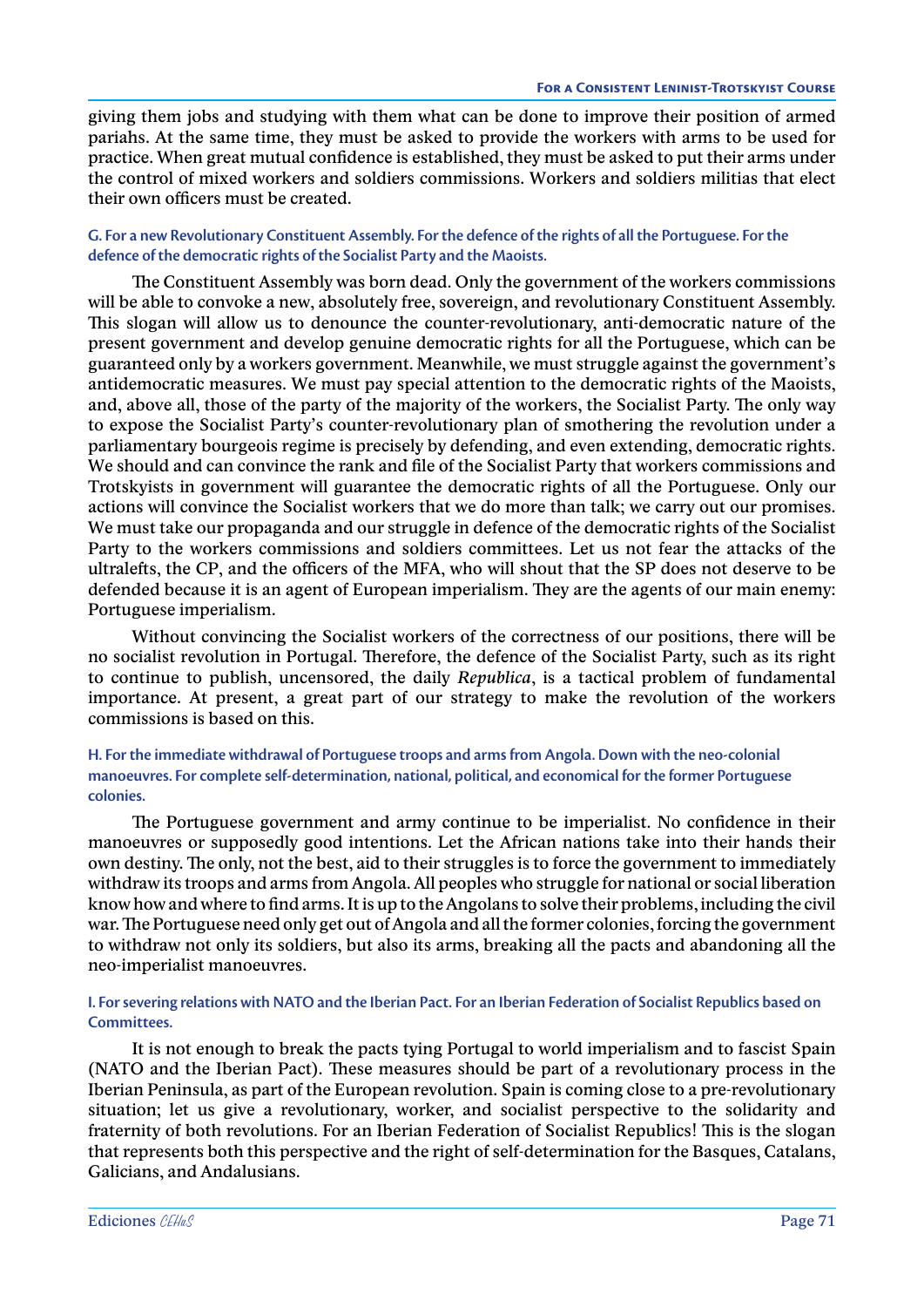#### **Nahuel Moreno**

**J. For a National Congress of the Workers Commissions and Soldiers Committees to defeat the counterrevolutionary government of the MFA and take power. For the Socialist Revolution.**

This does not mean only a national congress of the rank-and-file organisms. It must be given a clear perspective and objective: toppling the imperialist government in order to give all power to the workers and soldiers commissions. Anyone seeking to topple the government at the present time is an adventurer. The movement of the workers and the masses is not yet ready for this, nor has it built the organism needed to replace it. But anyone who does not raise in propaganda and activity this immediate objective, power to the commissions and committees, is an opportunist because this is the most immediate and urgent need and possibility facing the Portuguese masses. The big task is to win over the working class, the soldiers, and peasants in order to fulfil this slogan and to construct the organism that will effect it: the national congress of commissions and committees. Once again the task of the Trotskyists is to patiently explain the need to take power.

# **5. No United Front With the CP and the Other Reformist Parties! Yes, to Work Within Intersindical and Mainly in the Workers and Soldiers Committees!**

Clearly, Trotsky posed as the main task for Spain and France an organisational task: to found, develop, and centralise organs of workers power. In certain moments of the life of a party or a country, the orientation of the work, the location of the militants, or organisational forms comes to the fore. Trotskyism has considered it a matter of principle that its militants and parties work in the unions, no matter how reactionary the leadership may be. For decades in the United States, the programmatic axis has clearly been organisational: the founding of a labour party. For the Black movement, the Trotskyists have favoured organising a Black party against the other two bourgeois parties. But these distinct forms should not make us forget the revolutionary content in the formulas. Trotsky proposed "juntas" or soviets in Spain because this was the best organisational form to carry out the socialist revolution. They were soviets to make the socialist revolution. When we say that one cannot be a Trotskyist without working in the unions, we are saying that one cannot be a disciple of Trotsky without being with the working class, our class, in its defensive, elementary, economic struggles, against the capitalist class and that one must work in the organisations the class has created in order to carry out these struggles: the unions. The SWP struggles without quarter for a labour party as the organisational expression of the political liberation of the American working class from the bourgeois parties that exploit it, not only economically, but politically.

The building of these organisations is in itself an immense historical advance. The emergence of unions in a country is a fundamental milestone in the development of the consciousness of the working class. In principle, the program or leadership of this organisational form is not important. In itself, it is a colossal advance. The same holds for soviets or a labour party. It is not important if they have a reformist leadership or reformist politics when they are founded. In Russia, the soviets were led at first by the reformists, which was no obstacle to considering them to be the greatest revolutionary gain of the Russian masses. The same was true of the founding of the British Labour party at the beginning of the century.

There is a contradictory dialectical relation between form and content, and very seldom do the leaderships or policies coincide with the profound significance of a form. The soviets, a form of workers state and for the socialist revolution, were led at the beginning by those who used them to support Russian capitalism.

Something similar happens with methods of struggle; they have a certain autonomy, are often progressive, useful in themselves. Strikes, general strikes, demonstrations, boycotts, actions, an insurrection, are all adequate measures for different objectives. A general strike, for whatever reason it is carried out, poses the question of power. The objective could be a 2 percent general increase in wages, but its political consequence is the questioning of bourgeois power.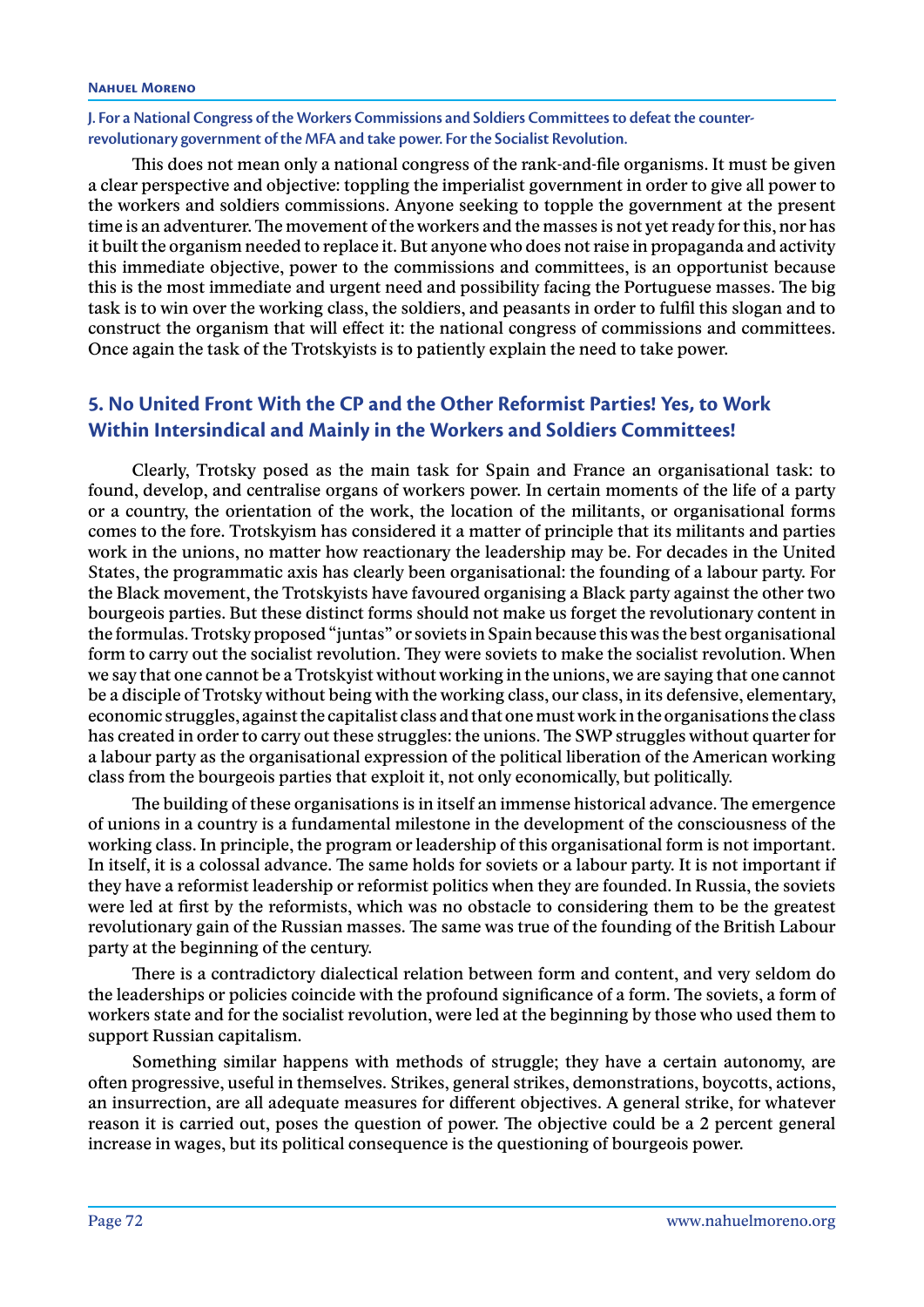We pose these considerations because there has not been enough emphasis on the number one task in Portugal is to be the best militants in the Intersindical and mainly in the workers commissions and the soldiers committees. Even if our sympathisers or militants were to work in other parties, this would be a tactical matter. The objective must be to strengthen the revolutionary work in the Intersindical and essentially in the committees of different kinds.

Not to point out this area of obligatory work as the fundamental task or base of our movement in Portugal means propagandising in general for our positions, but not doing what we must do, that is, build a combat organisation to steer the mass struggles toward taking power. The success of a transitional program in revolutionary Portugal rests on this first programmatic requisite. The second requisite is that we go into these organisations in order to confront their leaderships, the agents of imperialism and of the MFA government, whether they are Stalinists, Maoists, or Socialists, to win the organisations to our transitional program for the workers revolution.

The new reality, which requires that we concentrate our forces in the commissions and committees, has modified the traditional application of our tactic of the united front. This is a tactic that requires concrete conditions to be applied. That is, it has to be a policy that reflects the deepest needs and the most keenly felt aspirations of the working class as a whole, not a mere expression of our desires. The expression of our desires, if they went counter to the reality, would serve, despite the best of intentions, only to cover up the counter-revolutionary policies of the bourgeois government. This is what the POUM did systematically during the Spanish revolution: with its declamations in favour of the dictatorship of the proletariat, the united front, and similar things — without the least doubt honest and well-intentioned — it hid the real problems that faced the working class and the revolutionary solutions corresponding to them.

When Stalinism was the principal counter-revolutionary factor in the republican camp, the POUM raised the slogan of a "government formed by representatives of all the political and tradeunion organisations of the working class, which would propose as immediate tasks the realisation of the following program"; and then came a program that was correct in general. To carry out this policy, the POUM proposed that the government convene a "congress of delegates of trade unions, peasants, and fighters, which when the time came would elect a permanent government of workers and peasants".

The united front is not an abstraction but a tool to develop the class struggle. We Marxists favour a united front of the workers organisations as long as there are tasks that the militants and parties feel to be common. Because of this, Trotskyists have always considered that the politics of the POUM directly betrayed the Spanish revolution, since it called for the realisation of a united front with the traitorous parties, direct agents, at the time, of the counter-revolution. This hid the truth from the workers movement: The main enemy of the workers within the republican camp was the Socialist-Stalinist government, mainly Stalinism. They were agents of the bourgeois counterrevolution; it was necessary to denounce them politically at once, in order to prepare the physical confrontation later, when the mass movement had become convinced. Specifically, the Trotskyists, who were for the united front in its various forms before Franco's coup, abandoned this policy after the coup. Or, more exactly, they gave it a directly opposite form: develop the workers committees, the occupations, and the soldiers committees, without posing the united front among the workers parties, direct agents of the counter-revolution. Something similar to what would happen in Portugal if Spinola's putsch, instead of being defeated, had divided the country into two camps locked in civil war, or what would happen if, with the passage of time, Spinolism would again appear and threaten a new coup.

In the face of the danger from Spinola, the formula of a united front would be applicable because it would correspond to a profound need and aspirations felt by the masses and the parties representing them: to confront Spinola and defeat him. But once Spinola was beaten, this policy would have to be replaced by another: systematic denunciation of the Communist Party and the MFA, as well as its government, as the most immediate danger facing the workers and the conquests of the workers movement and the Portuguese masses. There are  $no$  — there cannot be for the time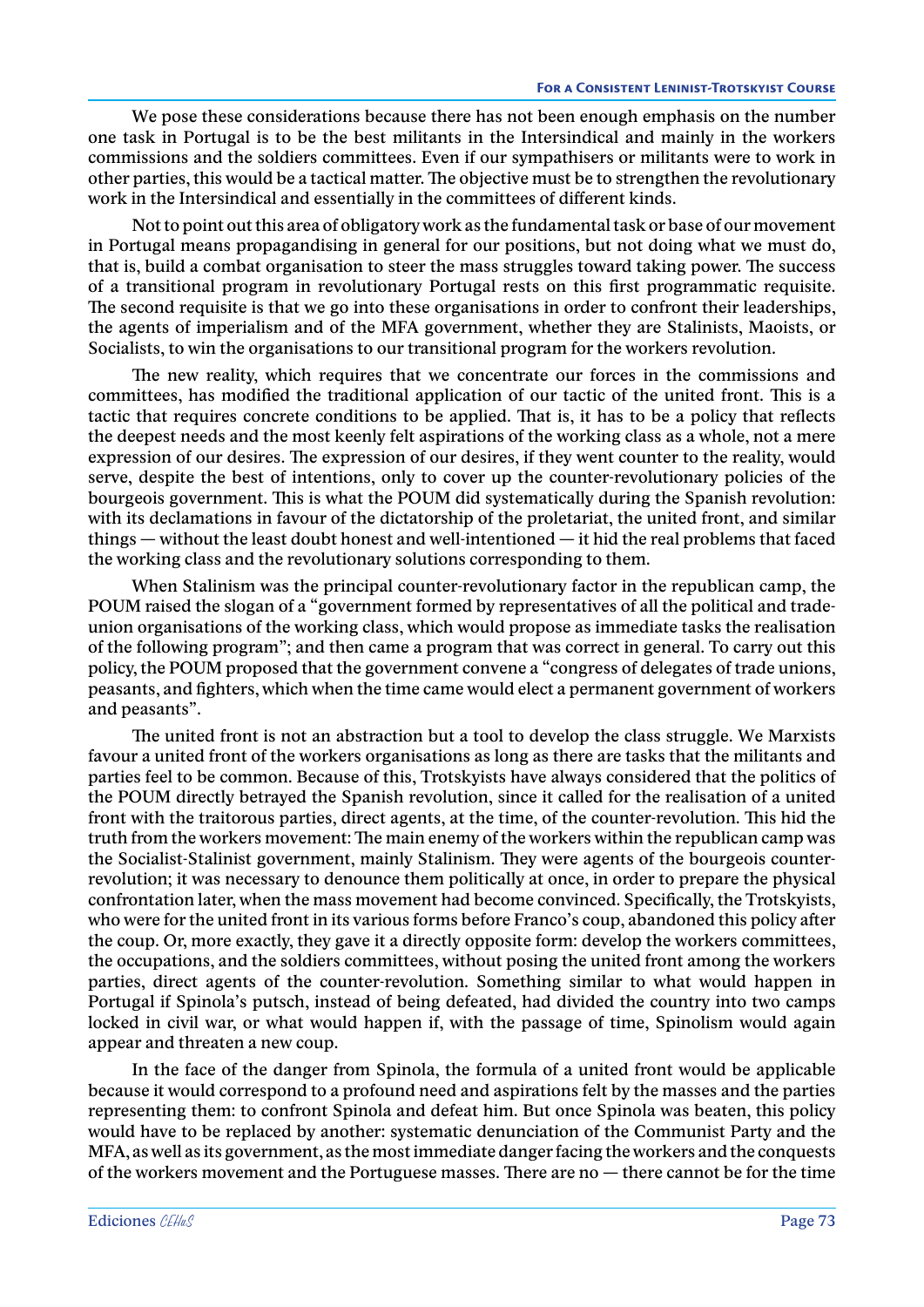being — common points of any kind between the policies of the CP and ours, just as there could not be, in the republican camp, anything in common between the policies of Spanish Stalinism and Trotskyism. The CP, as the agent of the MFA, is the enemy confronting the working class; the MFA-CP is, consequently, the immediate enemy facing us and the working class.

This does not imply that we should not apply the united front. We must do it, but on the only level permitted us by the reality. Strategically, we abandon the traditional form of practicing the united front: calling on the parties. But we defend an elementary form of the united front  $-$  the Intersindical — and another much more elevated: the development everywhere of the commissions of workers, of tenants, of peasants, and the soldiers committees. We propose to the reformist parties that they recognise and join the commissions, where all their democratic rights will be recognised but where they will be called on to abide by the resolutions that are passed.

Precisely to defend this form of the united front, the highest one, the one of direct democracy of the mass movement, we do not want to be side-tracked by formulas of a different, much more backward stage of the class struggle, when the main danger is a direct offensive by the bourgeoisie, that of appealing to the reformist parties. Tactically, we must and we can utilize the differences between them, defending democratic rights in general, and those of the Socialist Party in particular. But this would be a tactical variation, undoubtedly of great importance, of our essential united-front policy: developing the workers commissions and the soldiers committees against the Bonapartistic and parliamentarian plans opposing them, and against the counter-revolutionary petty-bourgeois parties that advance these plans: the Communists, the Socialists, and the Maoists.

# **6. The Agreement With the Socialist Party to Defend Democratic Freedoms**

Everything we have just said runs up against the same danger that various comrades have fallen into — dissolving the concrete political problems into more or less correct abstract formulas. The general program we have presented, the need to participate in and be the best defenders of the Intersindical, the workers commissions, and the soldiers committees, must not be utilized to evade the questions of the day and the Trotskyist response to them. As part of this danger, there is another similar one: to capitulate to the fetishism of the organisations in which we are active. If the Intersindical or the commissions say nothing, playing the government's game or, what is worse, coming out in favour of the government — to let that lead us into abandoning our correct struggle over concrete problems.

We say this because it concerns the agreement that we should and must make with the Socialist Party to defend its democratic rights. In Portugal, in recent weeks there have been demonstrations in favour of the daily *Republica* and to wrest the quasi-monopoly on radio and television to MFA-PC. It is an enormously progressive struggle and as such we must join in it and fully participate in it.

The LCR [*Ligue Communiste Révolutionnaire* – Revolutionary Communist League] of France, in a public declaration that appeared in the 6 June issue of *Rouge*, took the following position: "In Portugal, as in France, we demand the nationalisation without indemnification or compensation of the paper enterprises, printing plants, distributors, the setting up of a public press service, guaranteeing the standard of living and jobs of the workers in this branch of production". And with respect to the specific conflict over *Republica*, they took the following position: "Consequently we support the struggle of the workers of *Republica* in defence of their conditions of work; we condemn any attempt to limit their right to strike. We do not approve the way in which these workers have, in the name of this struggle, taken the right to exercise censorship instead of control over the contents of the newspaper".

First of all, what is the meaning of a concrete position that can be applied, according to the League, both in Portugal and France — the "nationalisation of the press", the setting up of "a public press service"? The LCR is copying the position taken by Lenin after the soviets and the Bolshevik party took power since it is almost a duplicate of the decree passed by the Bolshevik government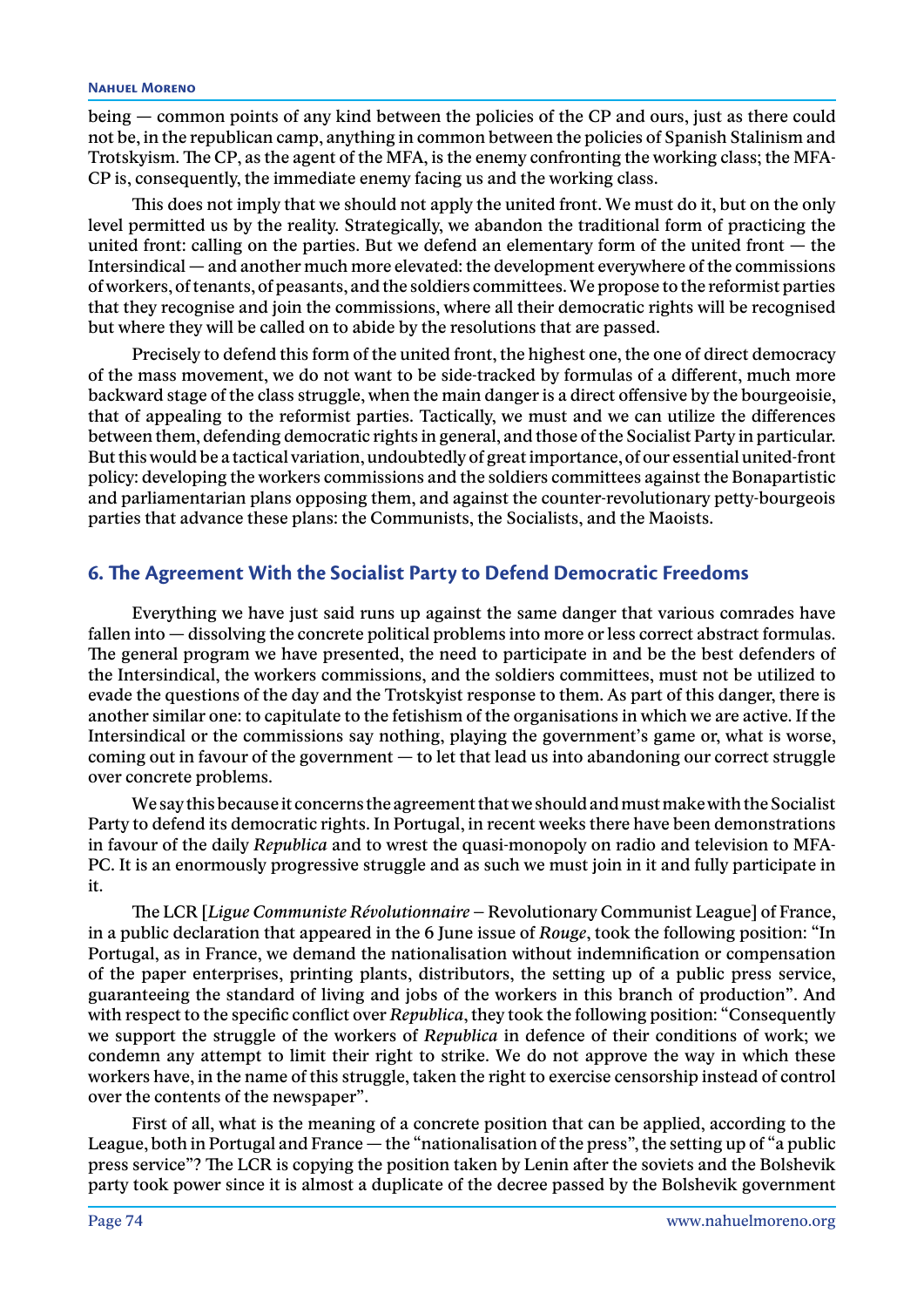and Lenin's proposal. The LCR is moving way ahead to the period when workers power dominates the country. Because the question at bottom is, who is going to control the nationalised press? Giscard d'Estaing in France and the counter-revolutionaries of the MFA-CP in Portugal? The League does not even raise the POUMist slogan of workers control.

It is no coincidence that the League leaps across countries and revolutionary stages in taking its political position with respect to *Republica*. In Portugal, we face a totalitarian, counterrevolutionary plan of the MFA-CP to control the press, television, and radio. The League does not even bother to mention this plan and counter-revolutionary policy, nor does it take a position on it. It would seem that the *Republica* case could occur in any country in the world or in none. But the *Republica* case falls within this plan; it is not limited to the struggle between an isolated workers commission and an isolated private enterprise in no matter what country in the world. It is part of the scene in Portugal. Today the enterprise is in the hands of the antidemocratic counterrevolutionary forces of the MFA. What are the Portuguese revolutionists to do in the face of the troops posted at the doors of *Republica*, what do they say to the workers in the printing plant who want to occupy and control it, and what do they say to the Socialist workers who want their organ to appear without being censored? Do we say that we are for "nationalisation without remuneration" and "for a public press service"? Doesn't this mean washing our hands of the case? Doesn't it mean furthering the counter-revolutionary policy of the MFA symbolized in the soldiers posted at the doors? Isn't a concrete policy called for of a united front between the printing workers of *Republica* on the inside and the Socialist workers on the outside, both of them with desires and positions that are profoundly positive, against the common enemy standing at the door?

But where the abstractness in their position shows up the most is in not taking into account more than one element of the reality, the factory occupations  $-$  and more specifically, a single occupation, the one in the daily *Republica*. The other reality is the Socialist workers who are demonstrating for democratic rights and the return of *Republica*. What stand should we take?

We do invite them to have a "cafesinho" in order to explain the advantages of the Bolshevik decree on the press? If they accept the invitations, will we find cafes for many thousands of demonstrators? If the demonstrations are reactionary, the Political Bureau of the League should say so and draw conclusions, call to counter demonstrations along with the PC and the MFA, but not to remain in silence, ignore them.

We believe that between supporting the partial occupation of a newspaper and the demonstrations, and the struggles of the socialist for freedom, including *Republica*, we must turn with our own policy to the agreement and support to the Socialist claims. For us, the case of *Republica* is a provocation of the Stalinists, who use revolutionary methods, occupations, at the service of the MFA. What is historically progressive at this time is the defence and extension of democratic freedoms and to defeat the counter-revolutionary plans of the MFA-PC government. All our tactics must be based on supporting the demonstrations and the current struggle of the SP for democratic freedoms and in favour of *Republica*. We have to go with our flyers, posters and especially with our class political line to these demonstrations or socialist acts. Our policy must be against the agents of MFA at the gates of *Republica* and any other organ of the press or mass media, including those of the CP, for freedom of the press. It is from there that we must fight for unity or united front between the workers who occupy the company and the socialist demonstrators.

This tactic of using the fight between the two counter-revolutionary reformist parties should not make us forget our strategic objective: to strengthen the Intersindical, the workers and soldiers commissions. The SP has precisely the opposite policy, not for nothing it is a member of the government itself and its policy is to pressure the military to form a new popular front government on bourgeois democratic basis. The best way to combat this political line of the SP leadership is to defend its rights and closely join its workers and popular rank and file in a common struggle. In the same demonstrations and acts in favour of the rights of the SP, we can and must distinguish ourselves from the counter-revolutionary policy of the leadership of the SP, proposing the occupation by the SP of bourgeois or MFA radios and press that match with the number of their votes. We can raise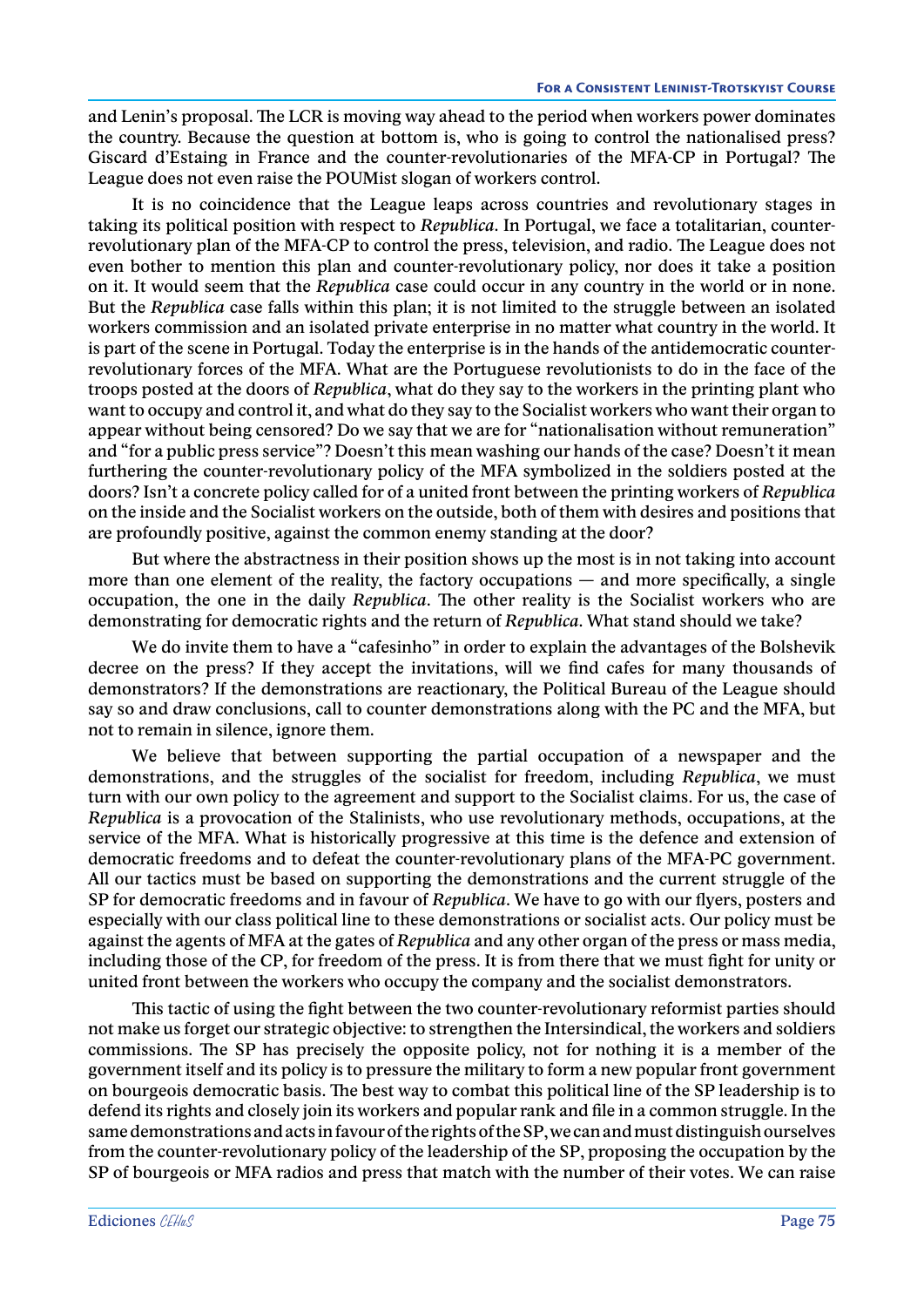#### **Nahuel Moreno**

slogans for the SP to break with the government and demand that it take the power to rule alone: with workers organisations to carry out a socialist and democratic rights program. But the most important task will be to convince the socialist workers, as well as their demonstrations, to turn to the Intersindical and workers and soldiers commissions, to convince them of the reason for their demands. We must divert the hatred of the protesters against the workers of *Republica* toward the government, which exploits that division and is the only one that benefits to carry out its counterrevolutionary plan.

We must demand that all workers organisations discuss the case *Republica* and the control by the MFA-PC of almost all of oral or written media. We must demand a workers assembly at a stadium in Lisbon, called by the Socialist Party, but inviting especially the Intersindical, the CP, the workers commissions and soldiers committees and the workers of *Republica* to discuss these issues. We must ensure that the two main speakers are the Socialist Party and the representative of the workers of *Republica*. We must ensure that the assembly votes and that all abide.

With these or similar variations, we can use the great opportunity that opens the counterrevolutionary Bonapartist course of the PC MFA to defeat it, uniting all the workers against the government. Thus, we would be the transmission belt between the socialist masses and their class brothers organised in committees of workers and soldiers, as well as the Intersindical. In other words, we would start to be the bridge between the socialist masses and the socialist revolution.

## **7. Only Trotskyism is and can be the revolutionary vanguard**

Some comrades, when analysing the Portuguese revolution, define two sectors of the workers movement: the opportunists and a mysterious "revolutionary vanguard". If it were a phrase uttered in passing it would not matter. What is serious is that it is repeated systematically, "strengthening of the revolutionary vanguard", "propaganda of the extreme left", "the revolutionist", "the revolutionary left is such that it only has enough weight to start movements effectively gain accession significant sections of the masses", etc., etc., etc. All these names are not used as synonymous with Trotskyism, but as a new political category, without name or surname.

The danger of this ambiguous definition lies in the fact that these comrades generally do not denounce with enough energy, sometimes they do not even mention them, the ultra-left and the Maoists as agents (unconscious or not) of the MFA's Bonapartist manoeuvres, both in the workers commissions and soldiers committees as in the projected Popular Assemblies.

It is our firm conviction that in Portugal, as in any other country in the world, there is only one revolutionary vanguard, and it has a name: Trotskyism. Just as the workers, students, and peasant or under arms vanguard has many other names: Communist-Stalinist, socialist, Maoist, without a party.

Only Trotskyism has had a revolutionary political line in Portugal. It is the only one who has managed to combine a policy of systematic denunciation of the government of the MFA-PC-PS and the bourgeois parties, with a united front policy, against Spinola first and MFA-PC later, in defence of the democratic rights of the PS and the Maoists. And most important of all is that it was the only one capable of orienting themselves towards the socialist revolution.

This does not mean that the reflection of the objective revolutionary situation does not cause the emergence of factions, revolutionary centrist groups or tendencies within all workers organisations. Even, due to the weakness of our movement, it is normal that Maoist–anarchist sectors are strengthened and recruit vanguard elements within the working commissions. But to consider positive to all or some of these tendencies or factions we must measure them in relation to the Trotskyist program and organisation. The most closely they most approximate our program, the more positive they will be. And vice versa.

The essence of our program is the revolution of the workers commissions and the soldiers committees against the counter-revolutionary government of the MFA-CP-SP and their "useful